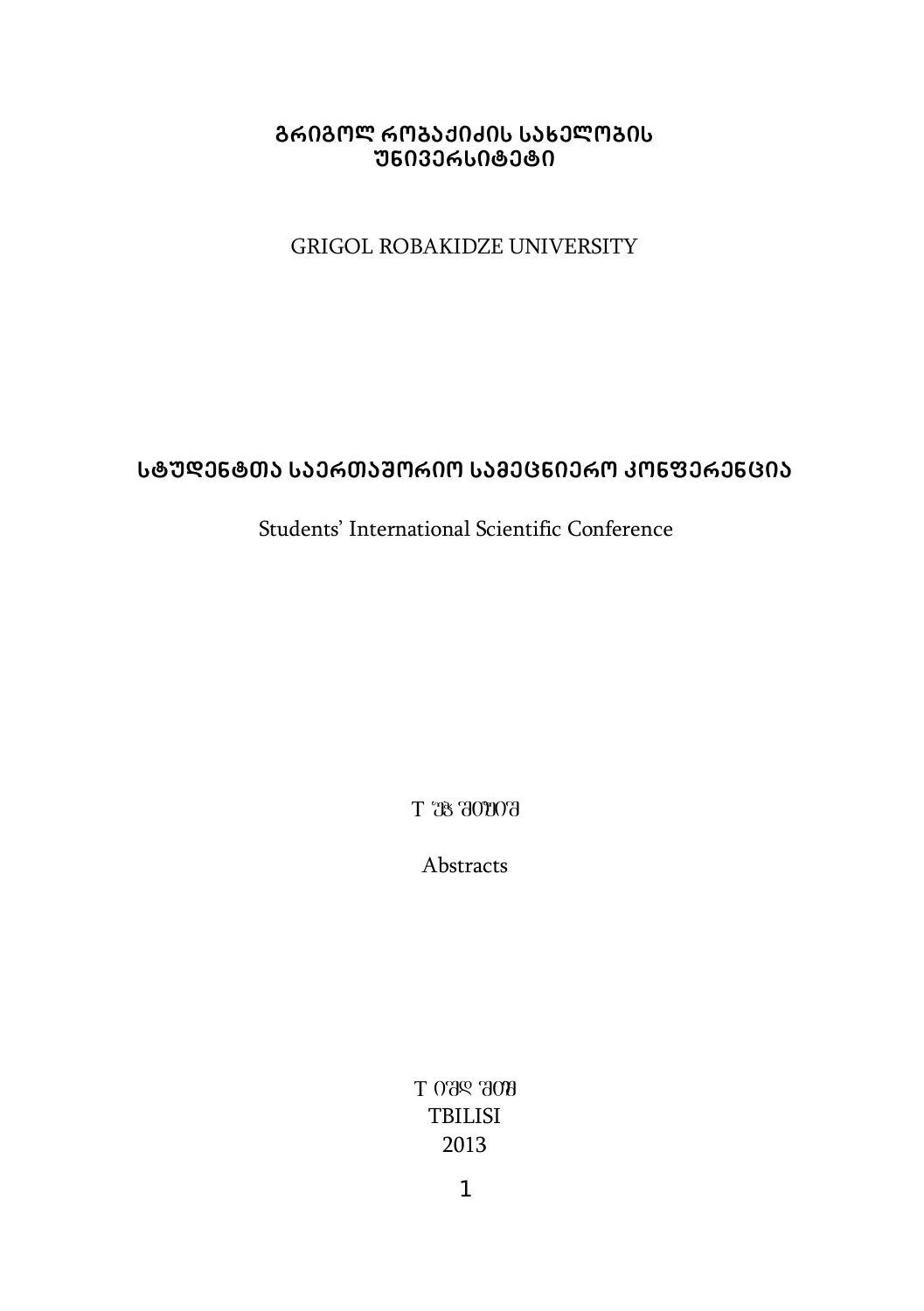### $3036000, 201363$  ሚ

June 4, 2012

#### Ს**ᲢᲣᲓᲔᲜᲢᲗᲐ ᲡᲐᲔᲠᲗᲐᲨᲝᲠᲘᲡᲝ ᲡᲐ**ᲛᲔᲪᲜᲘᲔᲠᲝ **konferencia**

Students' International Scientific Conference

### © ᲒᲠᲘᲒᲝᲚ ᲠᲝᲑᲐᲥᲘᲫᲘᲡ ᲡᲐ**ᲮᲔᲚᲝᲑᲘᲡ ᲣᲜᲘᲕᲔᲠᲡᲘᲢᲔᲢ**ᲘᲡ  **gamomcemloba**

© Grigol Robakidze Unuversity Press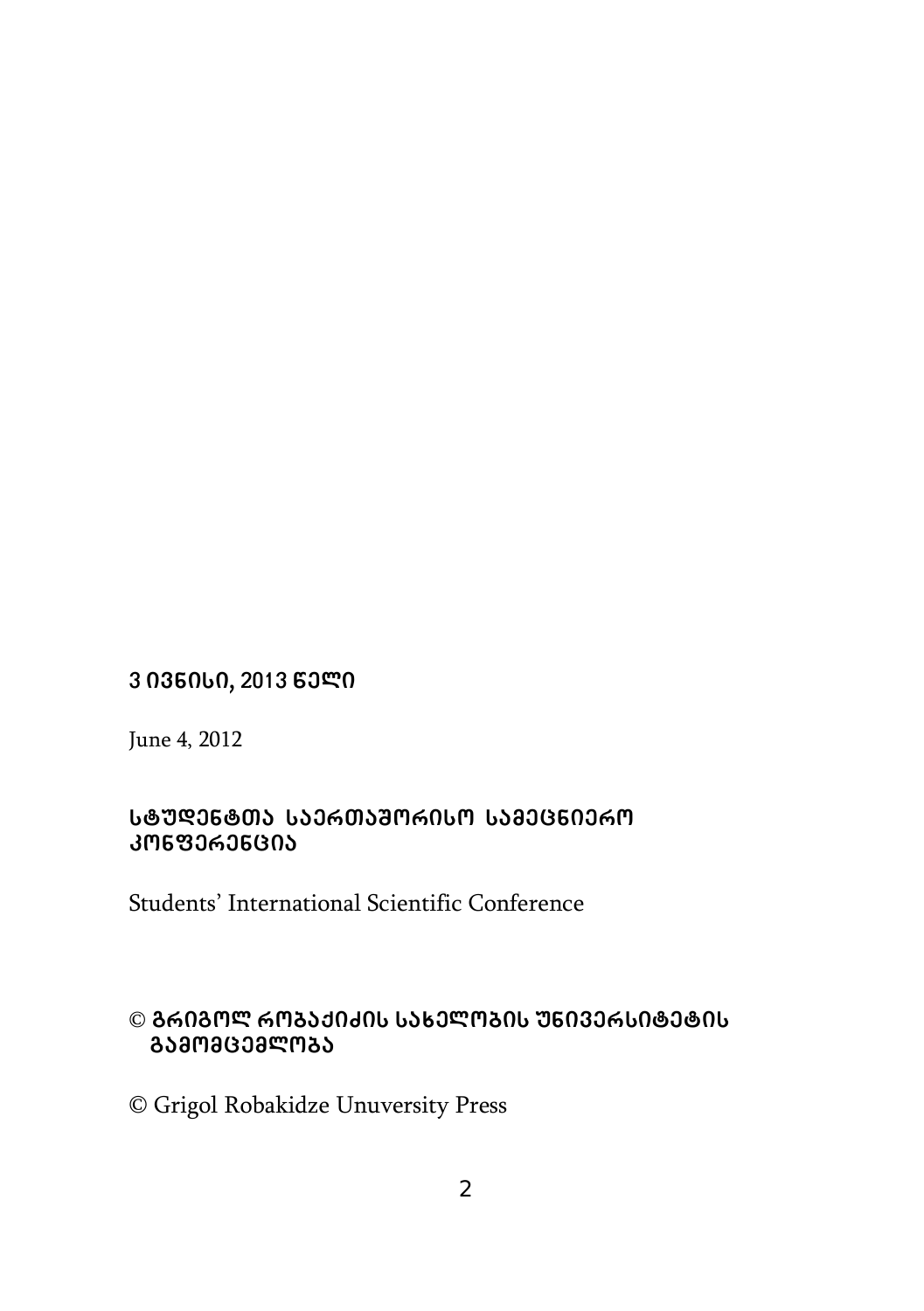# სარჩევი

# Content

# ჰუმანიტარულ და სოციალურ მეცნიერებათა სექცია Section of Humanities and Social Sciences

| ნაზი ირიცპუხოვა                                                               |
|-------------------------------------------------------------------------------|
|                                                                               |
| Nazi Iritspukhova                                                             |
|                                                                               |
| თამარ ნონიკაშვილი                                                             |
| შორისდებული - სრულმნიშვნელოვანი თუ ფუნქციური სიტყვა? - 15                     |
| Tamar Nonikashvili                                                            |
| Interjection - Notional of Function Word? -------------------------------- 16 |
| თამთა ქოიავა                                                                  |
| ზევგმასა და კალამბურის შეპირისპირებითი დახასიათება -------- 17                |
| Tamta Koiava                                                                  |
| Comparative Analysis of Zeugma and Pun ------------------------------- 18     |
| თამარ კვერნაძე                                                                |
| სტილისტიკური გამეორება და მისი სახეობები ----------------------- 20           |
| Tamar Kvernadze                                                               |
|                                                                               |
| ნინო ნახუცრიშვილი, შორენა ბაიაშვილი                                           |
| ოქსიუმორონისა და ანტითეზის შეპირისპირებითი დახასიათება -- 22                  |
| Nino Nakhutsrishvili, Shorena Baiashvili                                      |
| Comparative Analysis of Oxymoron and Antithesis ---------------------- 23     |
| დავით ლომაია , ნათია ილურიძე                                                  |
|                                                                               |
| Davit Lomaia, Natia Iluridze                                                  |
|                                                                               |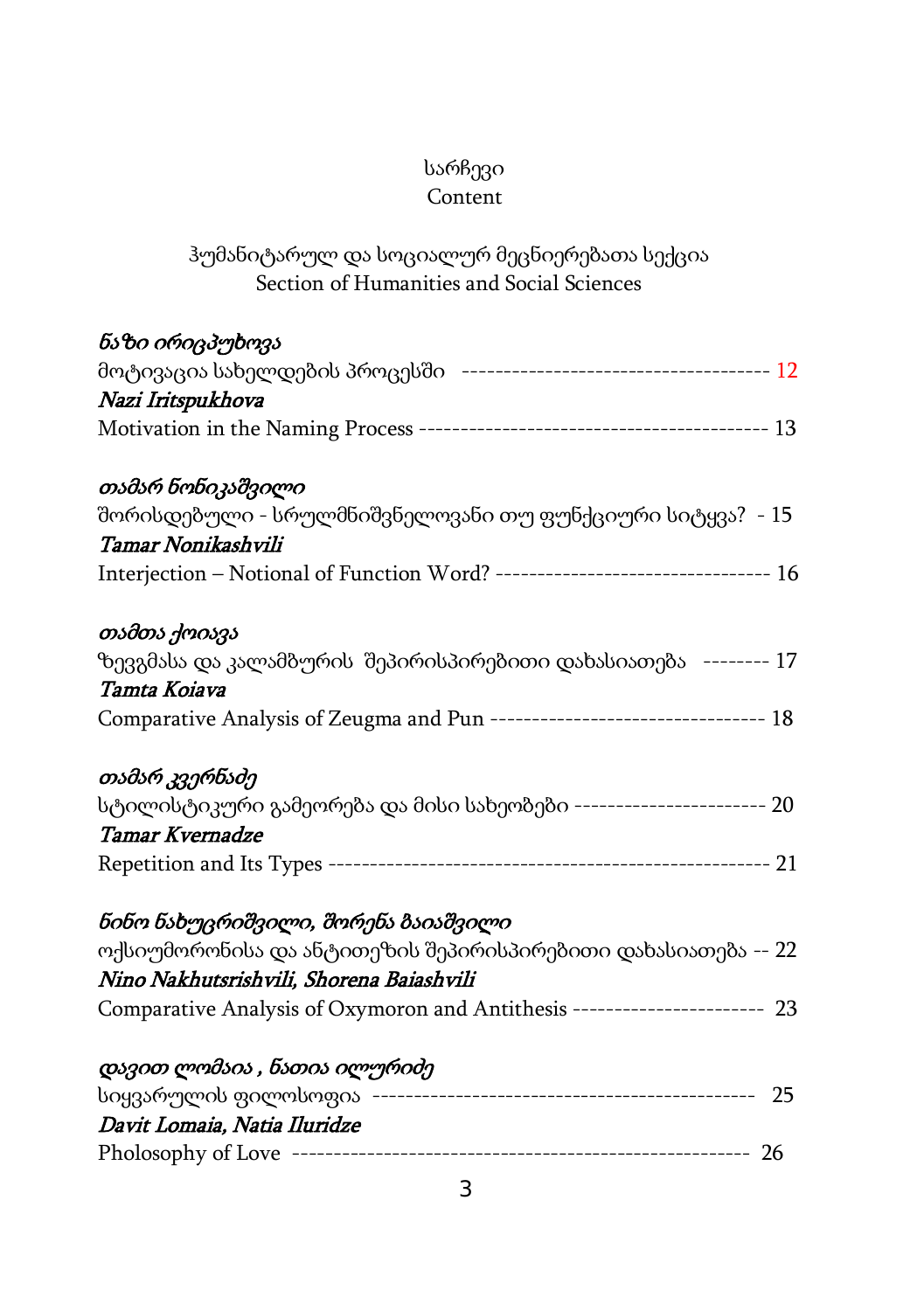| ნინო მაჭავარიანი                                                              |
|-------------------------------------------------------------------------------|
|                                                                               |
| Nino Machavariani                                                             |
|                                                                               |
|                                                                               |
| სალომე ასლანიკაშვილი                                                          |
| ცენტრალური კავკასია და კულტურული გლობალიზაციის შედეგები                       |
| Salome Aslanikashvili                                                         |
| Central Caucasus and the Results of Cultural Globalization -------------- 31  |
| ნინო ხუსკივაძე                                                                |
| ახალი ჟურნალიზმის ზოგიერთი ტენდენცია ამერიკულ                                 |
| 32                                                                            |
| Nino Khuskivadze                                                              |
| Several Trends of New Journalism in American Literature                       |
|                                                                               |
| ელენე ჭუმბურიძე                                                               |
| ქვეტექსტი აკაკი წერეთლის პუბლიცისტიკაში ----------------------- 35            |
| Elene Chumburidze                                                             |
| Implication in Akaki Tsreteli's Journalistic Text ------------------------ 36 |
| ირინე მერაბიშვილი                                                             |
| ნარკომანიის პრობლემა და ნარკოტიკის მოხმარებასთან                              |
| დაკავშირებული საკითხების გაშუქება მედიაში -------------------- 37             |
| Irine Merabishvili                                                            |
| The Problem of Drug Addiction and the Issues Related to                       |
|                                                                               |
| ინა იუშინა                                                                    |
| მეტყველების დეპრივაცია                                                        |
| ("ჯუნგლის ბავშვები", "ბავშვები-მაუგლი", "ველური ბავშვები") --- 39             |
| Ina Yushina                                                                   |
| Language Deprivation                                                          |
| ("Mowgli Children" or "Feral People" or "Jungle Children") -------------- 40  |
|                                                                               |
| 4                                                                             |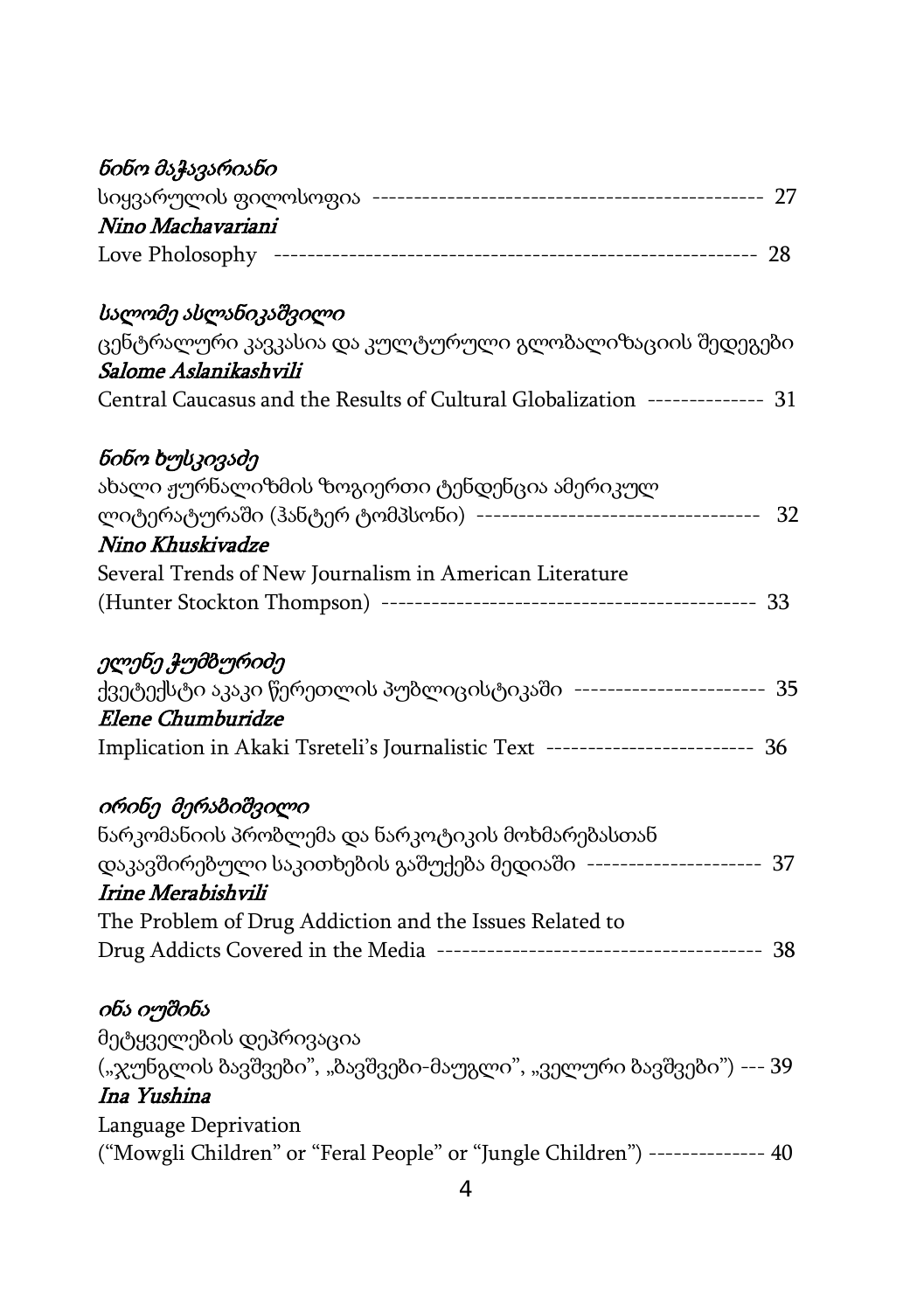### სამართლის სექცია Section of Law

# თამარ ხარაიშვილი, ზურაბ ტოროშელიძე

| ადამიანის ძირითადი უფლებები საქართველოსა და                           |    |
|-----------------------------------------------------------------------|----|
| აშშ-ს კონსტიტუციების მიხედვით<br>------------------------------------ | 43 |
| Tamar Kharaishvili, Zurab Toroshelidze                                |    |
| Fundamental Human Rights under the Constitution of                    |    |
|                                                                       |    |

### გიორგი მაქარაშვილი

| რევოლუცია, როგორც მოვლენა მსოფლიო კაცობრიობის ისტორიაში                |  |  |  |
|------------------------------------------------------------------------|--|--|--|
| Giorgi Makarashvili                                                    |  |  |  |
| Revolution as the Phenomenon in the World History of Humankind ---- 48 |  |  |  |

# თამთა არჩუაძე

| საკონსტიტუციო სასამართლოს გადაწყვეტილების აღსრულების                |    |
|---------------------------------------------------------------------|----|
| მნიშვნელობა ადამიანის ძირითადი უფლებებისა და                        |    |
|                                                                     | 49 |
| Tamta Archuadze                                                     |    |
| Importance of Execution of Constitutional Court's Decision for      |    |
| Protection of Human Rights and Fundamental Freedoms --------------- | 51 |
| ბორენა ცერცვაძე                                                     |    |

|                    | -52 |
|--------------------|-----|
| Borena Tsertsvadze |     |
|                    |     |

# მარი მოსიაშვილი

| სპორტი როგორც დანაშაულის პრევენციის ერთ-ერთი საშუალება - 57 |     |
|-------------------------------------------------------------|-----|
| Mari Mosiashvili                                            |     |
| Sport as One of the Means of Crime Prevention               | -58 |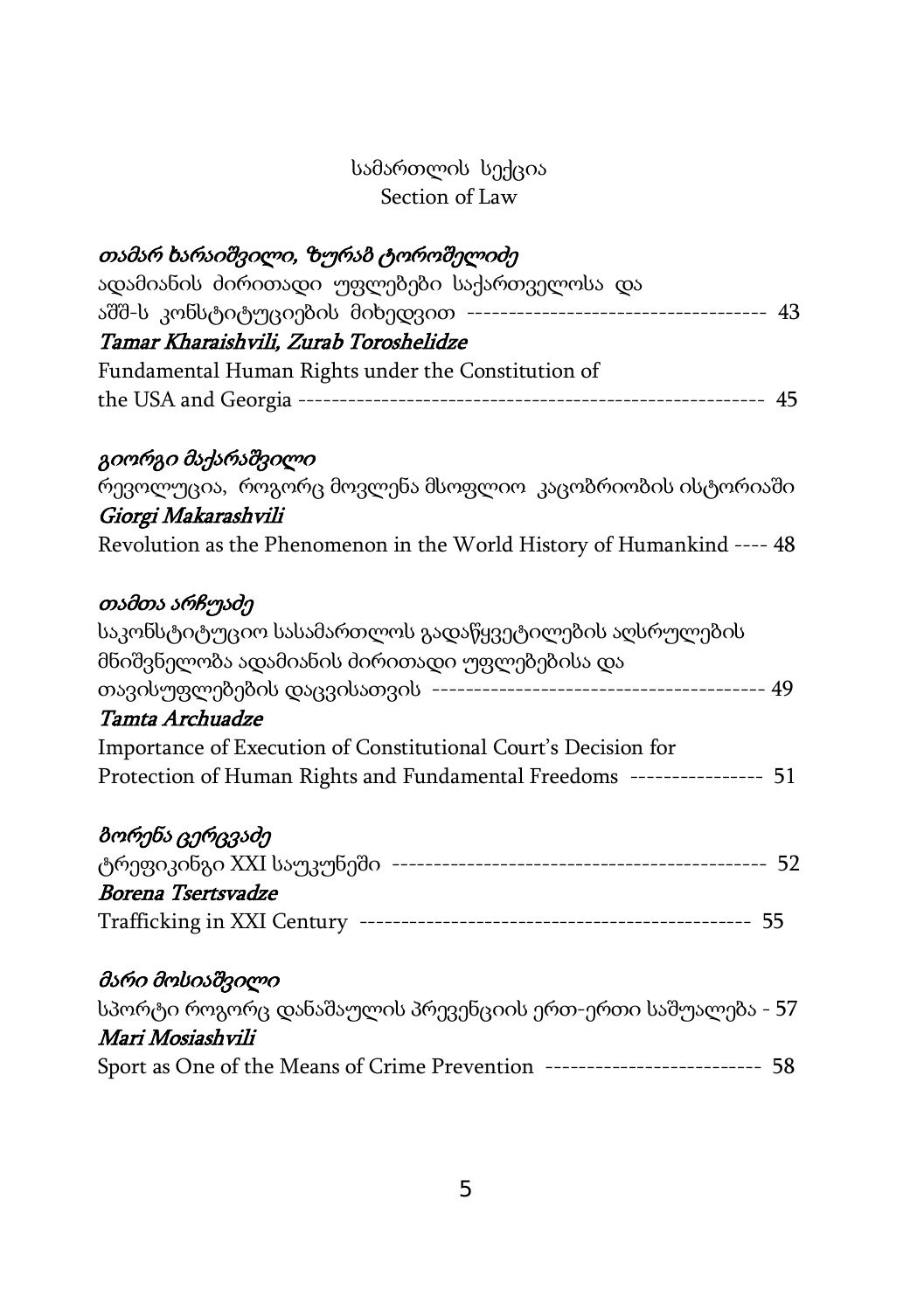# თორნიკე ნემსწვერიძე

| პატიმრობის სამართლებრივი ბუნება დავით ბაგრატიონის                        |  |
|--------------------------------------------------------------------------|--|
|                                                                          |  |
| Tornike Nemstsveridze                                                    |  |
| Imprisonment Law in Accordance with David Bagrationi's Legal Nature      |  |
| თამარ საძაგლიშვილი                                                       |  |
| "ლუდომანია" - აზარტული თამაშზე დამოკიდებულებით                           |  |
| გამოწვეული ქმედუნარიანობის შეზღუდვის სამართლებრივი<br>ჩარჩოები           |  |
| Tamar Sadzaglishvili                                                     |  |
|                                                                          |  |
| მარიამ ნიაური                                                            |  |
| საგადასახადო შეთანხმების რელევანტურობა                                   |  |
| თანამედროვე საკანონმდებლო სივრცესთან ------------------------- 65        |  |
| Mariam Niauri                                                            |  |
| Relevance of the Tax Agreement with the Modern Legislative Expanse - 66  |  |
| გიორგი კეკენაძე                                                          |  |
| აქციათა სავალდებულო მიყიდვის სასამართლო პრაქტიკის ანალიზი                |  |
| Giorgi Kekenadze                                                         |  |
| Legal Analysis of Judgments Regarding Compulsory Sale of Stocks ----- 68 |  |
|                                                                          |  |

ეკონომიკისა და ბიზნესის სექცია Section of Economics and Business

# ანა მელაძე, ანა დიასამიძე

| კინემატოგრაფიის ბიზნესის განვითარების პრობლემები და |                        |
|-----------------------------------------------------|------------------------|
|                                                     |                        |
| Ana Meladze, Ana Diasamidze                         |                        |
| Film Business Development Problems and Perspectives | ------------------- 73 |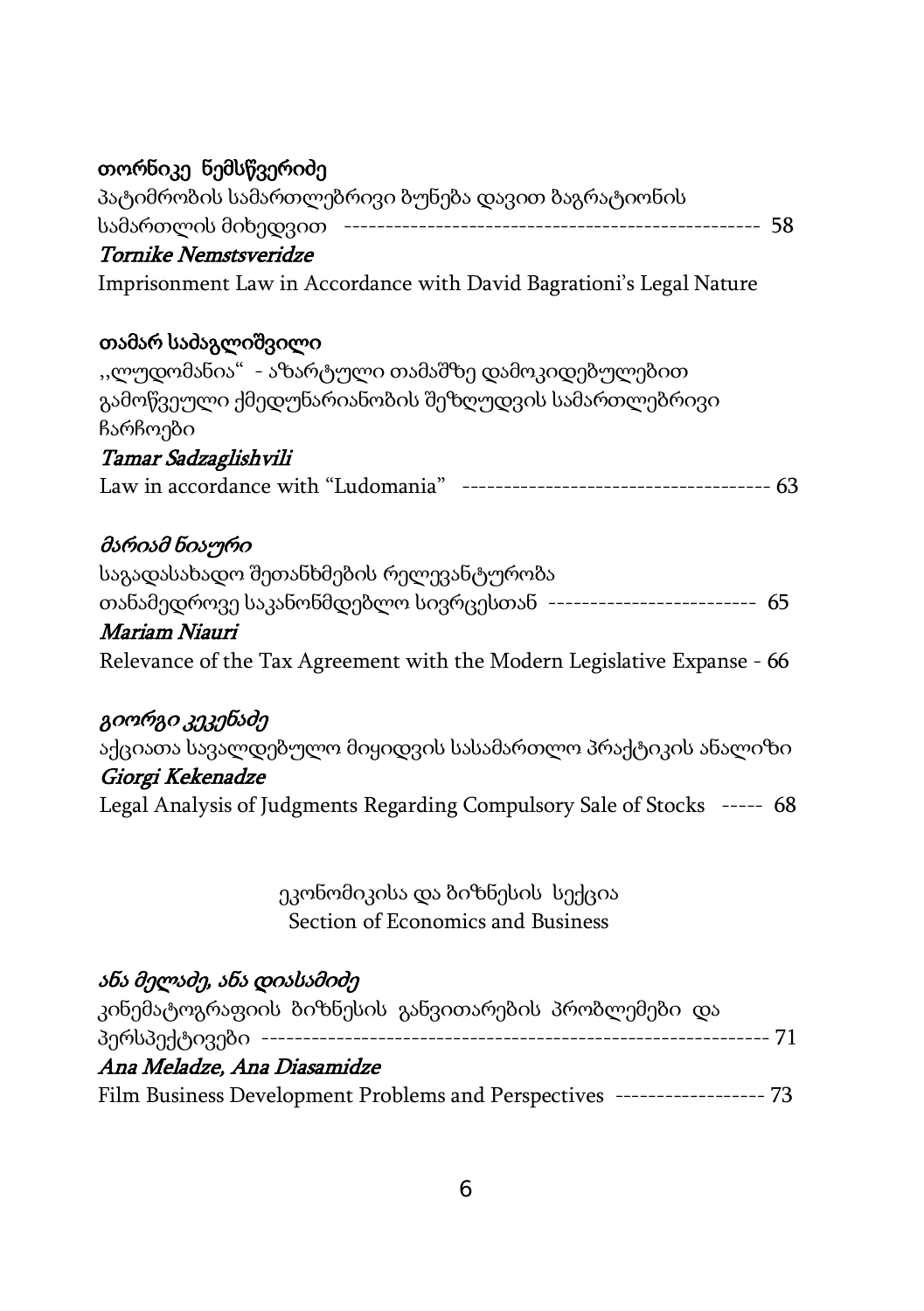|  | ომარ ტაკიძე |
|--|-------------|
|--|-------------|

| საქართველოში ბიუჯეტშორისი რეფორმა და მისი გავლენა                             |
|-------------------------------------------------------------------------------|
| აჭარის ავტონომიური რესპუბლიკის ბიუჯეტზე --------------------- 74              |
| Omari Takidze                                                                 |
| Budgetary Reform in Georgia and Its Effect on the Budgets                     |
| of the Autonomous Republic of Adzharia -------------------------------- 76    |
| თამარ ბედოშვილი, ქეთევან წიქარიშვილი                                          |
| საქართველოს შრომის ბაზარის თავისებურებანი -------------------- 77             |
| Tamar Bedoshvili, Ketevan Tsikarishvili                                       |
| Peculiarities of the Labour Market of Georgia ---------------------------- 78 |
| ანა ლობჟანიძე, თათია ყურაშვილი                                                |
| დროისა და ინფორმაციის მართვის პერსონალური მენეჯერი Outlook                    |
| Ana Lobzhanidze, Tatia Kurashvili                                             |
| Time Management and Personal Information Manager OUTLOOK ----- 81             |
| ანა ჩაგელიშვილი                                                               |
|                                                                               |
| Ann Chagelishvili                                                             |
|                                                                               |
| Olena Grishkova                                                               |
| Philosophy KAIZEN - as the Model of Enterprise Logistics System ------ 85     |
| ოლენა გრიშკოვა                                                                |
| KAIZEN-ის ფილოსოფია, როგორ საწარმოს ლოჯისტიკური                               |
|                                                                               |
| ელენე ჯავახიშვილი                                                             |
| ხელშეკრულება საქართველოს ევროკავშირთან თავისუფალი                             |
| ვაჭრობის შესახებ - რეალობა და მომავალი -------------------------- 87          |
| Elene Javakhishvili                                                           |
| Free Trade Agreement between the European Union and Georgia -                 |
|                                                                               |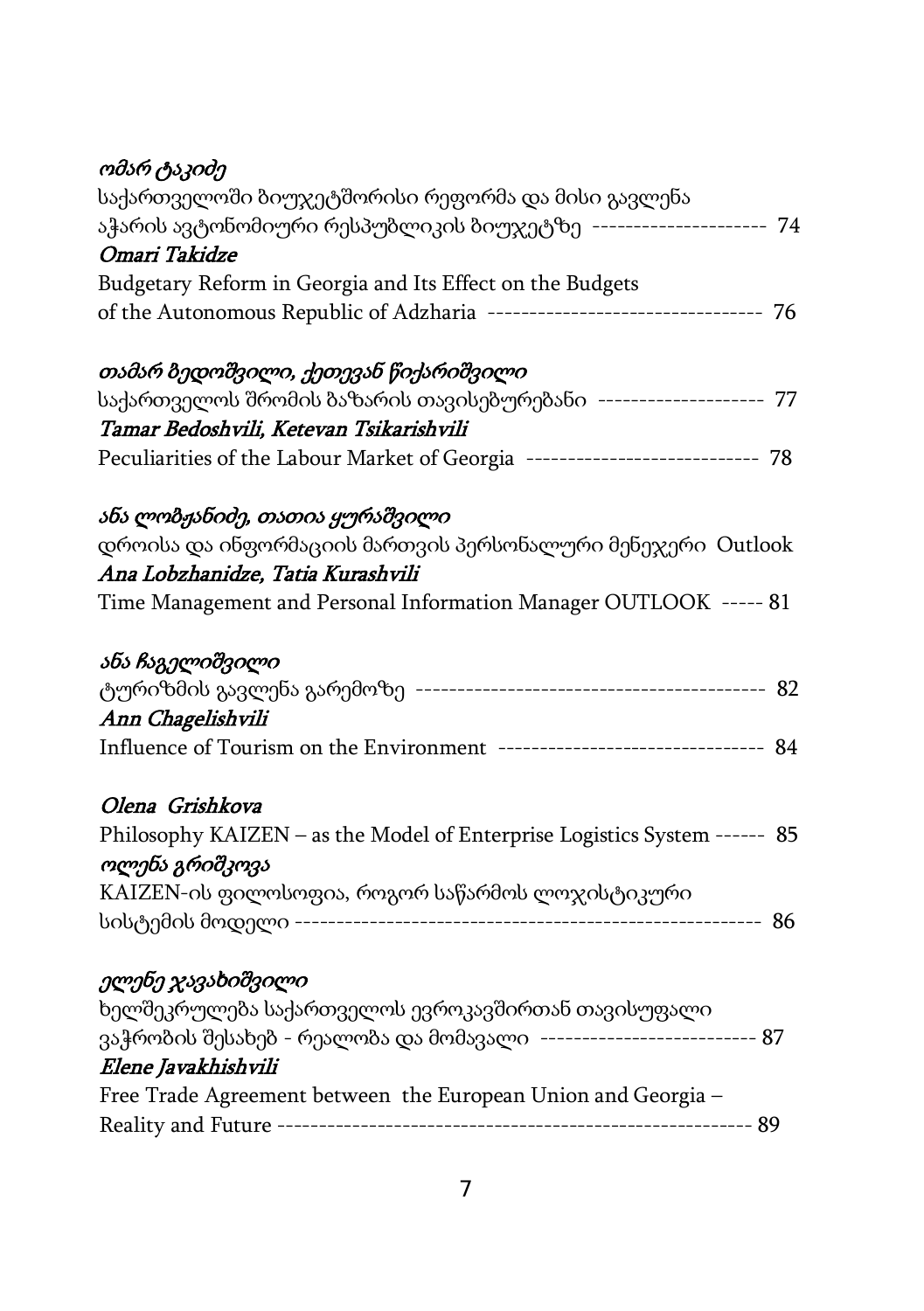| მონოპოლიური ბაზრის რეგულირება საქართველოში -------------- 90<br>Miranda Kachlavashvili<br>Regulation of Monopolistic Market in Georgia ----------------------------- 91<br>მარიამ შენგელია<br>ბალნეოლოგიური კურორტების განვითარება მსოფლიოში და<br>მისი პერსპექტივები საქართველოში ---------------------------------- 92<br>Mariam Shengelia<br>Development of Balneology Resorts in the World and<br>თამთა კაპანაძე, ანა ფსუტური<br>ატრაქციის მნიშვნელობა თანამედროვე ტურიზმში ----------------- 95 |
|------------------------------------------------------------------------------------------------------------------------------------------------------------------------------------------------------------------------------------------------------------------------------------------------------------------------------------------------------------------------------------------------------------------------------------------------------------------------------------------------------|
|                                                                                                                                                                                                                                                                                                                                                                                                                                                                                                      |
|                                                                                                                                                                                                                                                                                                                                                                                                                                                                                                      |
|                                                                                                                                                                                                                                                                                                                                                                                                                                                                                                      |
|                                                                                                                                                                                                                                                                                                                                                                                                                                                                                                      |
|                                                                                                                                                                                                                                                                                                                                                                                                                                                                                                      |
|                                                                                                                                                                                                                                                                                                                                                                                                                                                                                                      |
|                                                                                                                                                                                                                                                                                                                                                                                                                                                                                                      |
|                                                                                                                                                                                                                                                                                                                                                                                                                                                                                                      |
|                                                                                                                                                                                                                                                                                                                                                                                                                                                                                                      |
|                                                                                                                                                                                                                                                                                                                                                                                                                                                                                                      |
|                                                                                                                                                                                                                                                                                                                                                                                                                                                                                                      |
| Tamta Kapanadze, Ana Psuturi                                                                                                                                                                                                                                                                                                                                                                                                                                                                         |
| The Meaning of Attraction in Modern Tourism ------------------------ 96                                                                                                                                                                                                                                                                                                                                                                                                                              |
| თათია ყურაშვილი                                                                                                                                                                                                                                                                                                                                                                                                                                                                                      |
| საქართველო-ამერიკას შორის თავისუფალი ვაჭრობის                                                                                                                                                                                                                                                                                                                                                                                                                                                        |
| ხელშეკრულების მნიშვნელობა და საქართველოს ეროვნული                                                                                                                                                                                                                                                                                                                                                                                                                                                    |
| უსაფრთხოება                                                                                                                                                                                                                                                                                                                                                                                                                                                                                          |
| Tatia Kurashvili                                                                                                                                                                                                                                                                                                                                                                                                                                                                                     |
| Free Trade Agreement between the USA and Georgia and                                                                                                                                                                                                                                                                                                                                                                                                                                                 |
|                                                                                                                                                                                                                                                                                                                                                                                                                                                                                                      |
| სალომე ფხალაძე, მარიამ გელეტაშვილი                                                                                                                                                                                                                                                                                                                                                                                                                                                                   |
| ბრაზილიის სათბობ-ენერგეტიკული მრეწველობა ----------------- 100                                                                                                                                                                                                                                                                                                                                                                                                                                       |
| Salome Pkhaladze, Mariam Geletashvili                                                                                                                                                                                                                                                                                                                                                                                                                                                                |
|                                                                                                                                                                                                                                                                                                                                                                                                                                                                                                      |
| ლიკა გოქაძე                                                                                                                                                                                                                                                                                                                                                                                                                                                                                          |
|                                                                                                                                                                                                                                                                                                                                                                                                                                                                                                      |
|                                                                                                                                                                                                                                                                                                                                                                                                                                                                                                      |
| პრივატიზაციის შედეგები საქართველოში -------------------------- 103<br>Lika Gokadze                                                                                                                                                                                                                                                                                                                                                                                                                   |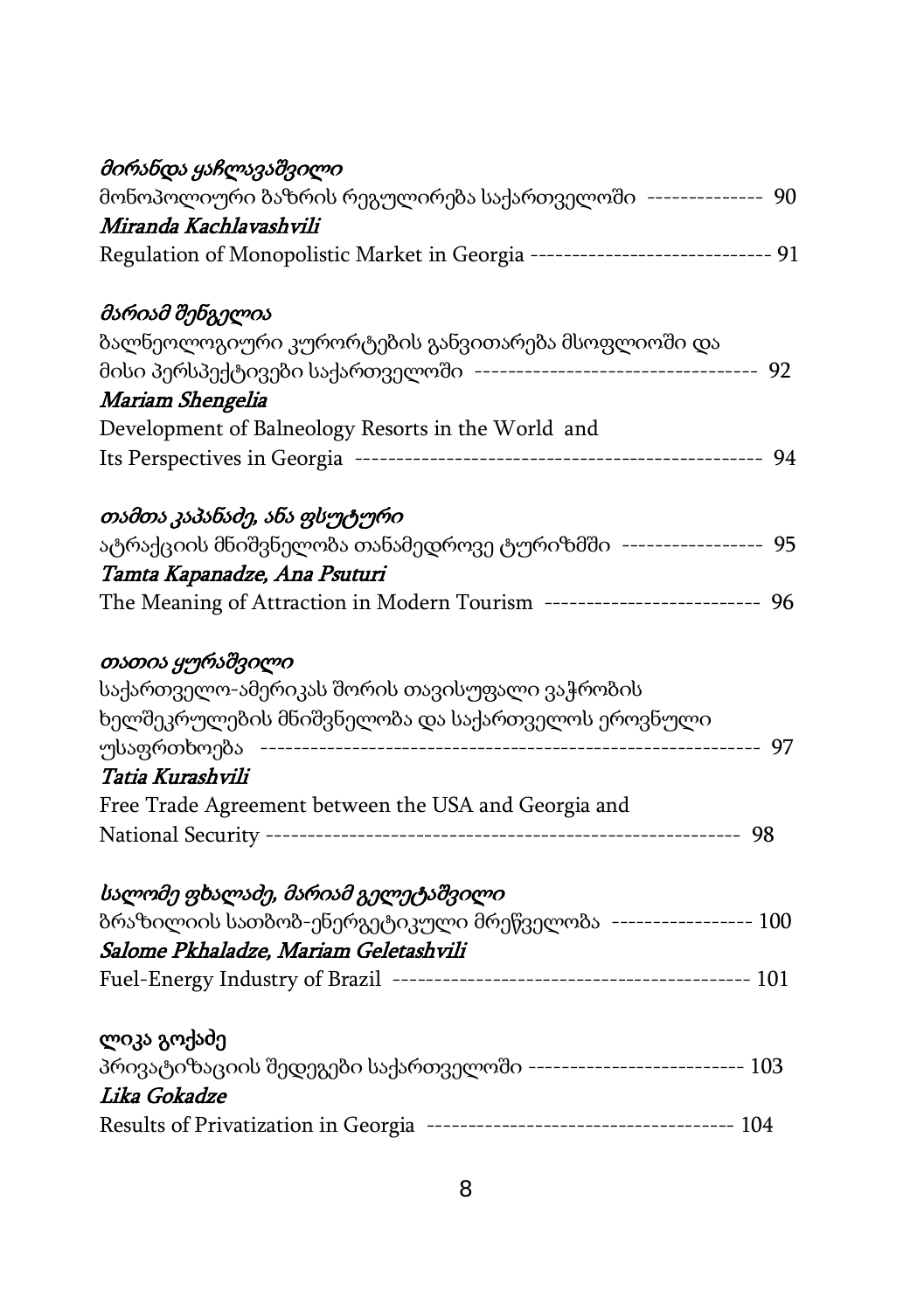| თამარ კუპატაძე, ნინო კუპატაძე                                                 |  |
|-------------------------------------------------------------------------------|--|
| ლიზინგის განვითარების პერსპექტივები საქართელოში ---------- 106                |  |
| Tamar Kupatadze, Nino Kupatadze                                               |  |
|                                                                               |  |
| მედიცინის სექცია                                                              |  |
| Section of Medicine                                                           |  |
| ლიკა მელოიანი                                                                 |  |
| პირით სუნთქვა (გაძნელებული ცხირით სუნთქვა);                                   |  |
| სხეულის არასწორი დგომა და აღნაგობის დარღვევა --------------- 111              |  |
| Lika Meloiani                                                                 |  |
| Mouth Breathing (Shortness of Breath Nose);                                   |  |
|                                                                               |  |
| ირაკლი ამაშიძე, შალვა ბექაური                                                 |  |
| დენადი კომპოზიტების დადებითი და უარყოფითი მხარეები ---- 113                   |  |
| Irakli Abashidze, Shalva Bekauri                                              |  |
| Advantages and Disadvantages of Flowable Composites --------------- 114       |  |
| ანა ბოკუჩავა                                                                  |  |
| არტიკაინის გავლენა თავის ტვინის ელექტრულ აქტივობაზე ---- 116<br>Ana Bokuchava |  |
| Artikain Effect on the Electrical Activity of Brain -------------------- 117  |  |
| ნათია ჯავახიშვილი                                                             |  |
|                                                                               |  |
| Natia Javakhishvili                                                           |  |
|                                                                               |  |
| სოფიო მეფარიშვილი                                                             |  |
| იოდიზებული და ვიტამინიზირებული ჩაის გამოყენება                                |  |
| იოდდეფიციტური მდგომარეობის კორექციისათვის -------------- 120                  |  |
| Sophio Meparishvili                                                           |  |
| Application of Iodized and Vitaminized Tea for Correction of                  |  |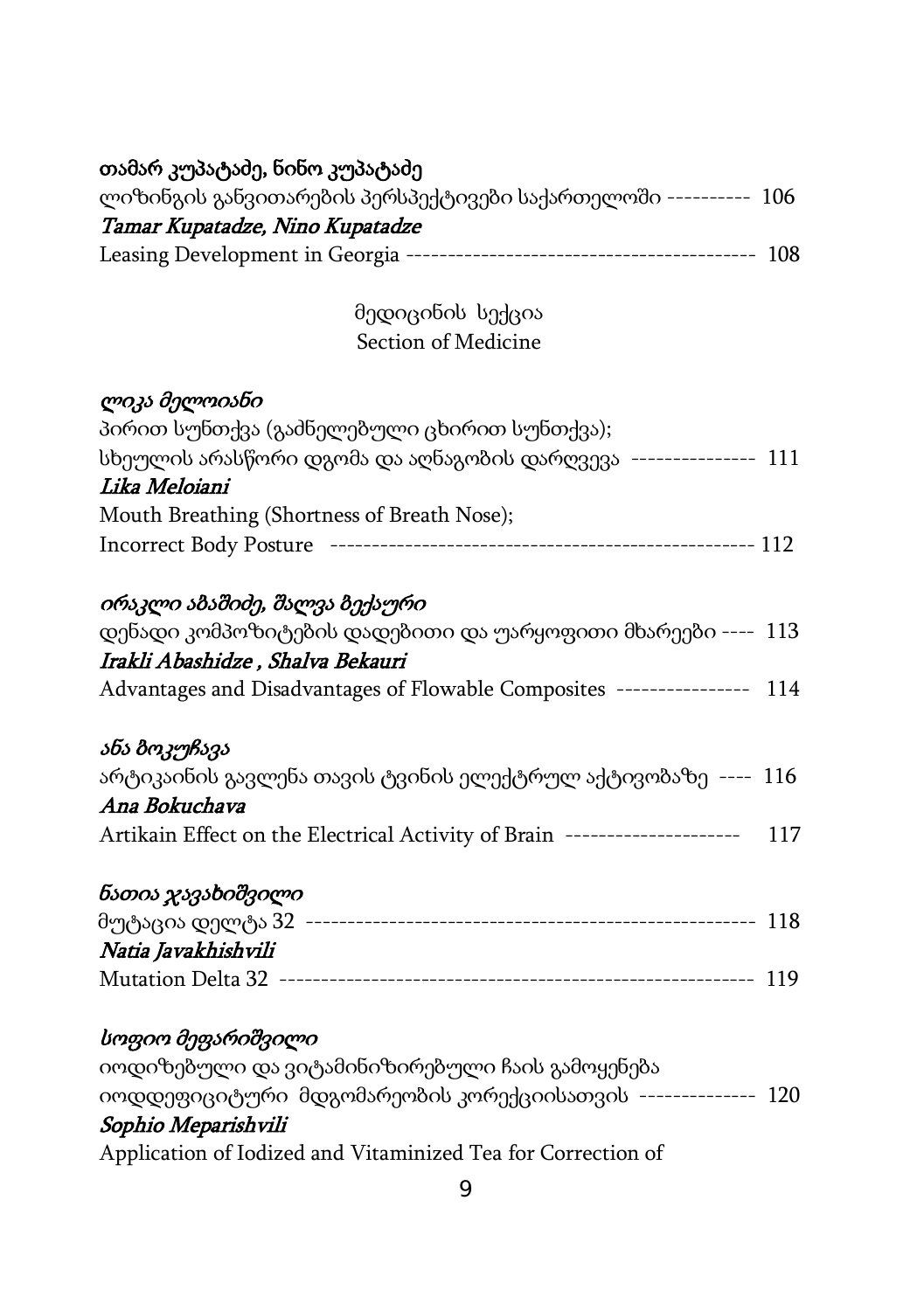| ნინო მიქაია                                                                 |  |
|-----------------------------------------------------------------------------|--|
| პირის ღრუს ლორწოვანი გარსის დაზიანებები ბავშვთა                             |  |
|                                                                             |  |
| Nino Mikaia                                                                 |  |
| Lesions of the Oral Mucosa in Children with Infectious Diseases ------- 126 |  |
| სოფიო მეფარიშვილი                                                           |  |
| თანამედროვე ენდოდონტიურ პრაქტიკაში გამოყენებული                             |  |
| ანტისეპტიკების შედარებითი დახასიათება ------------------------- 127         |  |
| Sophio Meparishvili                                                         |  |
| Comparative Characteristic of Antiseptics Applied in                        |  |
|                                                                             |  |
| სალომე მეფარიშვილი, ნინო დევაძე                                             |  |
|                                                                             |  |
| Salome Meparishvili, Nino Devadze                                           |  |
|                                                                             |  |
| ანა კუპრეიშვილი, თამარ ორდენიძე                                             |  |
| ყბა-სახის ანთებითი პროცესები ნარკომანიით დაავადებულ                         |  |
|                                                                             |  |
| Ana Kupreshvili, Tamar Ordenidze                                            |  |
| Maxilla-Facial Inflammation Processes in Drug Addict Patients ------- 134   |  |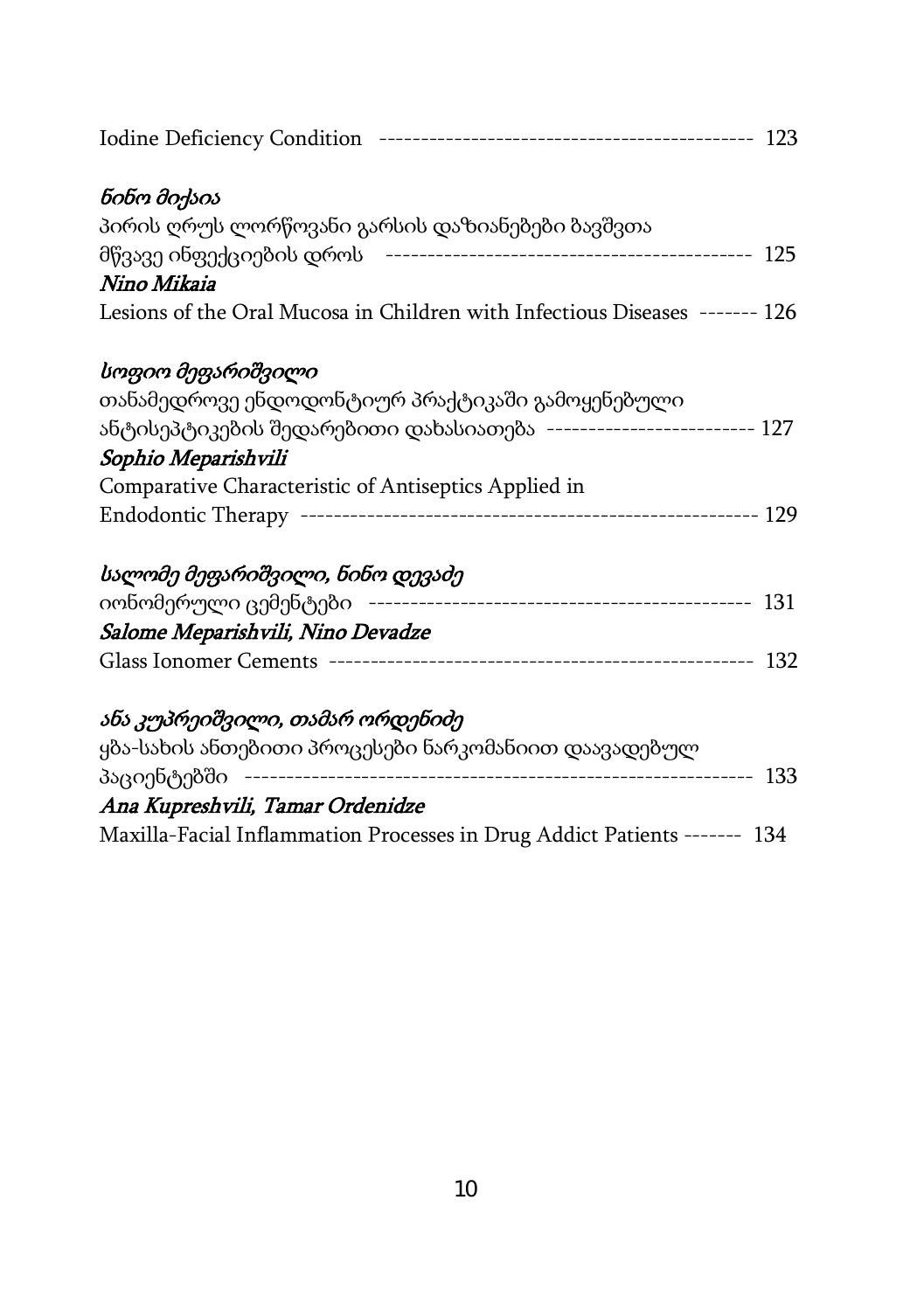ჰუმანიტარულ და სოციალურ მეცნიერებათა სექცია

Section of Humanities and Social Sciences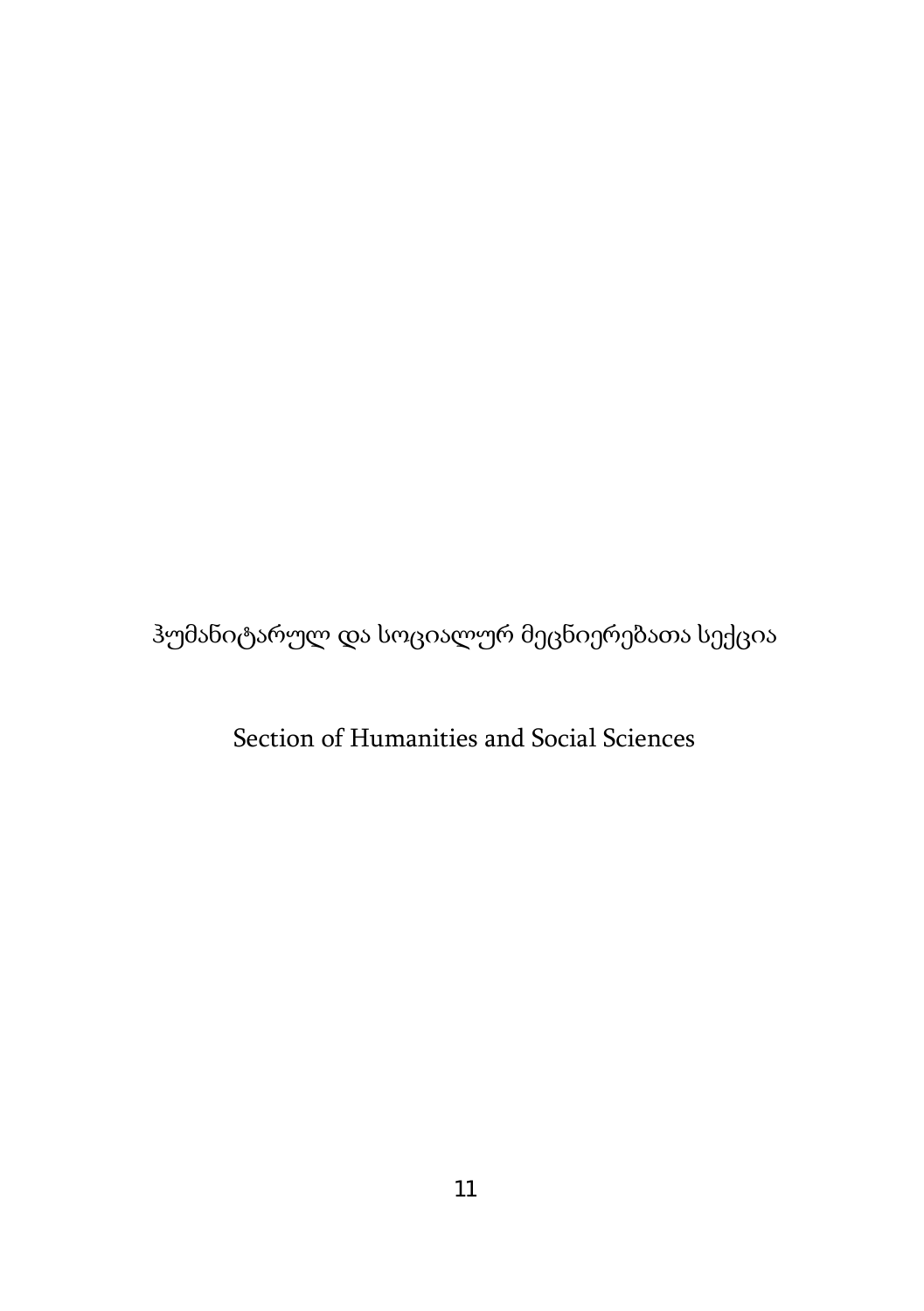# ნაზი ირიცპუხოვა

გრიგოლ რობაქიძის სახელობის უნივერსიტეტი ინგლისური ფილოლოგია ბაკალავრიატი, II დონე

# მოტივაცია სახელდების პროცესში

ხელმძღვანელი: პროფესორი იზაბელა ქობალავა

1. მოტივაციის საფუძვლები დამოკიდებულია მენტალურ, ეთნოფსიქოლოგიურ, კულტუროლოგიურ და ა.შ. ფაქტორებზე, რომელიც ყველა ხალხში განსხვავებულია. ქვემოთ წარმოვადგენ მოტივაციის რამდენიმე შემთხვევას სხვადასხვა სფეროდან:

- მცენარეები: ბაბუაწვერა,მზესუმზირა, ქრისტესისხლა, მრავალძარრვა, ასკილი.
- ცოცხალი სამყარო: ბულბული, ჭია-მაია, ფრინველი-ქნარი, მედღეურა, კოდალა, სკვინჩა.
- ბუნების მოვლენა: ცისარტყელა.

2. ავიღოთ როგორც მაგალითი მცენარე მრავალძარღვა და განვიხილოთ განსხვავება მისი სახელის მოტივაციაში ქართულ, რუსულსა და ინგლისურ ენებში.

ქართული: მრავალძარღვა. ქართულში სახელწოდების მოტივაცია დაკავშირებულია ამ მცენარის ფოთლის გარეგნულ სახესთან.

რუსული: подорожник. დარქმეულია იმ ადგილის მიხედვით, სადაც ეს მცენარე ხარობს .ეს არის გზისპირი .

ინგლისური: უნდა ითქვას, რომ ინგლისურ ენაში ამ მცენარეს სხვადასხვა რეგიონებში განსხვავებული სახელწოდება აქვს. მაგალითად, ამერიკის შეერთებულ შტატებში მას ეძახიან 'Snake Weed' (გველის სარეველა) რადგან ხალხს სჯერა, რომ იგი მკურნალობს შხამიანი არსების ნაკბენს. თქმულების მიხედვით ერთ დღეს ძაღლს უკბინა ჩხრიალა გველმა. ცხოველი უკვე აგონიაში იყო როდესაც მას ნაკბენზე წაუსვეს ხსნარი, რომლის შემადგენლობაში შედიოდა მრავალძარღვა და მარილი. ძაღლი სწრაფად მოკეთდა.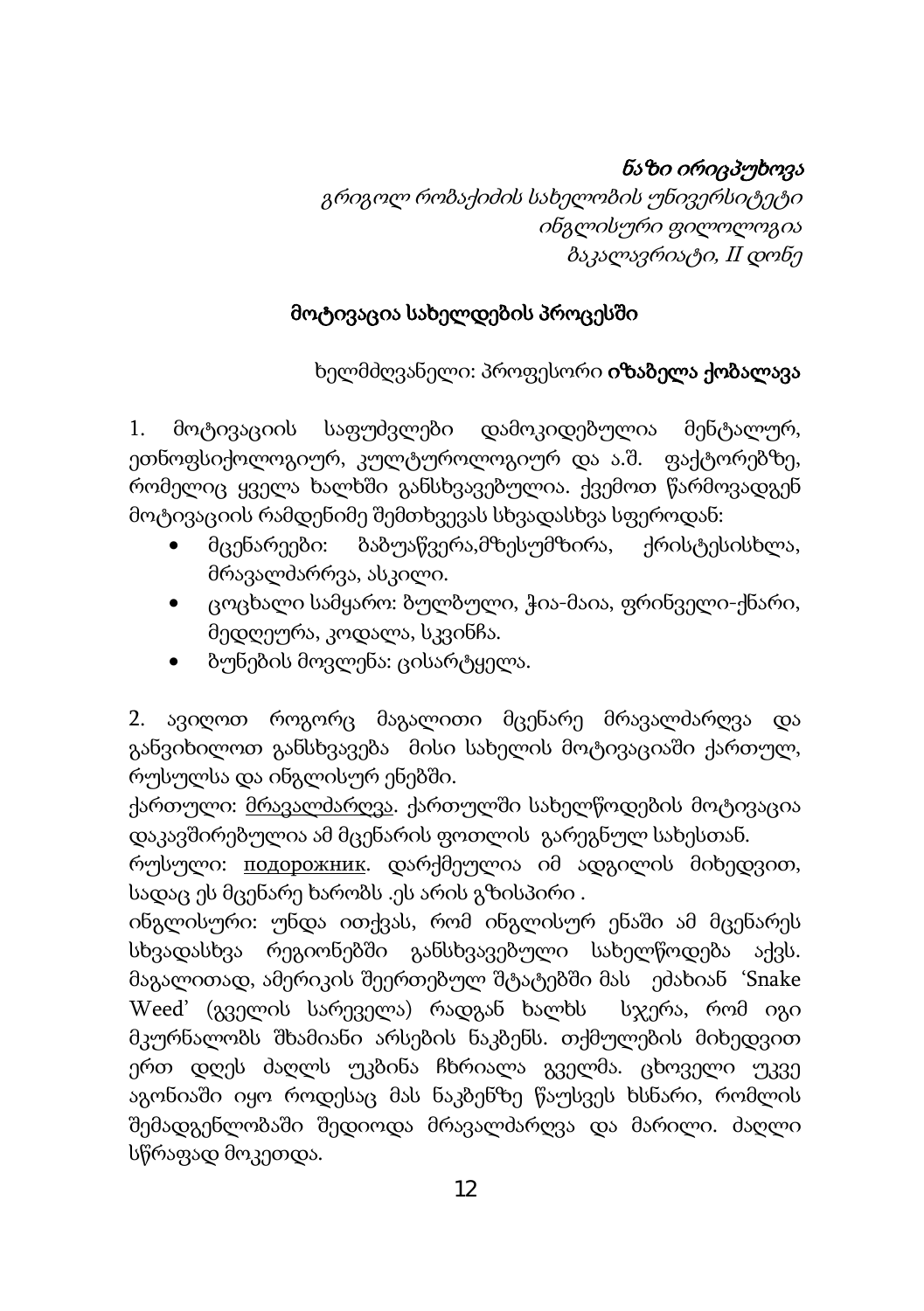შოტლანდიის ჩრდილოეთის მთიან ნაწილში მრავალძარღვისთვის დღემდე გამოყენებულია სახელწოდება 'Slan-lus' ან სამკურნალო მცენარე მისი სამკურნალო თვისებების გამო.

3. განხილული მაგალითიდან ნათლად ჩანს, რომ ქართულ ენაში ამ მცენარეს ეს სახელი მიანიჭეს მისი გარეგნული თვისებების გამო, რუსულში დაკავშირებულია ადგილ-მდებარეობასთან, ხოლო ინგლისურ ენაში მრავალძრღვას დაარქვეს მისი დანიშნულების მიხედვით. აქედან გამომდინარეობს, რომ სხვადასხვა ენაში მოტივაცია განსხვავდება და დაკავშირებულია სხვადასხვა ფაქტორებთან.

#### Nazi Iritspukhova

Georgia Grigol Robakidze University English Philology Bachelor's programme, II level

#### Motivation in the Naming Process

 Scientific supervisor: Professor Isabela Kobalava

1. Motivation bases depend on mental, ethnopsychological, culturalogical and other factors which are different in different people. Some cases from various spheres are presented below:

- Plants: dandelion, sunflower, celandine, plantain, dog-rose.
- Living world: nightingale, lady-bird, lyre-bird, ephemera, woodpecker, chaffinch.
- Natural phenomenon: rainbow.

2. Let's take as an example the plant "plantain" and consider the difference in motivation of its name in three languages, namely Georgian, Russian and English.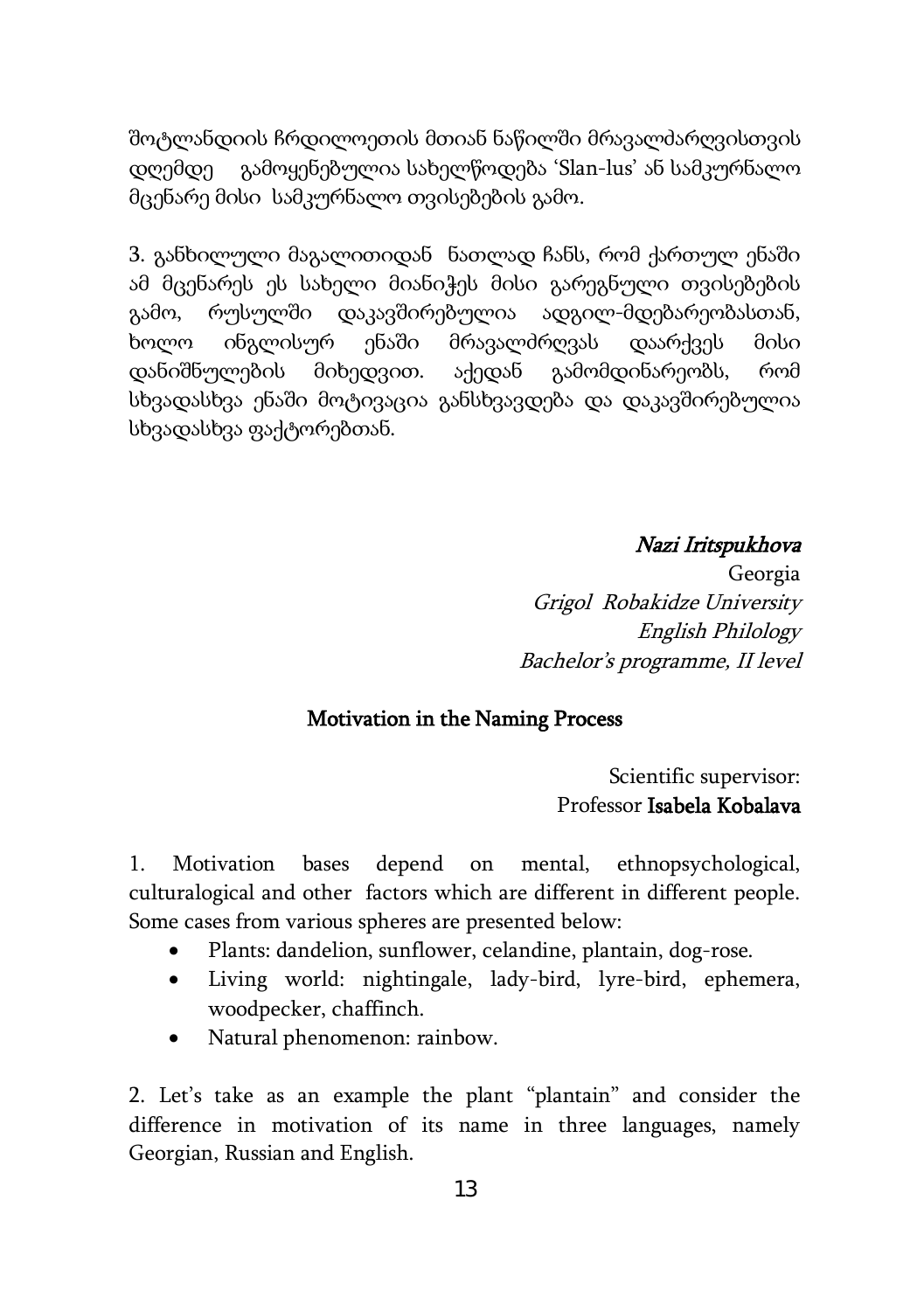Georgian: mravaldzargva. The plant was given this name because of the appearance of its leaves.

Russian: podorozhnik. The name was given in accordance with the location of this plant.

English: The name differs in different areas, but generally the motivation is connected with the healing features of this plant. For instance, in the United States it is called 'Snake Weed', from a belief in its efficacy in cases of bites from venomous creatures. According to the legend, once a dog was stung by a rattlesnake and a preparation of the juice of the Plantain and salt was applied as promptly as possible to the wound. The animal was in great agony, but quickly recovered and shook off all trace of its misadventure.

In the Highlands the Plantain is still called 'Slan-lus', or plant of healing, from a firm belief in its healing virtues.

3. From this example can be inferred that the motivation differs in languages and is related to different features.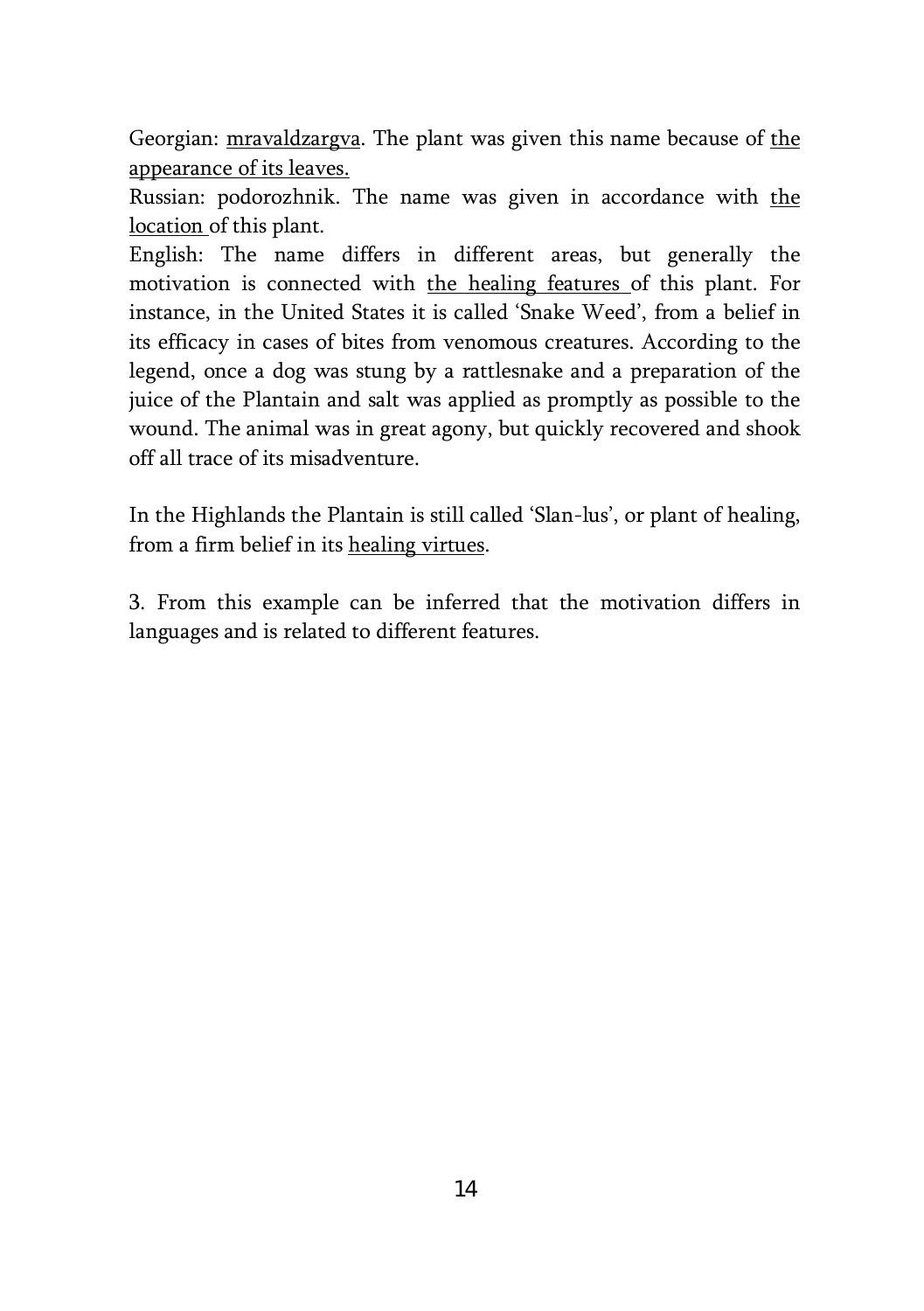### თამარ ნონიკაშვილი

გრიგოლ რობაქიძის სახელობის უნივერსიტეტი ინგლისური ფილოლოგია ბაკალავრიატი, II დონე

# შორისდებული - სრულმნიშვნელოვანი თუ ფუნქციური სიტყვა?

### ხელმძღვანელი: პროფესორი ნინო ქემერტელიძე

1. შორისდებული არის ერთმარცვლიანი ბგერათა ერთობლიობა ან სიტყვა, რომელიც უმეტესად გამოიყენება, როგორც წამოძახილი. ჩვეულებისამებრ შორისდებულები გამოხატვს მოსაუბრის რეაქციას იმისდა მიუხედავთ არის, თუ არა იგი სინტაქსურად დაკავშირებული სხვა გამოთქმებთან. ამასთანავე, არა აქვს მნიშვნელობა, თუ რა შინაარსის წინადადება მოჰყვება მას. შორისდებულებს წინადადებაში არ გააჩნია გრამატიკული დატვირთვა. იგი მხოლოდ მოსაუბრის ემოციებს გამოხატავს. შორისდებულები ძალიან იშვიათად გამოიყენება აკადემიურ და ოფიციალურ მიმოწერაში. თუმცა, ხშირად გამოიყენება მხატვრულ ლიტერატურაში.

2. შორისდებული შეიძლება იყოს ერთი სიტყვა ან ფრაზა, რომელსაც მოჰყვება სასვენი ნიშანი. არის შემთხვევები, როდესაც წინადადებაც კი ჩაითვლება შორისდებულად.

3. ერთმა და იმავე შორისდებულმა შეიძლება გამოხატოს განსხვავებული გრძნობები. მაგალითად, შორისდებულმა - OH! შეიძლება გამოხატოს ტანჯვა, ბედნიერება აგრეთვე, გაკვირვება. მისი ნამდვილი მნიშვნელობა შეიძლება გავიგოთ მოსაუბრის ემოციიდან ან კონტექსტიდან ტექსტის კითხვის დროს.

4. საყოველთაოდ ცნობილია, რომ შორისდებულები განეკუთვნება ფუნქციურ სიტყვებს. რა თმა უნდა მათ ვერ გავათანაბრებთ ისეთ სრულმნიშვნელოვან სიტყვებთან როგორიცაა: არსებითი სახელები, ზმნები, ზედსართავი სახელები და ზმნიზედები, მაგრამ მიგვაჩნია, რომ ისინი არც ფუნქციურ სიტყვებს არ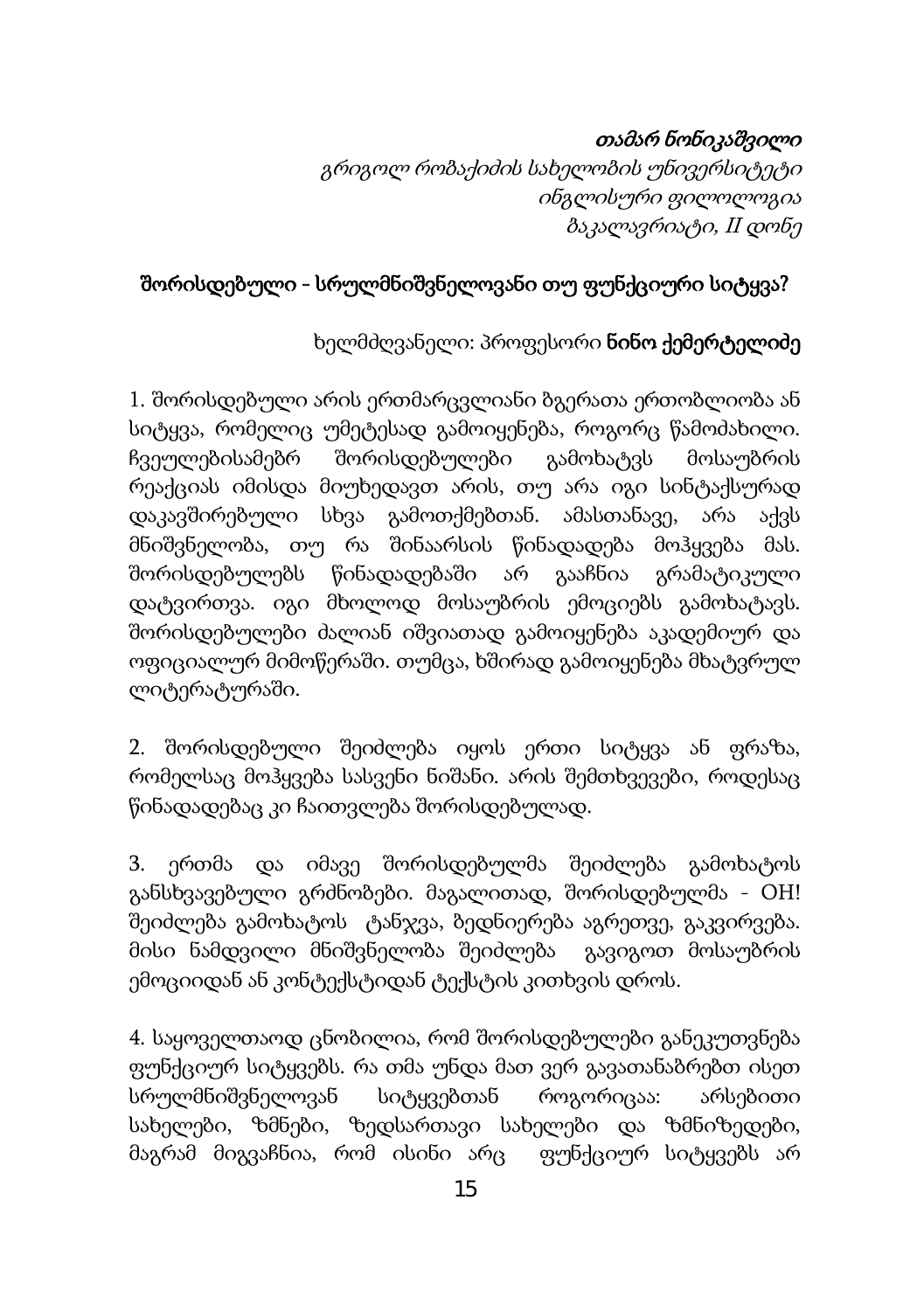განეკუთვნებიან და თავისი დატვირთვით განსხვავდებიან წინდებულებისაგან, არტიკლებისაგან და ნაწილაკებისაგან. წარმოდგენილი ნაშრომი გვთავაზობს გამოვყოთ შუალედური შრე სრულმნიშვნელოვან და ფუნქციურ სიტყვებს შორის, როგორიცაა კვაზი-სრულმნიშვნელოვანი სიტყვები. ჩვენ მიგვაჩნია, რომ შორისდებულები მიეკუთვნება სწორედ კვაზისრულმნიშვნელოვანი სიტყვების ჯგუფს.

#### Tamar Nonikashvili

Georgia Grigol Robakidze University English Philology

Bachelor's programme, II level

#### Interjection - Notional of Function Word?

Scientific supervisor: Professor Nino Kemertelidze

1. An interjection is a form, typically brief, such as one syllable or word, which is used most often as an exclamation or part of an exclamation. It typically expresses an emotional reaction on the part of the speaker, often with respect to an accompanying sentence. It is not syntactically related to other accompanying expressions, and may include a combination of sounds not otherwise found in the language. Interjections do not serve a formal grammatical role in a sentence, other than to convey one's feelings. Interjections are rarely used in academic or formal writing, but are common in fiction or artistic writing.

2. An interjection is expressed as a single [word](http://en.wikipedia.org/wiki/Word) or non-sentence [phrase,](http://en.wikipedia.org/wiki/Phrase) followed by a [punctuation mark.](http://en.wikipedia.org/wiki/Punctuation_mark) There are also some cases when even a sentence can be considered as an interjection.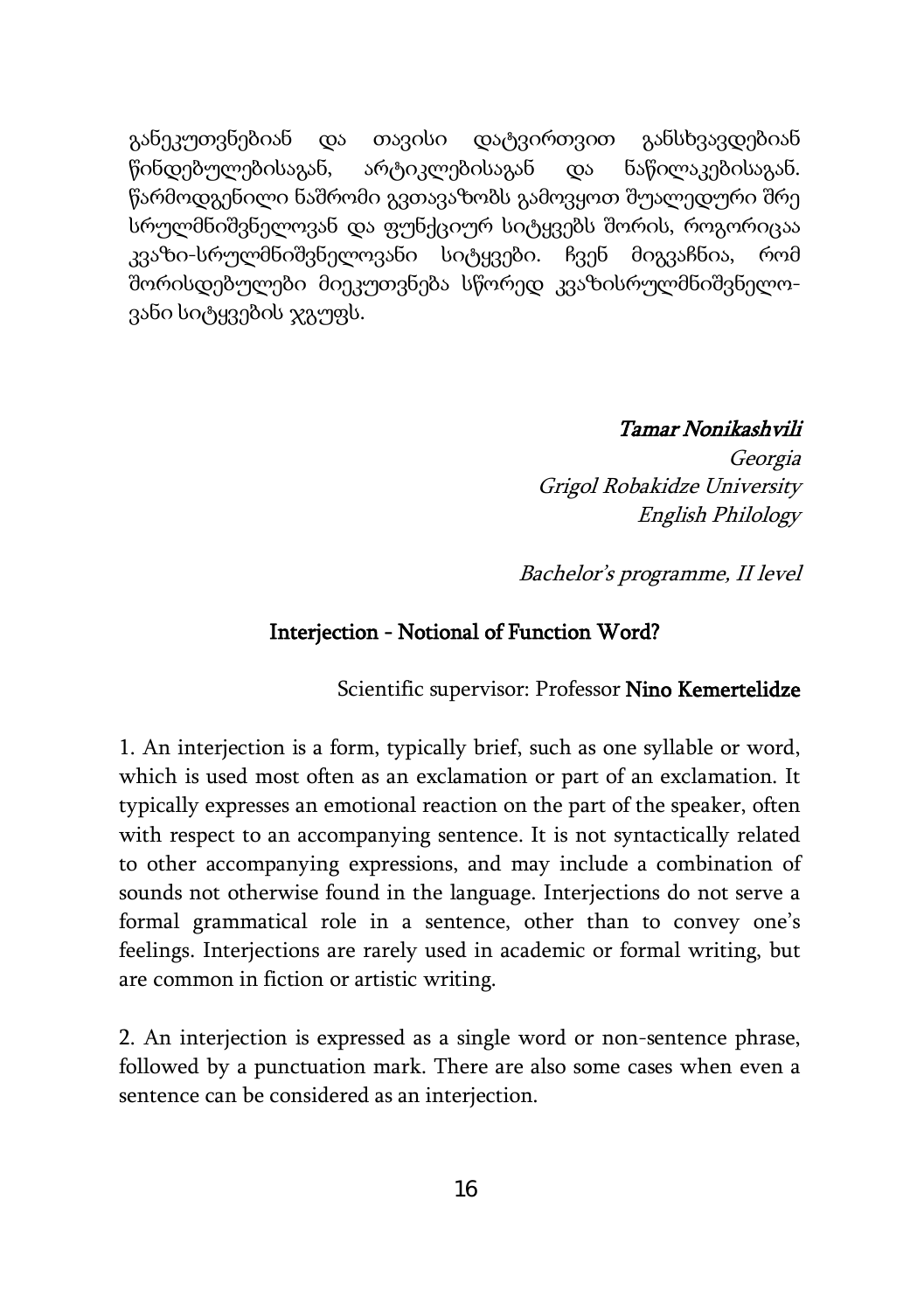3. One and the same interjection can express different feelings. For instance the interjection *Oh!* can express suffering, happiness as well as surprise. Its real meaning can be understood from a speaker's emotion, or while reading a text, from the pre-context.

4. It is widely considered that interjections belong to function words. They certainly cannot belong to notional words in the same line as verbs, nouns, adjectives and adverbs. But we believe that interjections are not pure function words like prepositions, articles, particles, etc. The presented paper offers to single out intermediary layer between notional and function words such as quasi notional words. We consider that interjections should belong namely to this layer – quasi notional words.

#### თამთა ქოიავა

გრიგოლ რობაქიძის სახელობის უნივერსიტეტი ინგლისური ფილოლოგია ბაკალავრიატი, III დონე

### ზევგმასა და კალამბურის შეპირისპირებითი დახასიათება

#### ხელმძღვანელი: პროფესორი ნინო ქემერთელიე

1. ზევგმა სტილისტიკური ხერხია, რომელიც წინადადებების სხვადასხვა წევრების მხოლოდ ერთი ფრაზით ან სიტყვით შეერთებას გულისხმობს, მაგრამ სხვადასხვა სიტყვათა კომბინაციის შემთხევავში ის შეიძლება სხვადასხვაგვარად იყოს გაგებული. ძირითადად, ზმნა ან ზედსართავი სახელი ორ არსებით სახელთან გამოიყენება, მაგრამ თითოეულ მათგანთან კავშირში იგი განსხვავებულ მნიშვნელობას იძენს. მაგ., წინადადებაში "Dora plunged at once into privileged intimacy and into the middle of the room", ზმნა "plunged into" (შეჭრა, შევარდნა) ფრაზას "into the middle of the room" ნომინალური, პირდაპირი სემანტიკური მნიშვნელობით უკავშირდება. იგივე ზმნისა და ფრაზის "into privileged intimacy" კავშირი სრულიად განსხვავებულ დატვირთვას იძენს, რადგანაც ამ შემთხვევაში ვხვდებით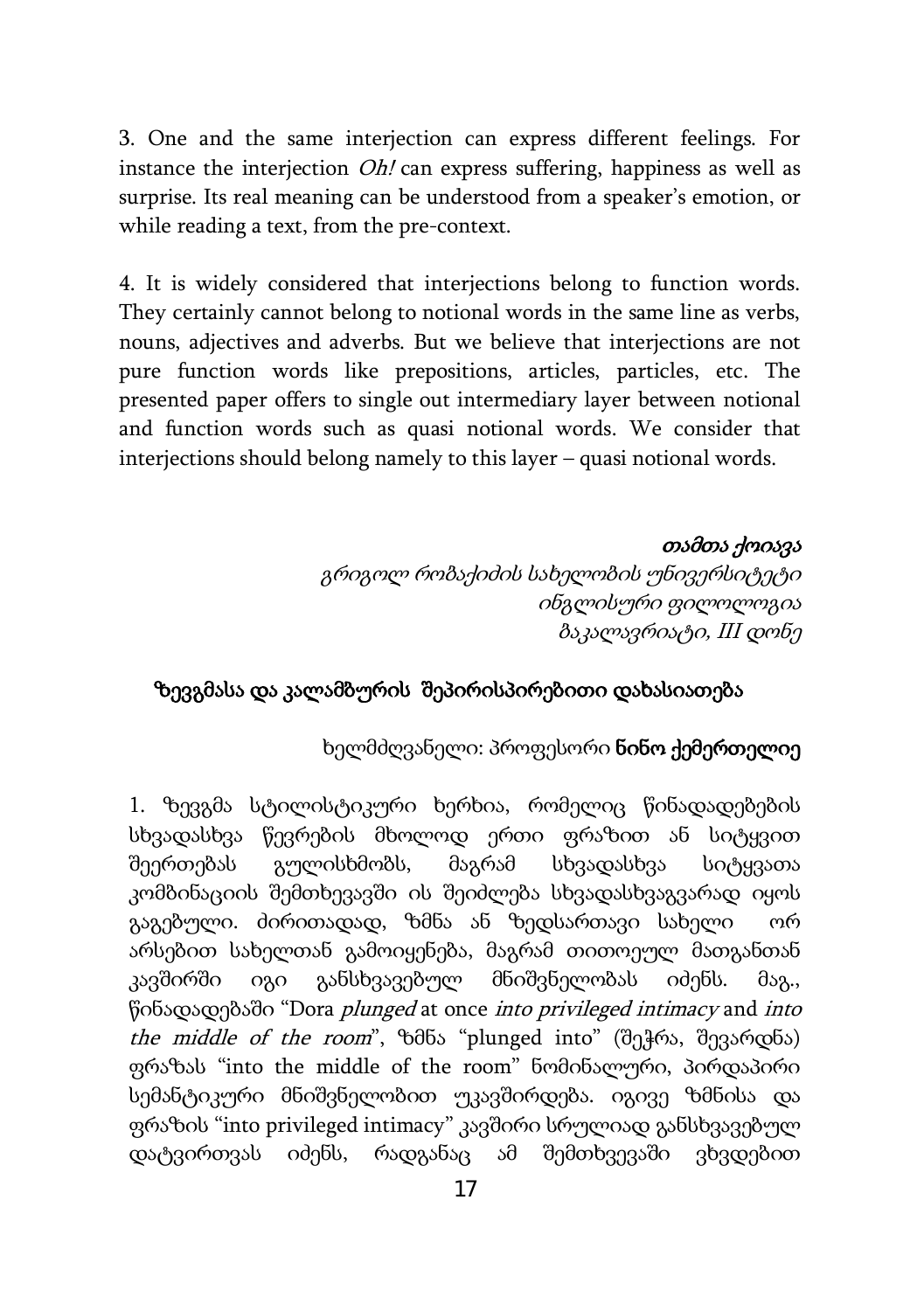გადატანით სემანტიკურ მნიშვნელობას. ზევგმის სახეობებია: პროტოზევგმა, მეზოზევგმა, ჰიპოზევგმა.

2. კალამბური სიტყვათა თამაშის ფორმაა, როდესაც ერთი სიტყვა მოიცავს, აერთიანებს ორ ან მეტ მნიშვნელობას. ხშირად ეს ხერხი გამოიყენება იუმორის ეფექტის შესაქმნელად. კალამბური ეფუძნება სიტყვის ორი კარგად ცნობილი მნიშვნელობის ურთიერთკავშირს, რომელიც ერთდროულად აღიქმება.

3. ამრიგად, ორივე სტილისტიკური ხერხი პოლისემანტიკურ ეფექტს ეფუძნება და მათი არსის ჩაწვდომისთვის ენის საფუძვლიანი ცოდნაა საჭირო.

> Tamta Koiava Georgia Grigol Robakidze University English Philology

Bachelor's programme, III level

#### Comparative Analysis of Zeugma and Pun

Scientific supervisor: Professor Nino Kemertelidze

1. Zeugma is a figure of speech in which different parts of a sentence are joined together by one single phrase or word but must be understood differently in relation to each. Mostly it is a case when a verb or an adjective is applied to two nouns, but has a different meaning in relation to each of them. In the following example: "Dora plunged at once into privileged intimacy and into the middle of the room", the verb "plunged into" is related to the phrase "into the middle of the room" with its nominative meaning, i.e. we deal with literal semantic relation; but the relation of the same verb and the phrase "into privileged intimacy" is absolutely different as in this case we deal with transferred semantic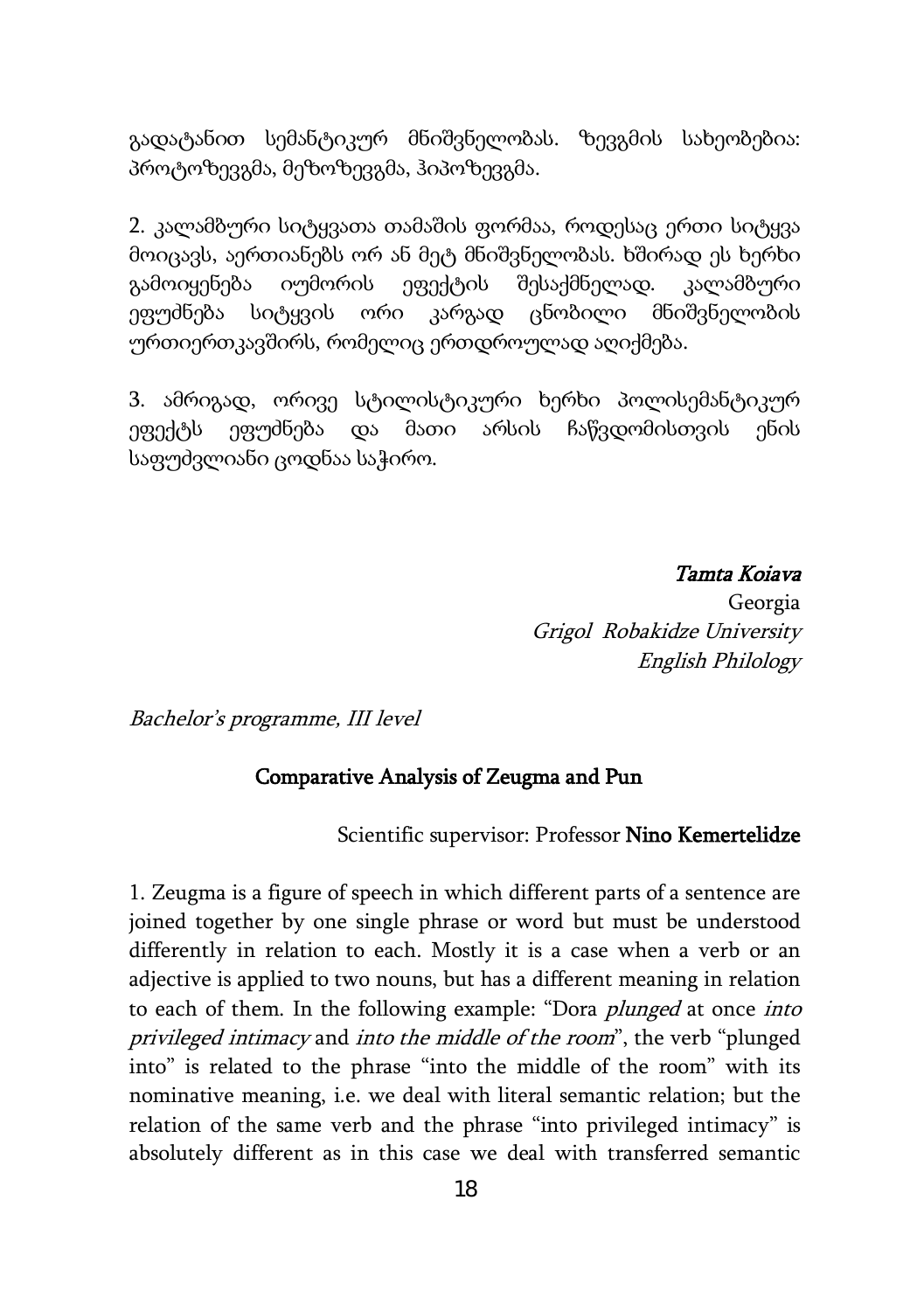relation. Zeugma may be categorized according to the location of the governing word: Protozeugma, Mesozeugma, Hypozeugma.

2. Pun (also called paronomasia) is a form of word play which suggests two or more meanings, by exploiting multiple meanings of words, or of similar-sounding words, for an intended humorous or rhetorical effect. Pun is based on the interaction of two well-known meanings of a word that are realized simultaneously.

3. It is vivid that both of stylistic devices are based on polysemantic effect and understanding the zest of language needs its thorough knowledge.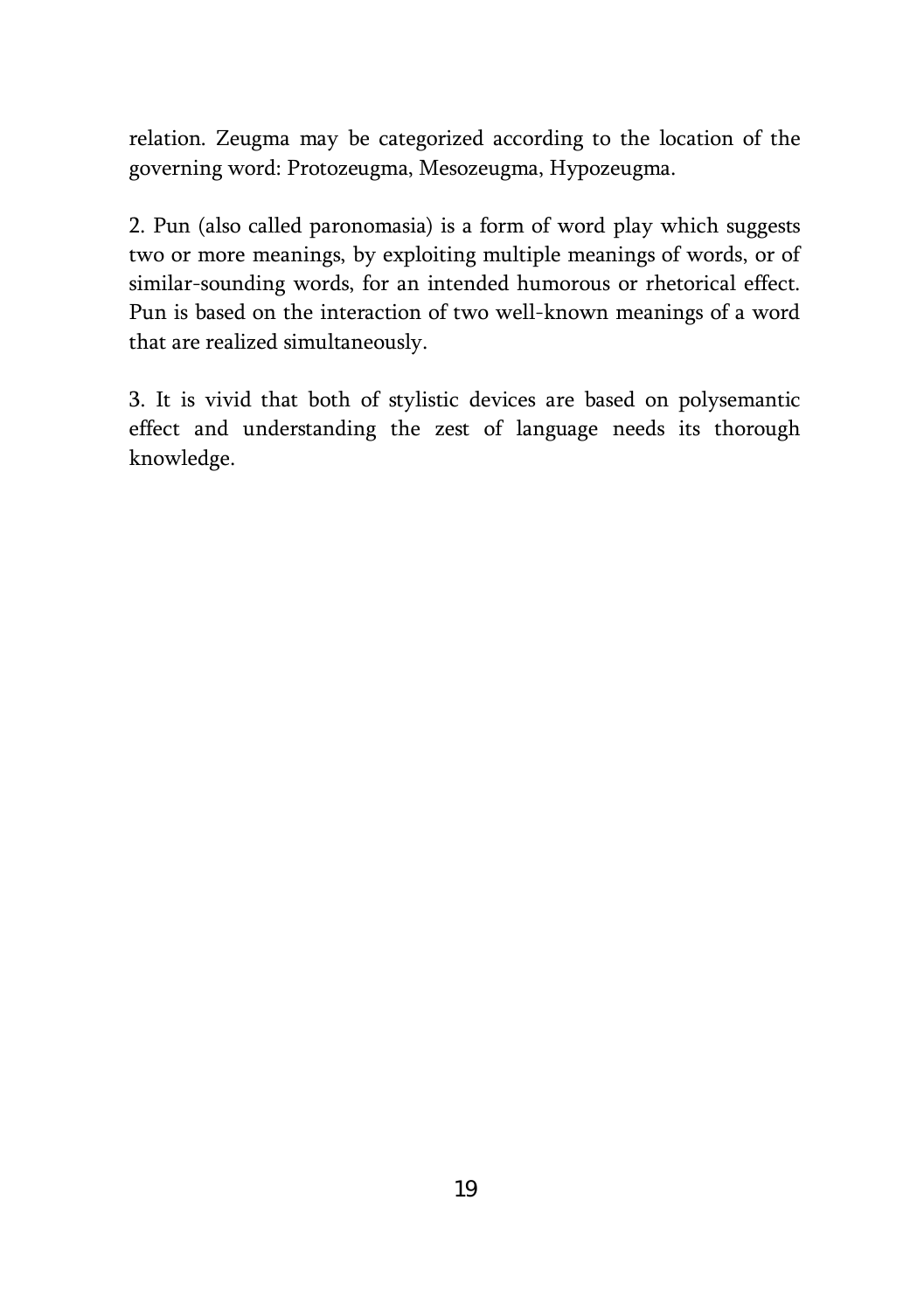# თამარ კვერნაძე

გრიგოლ რობაქიძის სახელობის უნივერსიტეტი ინგლისური ფილოლოგია ბაკალავრიატი, III დონე

# სტილისტიკური გამეორება და მისი სახეობები ხელმძღვანელი: პროფესორი ნინო ქემერტელიძე

1. გამეორება არის ერთი და იგივე სიტყვის, ფრაზის რამდენჯერმე გამოყენება წინადადებებსა და თუნდაც მთელ ტექსტში, რომელიც ხაზს უსვამს და ნათლად აჩვენებს მკითხველს გამონათქვამის მნიშვნელობას ტექსტში. გამეორება, როგორც სტილისტიკური ხერხი გვიჩვენებს ლოგიკურ მახვილს, რომელიც არის აუცილებელი და გარდაუვალი რათა გაამახვილოს მკითხველის ყურადღება მთავარი სიტყვის, ფრაზის, წინადადების არსზე.

2. არსებობს გამეორების რამდენიმე ტიპი, როგორიცაა: ანაფორული გამეორება, ეპიფორული გამეორება, ანატიპლოზისი (რედუპლიკაცია), ჩარჩოში მოქცევა (framing), ფუძის გამეორება, ჯაჭვური გამეორება, სინონიმური გამოერება. გარდა ამისა, არსებობს ფრაზული გამეორება, რომლებიც უკვე გარდაიქმნენ ლექსიკურ ერთეულებად, მაგალითად, "again and again", "on and on", "over and over".

3. საკვლევმა მასალამ საშუალება მოგვცა გამოვყოთ გამეორების კიდევ ერთი სახეობა, რომელსაც პირობითად ,,მიმოფანტული" გამეორება (scattered repetition) შეიძლება ვუწოდოთ. ეს არის შემთხვევა, როდესაც სიტყვა, ფრაზა, წინადადება ან თუნდაც თემა მიმოფანტულია მთელ ტექსტში. სწორედ ამით განსხვავდება გამეორების ეს სახეობა ზემოთ აღნიშნული სახეობებიდან.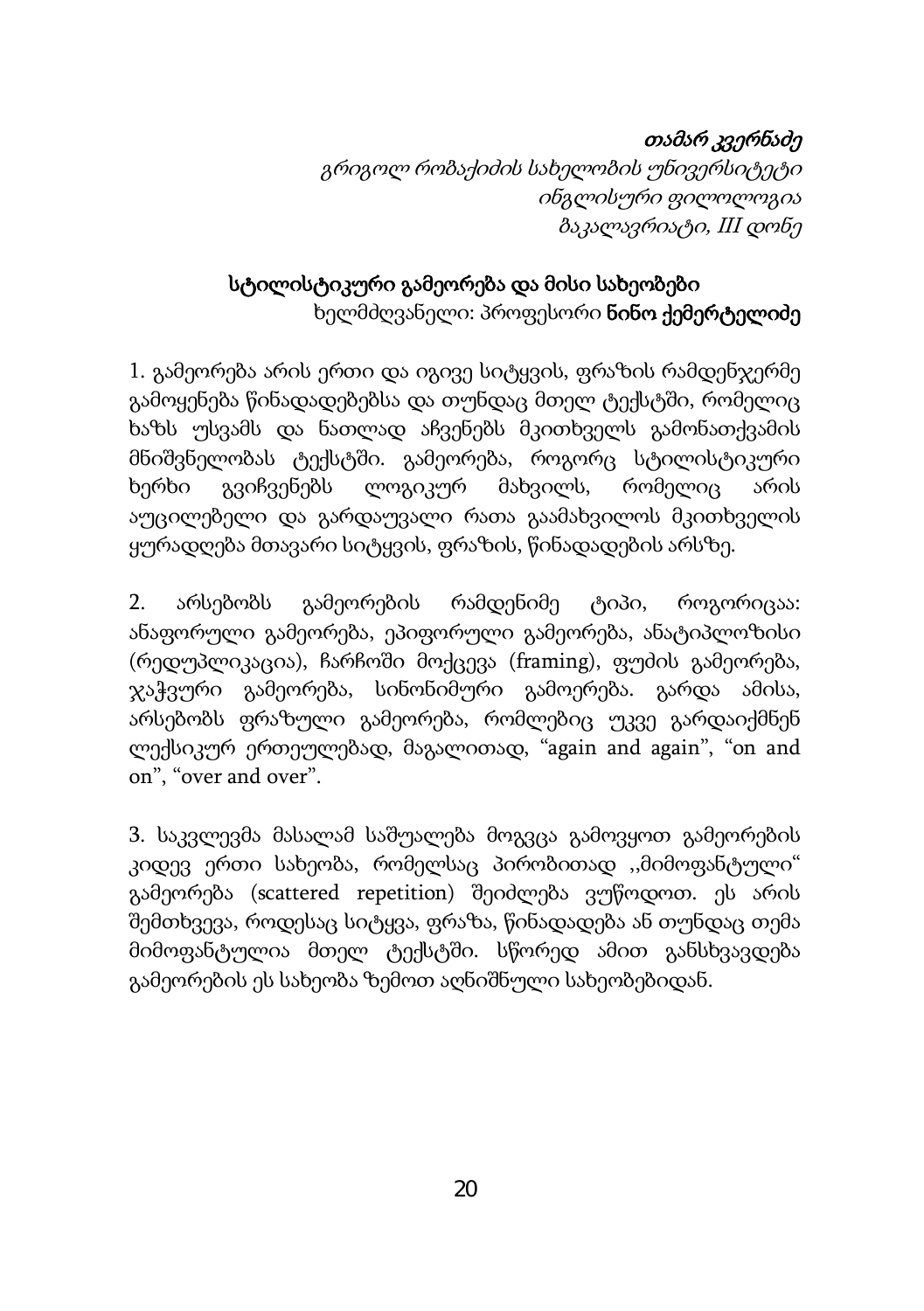#### Tamar Kvernadze

Georgia Grigol Robakidze University English Philology Bachelor's programme, III level

### Repetition and Its Types

Scientific supervisor: Professor Nino Kemertelidze

1. Repetition is the simple repeating of a word within a sentence or a text in order to provide an emphasis to make a reader understand the importance of the repeated word, phrase, etc. Repetition as a stylistic device shows the logical emphasis that is necessary to attract a reader's attention on the key-word, phrase, sentence of the text.

2. Several types of repetition can be viewed, such as: anaphoric repetition, epiphoric repetition, anadiplosis (linking, reduplication), framing, root-repetition, chain-repetition, synonymic repetition. There are some phrases with repetition that have already become lexical units: "again and again", "on and on", "over and over".

3. The material under investigation allows us to single out one more type of repetition that can arbitrary be called "scattered" repetition. This is the case when a word, phrase, sentence, idea, statement appears here and there through the whole text unlike the models that are wellknown in stylistics.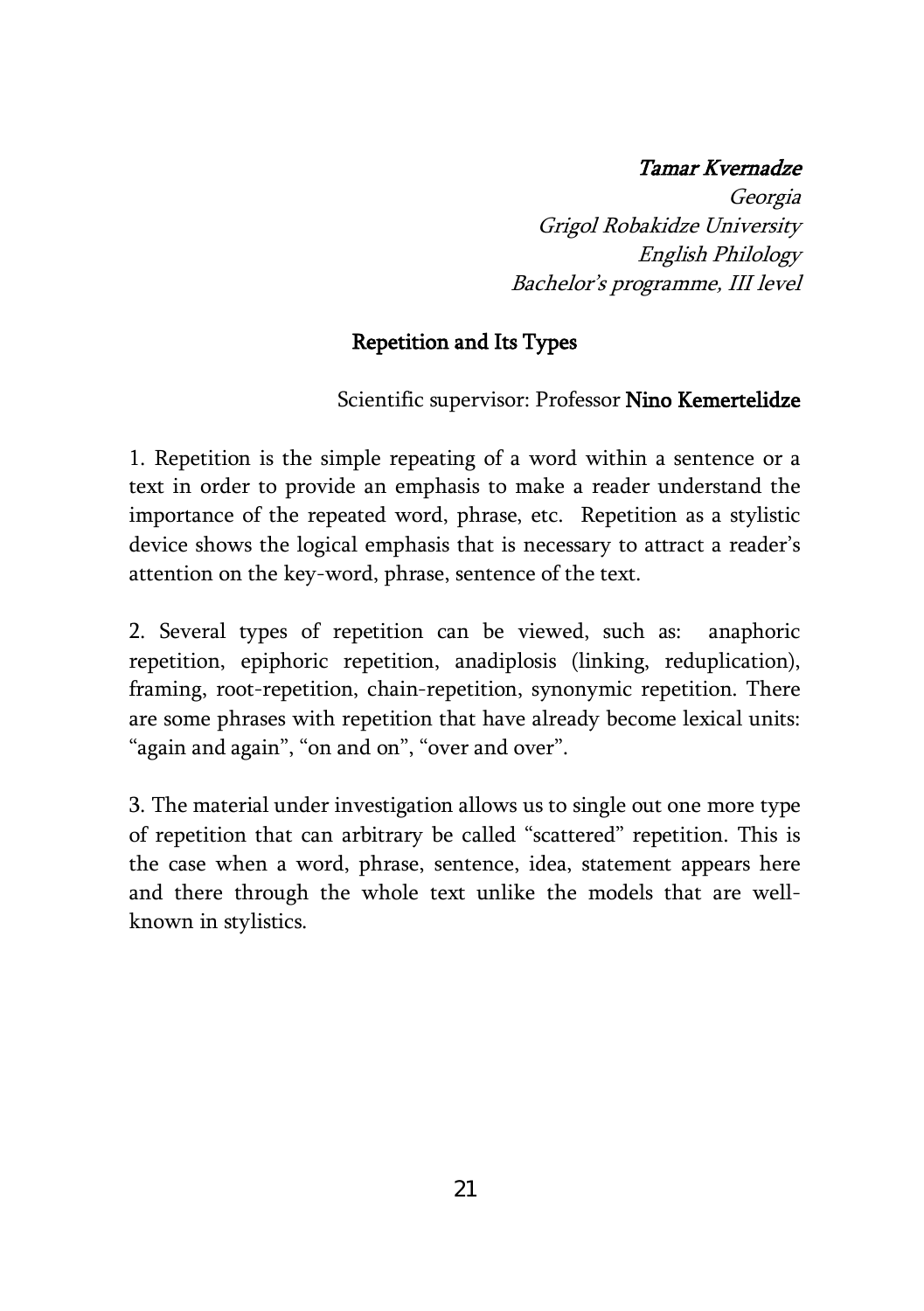# ნინო ნახუცრიშვილი, შორენა ბაიაშვილი

გროგილ რობაქიძის სახელობის უნივერსიტეტი ინგლისური ფილოლოგია ბაკალავრიატი, III დონე

# ოქსიუმორონისა და ანტითეზის შეპირისპირებითი დახასიათება

### ხელმძღვანელი: პროფესორი ნინო ქემერტელიძე

1. ოქსიუმორონი - ურთიერთსაპირისპირო სიტყვების შერჩევაშეხამება არის ტროპი, რომელიც შეუთავსებელ ტერმინებს აერთიანებს. მას შესაძლოა პარადოქსული ეფექტიც ჰქონდეს. ურთიერთსაპირისპირო სიტყვების შერჩევა სხვადასხვა კონტექსტში იჩენს თავს.

2. ოქსიუმორონი ეფუძნება კონტრასტს სიტყვათშეთანხმების კომპონენტებს შორის, მაგრამ ორივე ეს კომპონენტი ერთდროულად აღიქმება. ოქსიუმორონის ძირითადი ფორმულაა: ზედსართავი სახელი + არსებითი სახელი (sweet sorrow, painful pleasure, deafening silence, loving hate, heavy lightness, serious vanity) ან ზმნიზედა + ზედსართავი სახელი (pleasantly ugly). ნაკლებად გვხვდება არსებითი სახელისა და ზმნის (the silence whistles), ან "– of" ფრაზიანი სიტყვების კომბინაციები, როგორიცაა "sweetness of the pain", "sounds of silence", და მრავალი სხვ. ზოგჯერ ვხვდებით შემთხვევებს, როცა ოქსიუმორონი შედგება ზმნიზედისა და ზმნის კომბინაციისგად, მაგალითად: hopelessly hoped.

3. ტექსტში კონტრასტი ყოველთვის სიტყვათა კომბინაციებით არაა წარმოდგენილი. ის შეიძლება საპირისპირო აზრის მქონე პარალელური წინადადებებითაც იყოს გამოხატული. ასეთ შემთხვევას ეწოდება ანტითეზა. "When there is need of silence, you speak, and when there is need of speech, you are dumb"; "When you are present, you wish to be absent, and when absent, you desire to be present".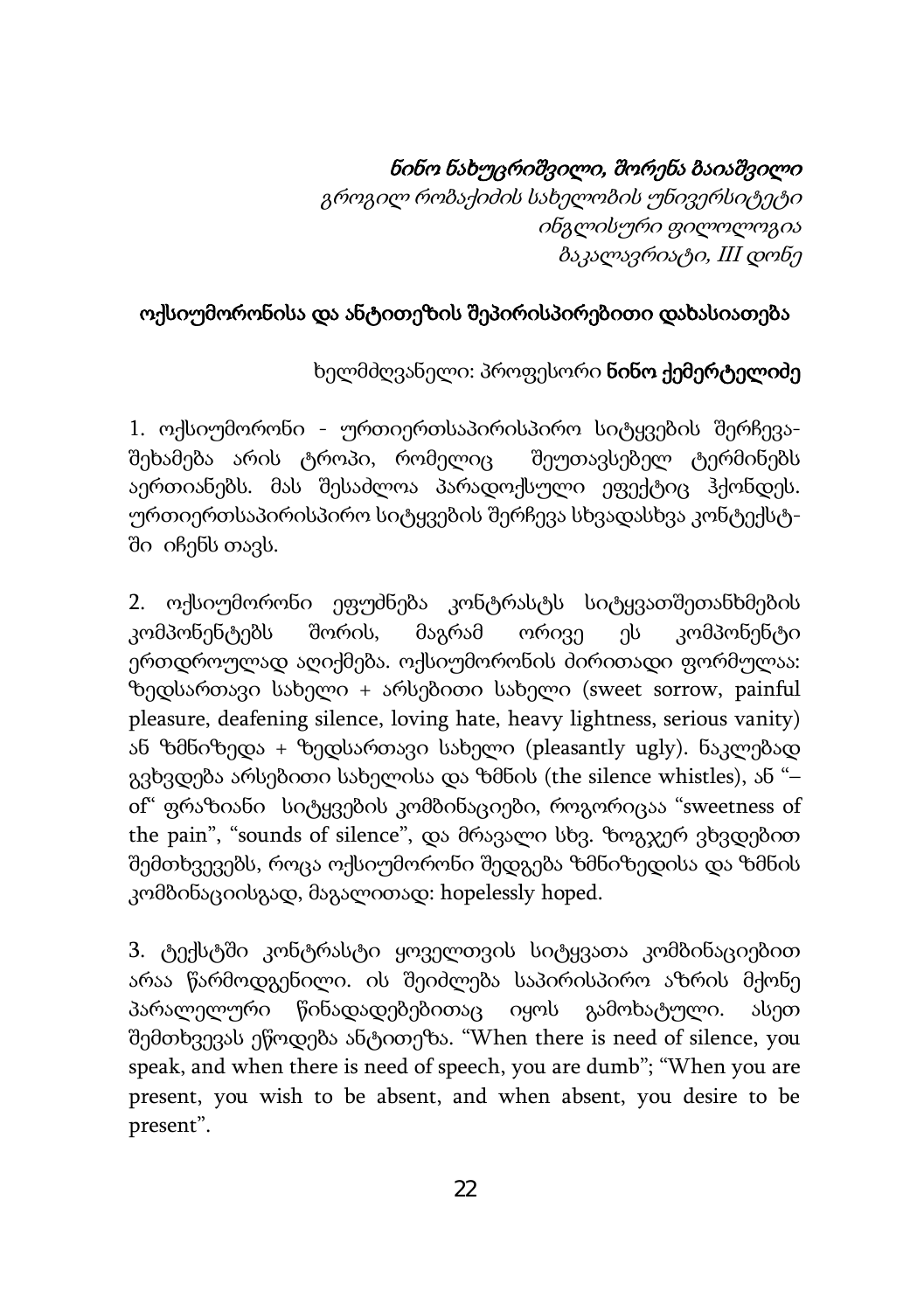4. ანტითეზა წარმოადგენს ცნებების ლოგიკურ შეპირისპირებას, რომელიც შესაძლოა მარტო ფრაზით ან წინადადებით კი არ იყოს წარმოდგენილი, არამედ ნაწარმოების თემა მთელ ტექსტში პარალელურად საპირისპირო ფორმით იყოს განვითარებული. ასეთ შემთხვევას ჩვენ ვუწოდებთ **"თემატურ ანტითეზას"**. ამის ნათელი მაგალითია ურსულა ლა გუინის მოთხრობა ''The Ones who Walk away from Omelas", სადაც ე. წ. "თემატური ანტითეზის" მეშვეობით ავტორი გვიჩვენებს ადამიანთა მოდგმის მანკიერ მხარეებს. იგი შემოქმედებითი ოსტატობით იყენებს აღნიშნულ სტილისტიკურ ხერხს, განსხვავებული სიმბოლოების მეშვეობით ერთმანეთს ყოფიერების ორ პოლუსს უპირისპირებს.

#### Nino Nakhutsrishvili, Shorena Baiashvili

Georgia Grigol Robakidze University English Philology Bachelor's programme, III level

#### Comparative Analysis of Oxymoron and Antithesis

#### Scientific supervisor: Professor Nino Kemertelidze

1. Oxymoron is a figure of speech that combines contradictory terms. It can also have paradoxical effect. Oxymoron appears in a variety of contexts. The most common form of oxymoron involves an adjectivenoun or adverb-adjective combination of two words.

2. Oxymoron is based upon a contrast between two words, but both of them are realized simultaneously. General formula of oxymoron is: adjective + noun (sweet sorrow, painful pleasure, deafening silence, loving hate, heavy lightness, serious vanity) or adverb + adjective (pleasantly ugly). Less often are met noun-verb combinations (the silence whistles) or combination of words with "- of phrase" (sweetness of the pain, sounds of silence). But sometimes there can be observed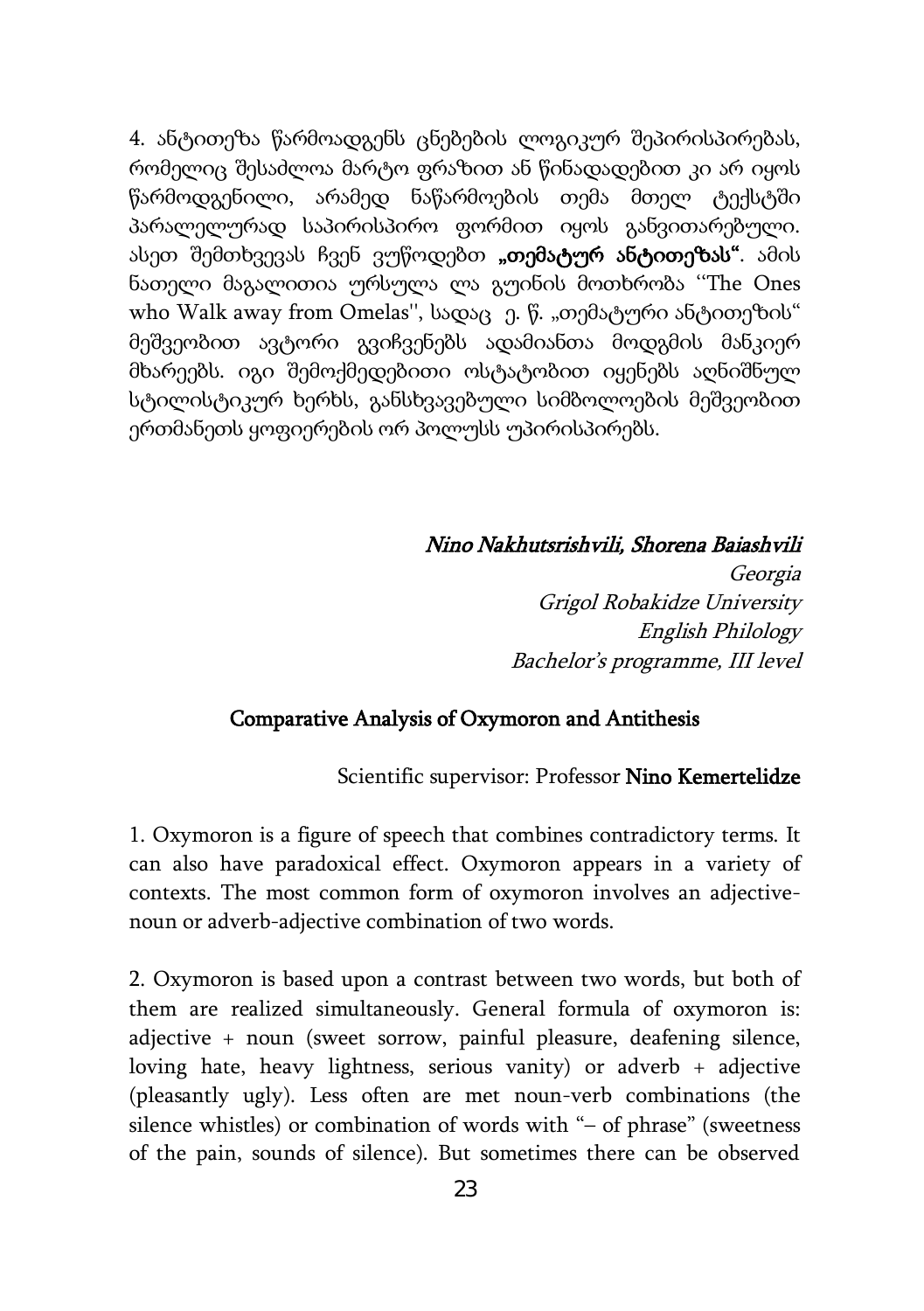cases when oxymoron is constructed by combining adverb and verb (hopelessly hoped).

3. Contract is not always presented by combining opposite words; it can also be achieved by parallel sentences of absolutely opposite content. Such case is called antithesis. Antithesis is used when two opposite sentences are introduced in the text for making contrasting effect. It is the juxtaposition of contrasting ideas, usually in a balanced way. In rhetoric, it is a figure of speech involving the bringing out of a contrast in the ideas by an obvious contrast in the words, clauses, or sentences, within a parallel grammatical structure, as in the following: "When there is need of silence, you speak, and when there is need of speech, you are dumb"; "When you are present, you wish to be absent, and when absent, you desire to be present".

4. Antithesis is a logical opposition of the concept that sometimes can be rendered not only in one phrase or statement, but the theme of the text can be developed in opposite forms. We can call such stylistic device "thematic antithesis". The vivid example of such development is a short story by Ursula Le Guin ''The Ones who Walk away from Omelas'', where by means of the so called "thematic antithesis" the author depicts all the evil of human beings and the severe sacrifice in sake of keeping balance in injustice, unfair world. Masterly using the mentioned stylistic device the author evidently shows the two poles and between the gaps gives us variety of symbols that are echoing to eternal virtues.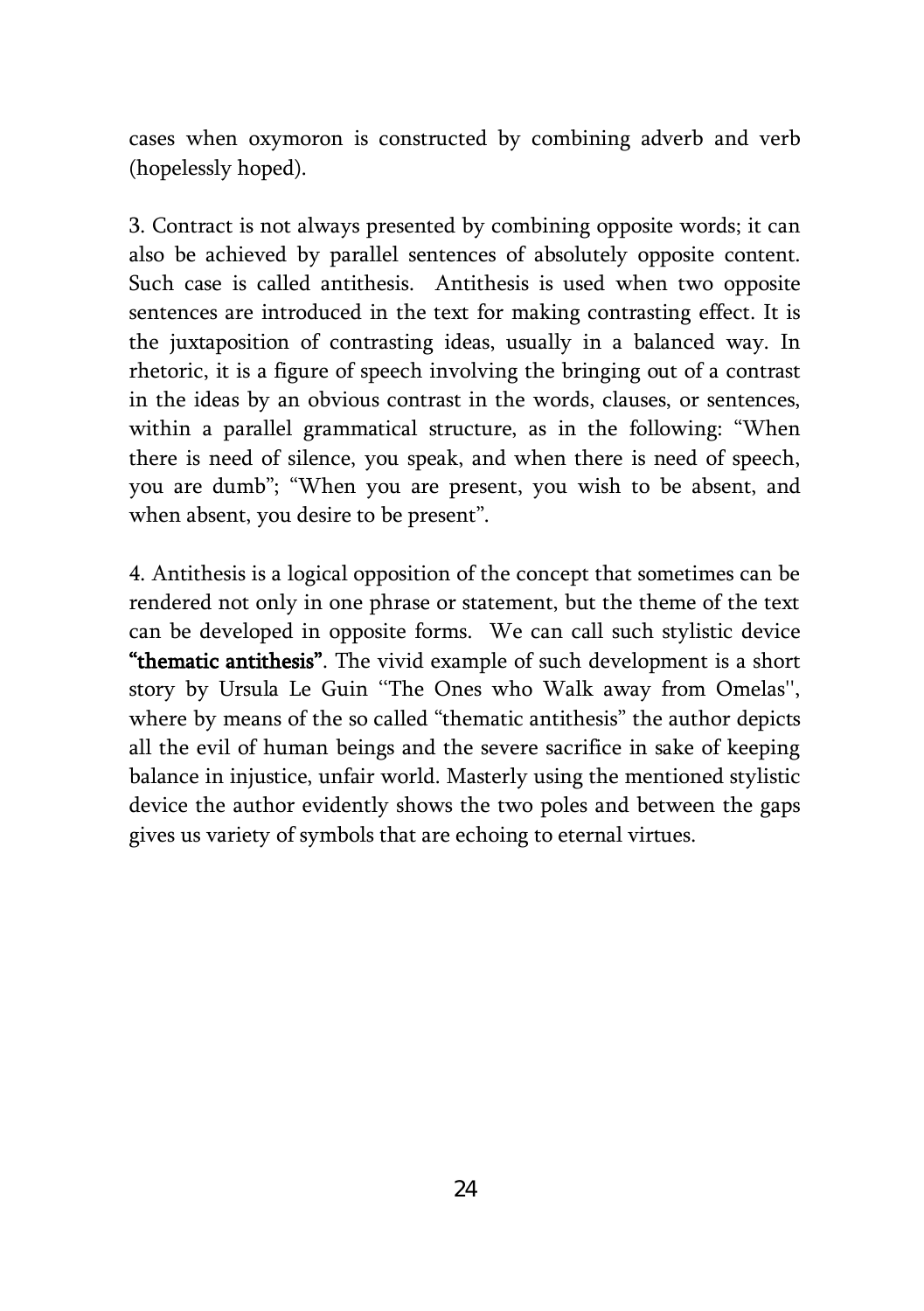#### დავით ლომაია

საქართველო გორის სახელმწიფო სასწავლო უნივერსიტეტი ტურიზმი ბაკალავრიატი, II დონე

#### ნათია ილურიძე

საქართველო გორის სახელმწიფო სასწავლო უნივერსიტეტი ბიზნესის ადმინისტრირება ბაკალავრიატი, III დონე

### სიყვარულის ფილოსოფია

### ხელმძღვანელი: პროფესორი ნუგზარ აბრამიშვილი

1. სიყვარულის საზოგადოდ მიღებული განმარტება, ისევე როგორც მრავალი ფილოსოფიურ-ეთიკური კატეგორიისა არ არსებობს. სიყვარული სიკეთისა და ბედნიერებისაკენ სწრაფვაში გამოვლენილი უზოგადოესი პრინციპია - თვლიდა პლატონი. პლატონურ სიყვარულად მიჩნეულია ისეთი სიყვარული, როდესაც ორ მხარეს შორის არსებობს სულიერი მისწრაფება, სულიერი თანაგრძნობა. პლატონური სიყვარული სხვა არაფერია თუ არა ადამიანური მოწონება ქვეცნობიერად. შემდეგ შენ ამ ადამიანს აძლევ იმ თვისებებს, რომელიც შეიძლება მას არ გააჩნდეს, რომელსაც ეძებ ნებისმიერ ადამიანში და ვერ პოულობ. ამ შემთხვევაში შენ სულაც არ ცდილობ ის ადამიანი გახადო შენი, ამ დროს მხოლოდ შენი შექმნილი სიყვარული გიყვარდება.

2. შეიძლება თუ არა ადამიანს ჰქონდეს სიყვარული?- ეს რომ შესაძლებელი იყოს, იგი უნდა არსებობდეს როგორც ნივთი, სუბსტანცია, რომელსაც ადამიანი იქონიებდა, როგორც საკუთარს, მაგრამ საქმე ისაა, რომ ასეთი ნივთი - სიყვარული არ არსებობს. სიყვარული ეს აბსტრაქციაა, ეს არის რაღაც არამიწიერი არსება ან ღმერთი, თუმცა ჯერ ვერავინ შეძლო ამ ღმერთის დანახვა. მასზე ხომ ყველა საუბრობს, თუმცა ცოტას თუ უგრძვნია ის ჭეშმარიტად.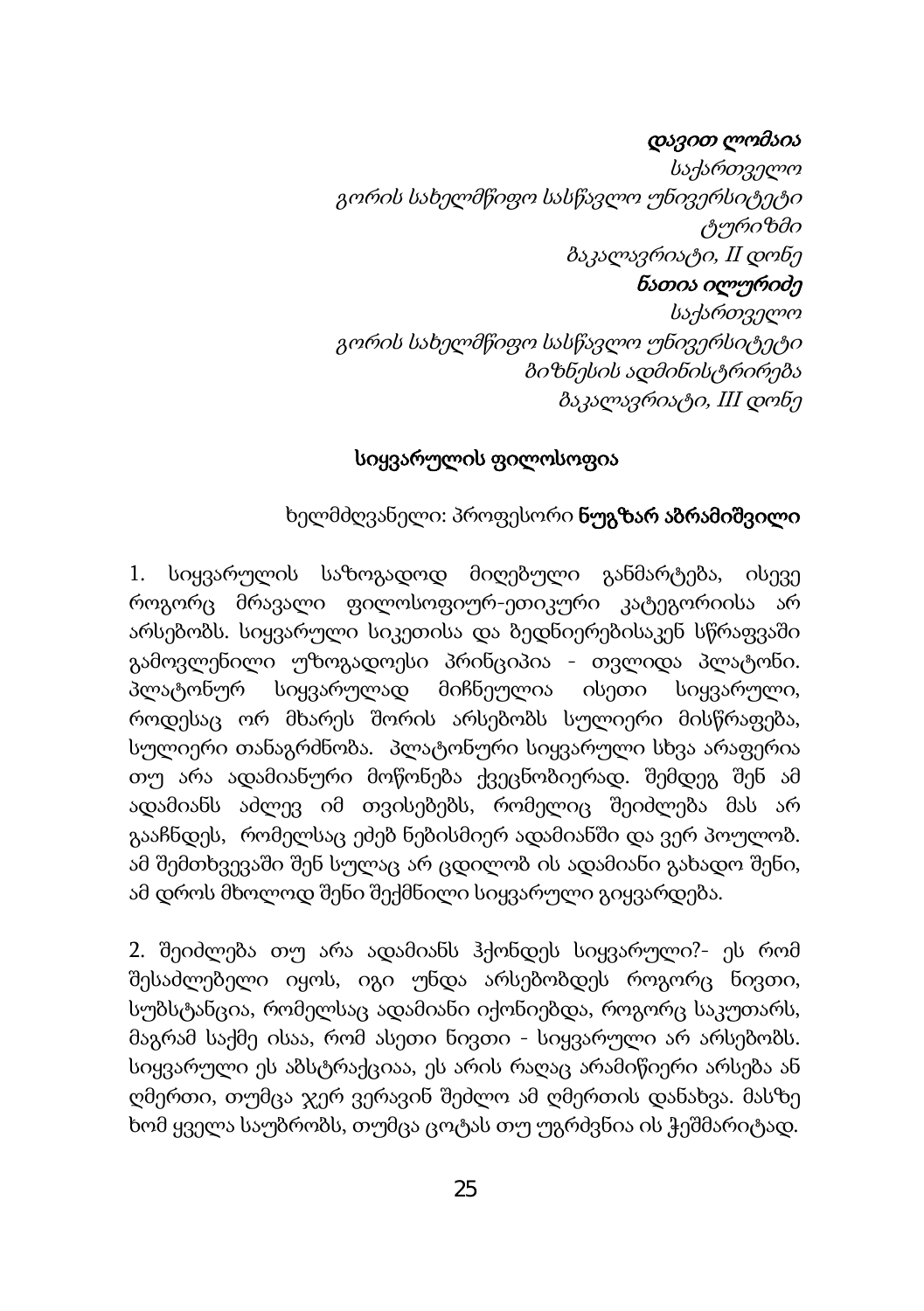3. ადამიანმა სიყვარული უნდა ისწავლოს, შეიმეცნოს ის მრწამსი, რასაც სიყვარული მოიცავს. ადამიანმა სიყვარულით ქვეყანა უნდა გაანთავისუფლოს და გაავრცელოს რწმენა, სანამ უფალი გვიმასპინძლებს. მანამდე ამ ქვეყნად ჩვენი სული უნდა იყოს ჭეშმარიტებისა და რწმენის მასპინძელი, სიყვარულის მასპინძელი. როგორც სოფოკლე იტყოდა, ჩვენ ხომ იმისთვის გავჩნდით რომ გვიყვარდეს და არა გვძულდეს.

#### Davit Lomaia

Georgia Gori State Teaching University Tourism Bachelor's programme, II Level Natia Iluridze Georgia Gori State Teaching University Business Administration Bachelor's programme, III level

#### Philosophy of Love

#### Scientific supervisor: Professor Nugzar Abramishvili

1. Generally accepted definition of love, as well as of many philosophical-ethical categories, does not exist. Plato considered that love is a general principle, manifested in the pursuit of happiness and kindness. Spiritual aspiration, spiritual compassion between two sides is considered as Platonic Love. Platonic love is nothing more than subconscious human sympathy. Afterwards, you give this person such qualities that he/she may not possess at all, the qualities that you search in any person, but you cannot find. In this case, you do not try this person to become yours; you love the love created by you.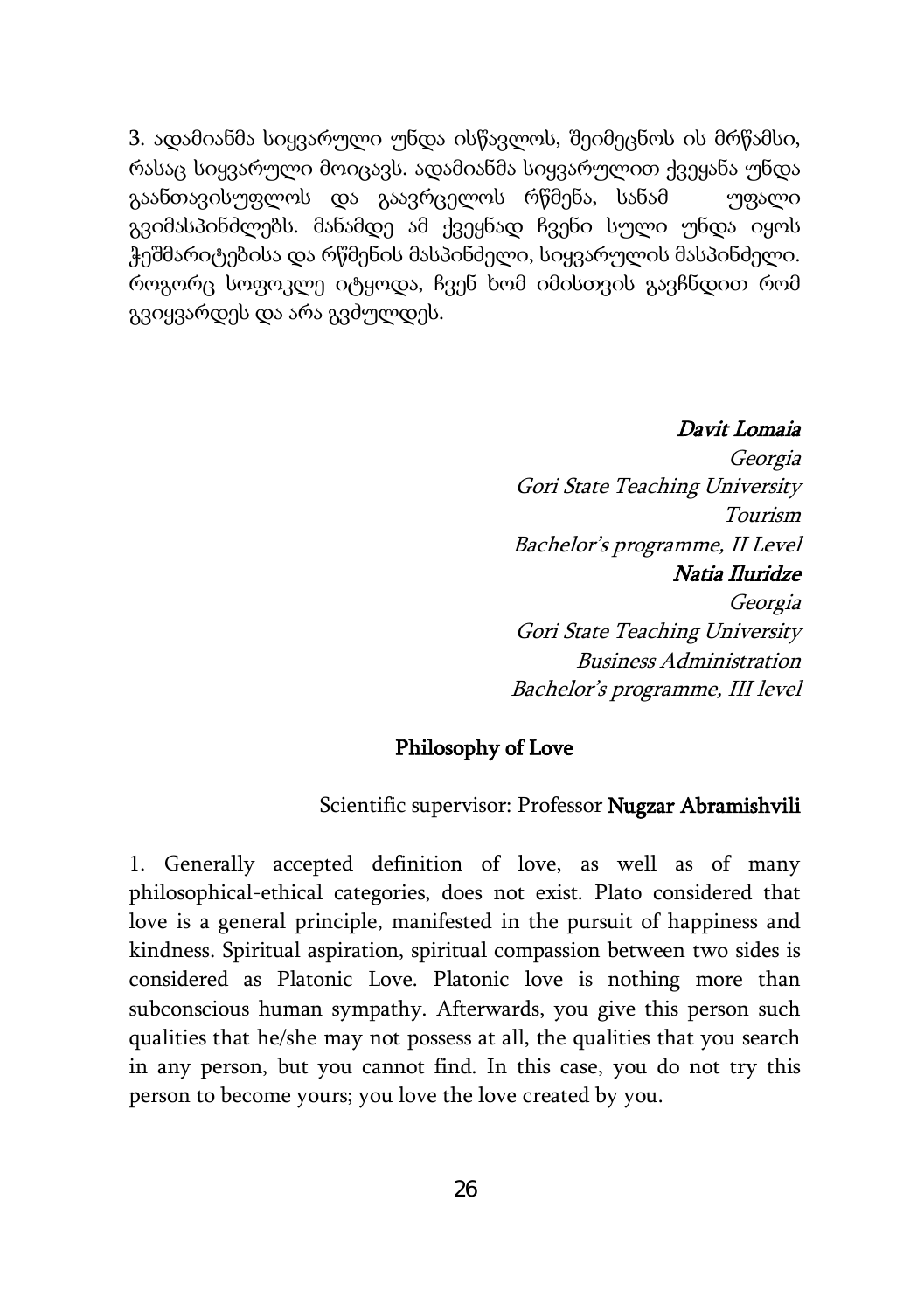2. Is it possible an individual to have love? - In case it to be possible, it must exist as a thing, substance which a person would have as his/him own. But the point is that this kind of thing - love - does not exist. Love is abstraction; it is something unearthly creature or God, though nobody has ever seen this God. Everybody talks about it, but few people felt it truly.

3. People must learn love and belief what love involves. People must liberate the country and spread faith while God entertains us. Before this, our soil must be the host of truth, faith and love in the world. As Sophocles said, we exist in order to love and not to hate.

### ნინო მაჭავარიანი

საქართველო გურამ თავართქილაძის სასწავლო უნივერსიტეტი ჟურნალისტიკა ბაკალავრიატი, IV დონე

#### სიყვარულის ფილოსოფია

#### ხელმძღვანელი: ასოცირებული პროფესორი ნანა გოგიჩაშვილი

1. ნაშრომში სიყვარული განხილულია, როგორც სოციალური ფილოსოფიის ერთ-ერთი ნაწილი, რომელიც ცდილობს დაადგინოს სიყვარულის ღირებულება, მისი ფორმები, მისი გავლენა ადამიანების ავტონომიაზე და ა.შ. სიყვარული, რომელიც, თავის მხრივ, გახლავთ ძლიერი ერთგულებისა და პიროვნული მიმაგრებულობის ემოცია. ფილოსოფიურ კონტექსტში განიხილება როგორც სათნოება, რომელიც წარმოადგენს ყველა ადამიანურ სიკეთეს, თანაგრძნობასა და ერთგულებას.

2. ავტორს განხილული აქვს როგორც ძველი ბერძენი ფილოსოფოსების, ისე მე-20 საუკუნის მეცნიერების - ე. ფრომის, ზ. ფროიდის, ს.სტენბერგის შეხედულებები სიყვარულის ფილოსოფიურ-ფსიქოლოგიურ ასპქექტებზე.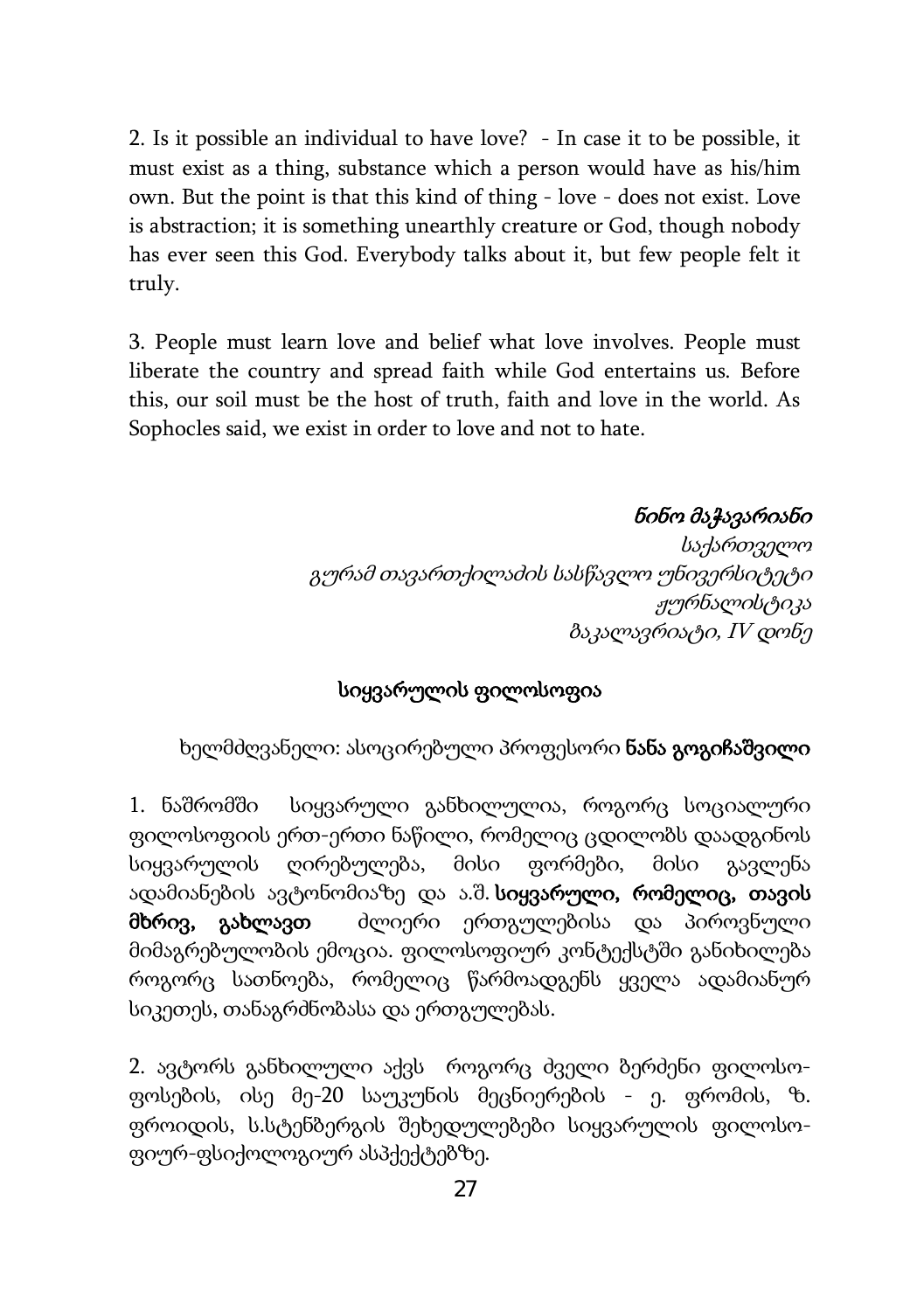3. სიყვარულის ფილოსოფია სოციალური ფილოსოფიის ნაწილია, რომელიც ცდილობს ახსნას სიყვარულის რაობა და ბუნება. მის შესახებ არსებობს სხვადასხვა მოსაზრებები და ჰიპოთეზები.სიყვარულის ცნების ყველაზე მნიშვნელოვან ელემენტებს თეოლოგიური და ფილოსოფიური აზროვნების ტრადიციაში პოულობს. ზოგადად მისი განმარტების შეჯერებული ვარიანტი არ არსებობს, თუმცა თითქმის ყველა ადამიანმა იცის რა არის საკუთარი გამოცდილებიდან გამომდინარე.

4. ნაშრომი ამავე დროს მიზნად ისახავს გვაჩვენოს, რომ სიყვარული მხოლოდ უბრალო სენტიმენტალური გრძნობა კი არ არის, რომლის განცდაც ნებისმიერ ადამიანს შეუძლია მიუხედავად მის მიერ მიღწეული სიმწიფისა, არამედ მას სურს დაარწმუნოს მკითხველი, რომ სიყვარულის ყველა მცდელობა წარუმატებლობისათვისაა განწირული თუკი, ადამიანი არ ეცდება უფრო აქტიურად განავითაროს თავისი პიროვნება, რათა მიაღწიოს პროდუქტიულ ორიენტაციას.

#### Nino Machavariani

Georgia Guram Tavartkiladze University Journalism Bachelor's Programme, IV Level

#### Love Philosophy

#### Scientific supervisor: Associated Professor Nana Gogichashvili

1. In the paper love is viewed as a part of social philosophy which is oriented towards determining its value, its forms, the influence it has on human autonomy, etc. Love, which itself represents the central emotion of strong devotedness and personal attachment, is considered as the virtue, encompassing all the human good, compassion and fidelity, from the philosophical point of view.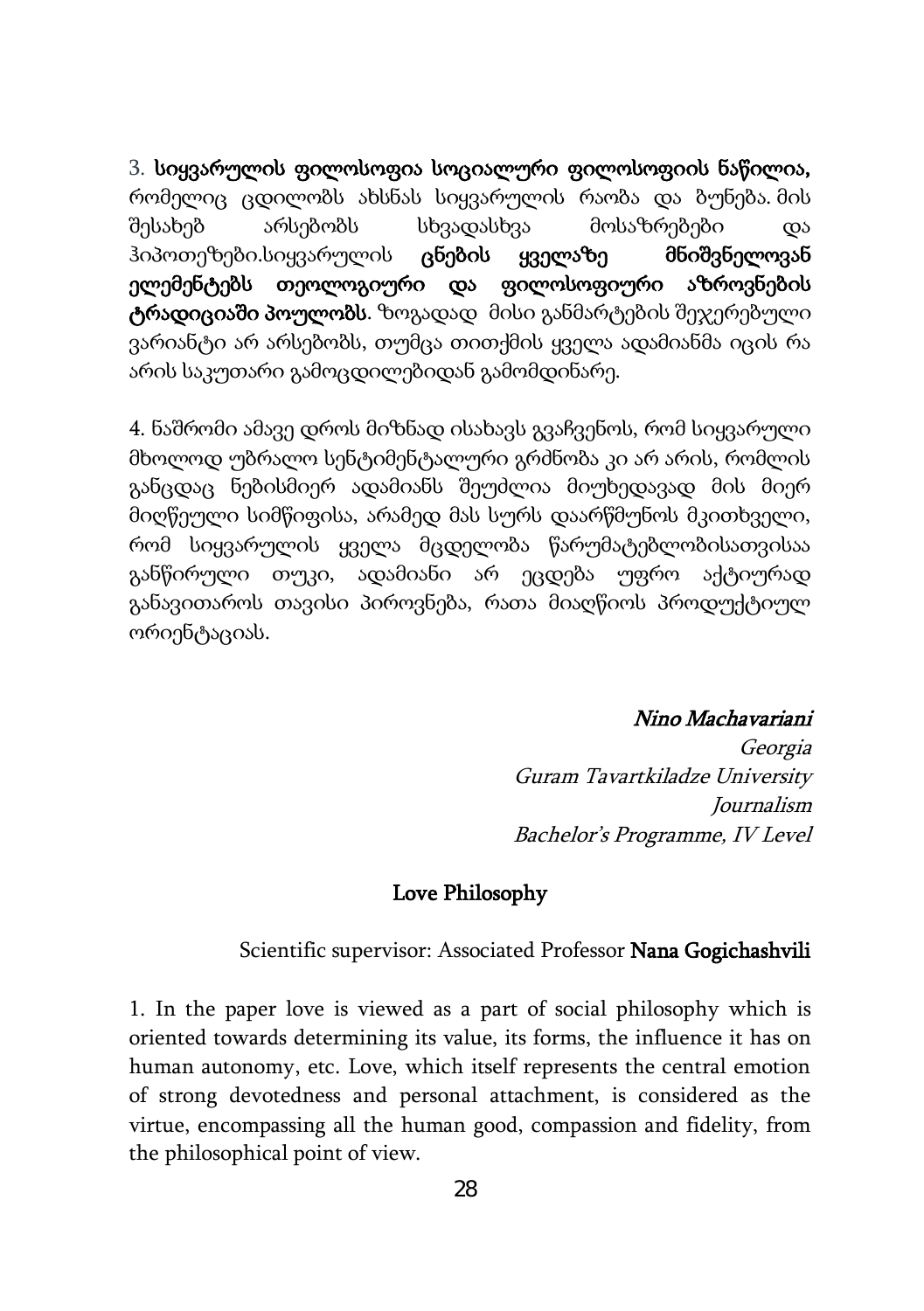2. The author has presented various views on the philosophicalpsychological aspects of love, shared by both, the ancient Greek philosophers and 20th century scientists: E. Fromm, Z. Freud and S. Sternberg.

3. Love philosophy is a part of social philosophy which tries to explain the essence and the nature of love. There are lots of views and hypotheses about love. The most remarkable parts of love are found and explored through the theological and philosophical studies. There is no allembracing definition of love, but each and every human knows what it means, coming out of his/her personal experience.

4. The aim of the paper is to show that love is not just a mild sentimental feeling which could be experienced by any human being (despite the maturity level of a person), but to convince the reader that each attempt of love is directed to failure, unless people try to develop the better halves of themselves, hiding inside.

სალომე ასლანიკაშვილი

საქართველო გურამ თავართქილაძის სასწავლო უნივერსიტეტი ბიზნესის ადმინისტრირება ბაკალავრიატი, <sup>I</sup> დონე

### ცენტრალური კავკასია და კულტურული გლობალიზაციის შედეგები

ხელმძღვანელი: პროფესორი ლალი ჩაგელიშვილი

#### 1. პრობლემა

გლობალიზაციის პროცესი თანამედროვე მსოფლიოსთვის შეუქცევადი ფორმით ხასიათდება, რაც სახელმწიფოებს ურთიერთდამოკიდებულს ხდის. გლობალიზაცია, ერთი მხრივ, მიეხმარა და ახალი შესაძლებლობების ფართო სპექტრი შესთავაზა ქვეყნებს,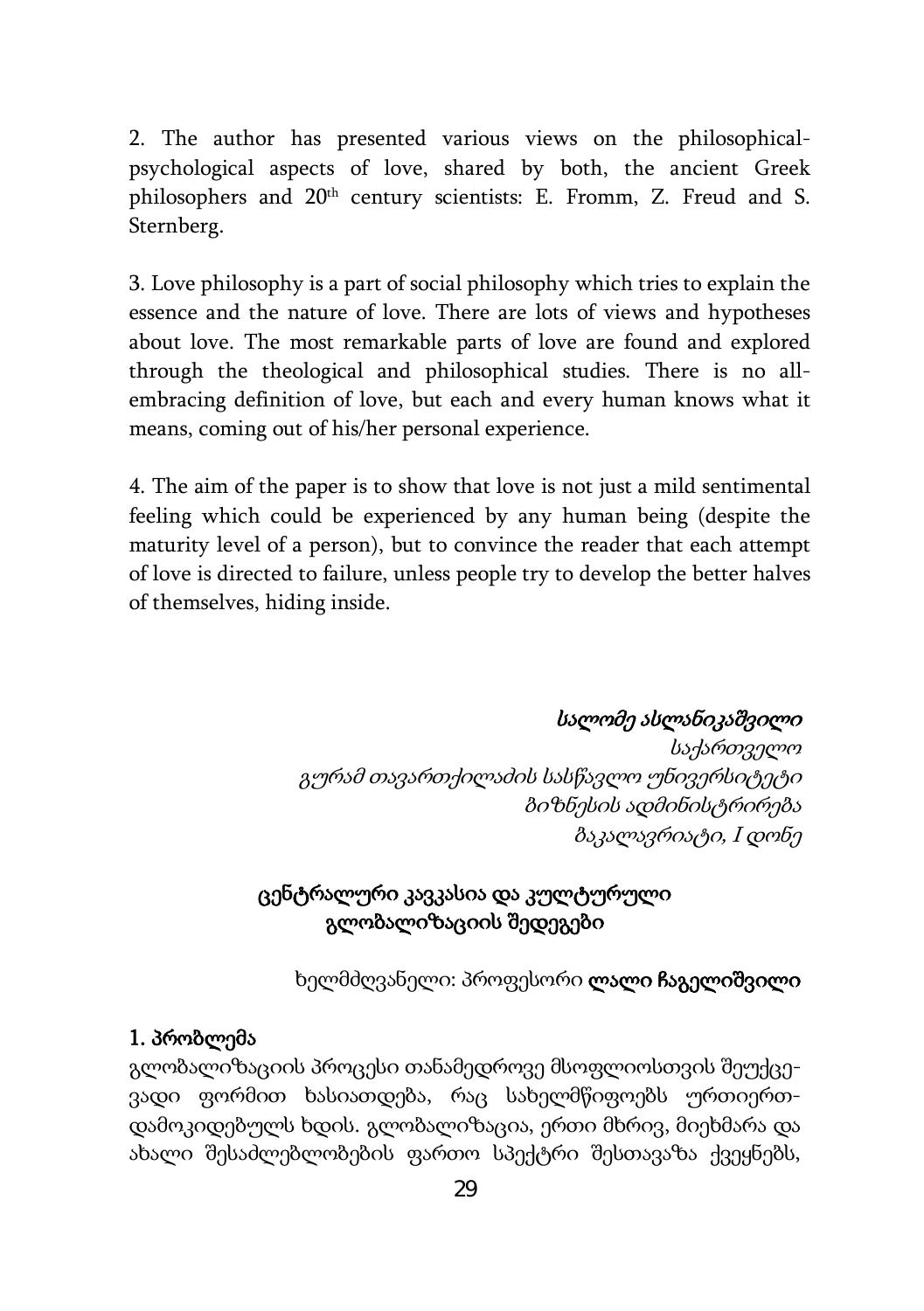თუმცა, მეორე მხრივ, ისინი ახალი გამოწვევებისა და სირთულეების წინაშე აღმოჩნდნენ. წარმოიშვა კონფლიქტი თანამედროვეობასა და ტრადიციებს შორის. ასევე ეთნონაციონალისტური კონფლიქტები, რომლებიც მთელი მსოფლიოს მაშტაბით არსებობს და დაუძლეველ სენად მიიჩნევა, წარმოადგენს გლობალიზაციის პირველ საფეხურს. ამიტომ, მნიშვნელოვანია თავიდანვე დავინახოთ და გავაანალიზოთ გლობალიზაციის დადებითი და უაყოფითი მხარეები, რის შემდეგაც შევძლებთ ჩვენთვის სასურველი გზა მოვძებნოთ. პრობლემა ის არის, რომ ამ რეგიონში მცირედი ცვლილებაც კი აისახება ჩვენს ქვეყანაზე. ამ კუთხით ცენტრალური კავკასიის რეგიონი ჩვენთვის მეტად საინტერესო და აქტუალურია, რადგან ამ რეგიონის კულტურული ცვლილებების პროცესებში თვითონაც ვართ ჩაბმულები.

### 2. კვლევა

კვლევა და არსებული პროცესების შესწავლა ძირითადად ორი მიმართულებით მოხდა:

- 1) ცენტრალური კავკასიის ამჟამინდელი მგომარეობის შეფასება;
- 2) კულტურული გლობალიზაციის შედეგების გაანალიზება.

### 3. შედეგები

გლობალიზაციის პირობებში, ჩვეულებრივ, ძნელი ხდება თვითმყოფადობის შენარჩუნება. იმ კუტურული ფასეულობების შენარჩუნება, რომელიც ხშირად სახელმწოფოსათვის უმთავრესია. შესაბამისად, კვლევის ბოლოს შემოთავაზებულია ცენტრალური კავკასიის კულტურული გლობალიზაციის მოდელი, რომელიც ორიენტურებულია კულტურული თვითმყოფადობისა და ეროვნული უსაფრთხოების უზრუნველყოფაზე.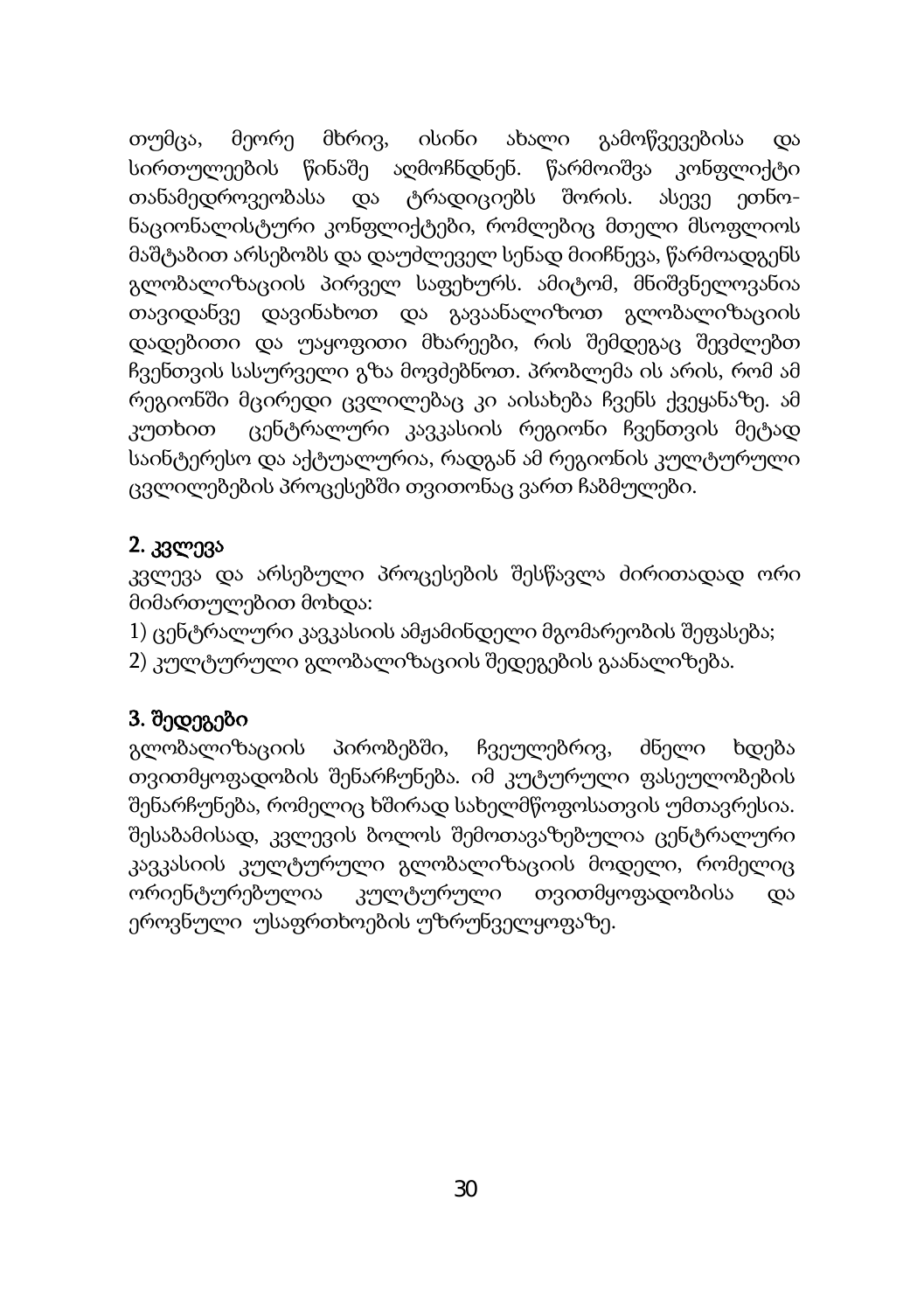#### Salome Aslanikashvili

Georgia Guram Tavartkiladze Teaching University Business Adninistration Bachelor's programme, I level

### Central Caucasus and the Results of Cultural Globalization

Scientific supervisor: Professor Lali Chagelishvili

#### 1. Problem

The process of globalization in the modern world is irreversible which makes countries interdependent. Globalization, on the one hand, helped and offered a wide range of new capabilities to different countries, but, on the other hand, they faced new challenges and difficulties. The conflict arose between Modernity and Traditions. The first stage of globalization is ethno-nationalist conflicts which exist throughout the world and are considered as "incurable disease". Therefore, it is important to see and analyze the pros and negative sides of globalization, after which we will be able to find the appropriate way. The problem is that our country reflected even minor changes in the region. In this regard, the Central Caucasus region is very interesting and important for us, because we also are involved in the processes of cultural change of this region.

#### 2. Research

The research and study of the processes occurred mainly in two directions:

- 1) The assessment of the current condition of Central Caucasus;
- 2) Analyzing the effects of cultural globalization.

#### 3. Results

Globalization makes it difficult to maintain originality, also those cultural values which are often highest priority of State. Therefore, at the end of the research is proposed the model of cultural globalization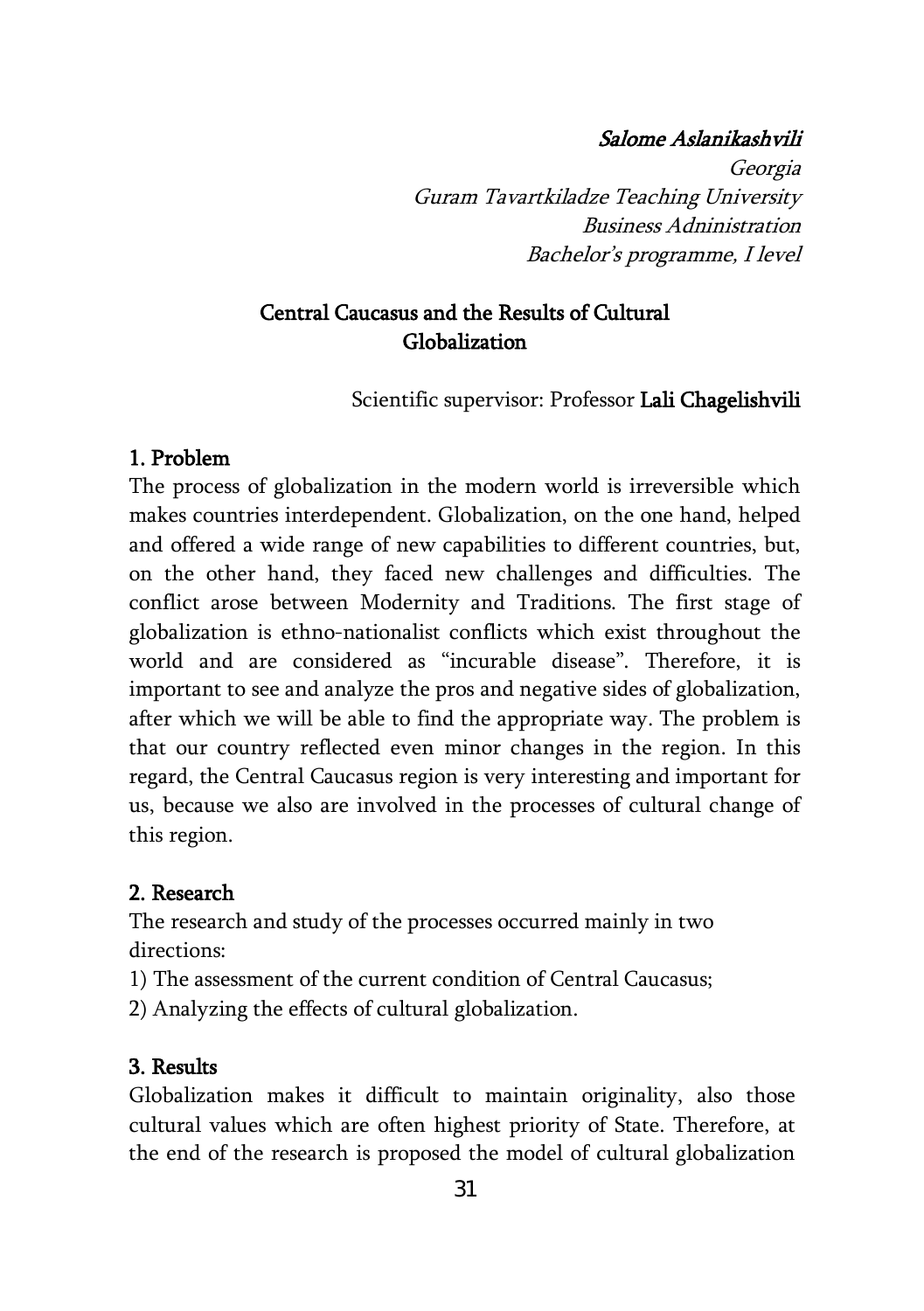of the Central Caucasus which is oriented to ensure cultural identity and national security of States.

### ნინო ხუსკივაძე

საქართველო გურამ თავართქილაძის სასწავლო უნივერსიტეტი ჟურნალისტიკა ბაკალავრიატი, IV დონე

### ახალი ჟურნალიზმის ზოგიერთი ტენდენცია ამერიკულ ლიტერატურაში (ჰანტერ ტომპსონი)

ხელმძღვანელი: პროფესორი მაყვალა (ბაია) კოღუაშვილი

1. XX საუკუნის ამერიკულ ლიტერატურაში იკვეთება ორი საინტერესო ტენდენცია:

 $\checkmark$  მხატვრული ლიტერატურა ისწრაფვის პუბლიცისტიკისკენ

 ჟურნალისტიკა ისაკუთრებს ბელეტრისტიკის სხვადასხვა ხერხებს (ესეიზაცია).

 ამ ორმა მნიშვნელოვანმა ტენდენციამ 1960-70-იან წლებში წარმოშვა სპეციფიკური მოვლენა "ახალი ჟურნალიზმი". მისი მიზანი გახლდათ, არსებულ მოვლენებზე სწრაფი რეაგირება, სცენის ზედმიწევნით ზუსტი და თანმიმდევრული კონსტრუირება, დიალოგთა სრული სახით გადმოცემა, მესამე პირის თვალთახედვა, შემთხვევით დეტალთა ერთობლიობა, რაც პერსონაჟთა უკეთ გახსნას ემსახურება.

2. ახალი ჟურნალიზმი ერთგვარი პასუხია მნიშვნელოვან სოციალურ და კულტურულ ცვლილებებზე. ასე მაგ: ომი ვიეტნამში, სტუდენტური და ანტირასისტული მოძრაობები, უოტერგეიტის სკანდალი, უმუშევრობის და დანაშაულის ზრდა. ნაშრომში ყურადღება ექცევა ახალი ჟურნალიზმის განვითარების ეტაპებს. 70-იან წლებში პროდუქტიულად მოღვაწეობენ **ნორმან**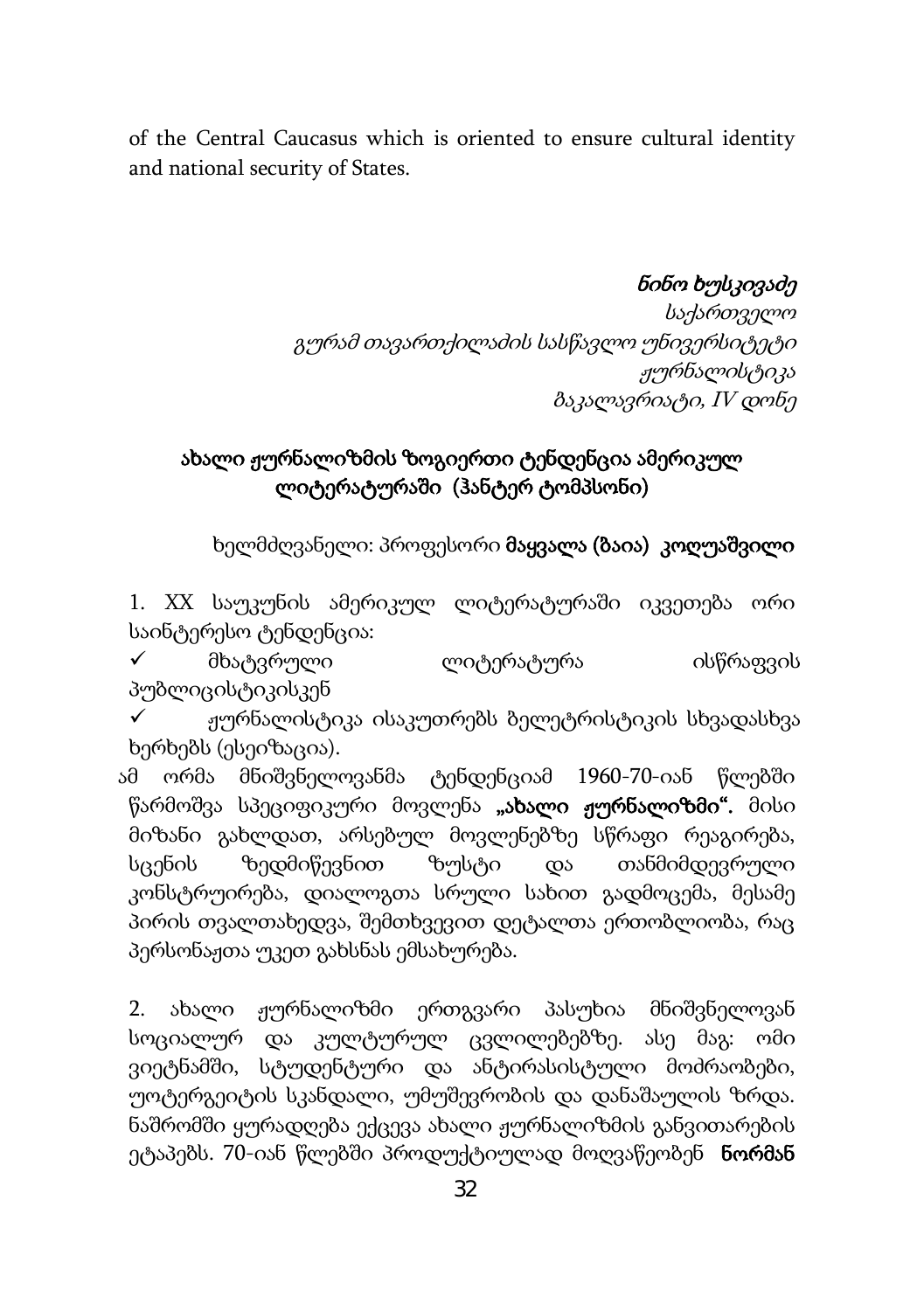მეილერი, ტომას ვულფი, ჰანტერ ტომპსონი და ტრუმენ კაპოტე. აღნიშნულ სტილზე საუბრისას ხაზი ესმება ავტორების მიერ არჩეულ მხატვრულ-დოკუმენტალურ ფორმას, რომლის საფუძველზე რეალური ადამიანები წარმოჩნდებიან, როგორც სტერეოტიპები.

3. ნაშრომში განვილიხავ ჰანტერ ტომპსონის შემოქმედებას. დოქტორი გონზო ჟურნალისტიკასა და ლიტერატურას თავისი ახირებებით, ექსპერიმენტებითა და შავი იუმორით თავდაყირა აყენებს. წიგნი "Fear and Loathing In Las Vegas" (შიში და ზიზღი ლას ვეგასში) ტომპსონმა საკუთარი პრიზმიდან დანახულ რეალობაზე ააწყო და, მიუხედავად ამისა, მაინც შეძლო თავისებურად ობიექტური დარჩენილიყო. ნაშრომში სწორედ ამ რომანს და მის ეკრანიზაციას ეთმობა ყურადღება. ეს საკითხი ჯეროვნად არ არის შესწავლილი ამ ეტაპზე ქართულ სამეცნიერო კრიტიკაში.

#### Nino Khuskivadze

Georgia Guram Tavartkiladze Teaching University Journalism Bachelor's programme, IV level

### Several Trends of New Journalism in American Literature (Hunter Stockton Thompson)

Scientific supervisor: Professor Makvala (Baia) Koguashvili

1. There are two interesting trends in XX century American literature:

 $\checkmark$  Fiction strives for journalism

 $\checkmark$  Journalism acquires various methods of fiction (essay).

 These two considerable trends caused a specific event "New Journalism" in 1960s-70s. Its goal was quick response to current events, thoroughly accurate and consistent construction of the scene, full disclosure in the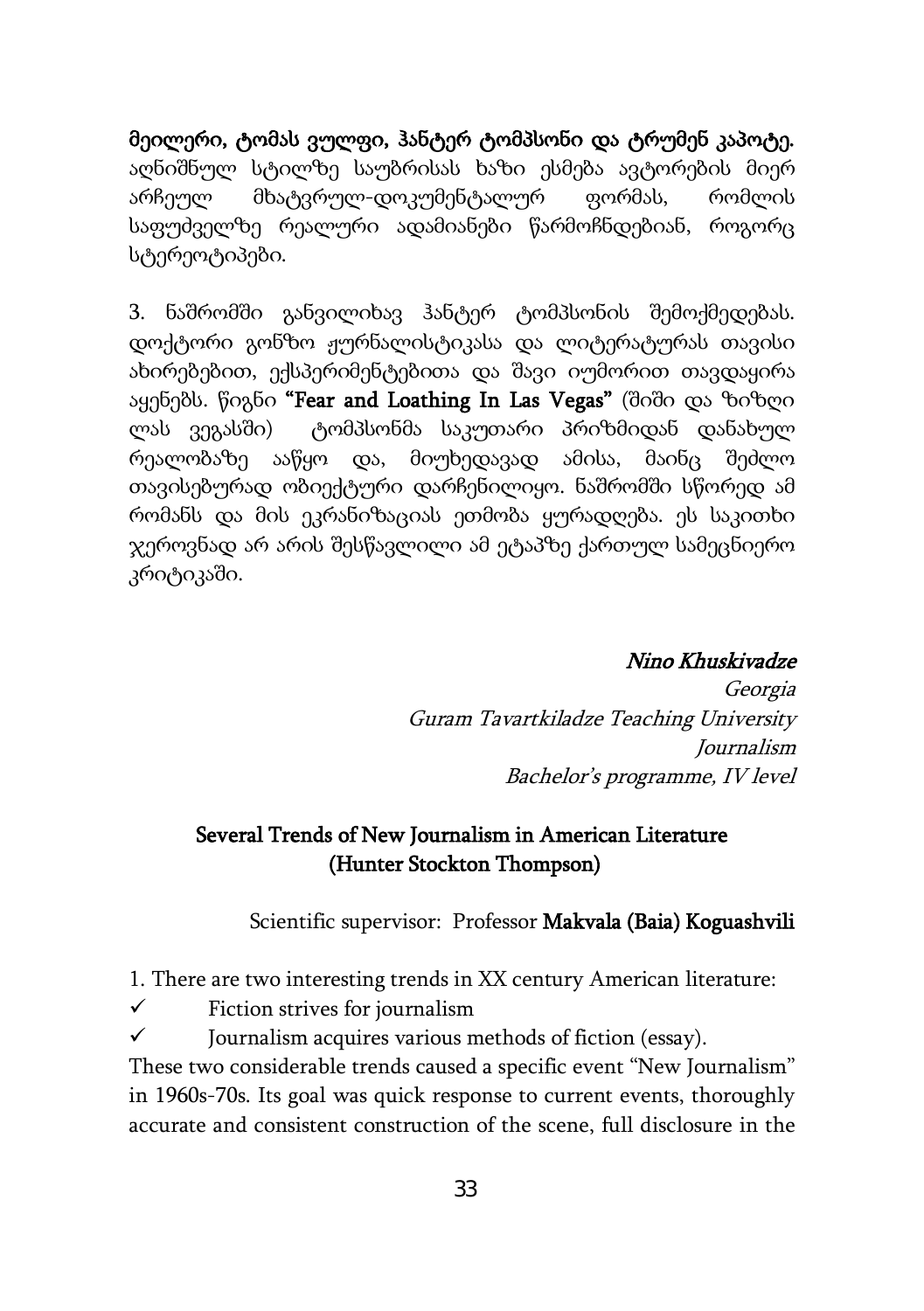form of dialogues, third-person point of view, combination of accidental details, all of which serve better unveiling of characters.

2. "New Journalism" is a kind of response to the significant social and cultural changes. Thus, for instance: The war in Vietnam, juvenile and Anti-Racism movements, the Watergate scandal, unemployment and crime increase. The presentation concentrates on the development stages of

"New Journalism". In the 1970s the following outstanding figures worked rather productively: Norman Mailer, Thomas Wolfe, Hunter Thompson and Truman Capote. When considering the abovementioned style, attention focuses on the author's chosen artisticdocumentary form, based on which real people are seen as stereotypes.

3. The presentation discusses Hunter Thompson's works. Dr. Gonzo puts journalism and literature upright with his stubbornness, experiments and black humour. The book "Fear and Loathing in Las Vegas" was composed from the reality of the author's own prism, but despite this, he manages to remain objective. The presentation focuses exactly on the novel and its filming. This issue has not been seriously studied yet.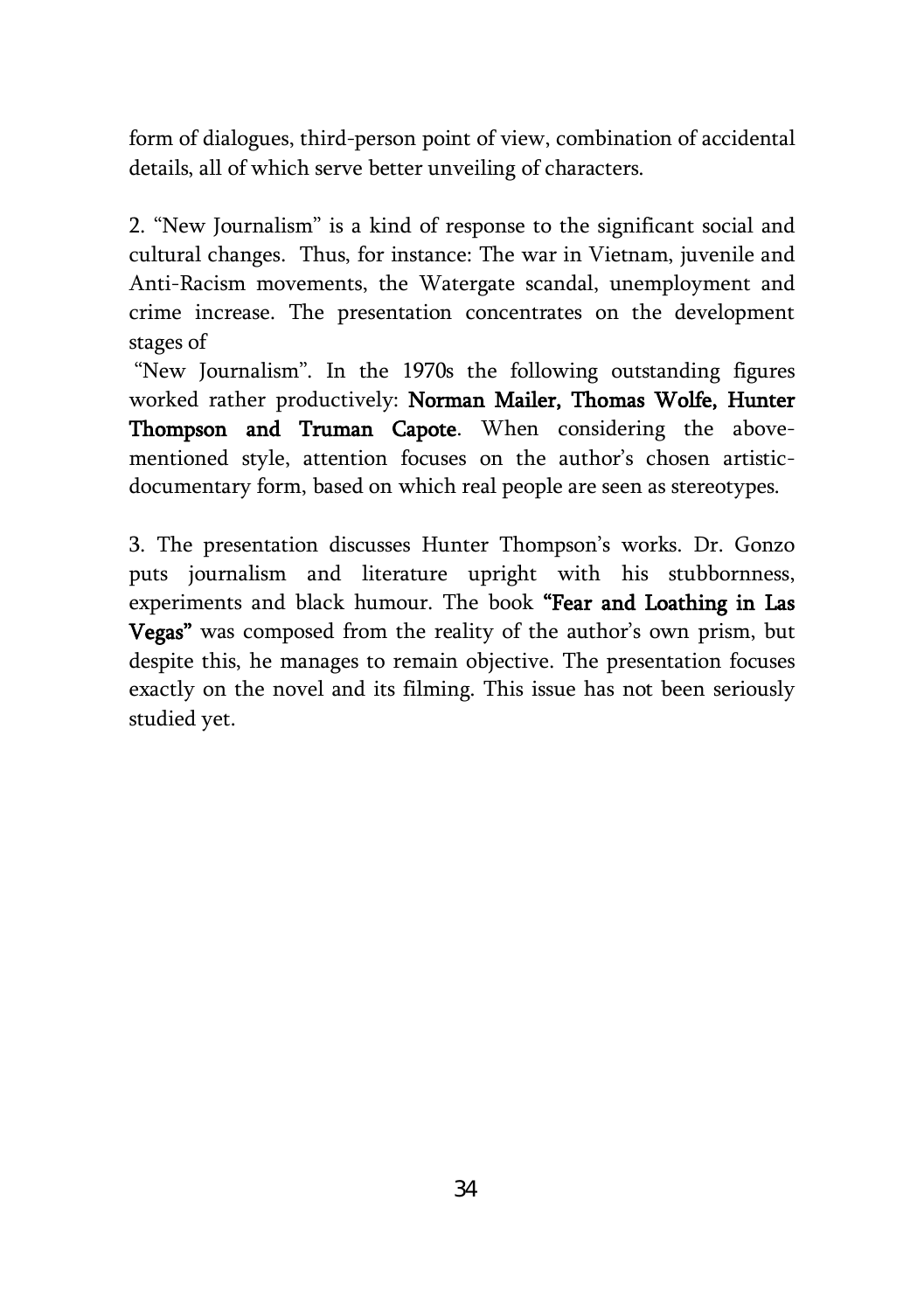# ელენე ჭუმბურიძე

საქართველო გრიგოლ რობაქიძის სახელობის უნივერსიტეტი ჟურნალისტიკა და მასობრივი კომუნიკაცია ბაკალავრიატი, IV დონე

### ქვეტექსტი აკაკი წერეთლის პუბლიცისტიკაში

ხელმძღვანელი: პროფესორი დიანა ტყებუჩავა

1. მე-19 საუკუნის სამოციანი წლების საზოგადოებრივპოლიტიკური ვითარება. ახალი საზოგადოებრივი აზროვნების ფორმირება - ილია ჭავჭავაძის "ორიოდე სიტყვა".

2. ევროპული ტიპის ჟურნალისტიკის დამკვიდრება საქართველოში და გაზეთი ,,დროება". აკაკი წერეთელი გაზეთ "დროების" თანამშრომელი და ჟურნალისტი.

3. გამომსახველობითი ფორმები: სარკაზმი, ირონია, ქვეტექსტი და ა.შ. მე-19 საუკუნის სამოციანელების პუბლიცისტიკაში.

4. აკაკი წერეთლის პუბლიცისტური ტექსტების ანალიზი.

5. ილია ჭავჭავაძის და აკაკი წერეთლის პუბლიცისტური ტექსტების შედარებითი ანალიზი.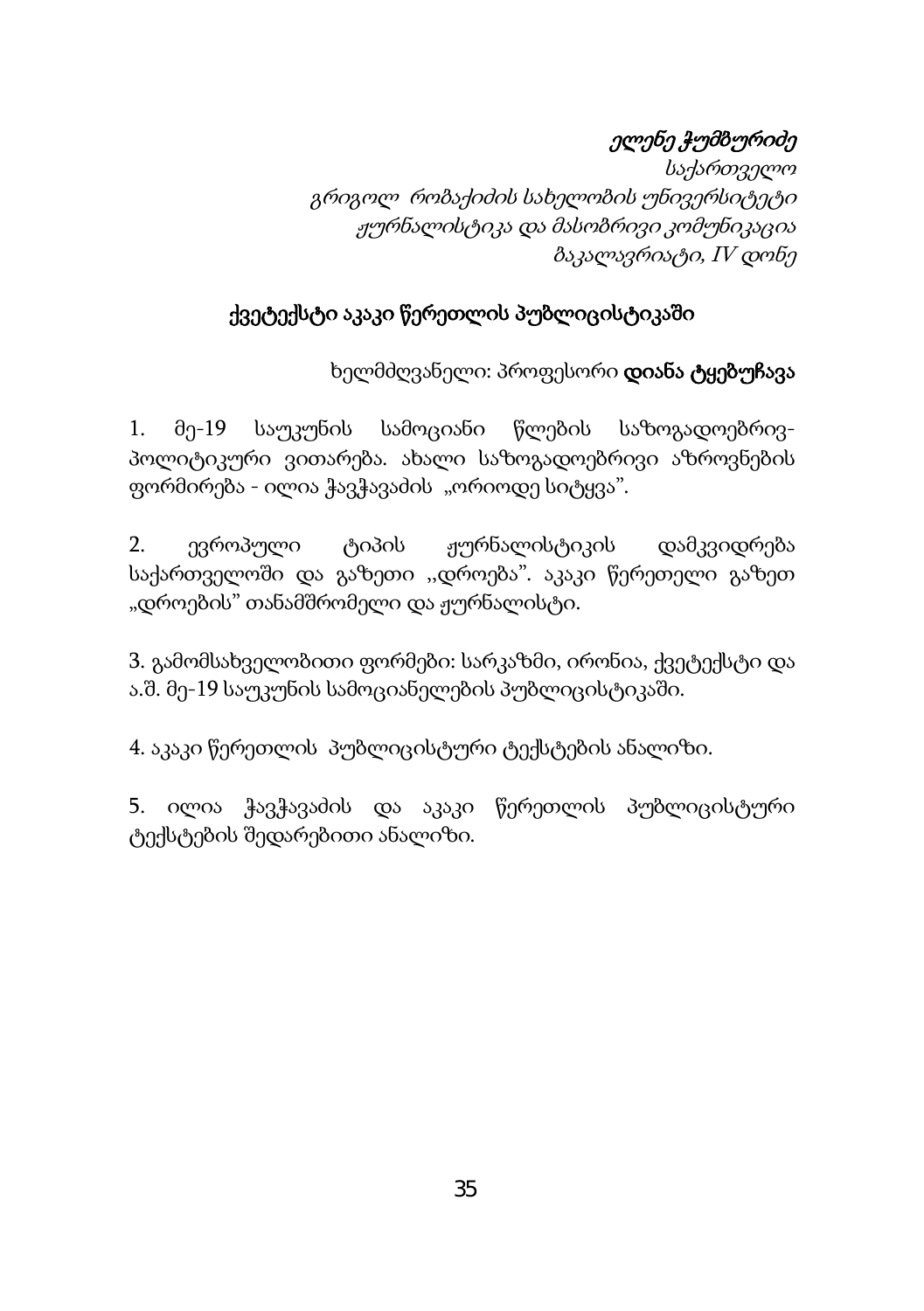#### Elene Chumburidze

Georgia Grigol Robakidze University Journalism and Mass Communication Bachelor's programme, IV level

#### Implication in Akaki Tsereteli's Journalistic Text

Scientific supervisor: Professor Diana Tkebuchava

1. Social and political situation of the 1960s of XIX century. Formation of new public thought - "A Few Words" by Ilia Chavchavadze.

2. Establishing journalism of European type in Georgia and the newspaper "Droeba". Akaki Tsereteli - collaborate and journalist of the newspaper "Droeba".

3. Expressive means: sarcasm, irony, implication, etc. in the journalistic texts of Sixtiers.

4. Analysis of Akaki Tsereteli's journalistic texts.

5. Comparative analysis of Ilia Chavchavadze's and Akaki Tsereteli's journalistic texts.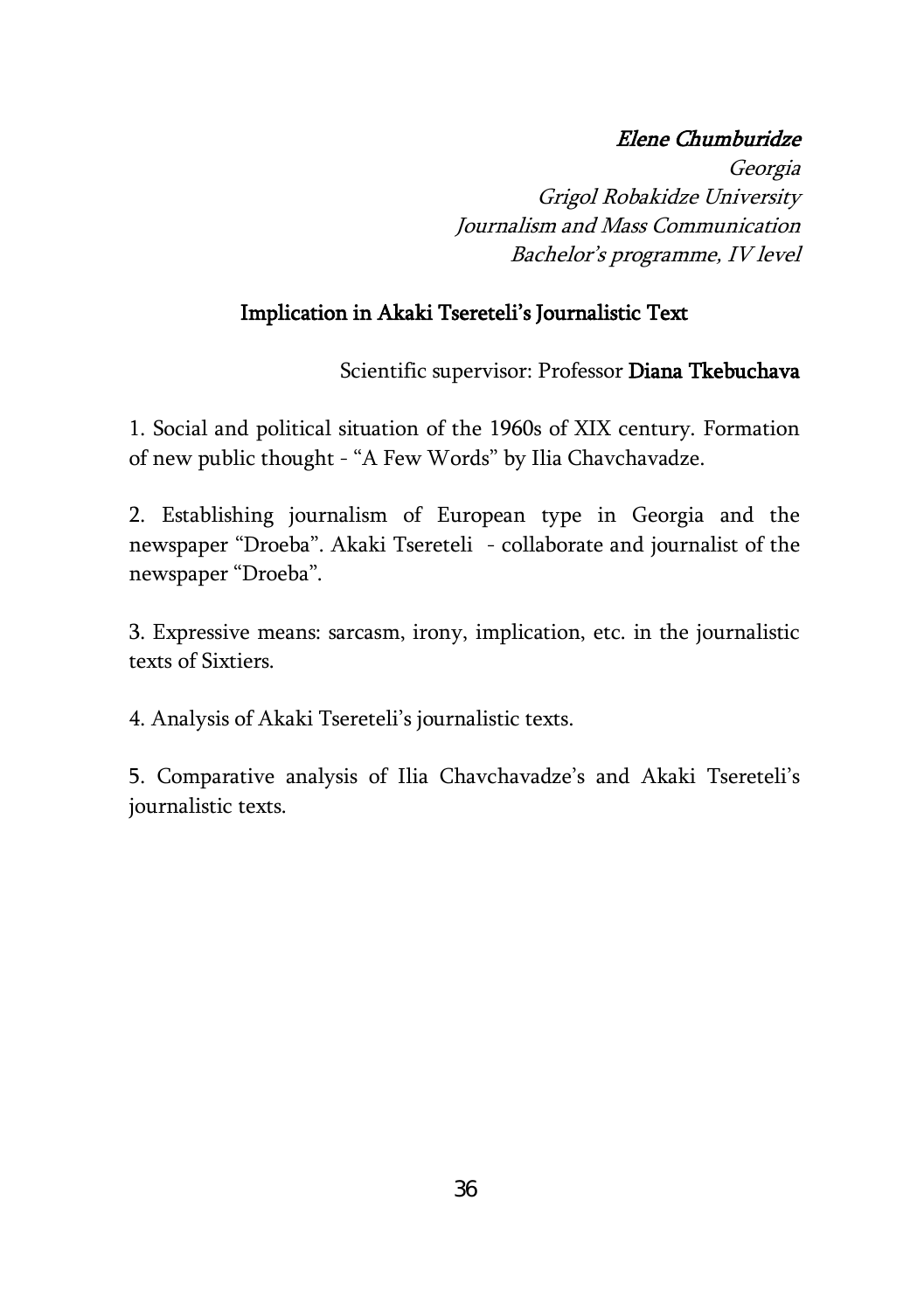# ირინე მერაბიშვილი

საქართველო გრიგოლ რობაქიძის სახელობის უნივერსიტეტი ჟურნალისტიკა და მასობრივი კომუნიკაცია ბაკალავრიატი, IV დონე

# ნარკომანიის პრობლემა და ნარკოტიკის მოხმარებასთან დაკავშირებული საკითხების გაშუქება მედიაში

ხელმძღვანელი: ასოცირებული პროფესორი **ხათუნა კაჭარავა** 

1. დღევანდელ მსოფლიოში ნარკომანია გახდა გადაუჭრელი პრობლემა, მითუმეტეს საქართველოში. სტატისტიკის მიხედვით ნარკოტიკის მომხმარებელი ყოველწლიურად იზრდება და ამასთან ერთად მატულობს სხვადასხვა დაავადებებიც.

2. რა სახის ნარკოტიკული ნივთიერებები არსებობს და მათგან საქართველოში რომელია გავრცელებული.

3. ნარკოტიკზე დამოკიდებული ადამიანების რეაბილიტაცია საქართველოში. ნარკომანია ავადმყოფობა თუ დანაშაული და კანონპროექტი მარიხუანას დეკრიმინალიზაციის შესახებ.

4. ჯანსაღი ცხოვრების პროპაგანდა და მედიის როლი პრობლემის გადაჭრის საქმეში.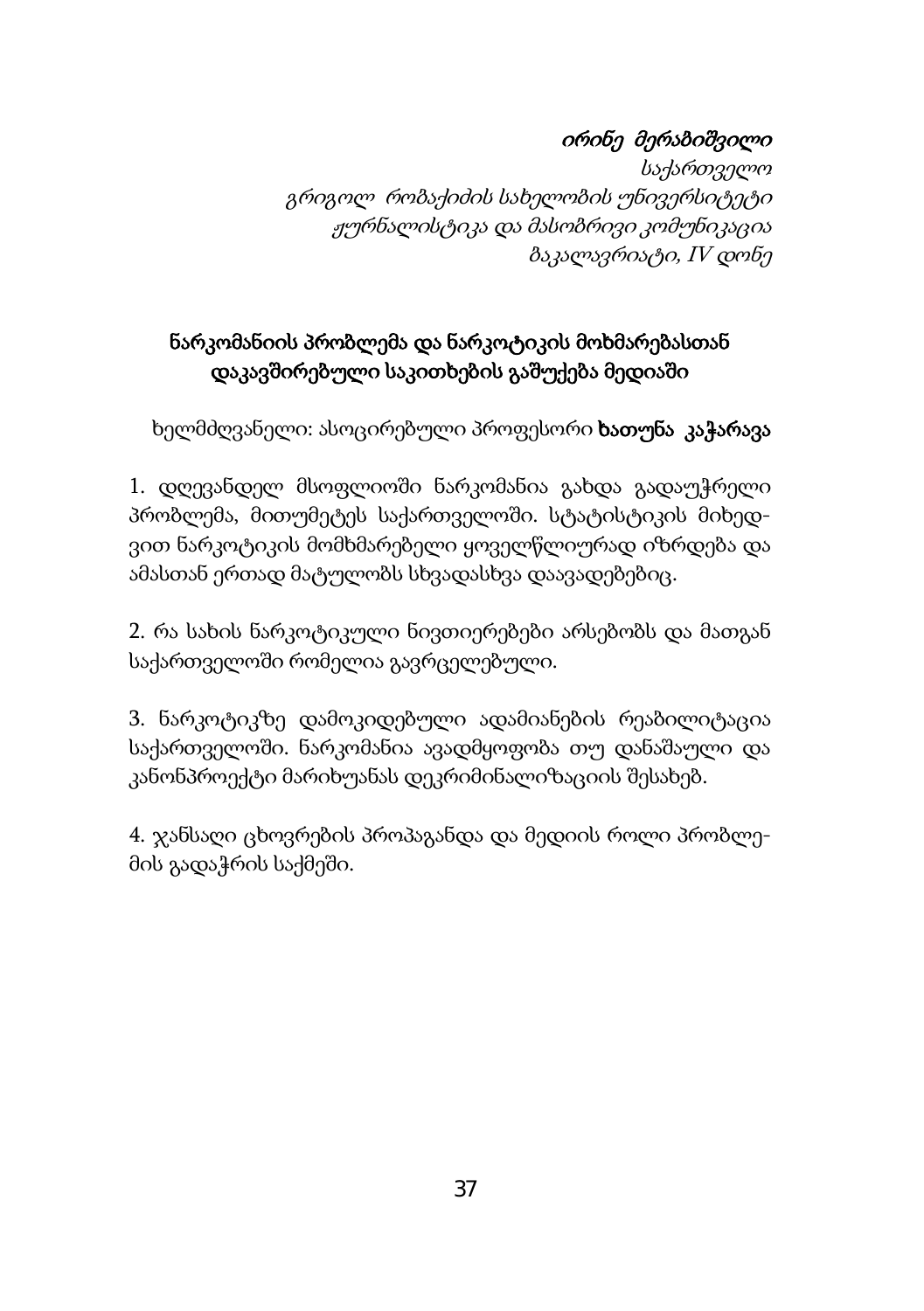### Irine Merabishvili

Georgia Grigol Robakidze University Journalism and Mass Communication Bachelor's programme, IV level

## The Problem of Drug Addiction and the Issues Related to Drug Addicts Covered in the Media

Scientific supervisor: Associate Professor Khatuna Kacharava

1. The problem of drug addiction is one of the unsolved problems worldwide, especially in Georgia. As the statistics show, the number of drug addicts increases annually. As a result, multiple cases of different diseases appear.

2. The types of existing drugs and the most widespread drugs in Georgia.

3. Rehabilitation of drug addicts in Georgia. Is drug addiction a disease or a crime? The bill on decriminalization of marijuana.

4. Promotion of healthy lifestyle and the role of the media in solution of the problem.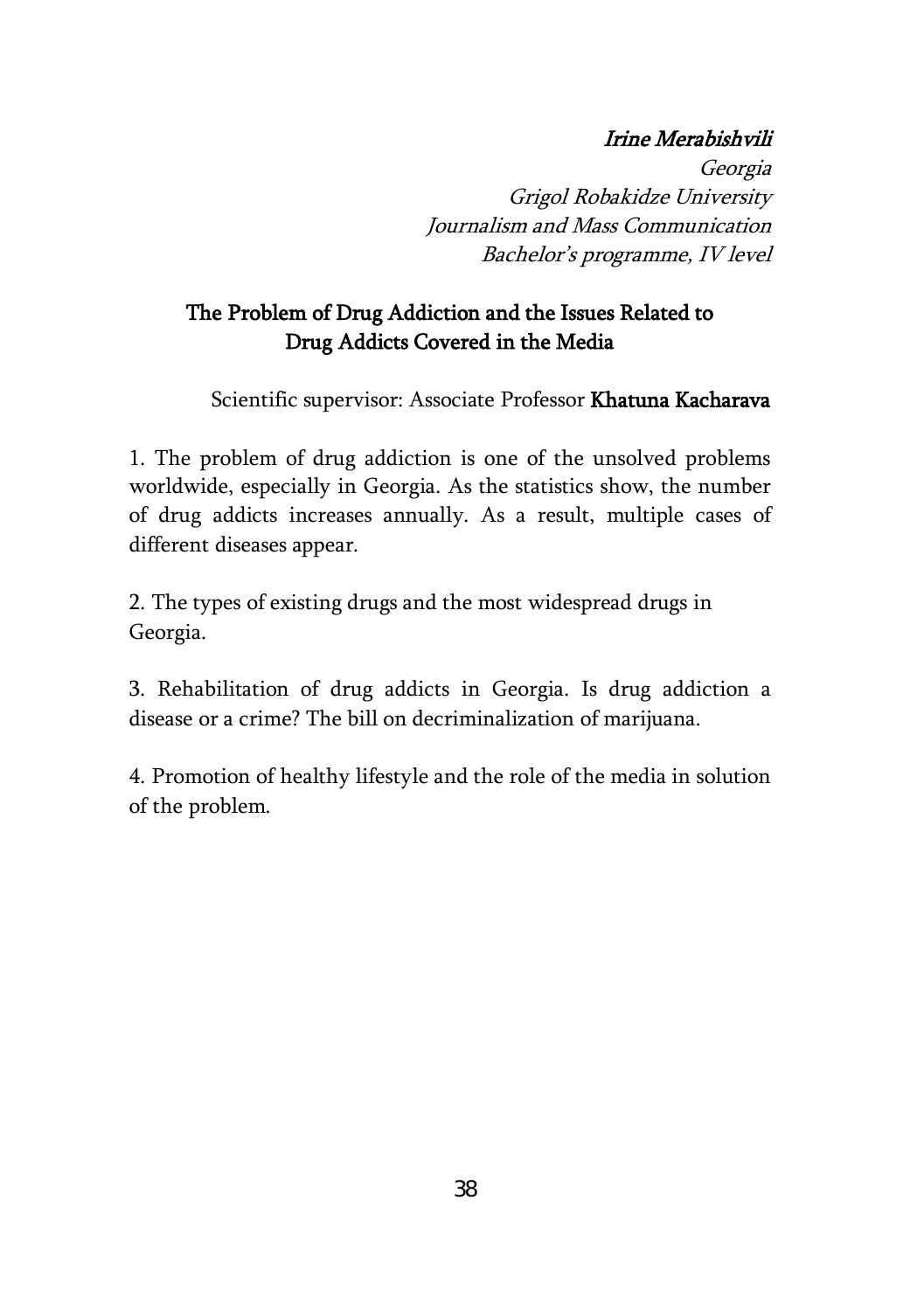## ინა იუშინა

საქართველო გრიგოლ რობაქიძის სახელობის უნივერსიტეტი ფსიქოლოგია ბაკალავრიატი, III დონე

## მეტყველების დეპრივაცია ("ჯუნგლის ბავშვები", "ბავშვები-მაუგლი", "ველური ბავშვები")

ხელმძღვანელი: ასოცირებული პროფესორი მანანა გაბაშვილი

1. ფსიქოლოგიურ ლიტერატურაში აღწერილია შემთხვევები, როდესაც ბავშვები აღმოჩნდნენ მეტყველების დეპრივაციის პირობებში. ასეთ ბავშვებს "ჯუნგლის ბავშვებს" უწოდებენ (სინონიმებია - "ბავშვები-მაუგლი" ან "ველური ბავშვები" ან "ფერალური ადამიანები").

2. "ჯუნგლის ბავშვებს" ადრეული ასაკიდან არ უცხოვრიათ სოციუმში, არ ჰქონიათ სხვა ადამიანებთან ურთიერთობის გამოცდილება, არ უგრძვნიათ მზრუნველობა და სიყვარული სხვა ადამიანების მხრიდან.

3. არსებობს მოსაზრება, რომ "ჯუნგლის ბავშვებს" პრაქტიკულად არა აქვთ შანსი, გახდნენ საზოგადოების სრულფასოვანი წევრები, თუმცა ლიტერატურაში მოიპოვება მაგალითები, თუ როგორ ახერხებდნენ ეს ბავშვები ცხოვრების ნორმალურ კალაპოტში დაბრუნებას. თუმცა, უნდა ხაზგასმით აღინიშნოს, რომ მეტყველების დეპრივაციის დროს სოციალიზაცია და ადაპტაცია მხოლოდ ნაწილობრივ არის შესაძლებელი.

4. "ჯუნგლის ბავშვების" ნორმალურ ცხოვრებაში დაბრუნება დამოკიდებულია მრავალ სხვადასხვა ფაქტორზე - ბავშვების ასაკზე, იზოლაციაში მოხვედრის დროზე; იმაზეც, თუ როდის დააღწია ბავშვმა თავი ამ მდგომარეობას, გენეტიკურ ფაქტორზე, ადგილზე - სად იზრდებოდა ბავშვი, მის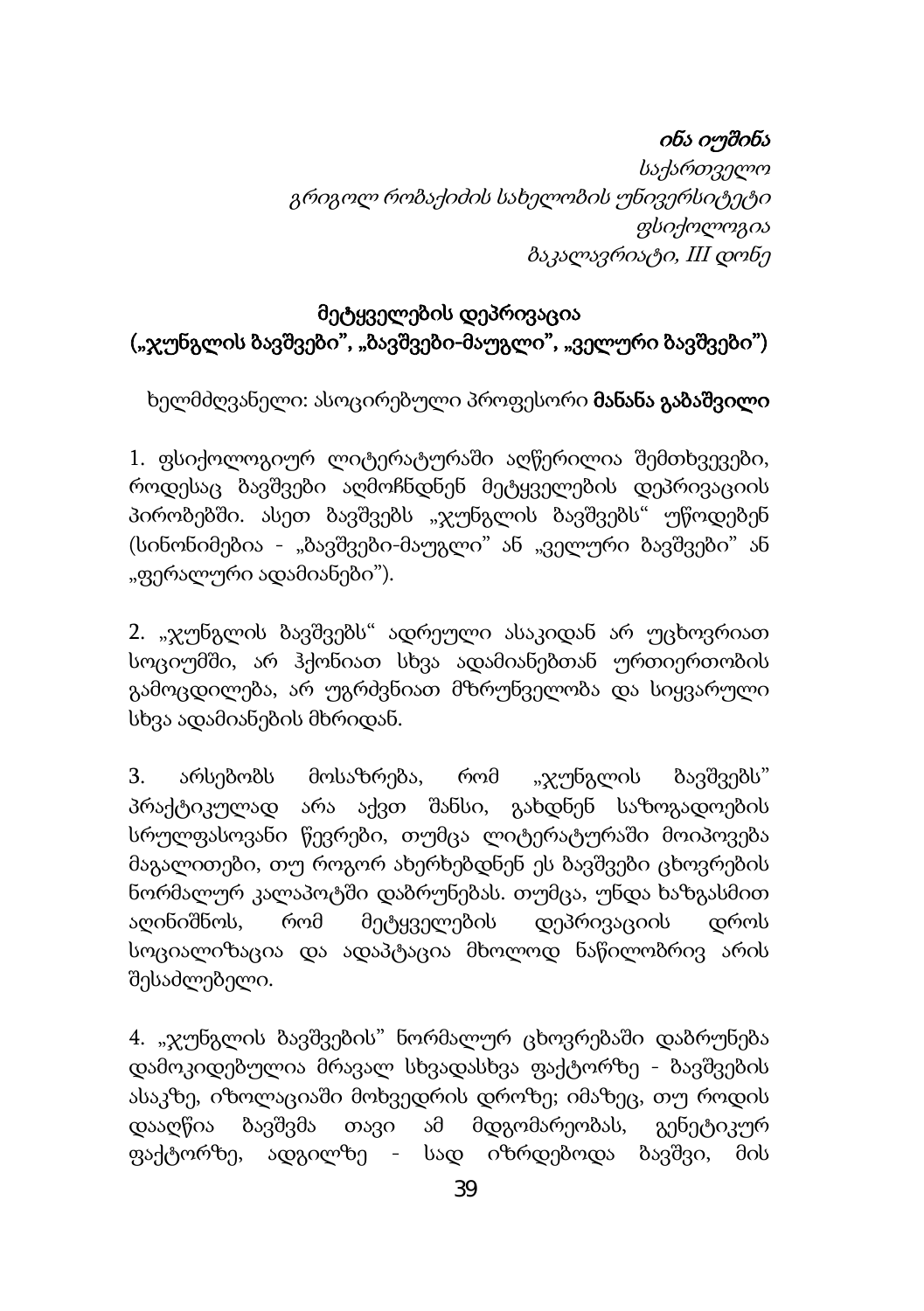ჯანმრთელობაზე და სხვა. კერძოდ, სოციალიზაცია შესაძლებელია, თუ ბავშვის ასაკი არ აღემატება 6-7 წელს. ფსიქოლინგვისტიკაში ეს ასაკი, ენის ათვისების თვალსაზრისით, ითვლება კრიტიკულად.

5. ენის დაუფლება არის გადამწვეტი პიროვნების და სოციალური განვითარებისათვის.

6. პიროვნების ფსიქიკური განვითარება სოციალური განვითარების გარეშე შეუძლებელია. სოციალური განვითარება ანუ სოციალიზაცია - რთული და მრავალგანზომილებიანი პროცესია. მისი ერთ-ერთი შემადგენელი - კონკრეტული კულტურის - სოციალური ნორმების და როლების ათვისებაა, რაც, ასევე, გაშუალებულია ენითა და მეტყველებით.

Ina Yushina

Georgia Grigol Robakidze University Psychology Bachelor's programe, III level

### Language Deprivation ("Mowgli Children" or "Feral People" or "Jungle Children")

#### Scientific supervisor: Associate Professor Manana Gabashvili

1. Some studies describe children who find themselves in the situation of language deprivation. Children who have such problems are called «wild children» (synonyms "Mowgli children" or "feral people" or "jungle children").

2. "Wild children" are isolated since early childhood. They are not experienced in a relationship with other people. They have never felt care and love from anyone.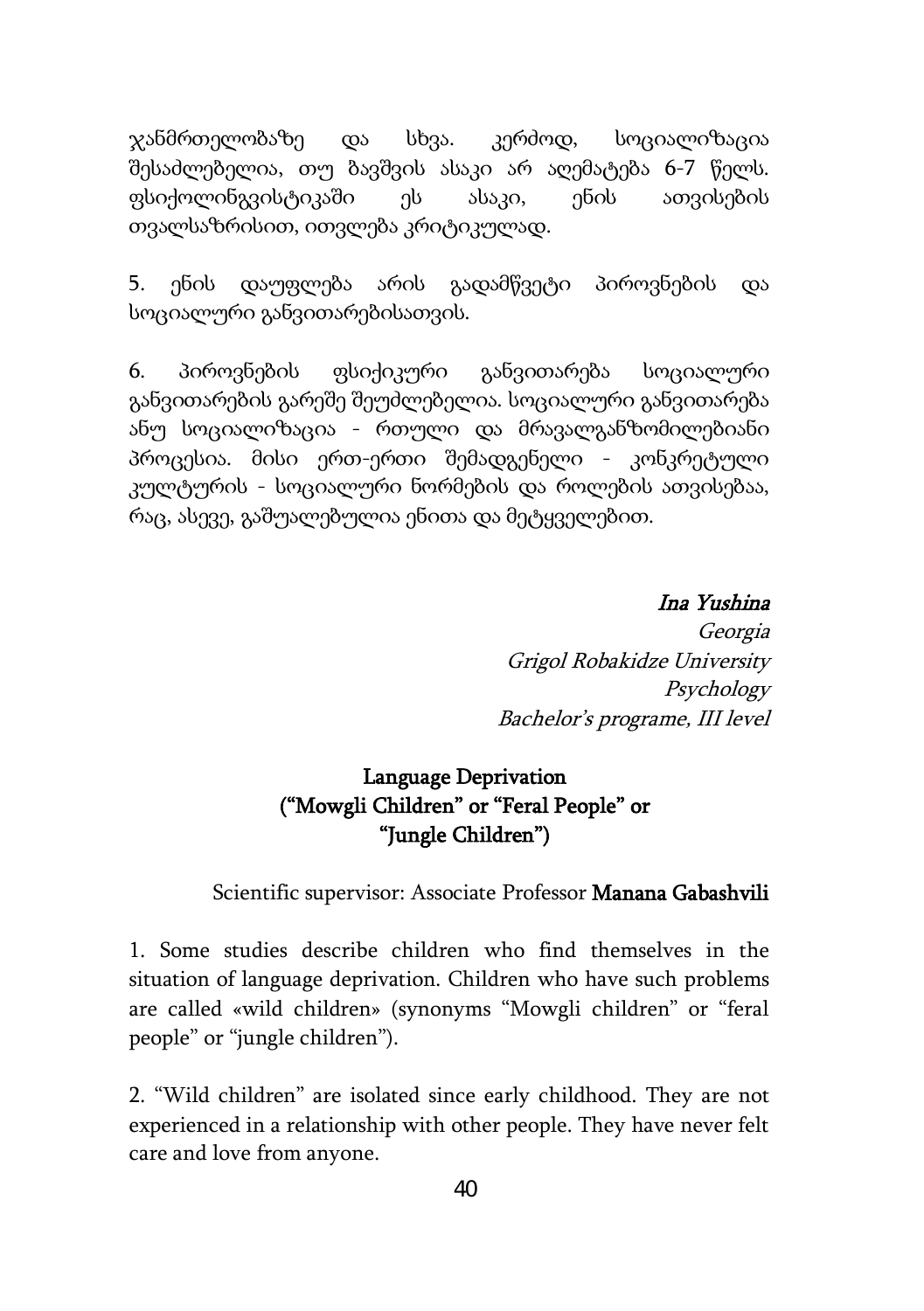3. Some researchers think that "wild children" have no chance to become full-fledged or full-functioning members of society but there are many examples how these children managed to return to normal life. It should be emphasized that language-deprived children are never fully socialized and adapted to their environment.

4. Return of the "wild child" to the normal life depends on many different factors, such as – child's age, isolation period (how long a child was in isolation), when the child returned to social life, genetic factor, the place where a child was grown up, health, etc. It is possible to socialize a child if his (her) age is less than 6-7. In psycholinguistics, this age in is considered critical for language learning.

5. Language acquisition is the decisive moment in personality and social development.

6. Necessary condition for mental development is social development. Social development or socialization is a very complex and multidimensional process. One of its components is culture (social norms and roles), mediated by language and speech.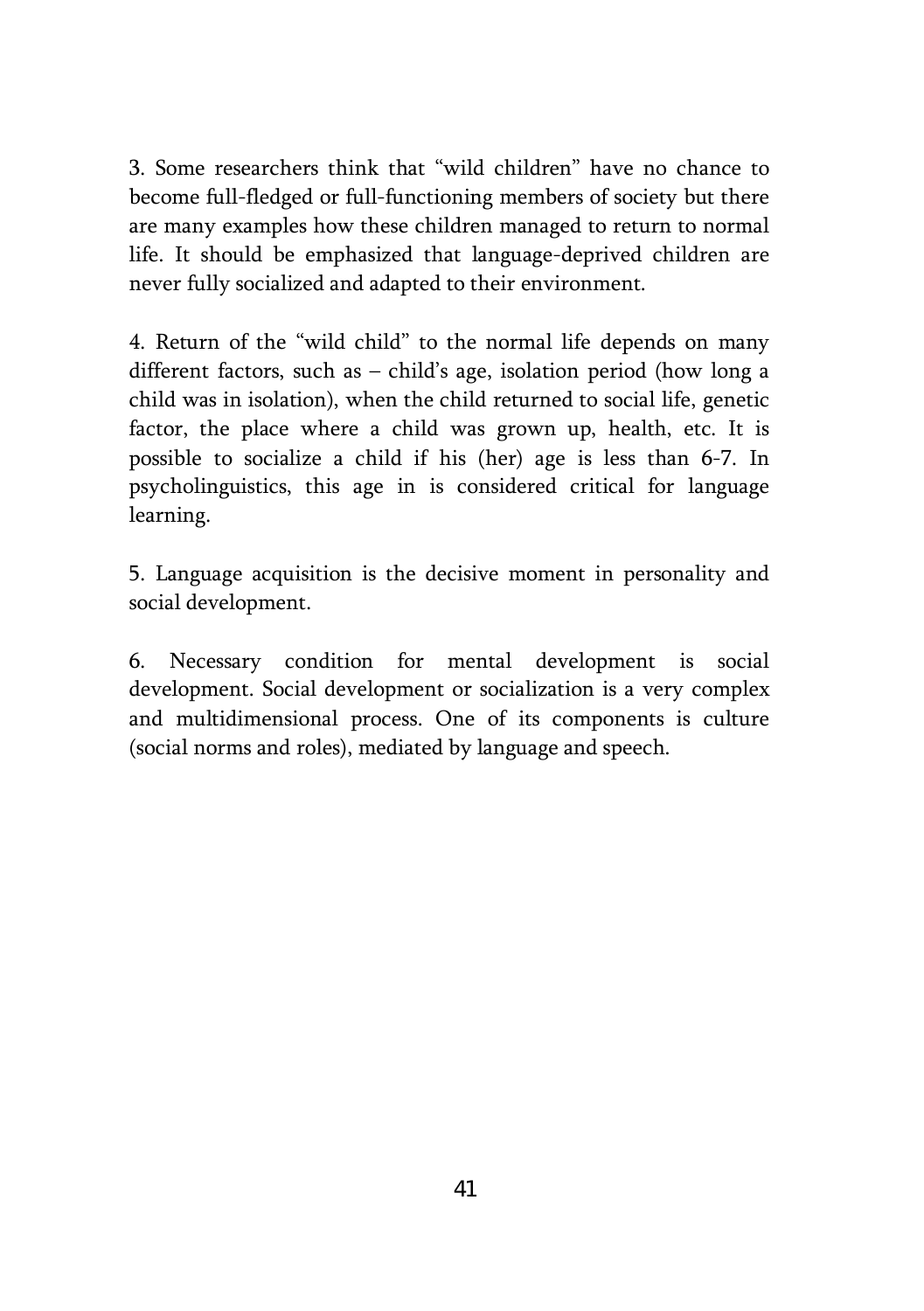სამართლის სექცია

Section of Law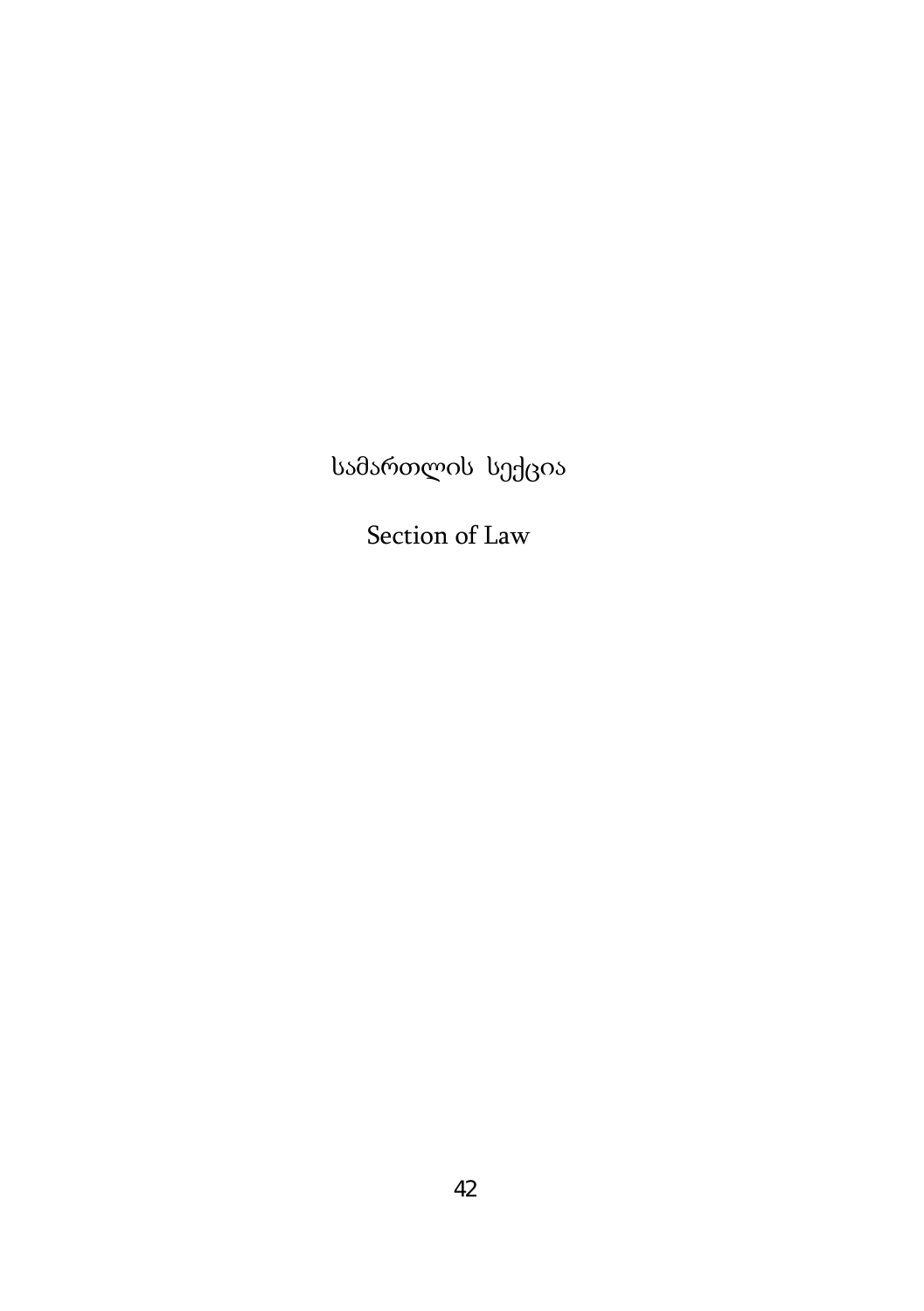თამარ ხარაიშვილი, ზურაბ ტოროშელიძე

საქართველო გორის სახელმწიფო სასწავლო უნივერსიტეტი სამართალი ბაკალავრიატი, III დონე

## ადამიანის ძირითადი უფლებები საქართველოსა და აშშ-ს კონსტიტუციების მიხედვით

ხელმძღვანელი: პროფესორი გიორგი გიორგაძე

1. კლასიკური გაგებით, ძირითადი უფლება არის ინდივიდის სუბიექტური დამცავი უფლება სახელმწიფოს მიმართ.

2. პირველ კონსტიტუციურ-სამართლებრივ აქტად, რომელშიც თანამედროვე ტიპის ძირითადმა უფლებებმა ნორმატიული განმტკიცება ჰპოვა, იქცა 1776 წლის ვირჯინიის ,,უფლებათა ბილი", თუმცა, იგი განამტკიცებდა მხოლოდ რამდენიმე მნიშვნელოვან ძირითად უფლებას (პრესის თავისუფლებას, რელიგიის თავისუფლებას და საპროცესო ძირითად უფლებას).

3. ძირითად უფლებათა ამომწურავ ჩამონათვალს შეიცავს საქართველოს 1995 წლის 24 აგვისტოს კონსტიტუციაც, რომლის მე–7 მუხლი "ადამიანის საყოველთაოდ აღიარებულ ძირითად უფლებებსა და თავისუფლებებს "წარუვალ და უზენაეს ადამიანურ ღირებულებებად" აცხადებს.

4. ამერიკის შეერთებულ შტატებში ძირითადი უფლებების სრულყოფილი განმტკიცება განხორციელდა აშშ-ის კონსტიტუციის პირველი ათი დამატების ამოქმედებით (1791წ.), რომელთა ერთობლიობას "უფლებათა ფედერალური ბილის" სახელწოდებითაც მოიხსენიებენ. უფლებათა ბილი ათ შესწორებას შეიცავს. პირველ რვაში ჩამოთვლილია ის ძირითადი უფლებები,რომლებსაც უკვე უზრუნველყოფდა შტატების კონსტიტუციათა უმრავლესობა.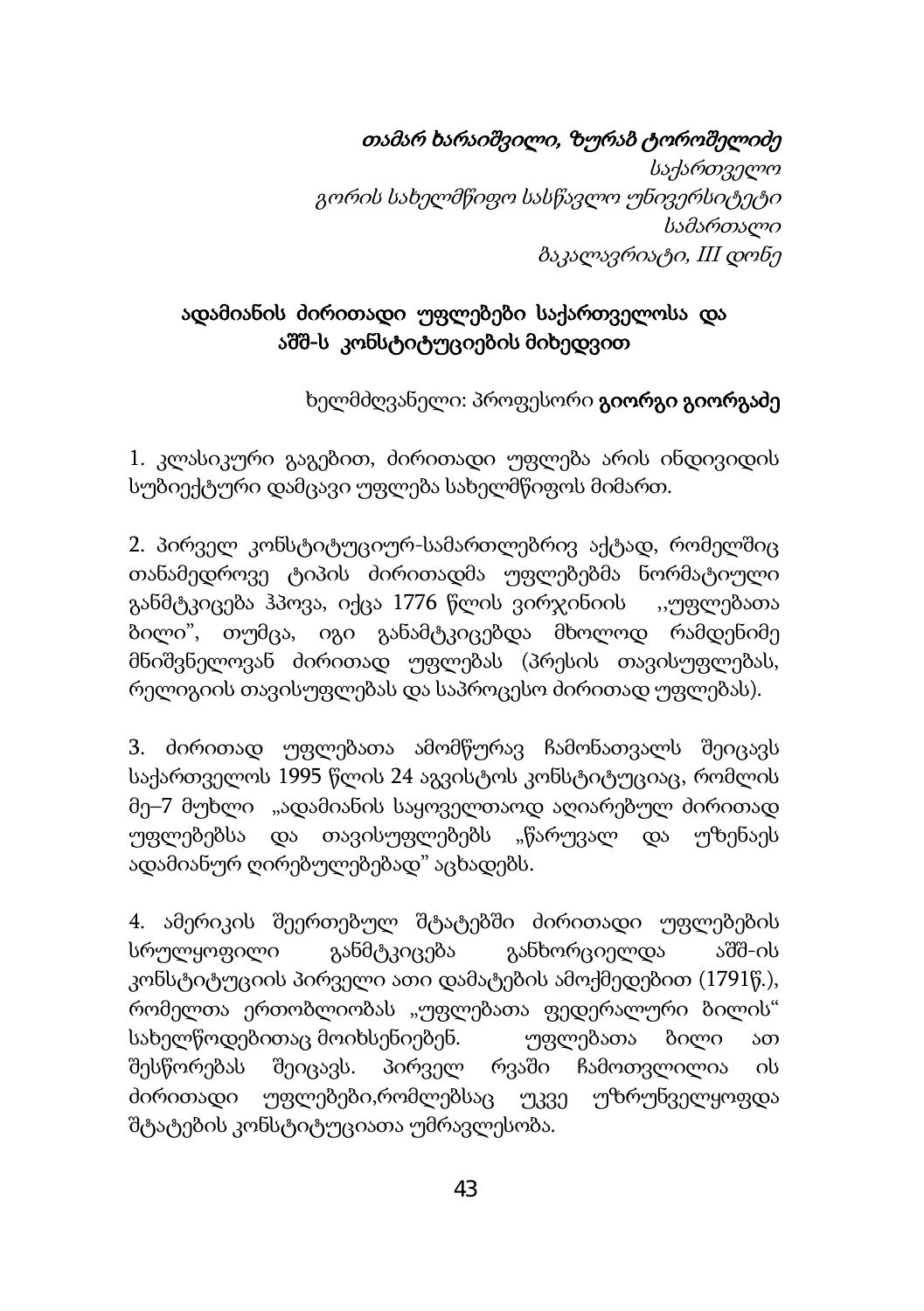5. დასავლური გამოცდილების მაგალითზე და ძირითადი უფლებების განმამტკიცებელი საერთაშორისო–სამართლებრივი აქტების შესაბამისად, ქართველმა კონსტიტუციურმა კანონმდებელმა ქვეყნის ძირითად კანონში ადგილი დაუთმო პრაქტიკულად ყველა ძირითად უფლებას, რომელიც საერთაშორისო თანამეგობრობის მიერ კონსტიტუციონალიზმის აუცილებელ კომპონენტად არის აღიარებული. ადამიანის ძირითადი უფლებები მოცემულია საქართველოს კონსტიტუციის მეორე თავში.

6. აღსანიშნავია ის ფაქტი, რომ აშშ–ს კონსტიტუციის ადრეულ პერიოდში მიღების გამო, მასში არ არის ზოგიერთი ის უფლება, რაც დღევანდელი დემოკრატიული მმართველობისათვის არის საჭირო და გამოსადეგი. მიუხედავად ამისა, აშშ–სა და საქართველოს კონსტიტუციებში მოცემული ადამიანის ძირითად უფლებათა ანალიზი გვიჩვენებს, რომ მათ შორის დიდი მსგავსებაა. ორივე კონსტიტუციაში დიდი ყურადღება ეთმობა ადამიანს, როგორც ინდივიდს და მისი ძირითადი უფლებების დაცვას. ეს ასეც უნდა იყოს, რადგან სახელმწიფოს მთავარი მამოძრავებელი ძალა სწორედ რომ ადამიანები არიან და თუ არ იქნება დაცული მათი უფლებები და კანონიერი ინტერესები, სახელმწიფო წინ ვერ წავა.

7. ადამიანის ძირითად უფლებათა დაცვა სახელმწიფოსა და ინდივიდს შორის ცივილიზებული ურთიერთობის ჩამოყალიბების კარგ სამართლებრივ ნიადაგს ქმნის. რაც უფრო მეტად თანამშრომლობს სახელმწიფო თავის მოქალაქეებთან და იცავს მათ უფლებებსა და კანონიერ ინტერესებს, მით უფრო მაღალია ამ სახელმწიფოს დემოკრატიულობის დონე, რისკენაც ასე იღვწიან მსოფლიოს ცივილიზებული ქვეყნები.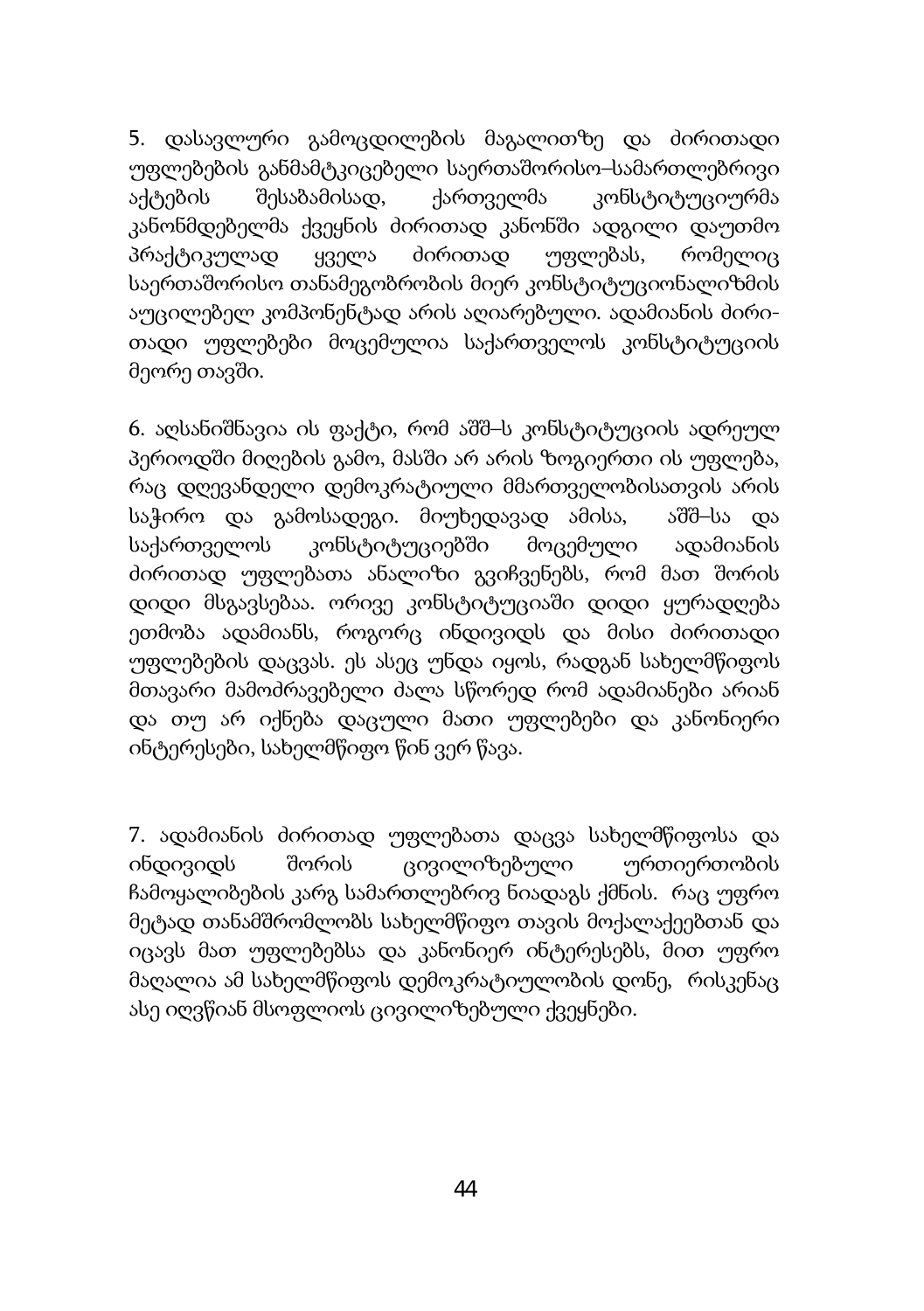#### Tamar Kharaishvili, Zurab Toroshelidze

Georgia Gori State Teaching University Law Bachelor's Programme, III level

### Fundamental Human Rights under the Constitution of the USA and Georgia

Scientific supervisor: Professor Giorgi Giorgadze

1. Classically, the fundamental right is a subjective means of protection of an individual to the state.

2. The first constitutional-legal act, which normatively ratified the fundamental human rights, was the Virginia Declaration of Rights of 1776, though it ratified a few fundamental rights (freedom of the press, freedom of religion etc.)

3. Fundamental human rights are ratified in the constitution of Georgia of 1995.

4. Complete strengthening of the fundamental rights was implemented in the United States when the first ten amendments to the U.S. Constitution (1791) were set in motion. They are also known as "the Federal Bill of Rights". Bill of Rights contains ten amendments. In the first eight are listed those fundamental rights that are already provided by the majority of the State Constitutions.

5. On the example of western experience and in accordance with international-legal acts, the Georgian constitutional legislator in the main law considered practically all basic rights that are declared by the international community as the important component of constitutionalism. Fundamental human rights are given in the second chapter of the Constitution of Georgia.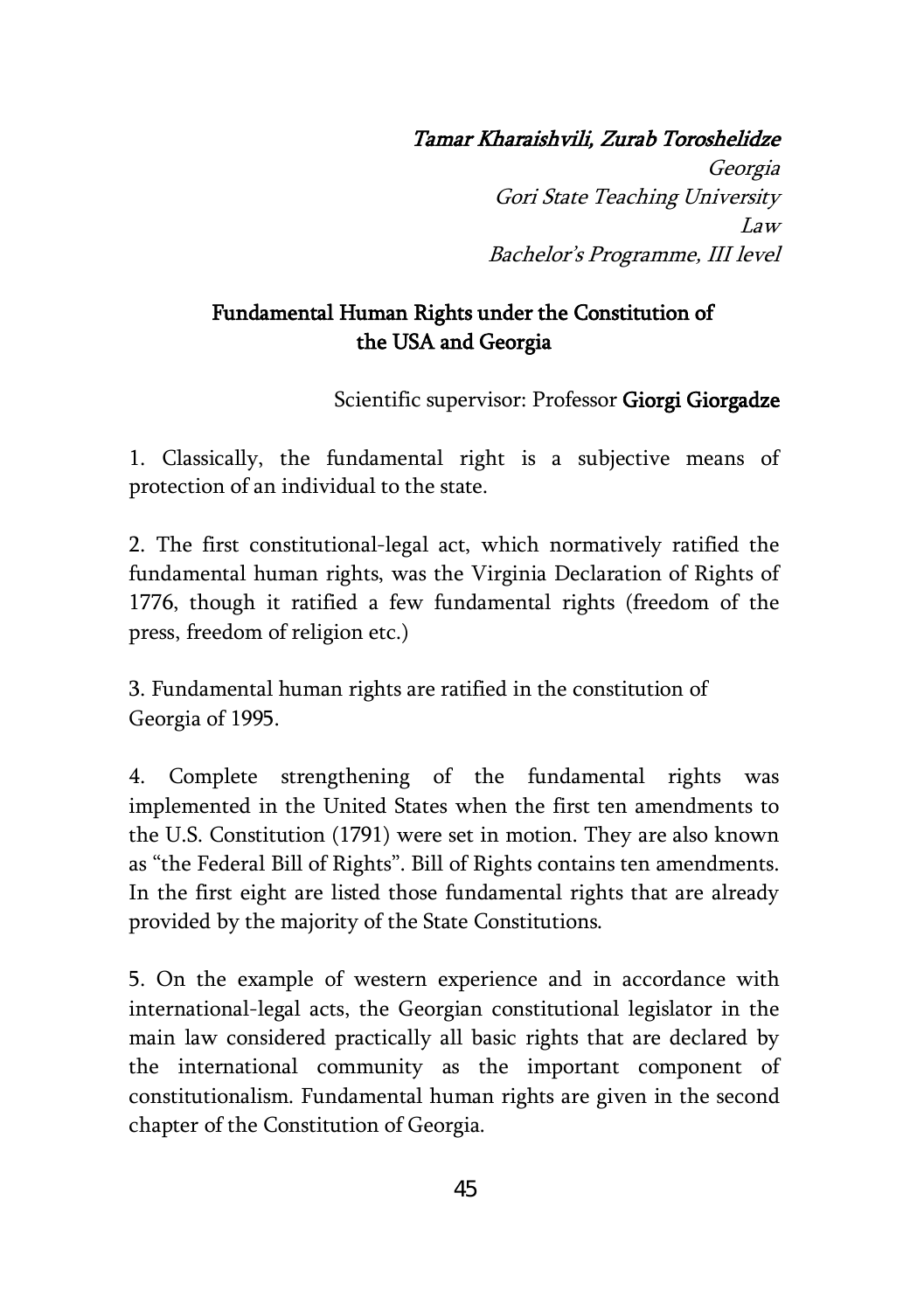6. It is noteworthy that due to the fact that the constitution of US was accepted in an early period, it does not contain some rights that are necessary for democratic government. Despite this, the analysis of fundamental human rights, given in the constitutions of US and Georgia, show that there is a great similarity between them. In both constitutions great attention is paid to a person, as an individual, and immunities of his/her fundamental rights. That is right, because the main force in the country are people, and if the country does not defend their rights and legitimate interests, the country will not move forward.

#### გიორგი მაქარაშვილი

საქართველო გრიგოლ რობაქიძის სახელობის უნივერსიტეტი სამართალი ბაკალავრიატი, II დონე

## რევოლუცია, როგორც მოვლენა მსოფლიო კაცობრიობის ისტორიაში

ხელმძღვანელი: ასოცირებული პროფესორი **ვაჟა გურგენიძე** 

1. წინამდებარე თემაში საუბარია რევოლუციის, როგორც მოვლენის ცალკეულ ასპექტებზე. სიტყვა "რევოლუცია" ავტომატურად იწვევს საფრანგეთის დიდი რევოლუციის და რუსეთის რევოლუციის ასოციაციას. რაღათქმაუნდა მხოლოდ ამ ორი რევოლუციის თვალსაჩინო მაგალითით არ შემოვიფარგლები.

2. სპეციალისტები ხშირად მსჯელობენ ამ ორი ცალკეული ინდივიდუალური მოვლენის ნიშათვისებებზე, მათ მსგავსებებზე გარკვეულ ეტაპამდე, მაგრამ ყველაზე საინტერესო კი ის გახლავთ თუ რა იყო რევოლუციის დაწყების უმთავრესი მოტივი. ამასთან უნდა ავღნიშნოთ ის ფაქტი რომ, არსებითი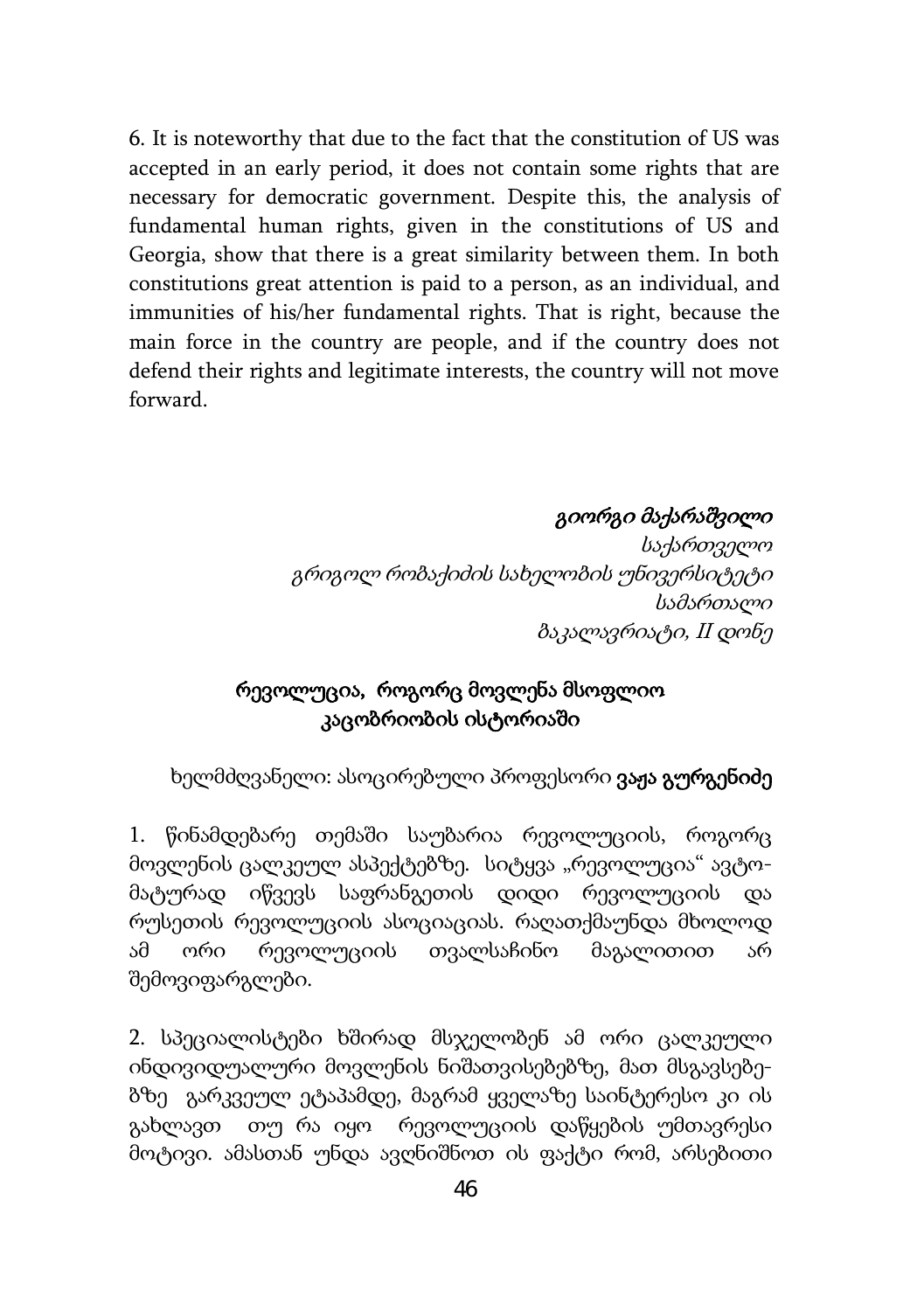განსხვავებაა მოტივსა და საბაბს შორის. შესაძლებელია რუსეთის რევოლუციის მოტივად მივიჩნიოთ სოციალიზმის დამკვიდრება რუსეთში, და იმ ლენინისტური იდეების გატარება რომელსაც შემდომში ქადაგებდნენ ცალკეულ კლუბებსა თუ კომპარტიებში, მაგრამ არსებობს მოსაზრება იმასთან დაკავშირებითაც რომ ეს იყო მხოლოდ და მხოლოდ აშკარა შურისძიება ლენინის მხრიდან, შურისძიება პირადი ინტერესებიდან გამომდინარე.

3. რაც შეეხება საფრანგეთის რევოლუციას აქ საქმე შედარებით განსხვავებულადაა. რუსეთის რევოლუციისაგან განსხვავებით ისტორიის ფურცლები დებენ ავტომატურ დასკვნას იმის შესახებ რომ საფრანგეთის რევოლუციის ჩანასახი, ვგულისხმობ საწყის ეტაპს, არ იყო მიმართული სახელმწიფო წყობის გადატრიალებისაკენ. მეფის ჩამოგდება უკვე რეზულტატი გახლავთ შედეგებისა, რომელიც დომინოს ეფექტის პრინციპის საფუძველზე იქნა მიღწეული. საფრანგეთის რევოლუციის მიზეზებზე საუბრისას უნდა აღვნოშნოთ მისი ჩანასახის წარმოქნის მოტივი. უმთავრესად ეს იყო ის მძიმე მატერიალური ფონი, რომელიც შეიქმნდა ლუი XV მეფობის პერიოდიდან მითუმეტეს თუ გავითვალისწინებთ იმ ფაქტსაც, რომ ლუი მეთხუთმეტე ლუი მეთოთხმეტეს მემკვიდრე იყო. აქ ადგილი ჰქონდა ტრიუმვირატს რომლის დროსაც ძლიერ მონარქს ცვლის მეფე, რომელსაც მხოლოდ და მხოლოდ მისი კეთილდღეობა ანაღვლებს. ლუი მეთხუთმეტის მეფობის წლებმა გამოფიტა სამეფო ხაზინა და სახელმწიფო იძულებული შეიქმნა ხაზინა შეევსო დაბალი ფენის (ე.წ. მესამე ფენის) ხარჯზე. გაჩნდა დისბალანსი საზოგადოების ცალკეულ ფენებს შორის რამაც საბოლოოდ ხალხის პროტესტი გამოიწვია.

ვლადიმერ ულიანოვი გვაძლევს საუკთესო განმარტებას რევოლუციის შესახებ: რევოლუციური მდგომარეობა ეს ის მდგომარეობაა, როდესაც ზედა ფენებს აღარ ძალუძთ მართვა, ქვედა ფენებს კი აღარ ძალუძთ ცხოვრების ასე გაგრძელება!!!!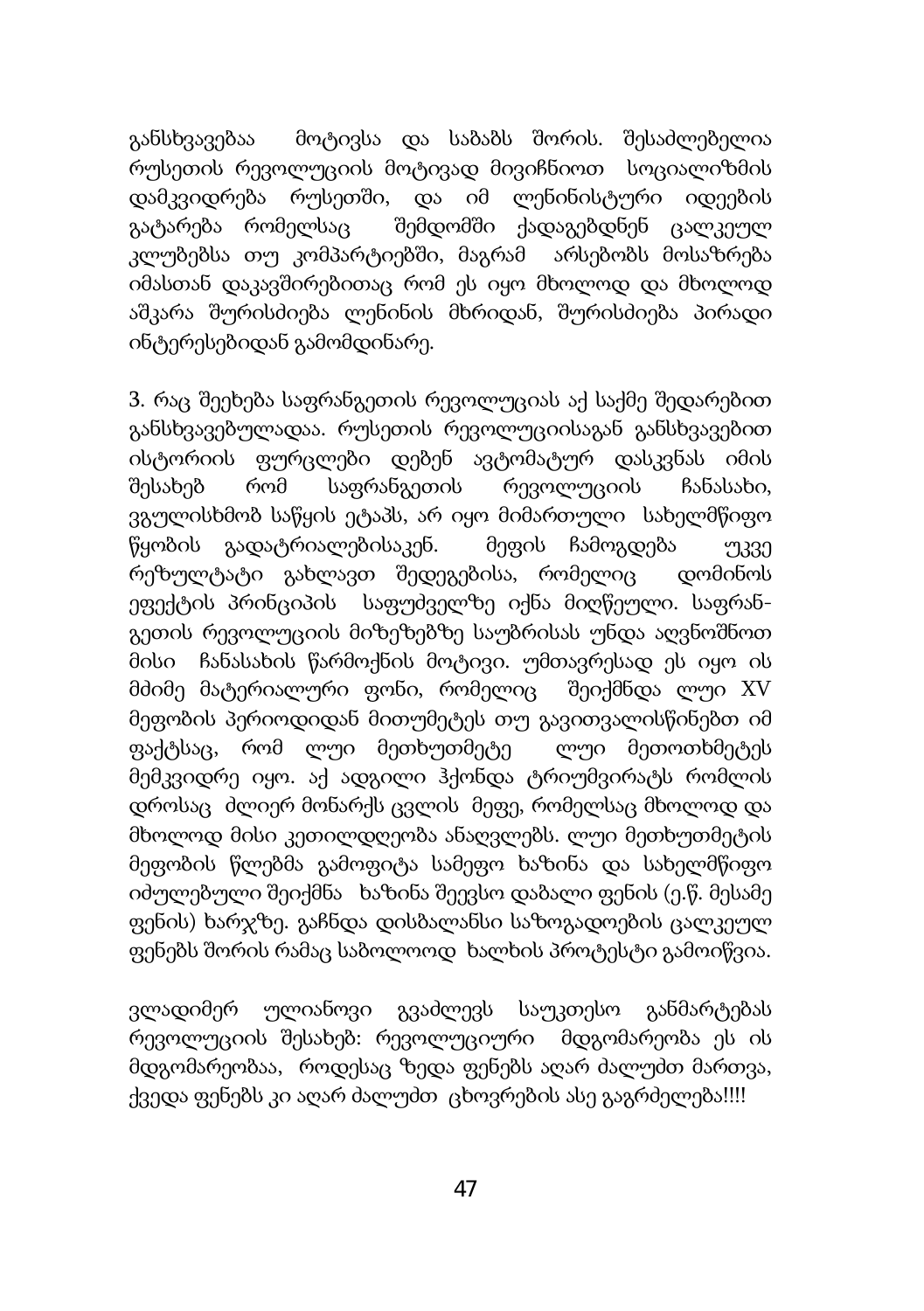#### Giorgi Makarashvili

Georgia Grigol Robakidze University Law Bachelor's programme, II level

### Revolution as the Phenomenon in the World History of Humankind

Scientific supervisor: Associate Professor Vazha Gurgenidze

1. The paper discusses different aspects of revolution as a phenomenon. The word "revolution" undoubtedly calls up the association of two great revolutions - the Great French Revolution and the Russian Revolution. But we will not be limited to only these two revolutions.

2. Specialists often discuss the characteristic features of these two separate individual phenomena and similarities and differences between them. But the most interesting thing is what the main motive for starting a revolution was. It should be noted that there is the essential difference between motive and reason. The man motive for the Russian Revolution can be considered the establishment of socialism in Russia and implementing Lenin's ideas that were often discussed in certain clubs and the Communist Party. There is another consideration why the revolution took place – this was Lenin's personal revenge to the Monarch.

3. As for the French Revolution, it is somehow different. The history evidences that at its initial stage the French Revolution was not directed to overthrowing the existing political regime the final consequence of which was subversion of the Sovereign. The latter was achieved on the basis of the domino effect. It is noteworthy that the motive of the revolution was the hard financial background that started during Louis XV's reign, especially if we consider the fact that Louis XV was the Louis XIV's descendant. Financial hardship was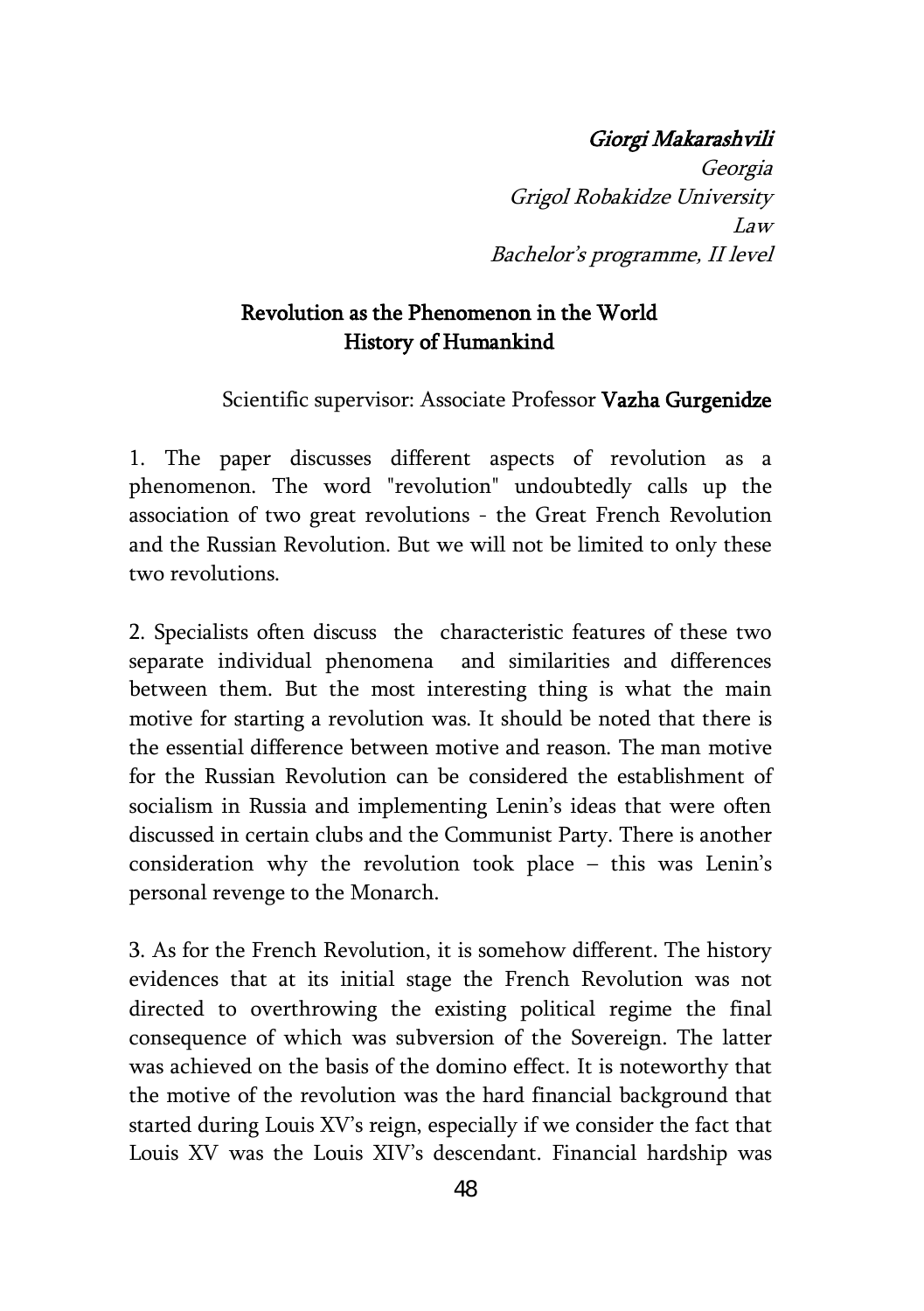natural as Louis XV was the self-centred Monarch who thought of only his own welfare. During Louis XV's reigning period the Treasury was emptied. So, the state had to fill the Treasury at the expense of lower layer (the so called Third layer). This caused disbalance among certain layers of society what finally resulted in people's protest.

Vladimir Ulianov gives the best definition of revolution: Revolution is the situation when upper layers cannot handle the process and lower layers can no longer continue like this!!!

#### თამთა არჩუაძე

საქართველო ივანე ჯავახიშვილის სახელობის თბილისის სახელმწიფო უნივერსიტეტი სამართალმცოდნეობა ბაკალავრიატი, IV დონე

## საკონსტიტუციო სასამართლოს გადაწყვეტილების აღსრულების მნიშვნელობა ადამიანის ძირითადი უფლებებისა და თავისუფლებების დაცვისათვის

1. ,,ადამიანის უფლებები არ არის უცხო ნებისმიერი კულტურისათვის და მშობლიურია ყველა ერისათვის; ისინი საყოველთაოა''. ადამიანის უფლებები არის ჩარჩო, რომელიც განაპირობებს ხელისუფლების თვითშეზღუდვას იმისათვის, რათა გარანტირებულ იქნეს ყველა ადამიანის ყველა უფლების დაცვა. თუმცა ამ უფლებათა საკანონმდებლო დონეზე რეგლამენტაცია, თვით უზენაეს კანონშიც კი, არ წარმოადგენს მათი განხორციელების რეალურ გარანტიას, თუკი არ იარსებებს შესაბამისი ორგანო. სახელმწიფოთა უმრავლესობამ აღიარა და განამტკიცა საკონსტიტუციო ზედამხედველობის განმახორციელებელი ორგანოს - საკონსტიტუციო სასამართლოს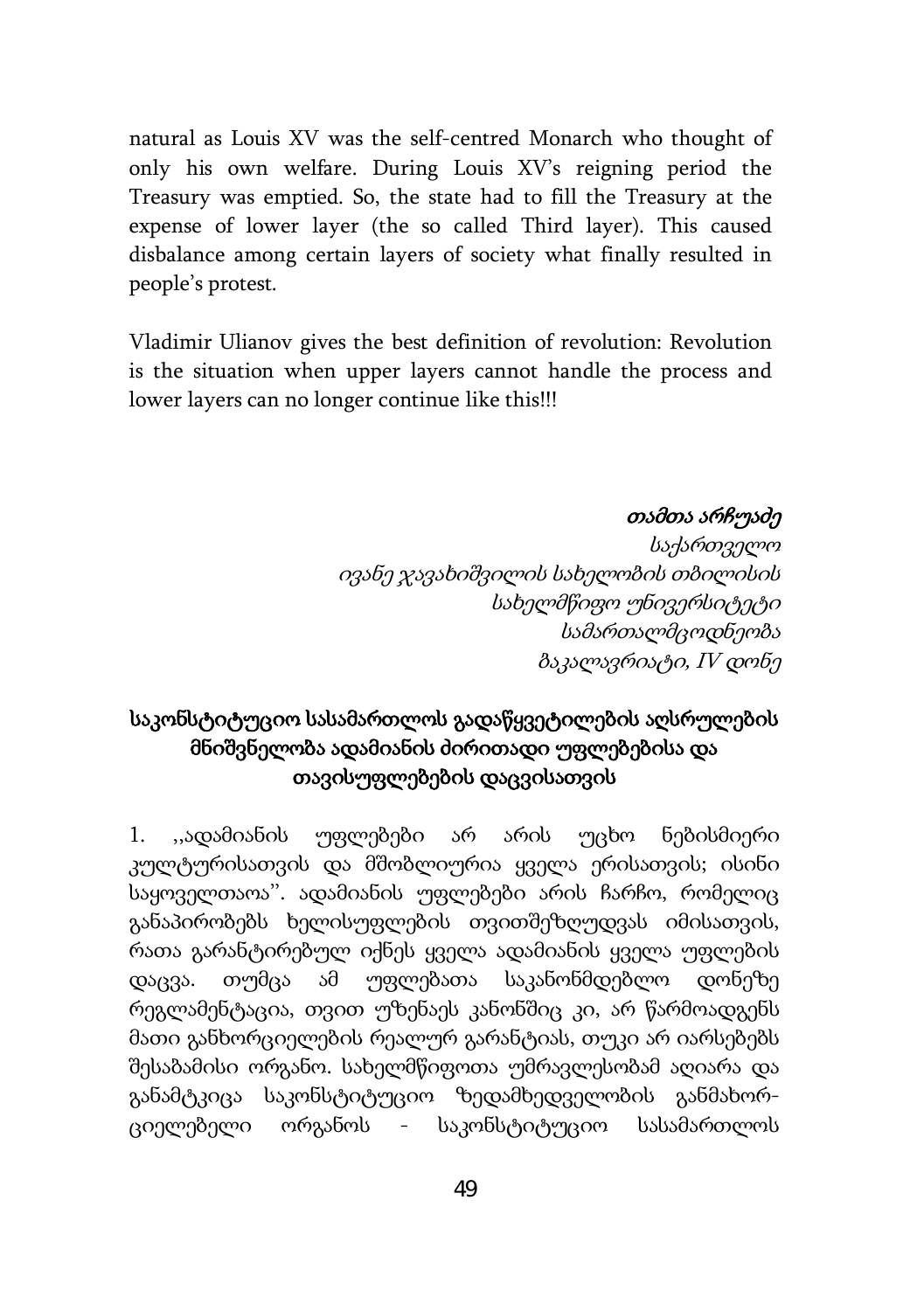ფუნქციონალური როლი აღნიშნული მიზნის განსახორციელებლად.

2. ადამიანის უფლების დაცვა წარმოადგენს სახელმწიფოს ძირითად პრიორიტეტს, რაც ერთის მხრივ გამოიხატება საკონსტიტუციო სასამართლოს გადაწყვეტილებისათვის სავალდებულო ძალის მინიჭებასა და მის საბოლოო, გადაულახავ ბარიერად ქცევაში.

3. იმისათვის, რომ სრულყოფილად იქნეს დაცული ადამიანის ძირითადი უფლებები და თავისუფლებები, საკონსტიტუციო სასამართლოს გადაწყვეტილება შინაარსობრივად გასაგები უნდა იყოს, რათა აღსრულდეს სრულად და უზენაესი კანონის შესაბამისად.

4. საკონსტიტუციო სასამართლოს გადაწყვეტილების აღსრულება პირველ რიგში გულისხმობს გადაწყვეტილების შინაარსის გაცნობის სავალდებულოობას პირდაპირი და ირიბი ადრესატების მხრიდან, ხოლო შემდგომ მის აღრულებას არაკონსტიტუციურად ცნობილი ნორმატიული აქტის ან/და მისი ნაწილის ბათილად ცნობის, იგივე შინაარსის რეგულაციის შემუშავების დაუშვებლობის გზით.

5. საკონსტიტუციო სასამართლოს გადაწყვეტილების აღსრულებას აქვს სამი ძირითადი ფუნქცია: ბოლო მოუღოს დარღვევას, ხელი შეუწყოს რეპარაციას, თავიდან იქნეს აცილებული მსგავსი დარღვევები.

6. საკონსტიტუციო სასამართლოს გადაწყვეტილების აღუსრულებლობა ან არაჯეროვნად აღსრულება ისჯება კანონით.

7. საკონსტიტუციო სასამართლოს გადაწყვეტილების აღუსრულებლობა იწვევს ხალხის უნდობლობასა და აგრესიულ დამოკიდებულებას ხელისუფლებისადმი, რამაც შესაძლოა სავალალო შედეგი გამოიღოს.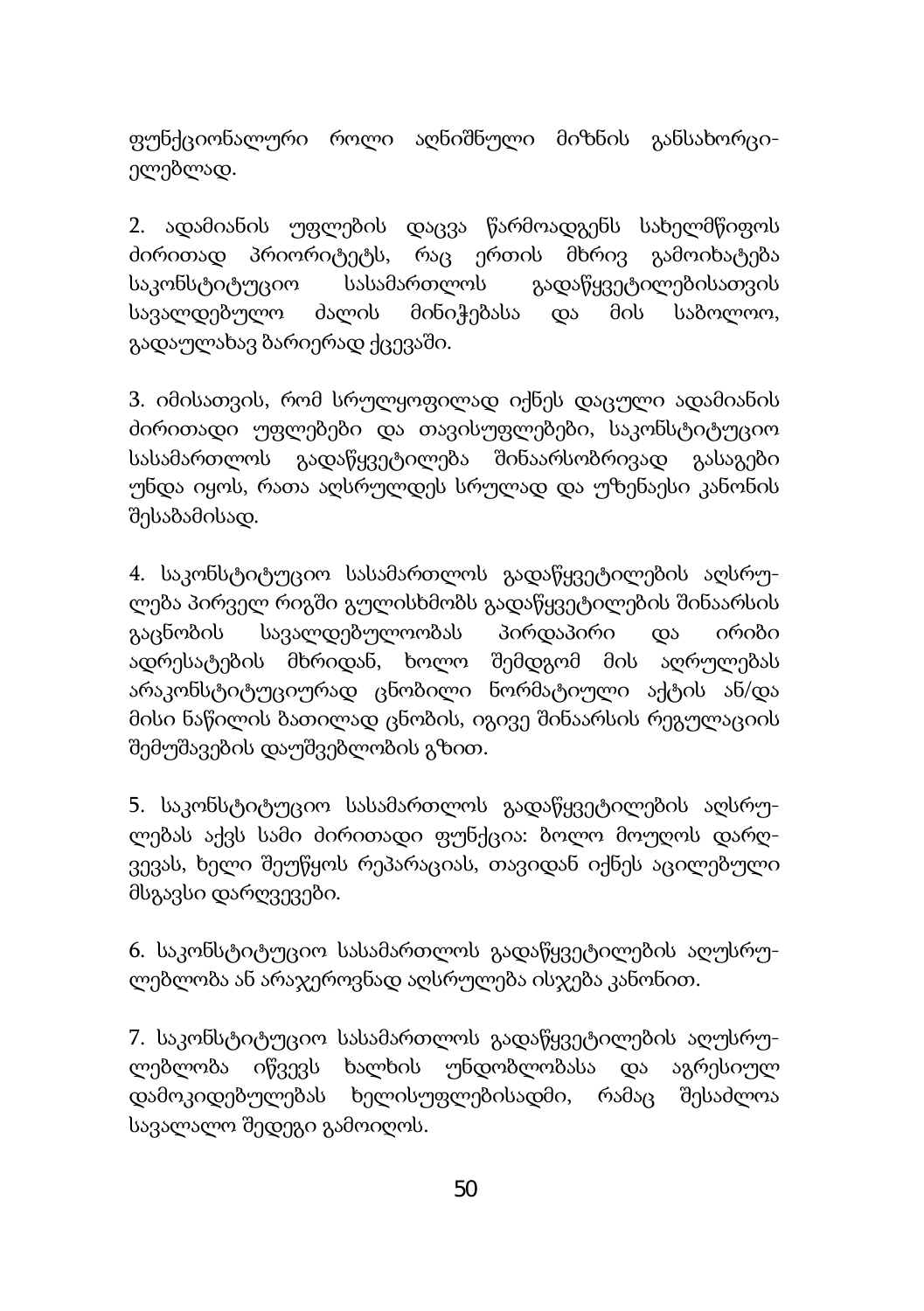### Tamta Archuadze

Georgia Ivane Javakhishvili Tbilisi State University Law Bachelor's programme, IV level

## Importance of Execution of Constitutional Court's Decision for Protection of Human Rights and Fundamental Freedoms

1. "Human Rights are not alien to any culture and are close to every nation; they are universal''. Human Rights are a frame which preconditions government's self-restriction to guarantee protection of all humans' all rights. However, regulations in the legislation and the constitution are not real guarantee for implementation if there is no appropriate authority. The majority of states have already recognized the functional role the constitutional supervision body - the Constitutional Court for achieving these goals.

2. Protection of Human Rights is the main priority of the state. It means delegating the Constitutional Court the right of final decisionmaking.

3. In order to fully protect Human Rights and Fundamental Freedoms, The Constitutional Court's decision should be conceptually understood for further enforcement in accordance with the Supreme Court.

4. Execution of the decision of the Constitutional Court first of all means to let direct and indirect addressees be well aware of the content of the decision. The next step is to execute it by invalidating unconstitutional normative act and/or its part and by inadmissibility of working our regulations of the same content.

5. Execution of the Constitutional Court's decision has three main functions: put an end to violation, promote reparation and to avoid similar violations.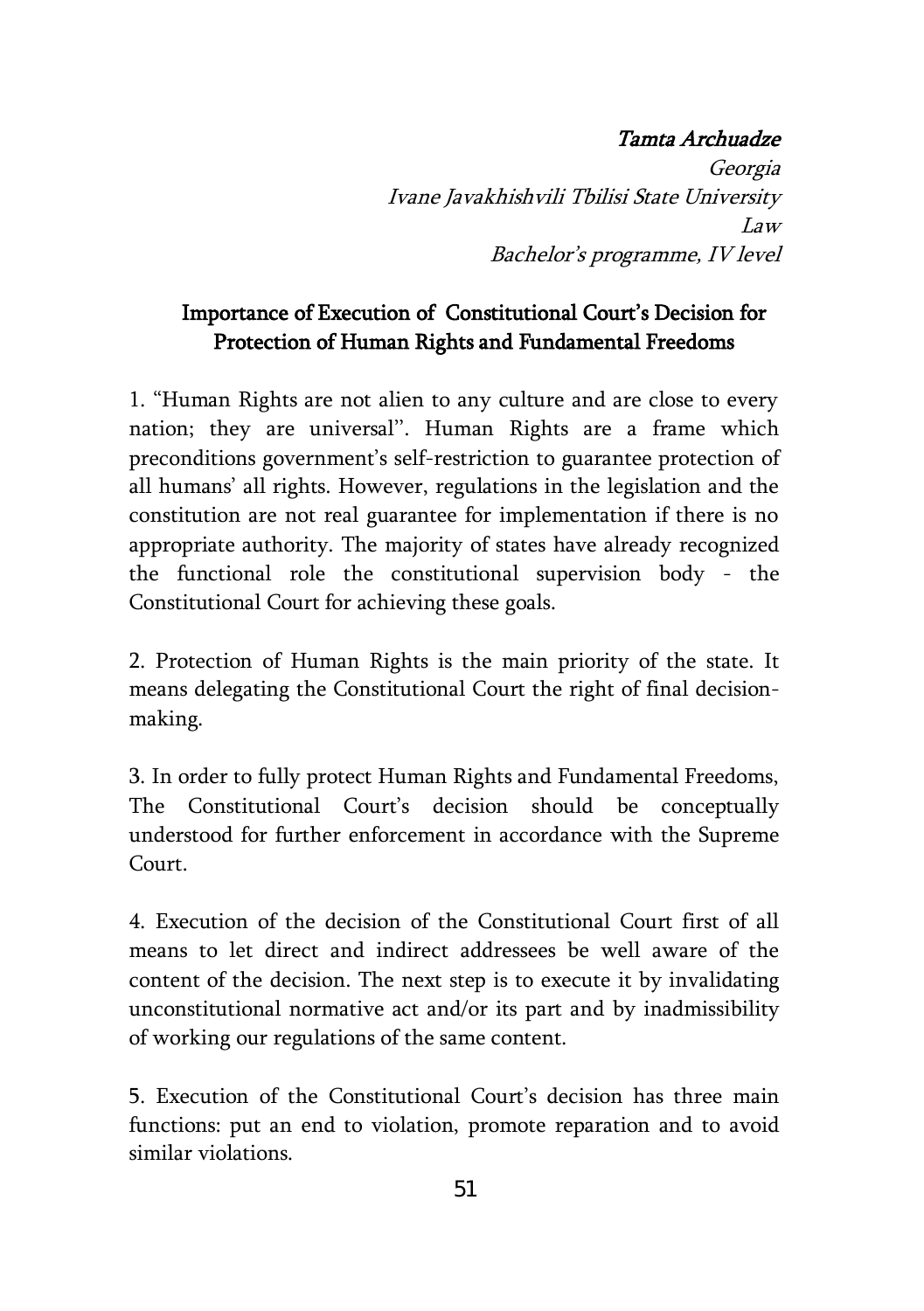6. Non-compliance or improper execution of the Constitutional Court's decision is punished under law.

7. Non-compliance of the Constitutional Court's decision causes people's distrust and aggressive attitude to the government, the results of which can be regrettable.

ბორენა ცერცვაძე

საქართველო გრიგოლ რობაქიძის სახელობის უნივერსიტეტი სამართალი ბაკალავრიატი, II დონე

# ტრეფიკინგი XXI საუკუნეში

## ხელმძღვანელი: ასოცირებული პროფესორი ამირან მოსულიშვილი

1. ტრეფიკინგი ეს არის დანაშაული რომელიც ცნობილია როგორც ადამიანით ვაჭრობა. ტრეფიკინგის მსხვერპლი მარტივი განმარტებით არის ადამიანი, რომელიც ერთი ქვეყნიდან გადაჰყავთ მეორეში მონობის ან დამონების მიზნით. ეს დანაშაული მნიშელოვანია იმიტომ რომ მოიცავს ბევრ კანონდარღვევას, მათ შორის ადამიანის უფლებების შეზღუდვა, წამება და ა.შ. ტრეფიკინგი არის მონობის თანამედროვე ფორმა რომელიც არღვევს ადამიანის თავისუფლების უსაფრთხოებას, რადგან პირი ამ დროს უმეტეს წილად იმყოფება არაადამმიანურ პირობებში.

2. ტერფიკინგთან ბრძოლა შეიძლება ორი გზით განხორციელდეს: ვებრძოლოთ წარმოშობილ ტრეფიკინგს და ვებრძოლოთ ტრეფიკინგს სანამ წარმოიშვება. ამისათვის საჭიროა გავიგოთ მისი წარმოშობის მიზეზები, მაგალითად: რატომ წარმოიშვა ტრეფიკინგი, რა აიძულებს ადამიანს რომ ჩაიდინოს ეს დანაშაული და სხვა მიზეზები.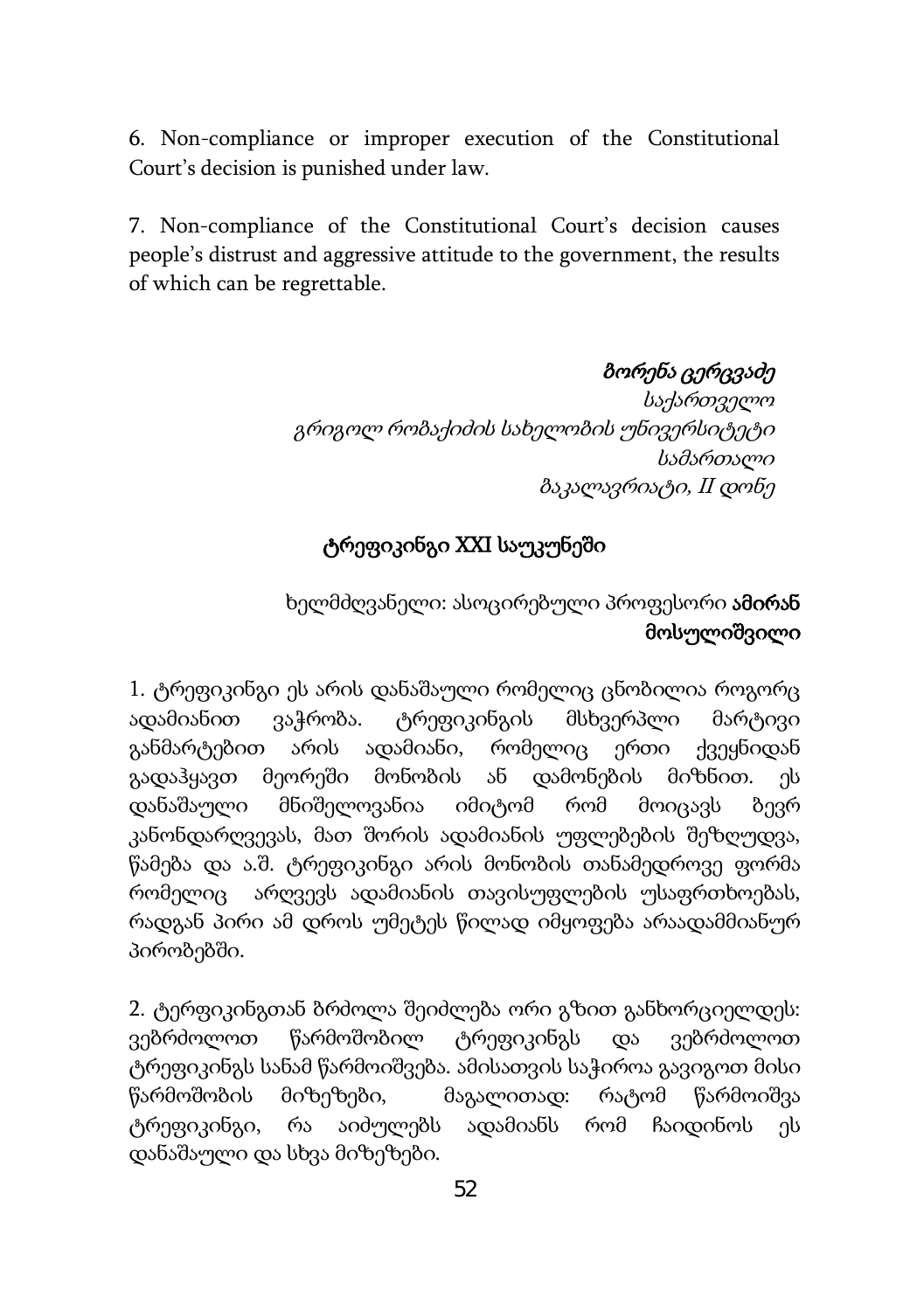3. ტრეფიკინგის მსხვერპლნი ძირითადად განვითარებადი ქვეყნების მოქალაქეები ხდებიან. ჩვენი ქვეყნის რეალობას თუ გავითვალისწინებთ ტრეფიკინგის წარმოშობის ერთ-ერთი მიზეზი არის ის რომ პოსტსოციალისტურმა სახელმწიფომ ბრძანებლურ ეკონომიკური სისტემის მეთოდების და პრინციპების შესაბამისად დაიწყო ნგრევა. 1990 წლის შემდეგ პერიოდში იდეაში არსებობს აზრი სახელმწიფოების ჩამოყალიბება განხორციელდეს თავისუფალი და შრეული ეკონომიკური სისტემის მეთოდებისა და პრინციპების შესაბამისად.

4. რას ნიშნავს ეს ყოველივე? ბრძანებლური ეკონომიკური სისტემის დროს როდესაც სახელმწიფოებრიობა ვითარდებოდა, ქვეყანაში არსებული ქონების მეპატრონე სახელმწიფო იყო. ამიტომ შექმნილი იყო ცენტრალიზებული სისტემა სამართავად ვერტიკალური ფორმით. მას გააჩნდა ასევე მართვის ორი მექანიზმი, წამახალისებელი და დამსჯელი. წამახალისებელი მექანიზმი ნიშნავდა: "თუ ფიზიკური პირი ცენტრალიზებული სისტემის სათავეში მდგომი ადამიანის მიერ გაცემულ ბრძანებას შეასრულებდა წახალისების მიზნით ბრძანების შემსრულებელს აძლევდნენ ბინას ან სხვა საყოფაცხოვრებო ნივთებს შედარებით ნაკლებ ფასად". ხოლო დამსჯელ მექანიზმს იყენებდნენ იმ დროს როცა ფიზიკური პირი ბრძანებას არ ასრულებდა. ამ დროს ათავისუფლებდნენ პირს სამსახურიდან, ასახლებდნენ აუთვისებელ მიწებზე ან იჭერდნენ და კლავდნენ. ყველაფერი ზემოხსენებული იმ მიზნით კეთდებოდა რომ ერთ ადამიანს როცა დასჯიდნენ შემდგომში სხვა პირი, მაგალითად მისი მეზობელი უპრობლემოდ შეასრულებდა დავალებას რაც არ უნდა რთული ყოფილიყო მისთვის.

5. სახელმწიფო იყო ჩაკეტილი, ამიტომ ქვეყნიდან მოსახლეობის გასვლაზე ზედმეტი იყო ლაპარაკი. მოქალაქეებს უნერგავდნენ რომ ისინი ყველზე კარგ ქვეყანაში ცხოვრობდნენ და მიწიერ სამოთხეს ჰპირდებოდნენ კომუნიზმის სახით. მაგრამ ეს ილუზია გაქრა სისტემის ნგრავასთან ერთად. აღმოჩნდა რომ ის ბედნიერი ცხოვრება მირაჟი იყო. ჩამოიშალა ეკონომიკა, რომელიც ბრძანებებზე და ცენტრის ნებაზე იყო დამოკიდებული და მასთან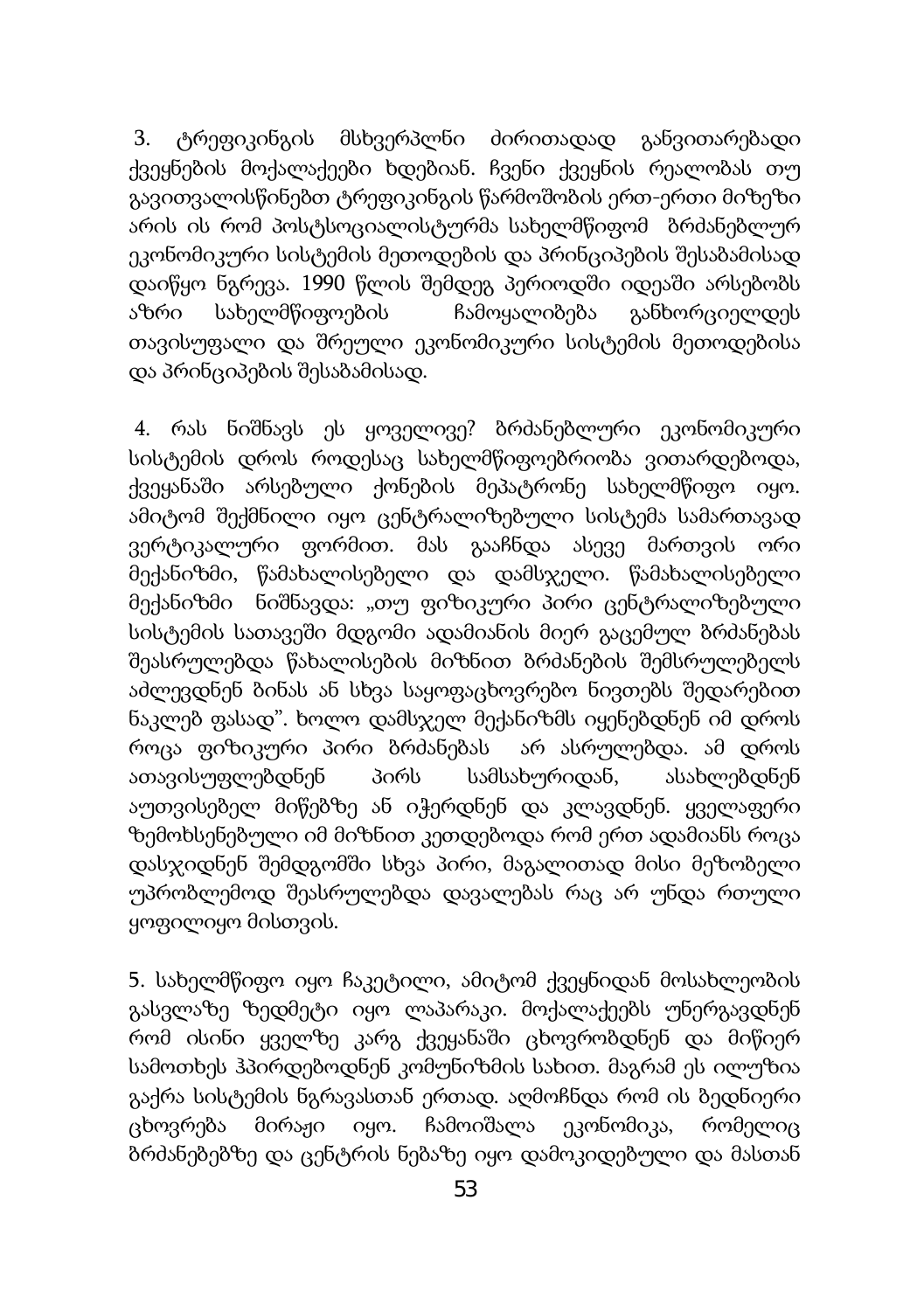ერთად ადამიანების ფსიქიკა. ისინი მიჩვეულები იყვნენ, რომ სახელმწიფო უგვარებდა სამსახურის, ბინის პრობლემებს. უმრავლესობამ ვეღარ მონახა თავისი ადგილი, სწორედ ეს იყო ტერფიკინგის წარმოშობის მიზეზი.

6. განვთარებული კაპიტალისტური ქვეყნების ბრჭყვიალა რეკლამებით თვალმოჭრილი ადამიანები ბედის საძებნად მიმართეს საზღვარგარეთის ქვეყნებს და სწორედ აქ ამოტივტივდა ბიზნესი, რომელიც ამ ადამიანების უნიათობასა და უბედურებაზე სარფიანად ხელისმოთბობას ითვალისწინებდა.

7. ადამიანებით ვაჭრობა ანუ ტრეფიკინგი არის სისხლის სამართლებრივი დანაშაული და იგი ისჯება სისხლის სამართლის კოდექსის თანახმად და ითვალისწინებს რვიდან თორმეტწლამდე თავისუფლების აღკვეთას. უნდა აღინიშნოს ისიც რომ რადგან ტრეფიკინგი გავრცელებული დანაშაულია ასე თუ ისე დამუშავებული თემაა, თუმცა მასში ერთი რამ არის საყურადღებო ტრეფიკინგის მსხვერპლს კანონმდებლობა გამონაკლისის სახით პატიობს სხვადასხვა დანაშაულის ჩადენას საქართველოს კანონი ადამიანით ვაჭრობის (ტრეფიკინგი) წინააღმდეგ ბრძოლის შესახებ 15-ე მუხლი. ვეცდებით თემასთან დაკავშირებით და იმ მუხლებთან დაკავშირებით რომელსაც კანონმდებლობა პატიობს მსხვერლს ცოტა მოგვიანებით გესაუბროთ შემდეგ ნაწილში და გავაანალიზოთ ის თუ რატომ უშვებს კანონმდებლობა ამ შემთხვევაში გამონაკლისს.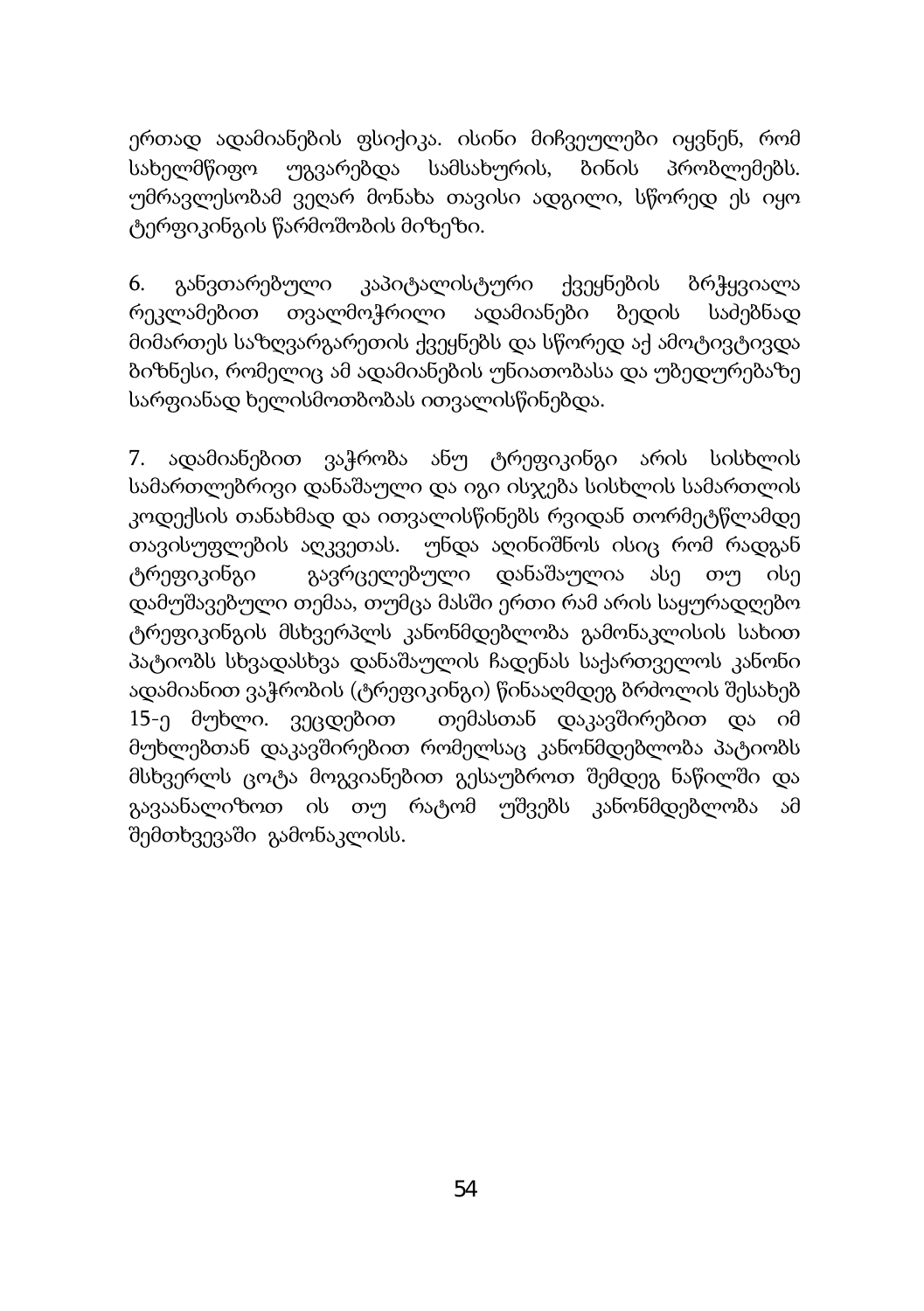#### Borena Tsertsvadze

Georgia Grigol Robakidze University Law Bachelor's Programme, II level

## Trafficking in XXI Century

#### Scientific supervisor: Associate Professor Amiran Mosulishvili

1. Trafficking is a crime known as the trade in humans. Simple explanation of a victim of trafficking is a human who is moved from one country to another for the purpose of slavery or enslavement. This crime is important because it includes many violations, for example the restriction of human rights, torture, etc. Trafficking is a modern form of the human slavery that violates the security of human freedom, as long as the person mainly is in the inhuman conditions.

2. Fighting against trafficking can be done in two ways: fighting against the existing human trafficking and fighting against the human trafficking before it arises. That is why it is necessary to understand its origins, for example: why emerged has trafficking, what compels a person to commit this crime, and other reasons.

3. Victims of trafficking primarily become citizens of developing countries. Considering the realities of our country, one of the reasons of the origin of trafficking is that, the post-socialist state began to break down adequate to the methods and principles of the overbearing economic system. Since 1990 there is born an idea of forming the states according to the methods and principles of a free and mixed economic system.

4. What does it all mean?When state system was developing during the overbearing economic system, the owner of the country property was the state. Therefore, the existing system was the form of a vertical system of centralized administration. It also had two driving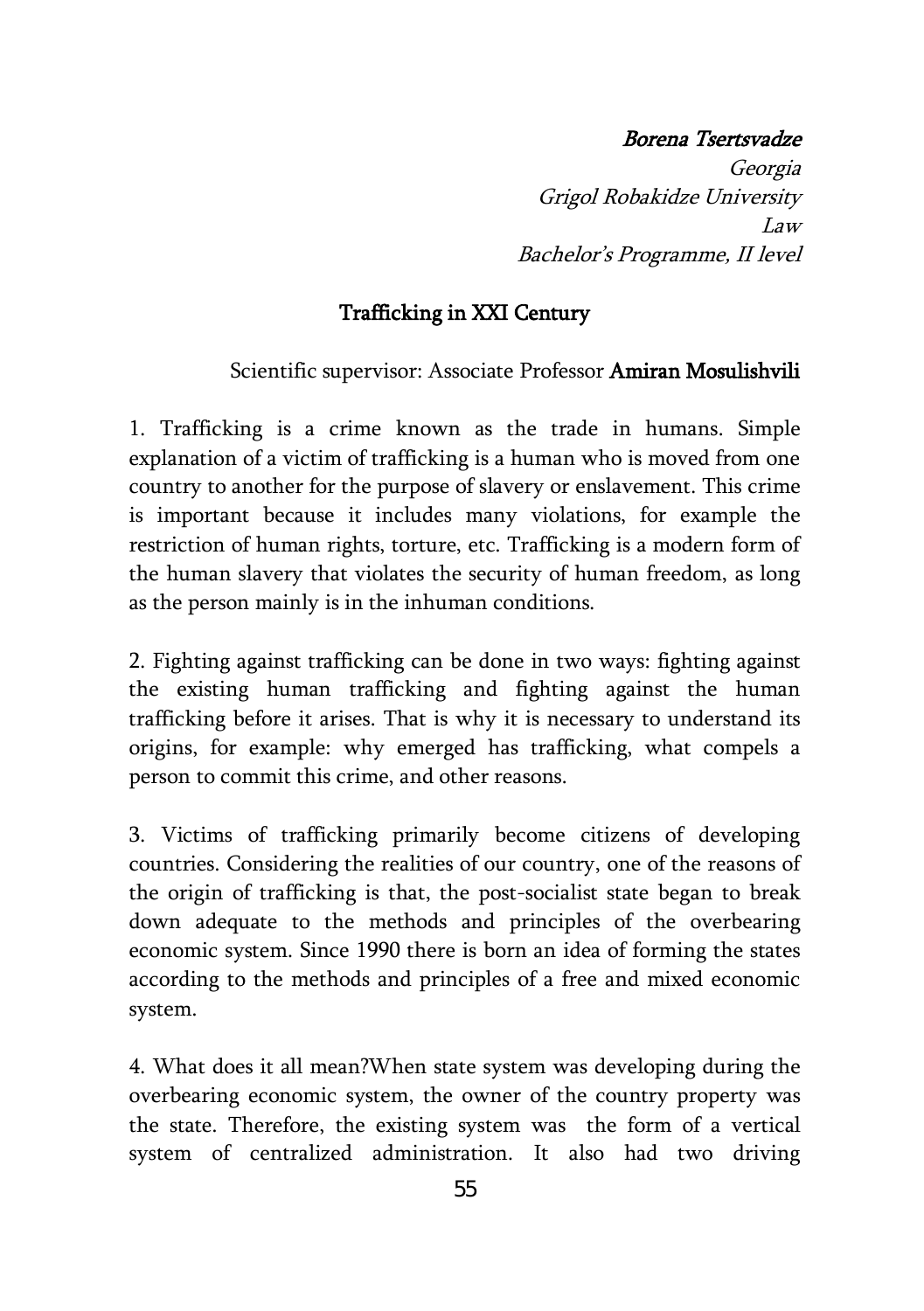mechanisms, incentive and punitive. Incentive mechanism meant: "If an individual fulfilled an order issued by a person standing in a top of the centralized system, the executor was granted with a residential flat or other household items in relatively lower price for the purpose of encouraging". The punitive mechanisms were used when the individual did not perform commands. In such case a person was fired from the job, was exiled to undeveloped lands and killed or captured. All of the above mentioned was done in order to make the example of punishment for the other persons, and the another person, for example such as the punished person's neighbor, would fulfill the task without making any problems, no matter how difficult it would be for him.

5. The state was closed, so the people could not go outside the country. People were taught that they were living in the best country in the world and were promised to create the earthly paradise in the form of communism. But that illusion was gone along with the system breakdown. It turned out that the happy life was a mirage. The economy collapsed, because it depended on the will and commands of the center, and the human psyche along with it. The state used to solve the job and housing problems for people. The majority of them could not find their own place, and it caused origination of trafficking.

6. The people blinded by the glittering advertisements of the developed capitalist countries went abroad to search their fate there and it gave an easy way for starting the business calculated on gaining profit from the weakness and misfortune of these people.

7. The trade in humans or trafficking is a criminal offense and is punishable under the Criminal Code, which provides imprisonment from eight to twelve years. It should be noted that the offense of trafficking is very spread violation and therefore it is more or less worked out subject, but one thing is very important, namely: according to the legislation, the victim of trafficking, as an exception, will not be punished for various crimes committed by him/her, according to the Article 15 of the Law of Georgia on the fighting against trading in humans (trafficking). Later on we will try to discuss and analyze the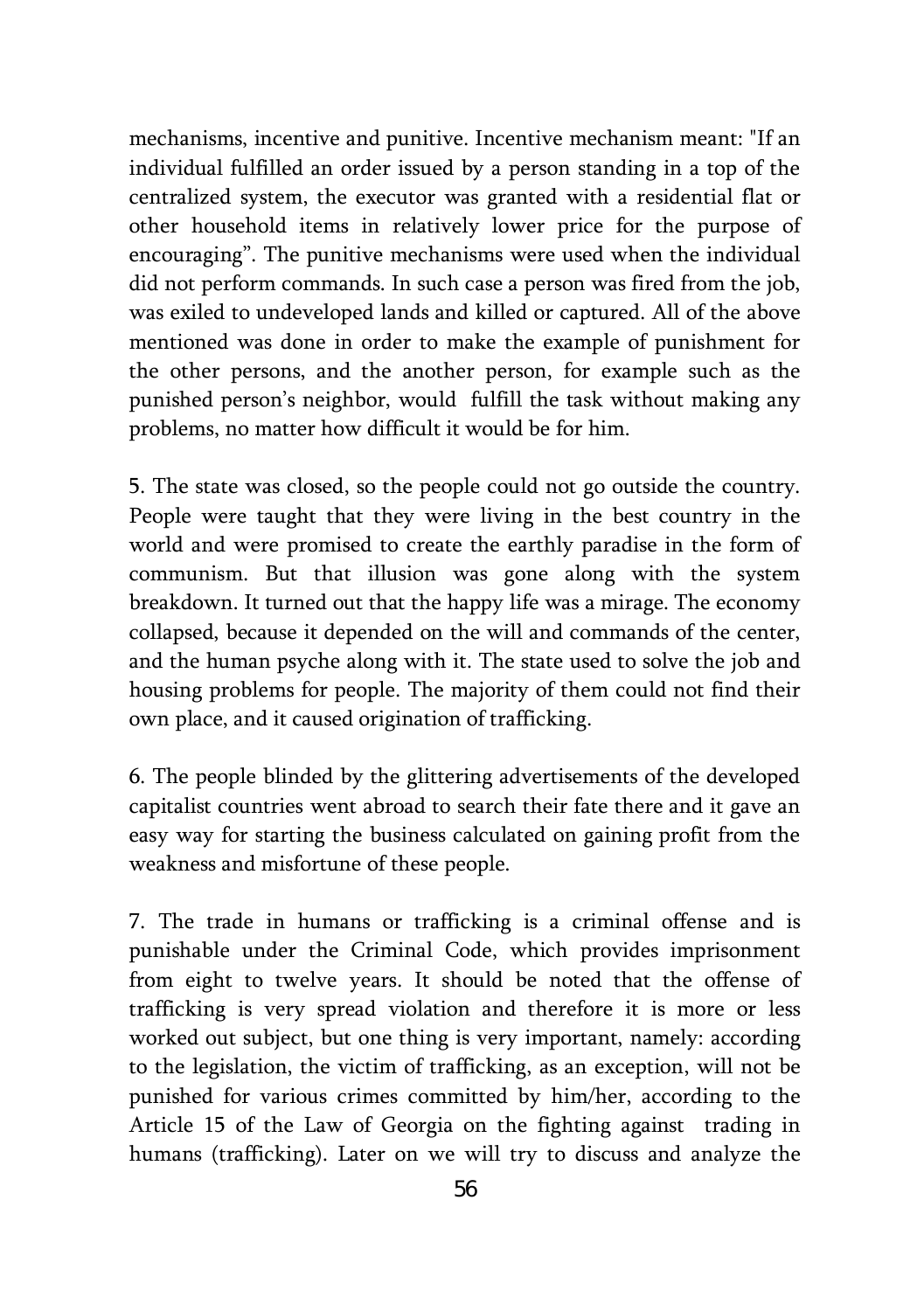topic and the article of the Law regarding the reason of permitting such exception.

#### მარი მოსიაშვილი

საქართველო გრიგოლ რობაქიძის სახელობის უნივერსიტეტი სამართალი ბაკალავრიატი, IVდონე

## სპორტი როგორც დანაშაულის პრევენციის ერთ-ერთი საშუალება

#### ხელმძღვანელები: რომან ჯახიაშვილი, ვლადიმერ ბურჭულაძე

1. ნაშრომში საუბარია ახალ პროექტზე, რომელიც ეხება სასჯელაღსრულების დაწესებულებაში მსჯავრდებულთათვის სპორტის ერთ-ერთ სახეობის უშუს დანერგვას, რომელიც უნდა გახდეს მათი პრევენციულ-გამომასწორებელი ღონისძიება და ამ მიმართულებით სასჯელაღსრულების სამინისტროსა და საქართველოს უშუს ეროვნულ ფედერაციასთან თანამშრომლობის აუცილებლობზე. ნაშრომში დაწვრილებითაა აღწერილი თუ რა სახის რეფორმაა საჭირო და რა მიმართულებით უნდა განხორციელდეს იგი რა ვადაში, რომ პრევენციის სისტემაში იგი გახდეს კიდევ ერთი წინ გადადგმული ნაბიჯი და მოხდეს პატიმართა რესოციალიზაციის გაადვილების ხელშეწყობ.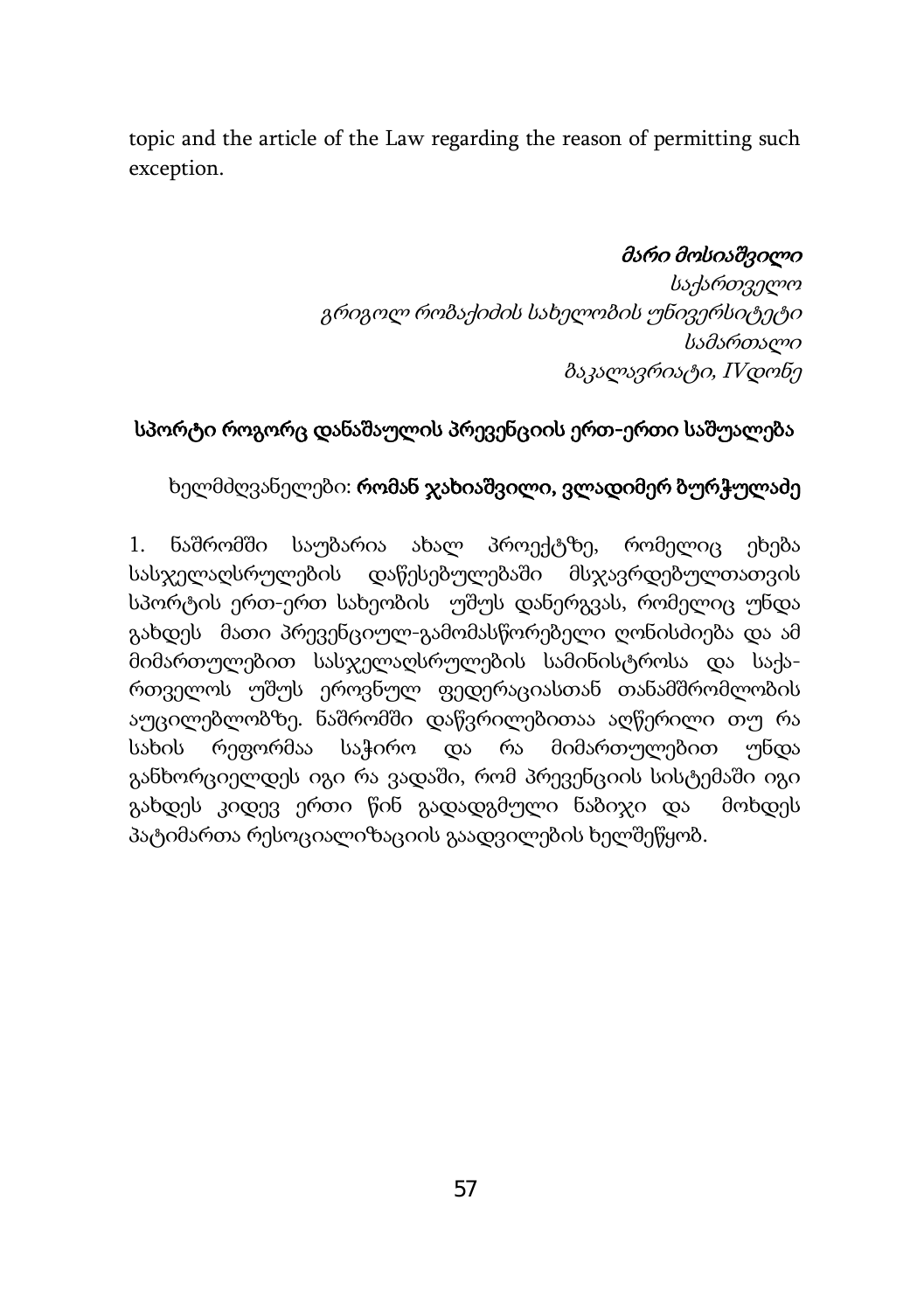#### Mari Mosiashvili

Georgia Grigol Robakidze University Law Bachelor's Programme, IV level

### Sport as One of the Means of Crime Prevention

#### Scientific supervisors: Roman Jakhiashvili, Vladimer Burchuladze

1. The paper discusses the new project that refers to establish Wushu in Penitentiary for convicts which should become preventativecorrectional event. It also considers the necessity of the co-operation of the Ministry of Penitentiary and National Wushu Federation. It is well detailed in the work what kind of reforms are needed, how it must be held and in what period of time. This will support prisoners to facilitate resocialization.

### თორნიკე ნემსწვერიძე

საქართველო ივანე ჯავახიშვილის სახელობის თბილისის სახელმწიფო უნივერსიტეტი სამართალი ბაკალავრიატი, II დონე

### პატიმრობის სამართლებრივი ბუნება დავით ბაგრატიონის სამართლის მიხედვით

#### ხელმძღვანელი: ასოცირებული პროფესორი მარინა გარიშვილი

1. დავით ბაგრატიონის სამართლის მიხედვით პატიმრობას, როგორც სისხლისსამართლებრივ სასჯელს, დამნაშავეს უფარდებდა მოსამართლე. ზოგადად ეს სასჯელი გამოიყენებოდა სახელმწიფოსა და საჯარო წესრიგის წინააღმდეგ მიმართულ დანაშაულთა აღსაკვეთად. სამართლის ძეგლში არ არის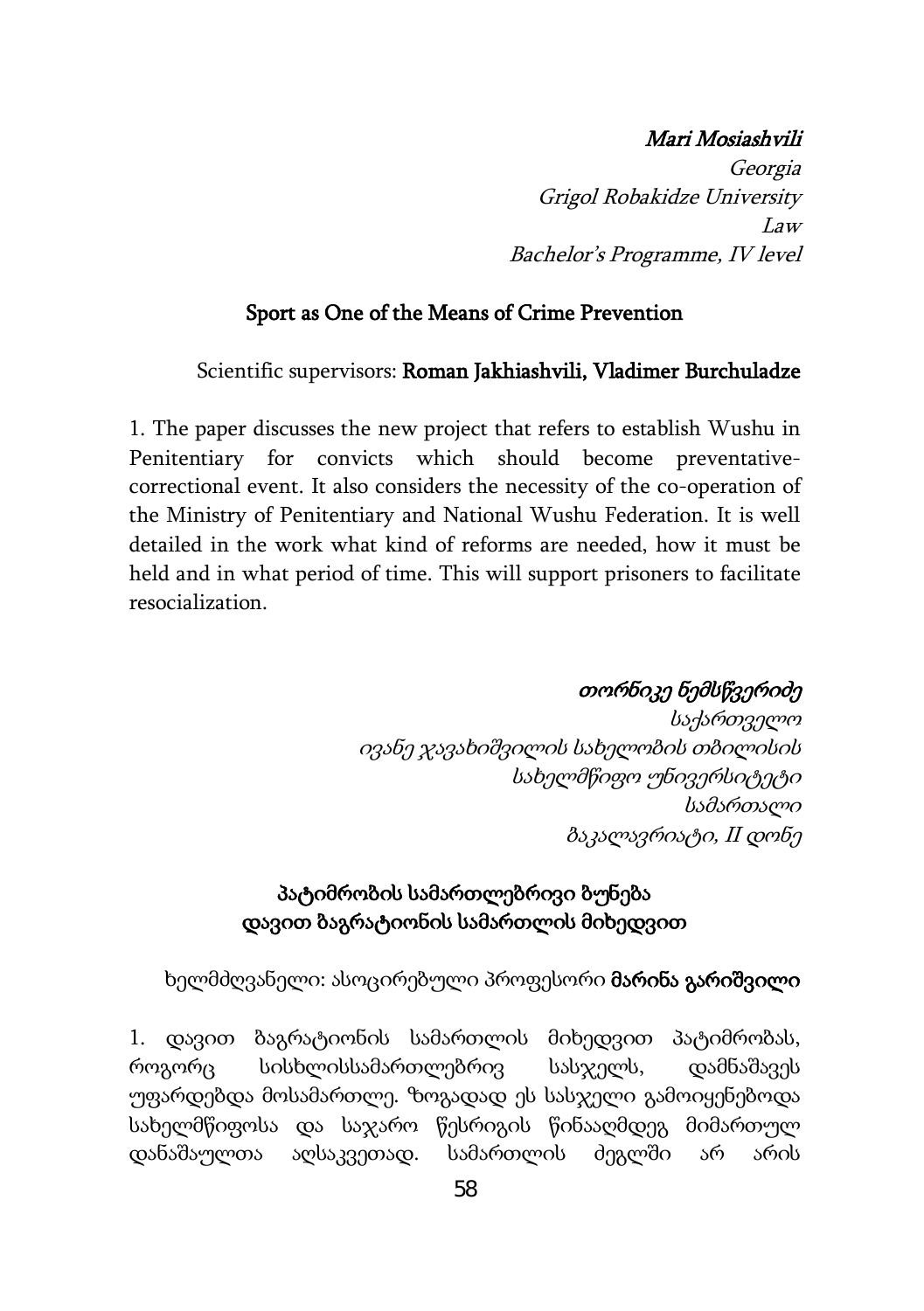განსაზღვრული პატიმრობის ხანგრძლივობა (იხსენიება "რაოდენსამე ჟამსა"), რაც საშუალებას აძლევდა მოსამართლეს, რომ ვადა განესაზღვრა ბრალის სიმძიმიდან გამომდინარე; მაგრამ ერთგან დავითი შენიშნავს, რომ თუ ყარაული თავის ვალდებულებას გულმოდგინედ არ შეასრულებდა ერთი, ორი თვე ან ერთი წელი უნდა დაპატიმრებულიყო. პატიმრობის შეფარდების უფლებამოსილებით აღჭურვილი იყო მოურავი, რომელსაც მკაცრად განსაზღვრული ვადით უნდა ჰქონოდა დაპატიმრების უფლება, რაც წარმოადგენდა მოხელის თვითნებობისაგან მოსახლეობის დაცვის გარანტიას.

2. საზოგადოების დაყოფა "კეთილშობილთა" და გლეხთა ფენებად გამოწვეულია პატიმრობის სამართლებრივი ბუნების თავისებურებით. ზოგადად, პატიმრის რჩენა მისი ნათესავების საქმე იყო, ამიტომ პასუხისმგებლობის ადრესატი დამნაშავესთან ერთად ირიბად მისი ოჯახიც გამოდიოდა. გლეხების სოციალურეკონომიკური მდგომარეობიდან გამომდინარე, პატიმრობა უპირატესად გამოყენებული იყო "კეთილშობილთა" მიმართ. ამ სასჯელის თავისებურება გარკვეულწილად უგულებელყოფდა ინდივიდუალური პასუხისმგებლობის პრინციპსა და ადამიანის ღირსების უფლებას.

3. პატიმრობა, როგორც საჯაროსამართლებრივი სანქცია დავითის სამართლის მიხედვით მიზნად ისახავდა სახელმწიფოსა და საზოგადოებისათვის სასარგებლო შედეგის დადგომას. ამ სასჯელის ბუნებაში იკვეთება ზოგადი და კერძო პრევენციის საწყისები, რაც "განმანათლებელთა" შრომების გავლენაზე მიგვანიშნებს. პატიმრობის, როგორც სანქციის სამართლის ძეგლში არსებობის მიზანი იყო ის, რომ მას წინასწარ აღეკვეთა მართლსაწინააღმდეგო ქმედების მავნე შედეგი და დაეცვა, როგორც საზოგადოება, ასევე სახელმწიფო მმართველი ინსტიტუტების რეპუტაცია ანუ ორიენტირებული იყო სოციალურად სასარგებლო შედეგის დადგომაზე.

59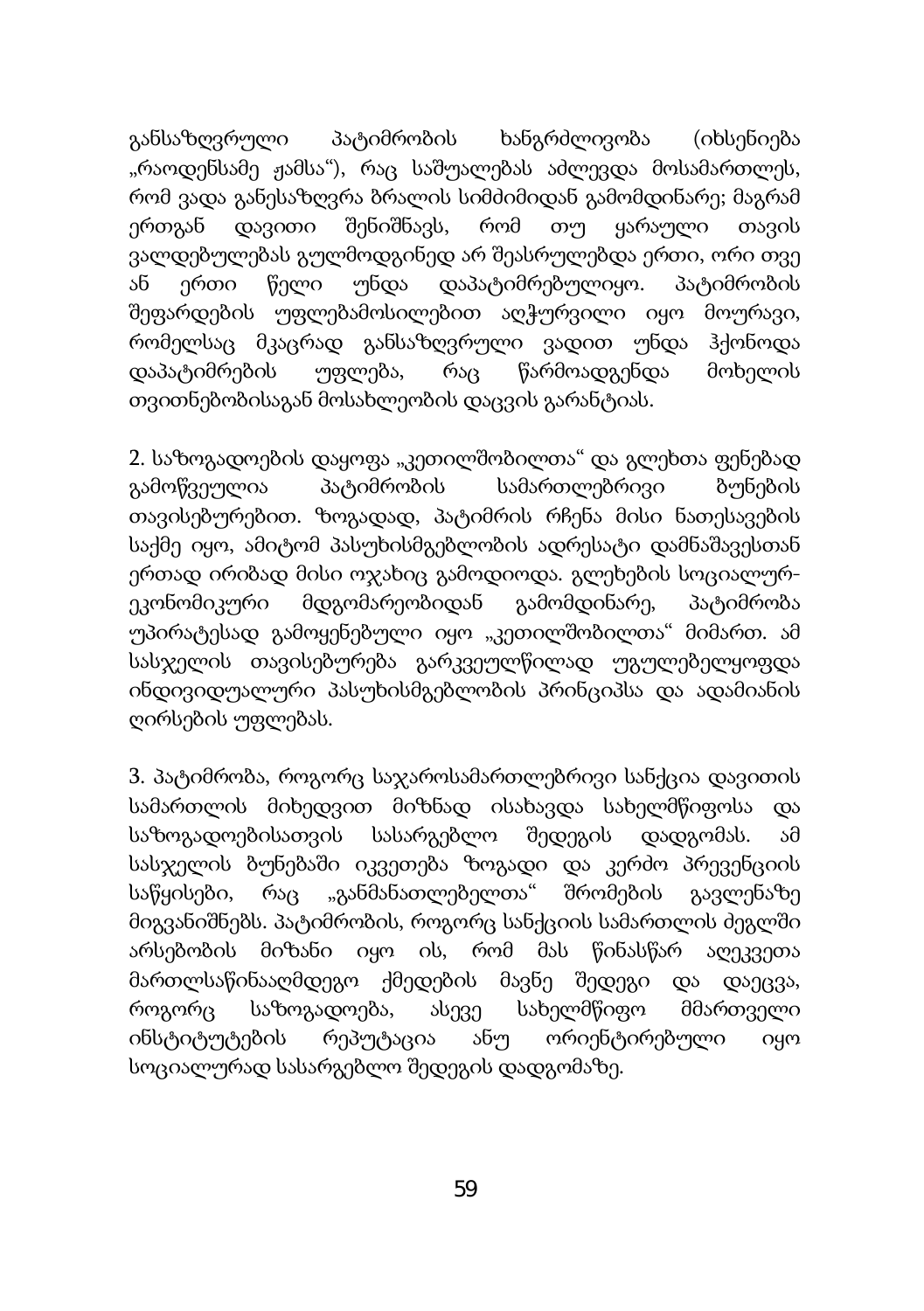#### Tornike Nemstsveridze

Georgia Ivane Javakhishvili Tbilisi State University Law Bachelor's programme, II level

### Imprisonment Law in Accordance with David Bagrationi's Legal Nature

Scientific supervisor: Associate Professor Marina Garishvili

1. In accordance to David Bagrationi's Law, imprisonment as a criminal punishment was sentenced to a criminal by a judge. In general, this law was used for elimination of a criminal against the State and Public order. In the Justice statue is not defined the terms of imprisonment period (is mentioned "For Certain Times"), which allowed the judge to define the imprisonment term in accordance to the accusation; but David notes that if the watchman will not implement his obligation properly, he would be arrested for one, two months or for one year. Also Mouravi had the right to sentence the imprisonment term to a criminal that had arresting right for strictly determined period; it was the way to protect the population from the Official arbitrariness.

2. Division of society into noble layer and peasant layer is caused due to the peculiarity of imprisonment nature. In general, a prisoner was dependent on his relatives; therefore, together with a prisoner his family also borne responsibilities indirectly. Based on the social-economic conditions of peasants, imprisonment mainly was used against noble persons. The peculiarity of this sentence somehow ignored the principle of individual responsibility and the right of human dignity.

3. Imprisonment as a penalty legal sanction in accordance to David's Law aims to reach useful outcomes for the State and the community. In the nature of this punishment general and private prevention origins are intersected, what indicates the influence of "Enlighteners'" works. The aim of the imprisonment as a sanction existed in the legal monument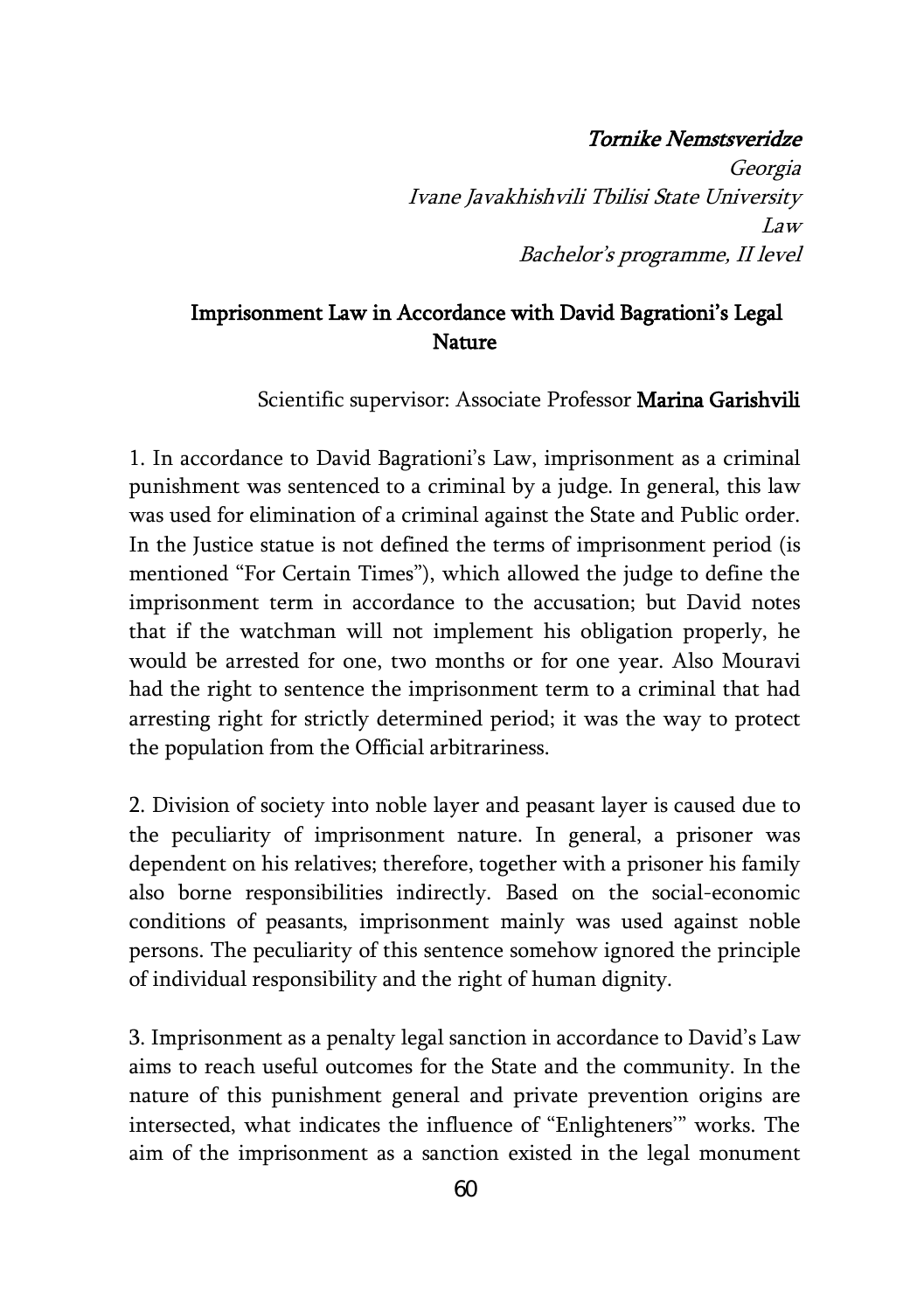was to prevent harmful results of unlawful acts and protect society as well as the reputation of the institutions that were focused on socially useful outcome.

### თამარ საძაგლიშვილი

საქართველო გრიგოლ რობაქიძის სახელობის უნივერსიტეტი სამართალი ბაკალავრიატი, II დონე

## ,,ლუდომანია" - აზარტული თამაშზე დამოკიდებულებით გამოწვეული ქმედუნარიანობის შეზღუდვის სამართლებრივი ჩარჩოები

ხელმძღვანელი: ასოცირებული პროფესორი **დევი ხვედელიანი** 

1. ზოგადი მიმოხილვა: მას შემდეგ, რაც სათამაშო ბიზნესი იატაკქვეშეთიდან გამოვიდა და ლეგალური არსებობის უფლება მოიპოვა, მომრავლდა კაზინოები და სლოტკლუბები და აზარტულ თამაშებზე დამოკიდებულება გლობალურ სოციალურ პრობლემად იქცა. დაავადებათა კოდირების საერთაშორისო სისტემაში ამ პათოლოგიას საკუთარი ნომერი - F 63.0 მიენიჭა. დიდი ფულის მოგების სურვილი აზარტული თამაშებისკენ ბევრს უბიძგებს, აქედან კი დამოკიდებულებამდე ერთი ნაბიჯია. სადღეისოდ მთელ მსოფლიოში უკვე 5%-ს უტოლდება იმ ადამიანების რიცხვი, რომელთა ცხოვრებაც კაზინოსა და სათამაშო ავტომატებზეა დამოკიდებული. ლუდომანია სოციალური პრობლემაა, რომელიც სერიოზულ საფრთხეს უქმნის მოსახლეობის მნიშვნელოვან ნაწილს.

აზარტული თამაშებისადმი ავადმყოფური ლტოლვა, მართალია, მამაკაცებში უფრო ხშირია, მაგრამ ქალებში გაცილებით მძიმედ მიმდინარეობს. სუსტი სქესი ამ ქსელში სამჯერ უფრო სწრაფად ებმება და ფსიქოთერაპიასაც გაცილებით ძნელად ემორჩილება.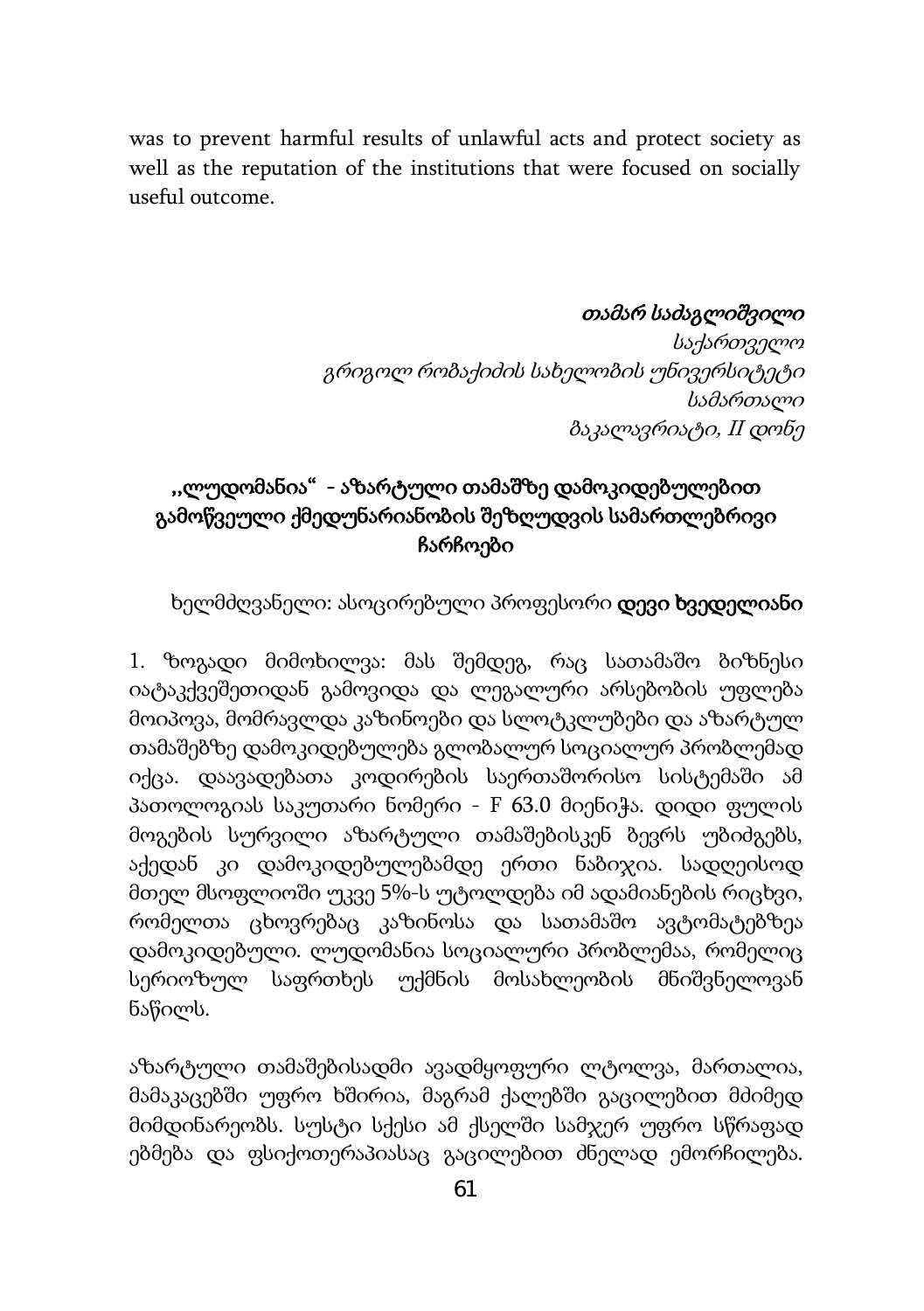მამაკაცებისგან განსხვავებით, ქალები ლუდომანები ზრდასრულ ასაკში ხდებიან და მათ 1-4%-ში დამოკიდებულება ისეთ ფორმას იღებს, ხშირად ფსიქიატრის ჩარევაც კი ხდება საჭირო. ქალებში ლუდომანიას თითქმის ყოველთვის ახლავს თან დეპრესიული აშლილობა, მამაკაცებში კი ალკოჰოლიზმი, ამიტომ გასაკვირი არც არის, რომ ასეთი ადამიანები სხვებზე ხშირად და ადვილად ანგრევენ ოჯახებს, არღვევენ სამსახურში ქცევის წესებს და სამუშაო ადგილსაც ხშირად იცვლიან.

#### 2. რა ახასიათებს ლუდომანიას?

თამაშისადმი მუდმივი ლტოლვა, კაზინოში და აპარატებთან უფრო და უფრო მეტი ხნის გატარება;

ინტერესთა სფეროს შეცვლა - თამაში ადამიანის ცხოვრებიდან თანდათან დევნის სხვა ინტერესებს; ლუდომანი მხოლოდ თამაშზე ფიქრობს, გონებაში სათამაშო კომბინაციებს და მასთან დაკავშირებულ სიტუაციებს წარმოისახავს;

თვითკონტროლის დაკარგვა - ლუდომანი სურვილის შემთხვევაშიც კი ვერ ახერხებს თამაშისთვის თავის დანებებას, განურჩევლად იმისა, იგებს თუ გამუდმებით აგებს;

ფსიქოლოგიური დისკომფორტი, გაღიზიანება თამაშის თუნდაც მოკლე ხნით შეწყვეტისას, რადგან თამაშის სურვილი ძნელი გადასალახია. ეს მდგომარეობა ძლიერ ჰგავს ნარკომანთა აბსტინენციას, რომელსაც თან სდევს თავის ტკივილი, ძილის დარღვევა, გუნება-განწყობის გაუარესება, ყურადღების კონცენტრაციის დაქვეითება;

თამაშის გახშირება, ამასთან, მომატებული რისკის ხარჯზე;

გადაწყვეტილების შემდეგ, აღარ გაეკაროს სათამაშო ადგილს, საკმარისია უმნიშვნელო პროვოკაცია და თამაშზე დამოკიდებულება ახლდება.

### 3. თამაშზე დამოკიდებულების განვითარების სტადიები

თამაშზე დამოკიდებულება სამ სტადიად ვითარდება:

- 1. მოგებათა სტადია;
- 2. წაგებათა სტადია;
- 3. განხიბვლის სტადია.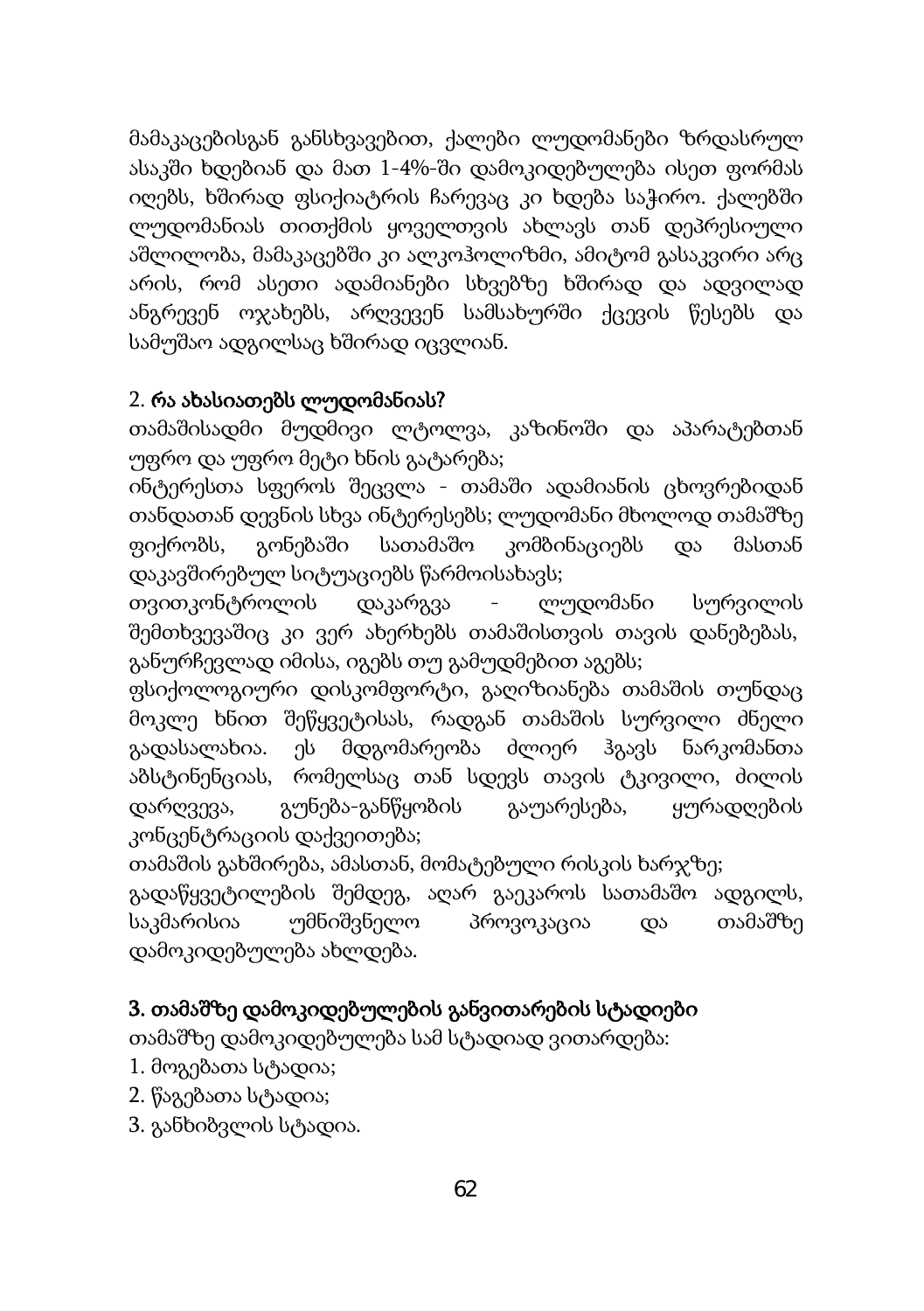1. ლუდომანიის კანონის ჩარჩოებში მოქცევის აუცილებლობა (მიზეზები და გარემოებები) ჩვენი ქვეყნისა და საზღვარგარეთის ქვეყნების პრეცენდენტი.

2. კანონპროექტის განხილვა, ლუდომანიის გარკვეულ ჩარჩოებში მოქცევა, სტატისტიკური მონაცემები და საზოგადოების აზრი ლუდომანიასთან დაკავშირებით.

Tamar Sadzaglishvili

Georgia Grigol Robakidze University Law Bachelor's Programme, II level

#### Law in Accordance with "Ludomania"

Scientific supervisor: Associate Professor Devi Khvedeliani

1. Overview: after the gambling business gained a legal status, a lot of slot-clubs, casinos, and generally gambling addiction have become a global social problem. In the international system of disease encoding this pathology was granted its own number F - 63.0. Almost 5 % of the world population is depended on gambling. This pathology is called "Ludomania" which poses a serious threat to a major part of the population. Though unhealthy attraction to gambling is more common among men, it develops more heavily among women. Nowadays it became evidence that women are also involved in gambling and the number increases every day, especially among youth.

Weaker sex three times faster joins the network, and it is much more difficult for them to obey psychotherapy. Unlike men, women become ludomans in maturity and approximately from 1 to 4% of them need a psychiatrist's treatment. Ludomania in women is almost always accompanied by a deep depression, and alcoholism among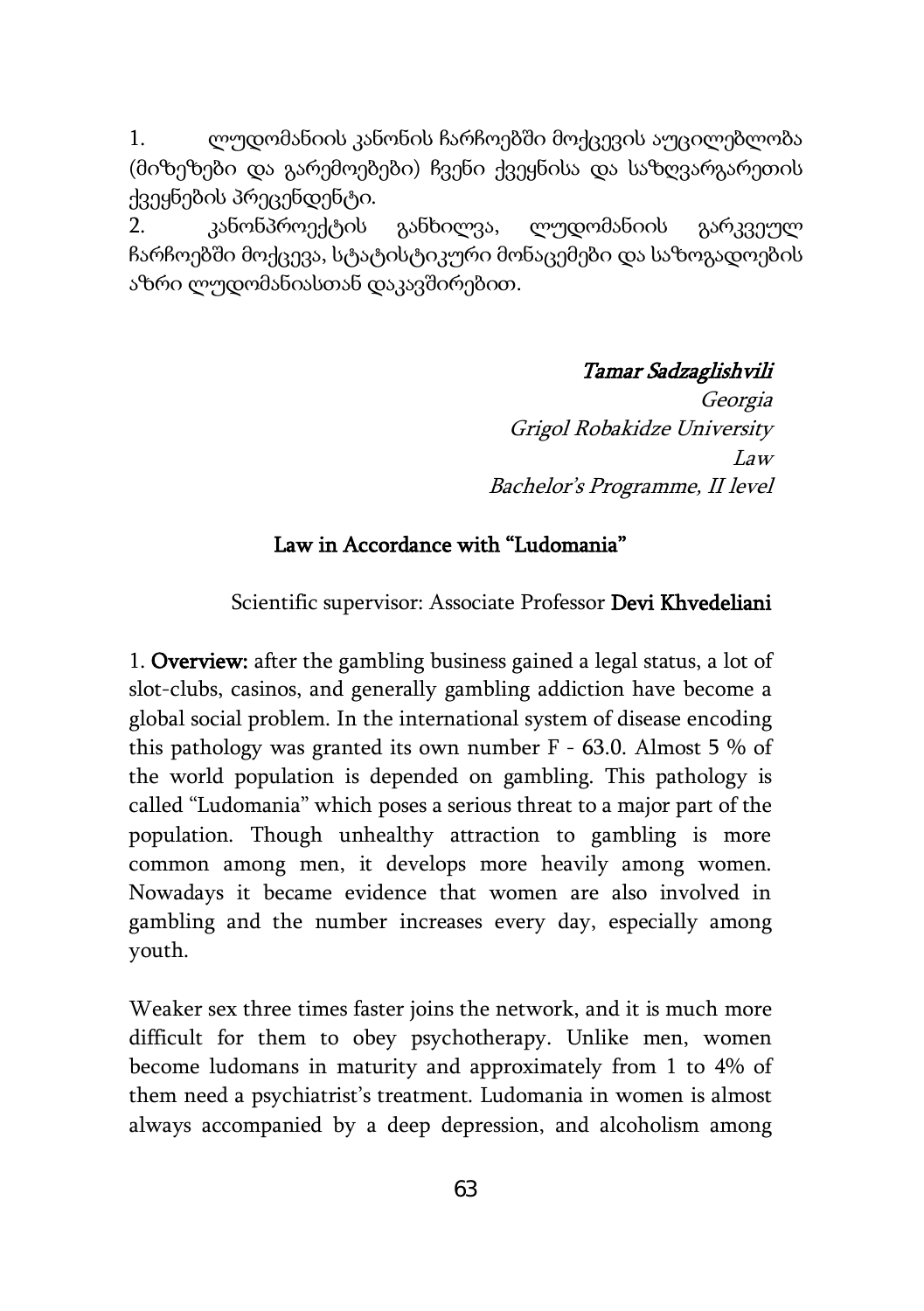men. It is also evident that gambling addicts easily ruin families, do not follow the discipline in jobs and often change work places.

#### 2. What are characteristic features of ludomania?

Constant attraction to games, spending a lot time in casinos and gambling;

Changing the sphere of interest - gambling time by time drives out other interests; a ludoman only thinks about gambling, imagines only combinations associated with the game;

Losing self-control - even in case of great desire a ludoman cannot drop gambling no matter he or she wins or loses;

Physiological discomfort and disorder even in case of dropping gambling for a short time because it is very difficult to overcome the temptation. It is accompanied by a headache, losing of calm at night, mental disorder, and losing of concentration;

More gambling – more risk.

In case of making a decision not to gamble anymore it is enough just a little encouragement and the desire overcomes him/her again.

3. The gambling stages are differentiated as follows:

- 1. Winning stage.
- 2. Losing stage.
- 3. Attracting stage.

1. The necessity of placing ludomania in frames and scopes of law of (the reasons and circumstances) in our country and abroad.

2. Consideration of the bill, placing ludomania in certain frames, the statistical data, and public opinion concerning ludomania.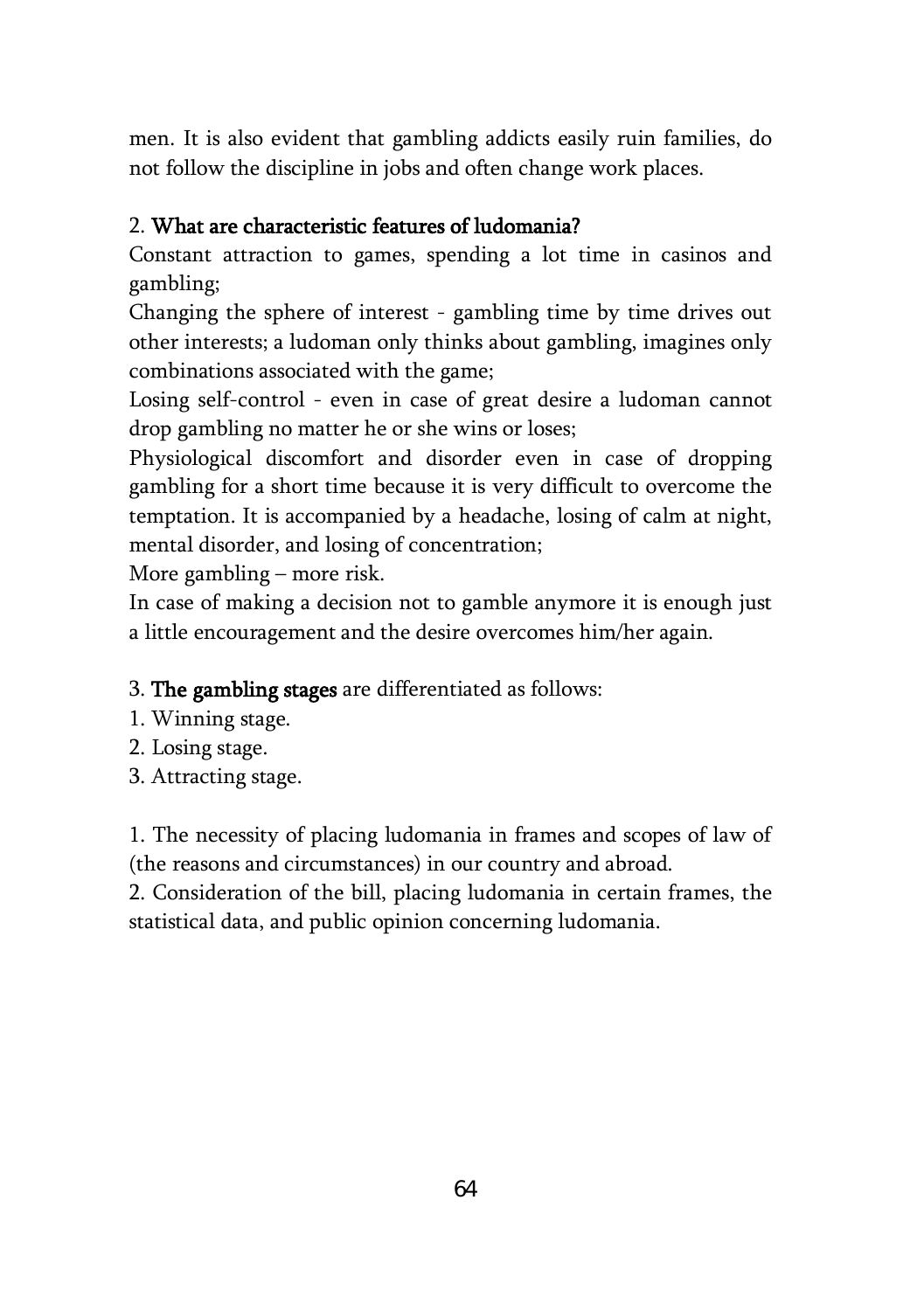# მარიამ ნიაური

საქართველო საქართველოს ტექნიკური უნივერსიტეტი სამართალი ბაკალავრიატი, IIIდონე

## საგადასახადო შეთანხმების რელევანტურობა თანამედროვე საკანონმდებლო სივრცესთან

ხელმძღვანელი: პროფესორი **ზვიად როგავა** 

1. ნაშრომში განხილულია საგადასახადო შეთანხმების არსი და მიზნები, აგრეთვე მოცემულია შედარებითი ანალიზი ამერიკის შეერთებულ შტატებში არსებულ "Offer in Compromise"-სსა და საგადასახადო შეთანხმებას შორის.

2. აქცენტირებულია საგადასახადო შეთანხმების ნეგატიური მხარეები, მისი გაფორმებისას არსებული პროცედურული ხარვეზები, ასევე განხილუილია საგადასახადო შეთანხმების შეუსაბამობა საქართველოს კონსტიტუციასთან.

3. ნაშრომში მოცემულია საგადასახასდო შეღავათის დაწესების ალტერნატიული გზები, საუბარია გადახდისუუნარობისგან თავდაცვის პრევენციული ზომების არსებობის აუცილებლობაზე.

4. თემაში ხაზგასმულია სახელმწიფოს მატერიალური კეთილდღეობის კრიტერიუმები: საგარეო და საშინაო ეკონომიკურპოლიტიკური ურთიერთობების დახვეწა და მისი ჰარმონიზაცია რაციონალურ საგადასახადო სისტემასთან.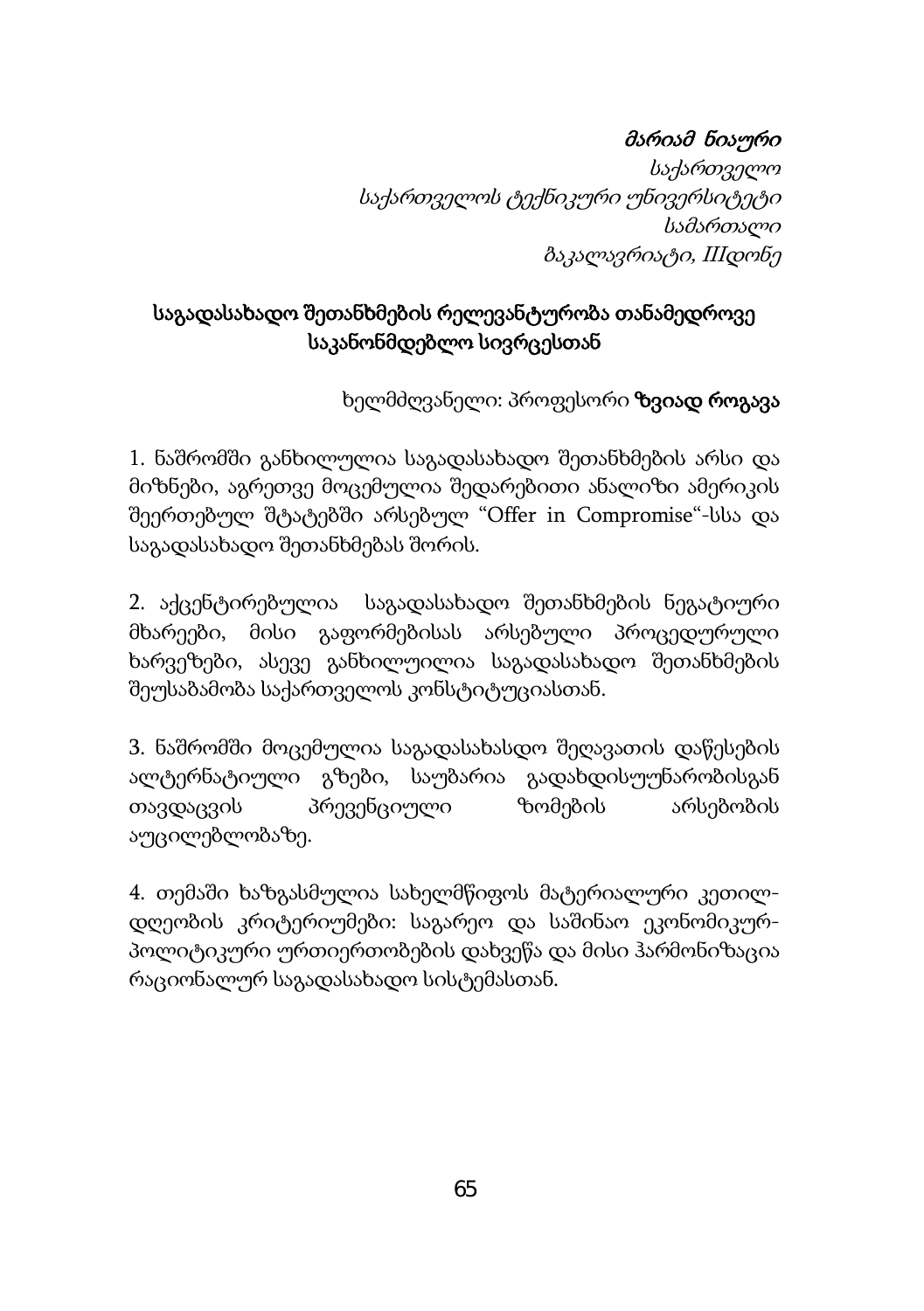#### Mariam Niauri

Georgia Georgian Technical University Law Bachelor's programme, III level

### Relevance of the Tax Agreement with the Modern Legislative Expanse

Scientific supervisor: Professor Zviad Rogava

1. The paper discusses the meaning and purposes of the Tax agreement, there is comparative analysis between USA's "Offer in Compromise" and the Tax agreement.

2. The paper underlines the negative sides of the agreement, the existing procedural defects while its forming, also the irrelevance of the Tax agreement with the Constitution of Georgia.

3. The paper also suggests the legitimate alternative ways of Tax Benefit, the necessity of preventive measures from insolvency.

4. The criterions of State material welfare are also underlined in the paper: improving of foreign and internal economical-political interrelation and its harmonization with the rational Tax system.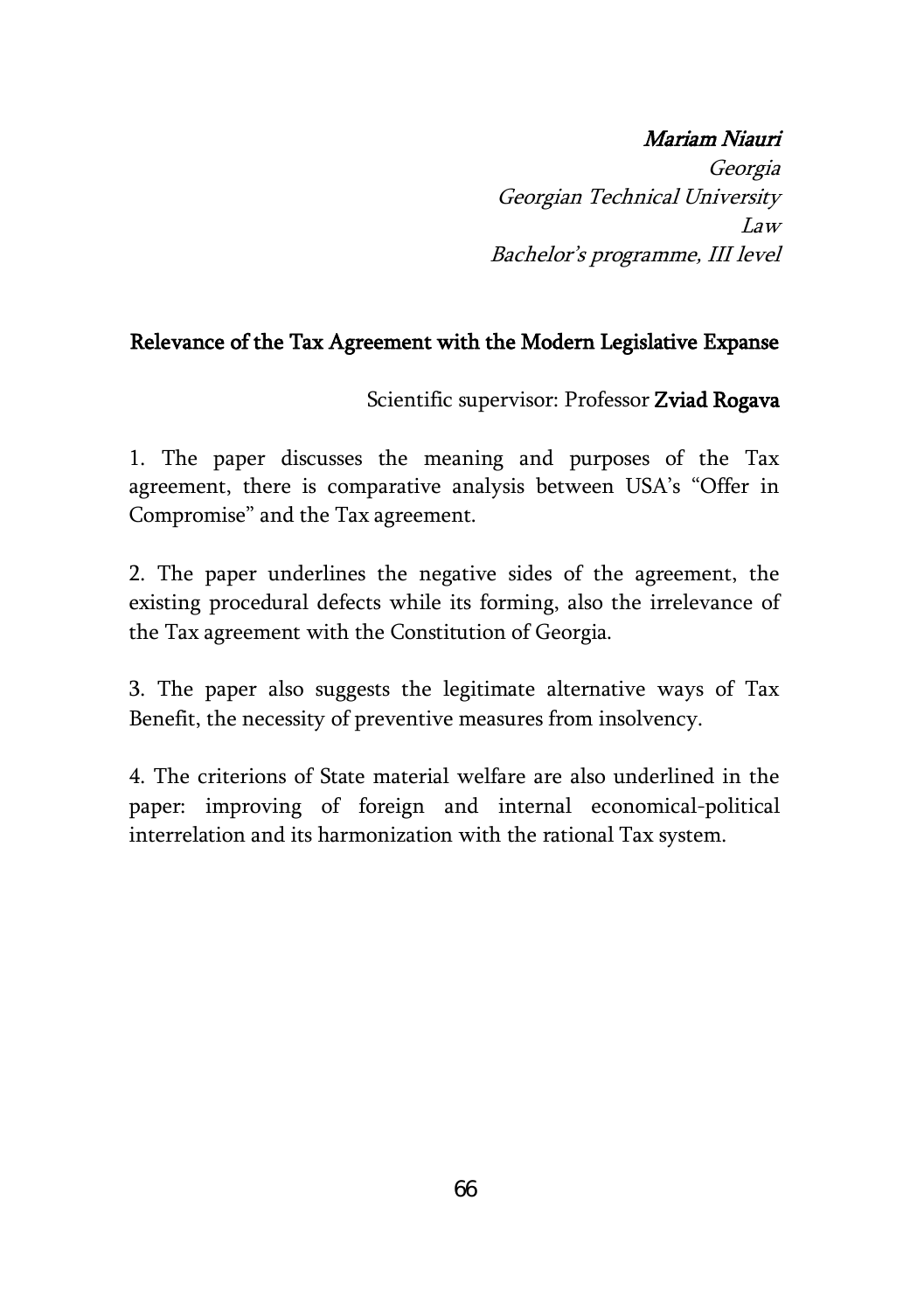# გიორგი კეკენაძე

საქართველო ივანე ჯავახიშვილის სახელობის თბილისის სახელმწიფო უნივერსიტეტი სამართალი ბაკალავრიატი, III დონე

## აქციათა სავალდებულო მიყიდვის სასამართლო პრაქტიკის ანალიზი

1. აქციათა სავალდებულო მიყიდვის ინსტიტუტის ქართულ კანონმდებლობაში დანერგვის მომენტიდან, საზოგადოებაში დაიწყო ცხარე კამათი მის თაობაზე. აღნიშნული ინსტიტუტის რეგულაციის კონსტიტუციურობის საკითხი საკონსტიტუციო სასამართლოს განხილვის საგანიც კი გახდა. კვლევის მიზნებისათვის, შესწავლილ იქნა მისი სასამართლო პრაქტიკა, 2008 წლიდან 2013 წლამდე.

2. კვლევა, რომელიც როგორც ინფორმაციული, ისე ანალიტიკური ხასიათისაა, ნათელჰყოფს სასამართლოების მიერ აქციების სავალდებულო მიყიდვის გამომწვევ მიზეზებზე მსჯელობის ნაკლებობას, აქციის სამართლიანი ფასის დადგენის პრობლემატიკას. სასამართლო პრაქტიკის განხილვისას შემოთავაზებულია მისი სამართლებრივი ანალიზი და უშუალო სტატისტიკა აქციათა სავალდებულო მიყიდვის ინსტიტუტის ამოქმედებიდან დღემდე განხილულ საქმეებთან მიმართებით. ასევე წარმოჩენილია, თუ რამდენად იქნა გათვალისწინებული საკონსტიტუციო სასამართლოს მითითებები აქციათა სავალდებულო მიყიდვის ინსტიტუტთან დაკავშირებით.

3. შესაბამისად, სასამართლო პრაქტიკის ანალიზის საფუძველზე, კეთდება დასკვნა, რომ სასურველია განცხადების დაკმაყოფილების შემხვევაში, გამოკვეთილ იქნას მაჟორიტარ აქციონერთა მხრიდან მინორიტარ აქციონერთა აქციების სავალდებულო გამოსყიდვის მიზანშეწონილება, რათა თავიდან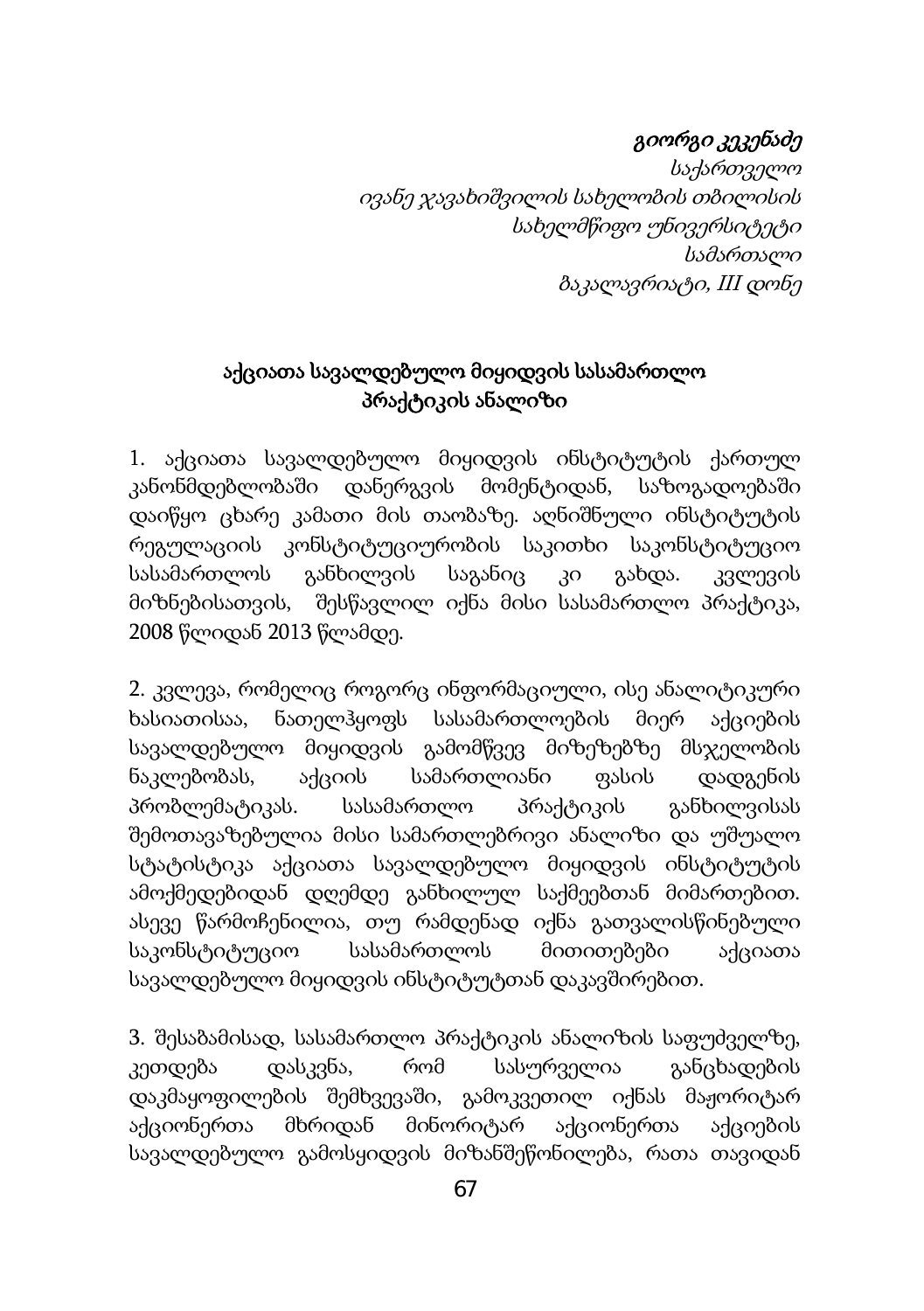იქნეს აცილებული მაჟორიტარ აქციონერთა მხრიდან უფლების ბოროტად გამოყენება, ასევე გათვალისწინებულ იქნას სააქციო საზოგადოების სამომავლოდ მისაღები სავარაუდო შემოსავლები, რაც უნდა აისახოს შესაბამის გადაწყვეტილებაშიც.

George Kekenadze

Georgia Ivane Javakhishvili Tbilisi State University Law

Bachelor's programme, III level

#### Legal Analysis of Judgments Regarding Compulsory Sale of Stocks

1. Enactment of the regulation in the law of Georgia "on Entrepreneurs" concerning the compulsory sale of stocks has caused altercation in society. Constitutionality of incorporation of the compulsory sale of stocks was discussed even by the Constitutional court of Georgia. For the purposes of this research was carried out a study to discover how do courts put in practice the regulation concerning the above mentioned institution; the scope of research was from 2008 to 2013.

2. The research gathers information as well as concerns analytical issues. As a result of this research, the author states that courts do not pay much attention to the reasons of the compulsory sale of stocks, there are also problems regarding determining the fare price for the stock of minority share holders. The research also reveals whether principles, determined by the constitutional court of Georgia, regarding the executing compulsory sale of stocks are taken into the consideration by the Georgian common courts.

3. The author concludes that common courts of Georgia must pay more attention to the grounds for exercising right of the compulsory sale of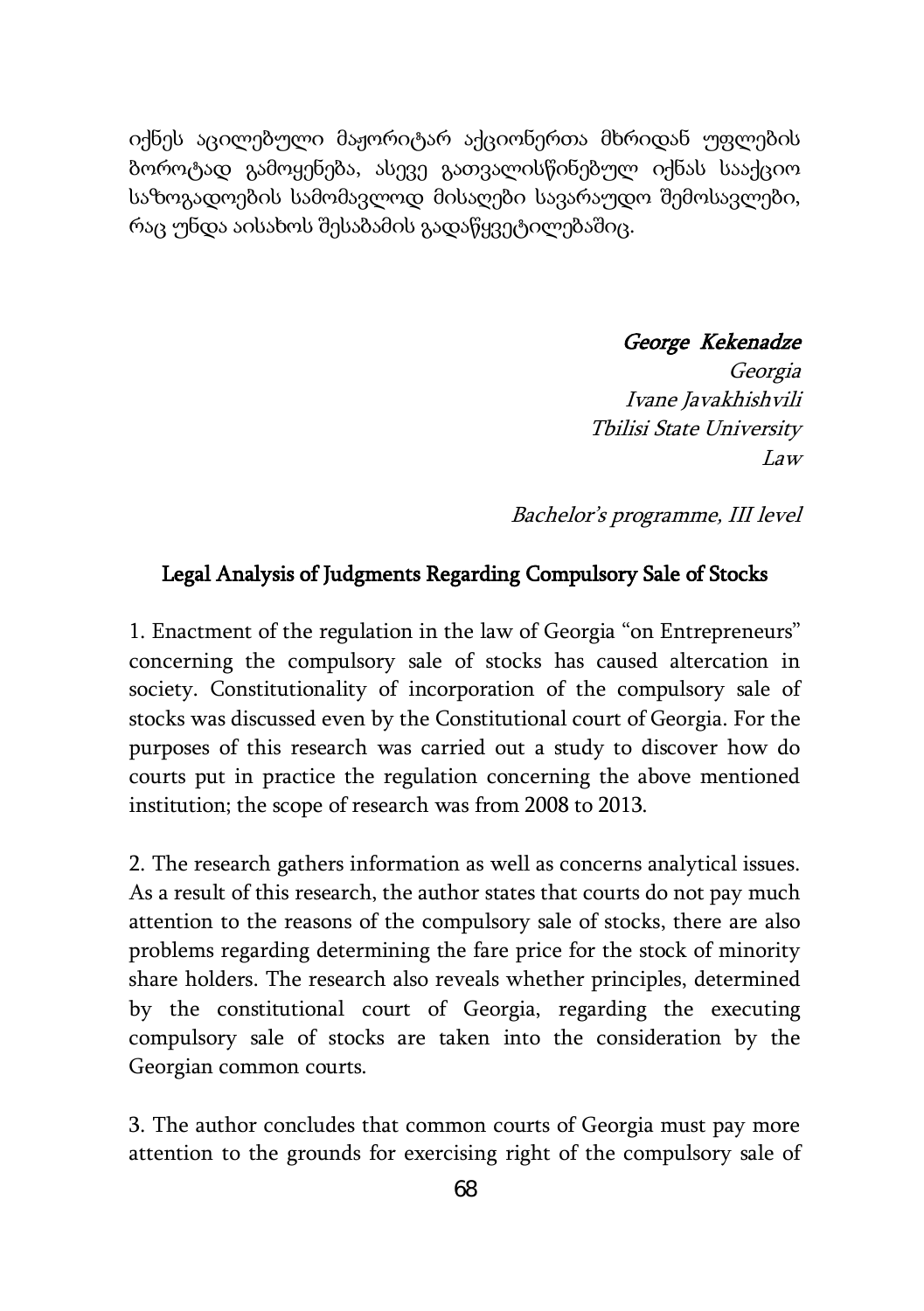stocks, in order to prevent misuse of right to the compulsory sale of stocks. The author also points out that the future interests of minority stockholders must be taken into consideration, therefore given much more attention while drafting the judgments.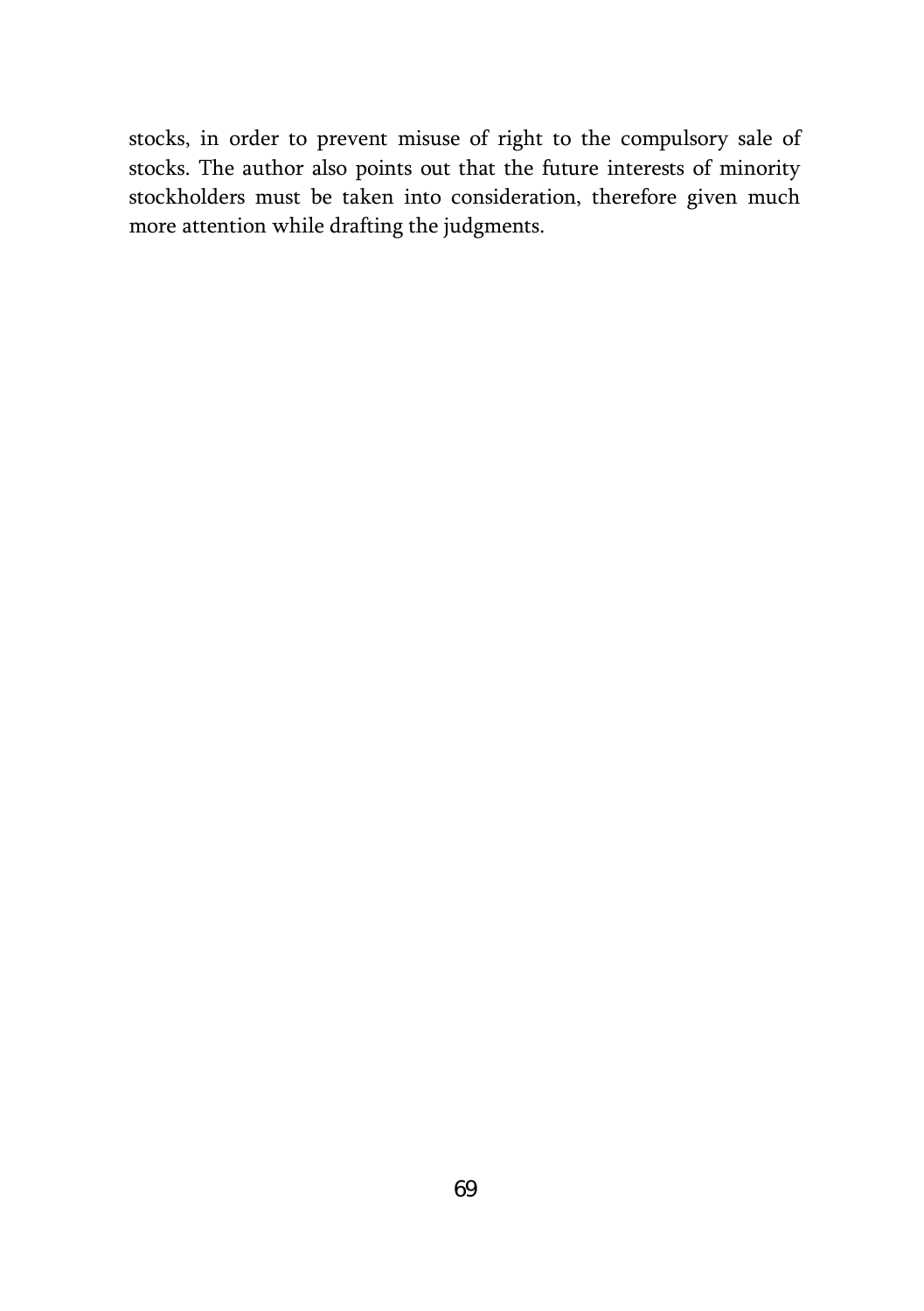ეკონომიკისა და ბიზნესის სექცია

Section of Economics and Business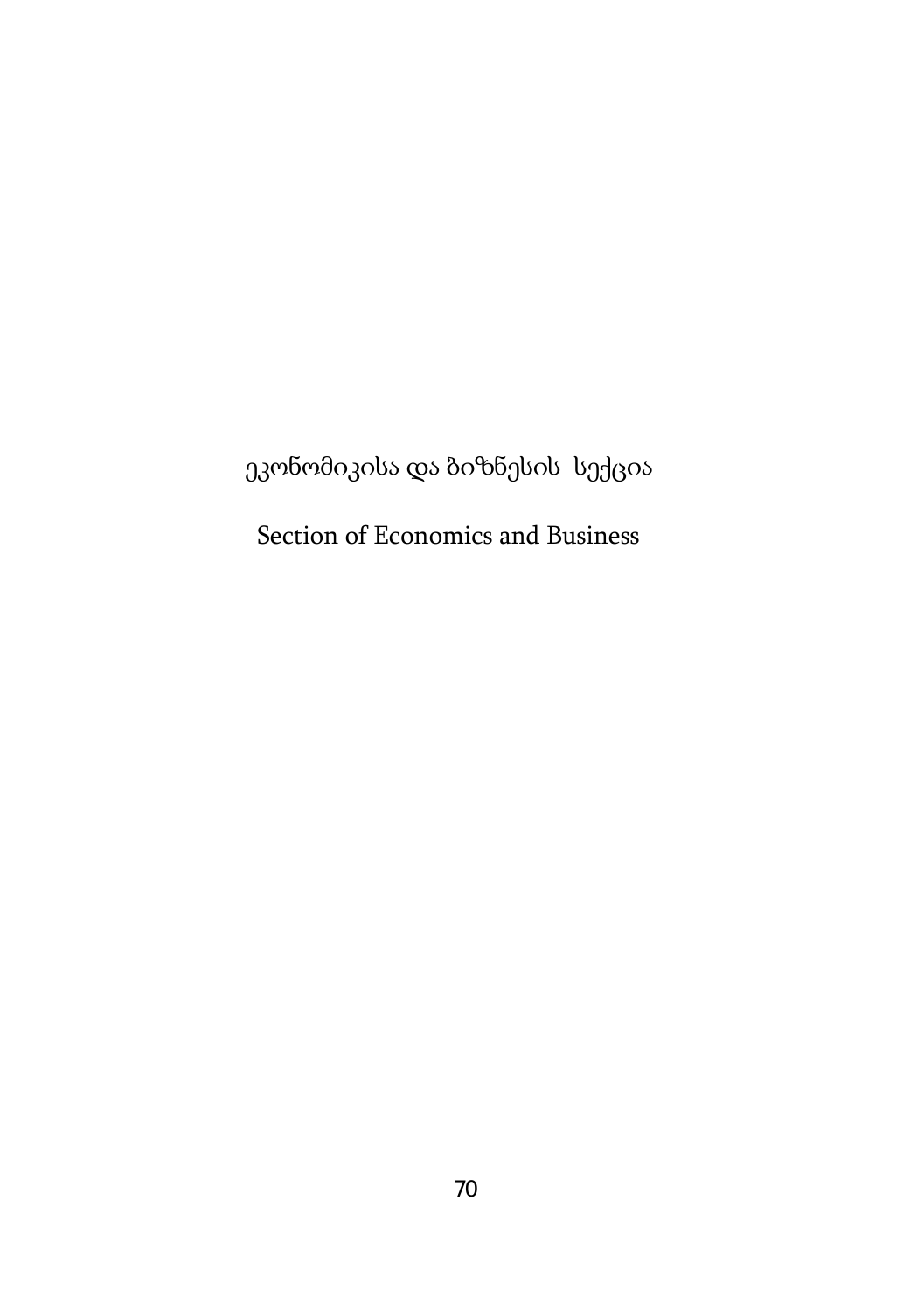## ანა მელაძე, ანა დიასამიძე

საქართველო გრიგოლ რობაქიძის სახელობის უნივერსიტეტი ფინანსები ბაკალავრიატი, II დონე

## კინემატოგრაფიის ბიზნესის განვითარების პრობლემები და პერსპექტივები

ხელმძღვანელი: ასოცირებული პროფესორი **ვასილ კიკუტაძე** 

1. კინემატოგრაფია არის მსოფლიო ფენომენი, რომელიც ბიზნესის ერთ–ერთი ყველაზე დიდი სფეროა. კინო ინდუსტრია შედგება ფილმის წარმოების ტექნოლოგიური და კომერციული ინსტიტუტებისგან, როგორებიცაა: კინო სტუდიები, რეჟისორები, გადამღები ჯგუფი, სცენარისტები. განვითარებულ კინო ინდუსტრიას დიდი წვლილი შეაქვს ქვეყნის ეკონომიკაში, რაც გამოიხატება მშპ-ს ზრდაში, უმუშევრობის დონის შემცირებასა და კულტურული ღირებულებების შექმნაში. ფილმის წარმოების ძირითადი ბიზნეს ცენტრებია აშშ, ინდოეთი, საფრანგეთი, ესპანეთი, დიდი ბრიტანეთი და ა.შ.

2. მსოფლიო კინო ინდუსტრიის უდიდესი წარმომადგენელია აშშ. 1911 წელს ჰოლივუდის შექმნით აშშ- ში საფუძველი ჩაეყარა უდიდეს კინომწარმოებლურობას და მას შემდეგ ყველაზე დიდი წილი უკავია გართობის სფეროში. 1920 წლიდან აშშ-ში ყოველწლიურად ფილმის წარმოებიდან მიღებული შემოსავლები ბევრად აღემატებოდა სხვა ქვეყნების შემოსავლებს, ამიტომ კინო ინდუსტრია აშშ-ს ეკონომიკის ერთ-ერთ მნიშვნელოვან დარგად იქცა. ფილმების წარმოებიდან მიღებული შემოსავალი 2005 წლიდან 2010 წლამდე 57 მილიარდი დოლარიდან 62 მილიარდ დოლარამდე გაიზარდა. აშშ-ს ყველაზე მსხვილი კინო სტუდიებია "Warners Brothers Studio" და "Paramount Pictures Studio", რომლებიც ამ ბაზრის ყველაზე დიდ წილს ფლობენ, შესაბამისად 18.40%-სა და 16.40%-ს. ფილმების წარმოების ყველაზე პოპულარული წყაროებია: ორიგინალური სცენარის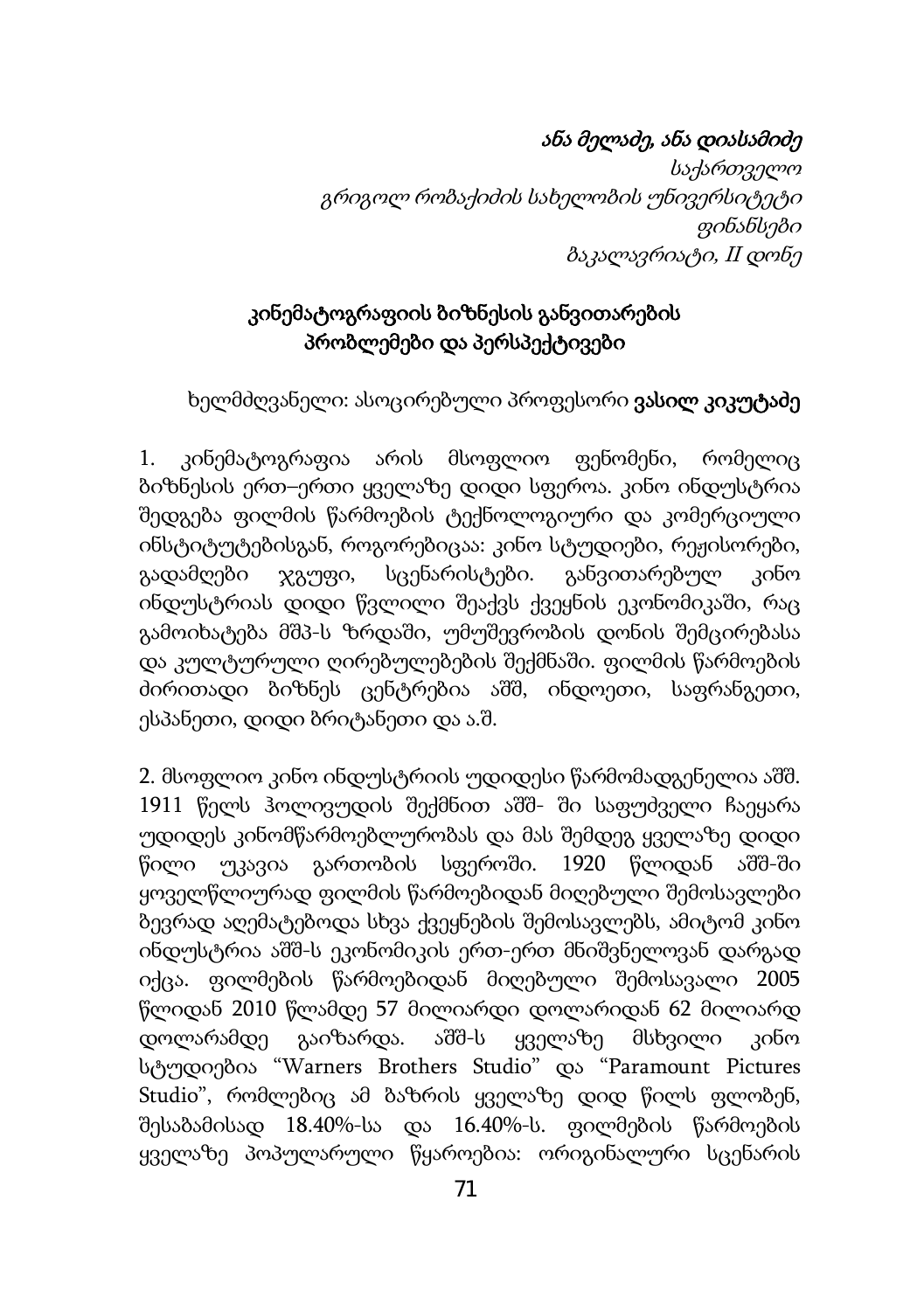მიხედვით გადაღებული ფილმები (93 მლრდ. დოლარი) და წიგნის მიხედვით გადაღებული ფილმები (43 მლრდ.დოლარი). მიუხედავად იმისა რომ ფილმის წარმოების მნიშვნელოვანი ელემენტებია დისტრიბუცია და ჩვენება, რაც კინოთეატრების საშუალებით ხდება, აშშ-ში კინოთეატრების რაოდენობა შემცირდა 7800-დან 5700-მდე, თუმცა ამ შემცირების კომპენსირება მოხდა უფრო დიდი დარბაზებისა და ტექნოლოგიურად გაუმჯობესებული კინოთეატრების შექმნით.

3. თუ კინო ინდუსტრიას, როგორც ბიზნესს განვიხილავთ საქართველოში, ვნახავთ რომ ეს დარგი დიდ გავლენას არ ახდენს საქართველოს ეკონომიკურ კეთილდღეობაზე. ფილმის წარმოების განვითარების პერსპექტივის შეფასება რთულია ეკონომიკური-პოლიტიკური არასტაბილურობისა და დაფინანსებასთან დაკავშირებული პრობლემების გამო. სახელმწიფო ხელს არ უწყობს კინო ინდუსტრიის განვითარებას საქართველოში, რაც გამოიხატება საგადასახადო კანონმდებლობასა და დაფინანსებაში; საქართველოში ანიმაციური ფილმების წარმოების გამოცდილება მწირია, რადგან ეს სპეციფიკურ ადამიანურ რესურსსა და დიდ ფინანსურ დანახარჯს მოითხოვს, ასევე იშვიათია პრაქტიკა სერიალების წარმოებაშიც; პრობლემურია დაზღვევის თემაც, რადგან არ არსებობს უშუალოდ კინოზე მორგებული სადაზღვევო პაკეტები; საქართველოში არსებობს საერთაშორისო დისტრიბუციის არხები, თუმცა შედარებით ნაკლებად არის ათვისებული; კინოთეატრების პროგრამაში ფილმების აბსოლიტურ უმრავლესობას აშშ-ში წარმოებული ფილმები წარმოადგენს.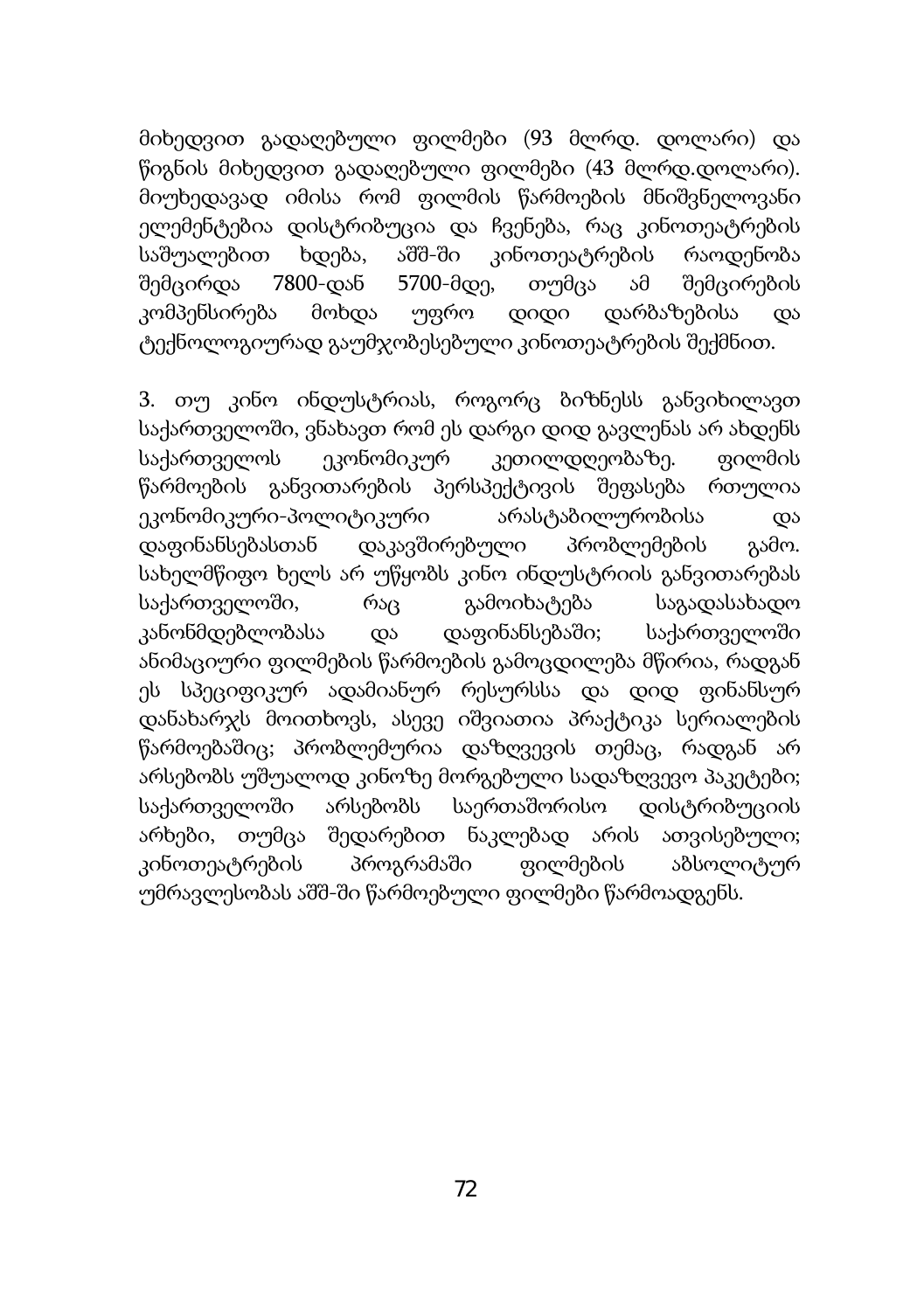#### Ana Meladze, Ana Diasamidze

Georgia Grigol Robakidze University Finance Bachelor's program, II level

#### Film Business Development Problems and Perspectives

Scientific supervisor: Associate Professor Vasil Kikutadze

1. Cinema is a world phenomenon, which is the one of the largest areas of business. Film production industry consists of the technological and commercial institutions, such as: Movie studios, filmmakers, crew, screenwriters. Developed Film Industry has a good influence on a country's economy which is reflected in increasing of GDP, reduction of an unemployment rate and the creation of cultural values. The main business centres of film production are the USA, India, France, Spain, UK, etc.

2. The USA is the biggest player of the world's film industry. With the establishment of the Hollywood in 1911 the largest motion picture industry was found. Since 1920, the annual revenue of the USA film production was much higher than in other countries, so the movie industry became an important part of the US economy. Income from production from 2005 to 2010, increased from 57 billion dollars to 62 billion dollars. The largest film studios are "Warner Brothers Studio" and "Paramount Pictures Studio", which have the largest portion of film market, respectively 18,40% and 16,40%. The most popular sources of movie making are: original screenplay (93 billion dollars), based on books (43 billion dollars). Although cinemas play a big role in distribution and screening, which are the important elements in film production, the number of cinemas in the US reduced from 7800 to 5700. This was compensated by creating the larger halls and technologically advanced cinemas.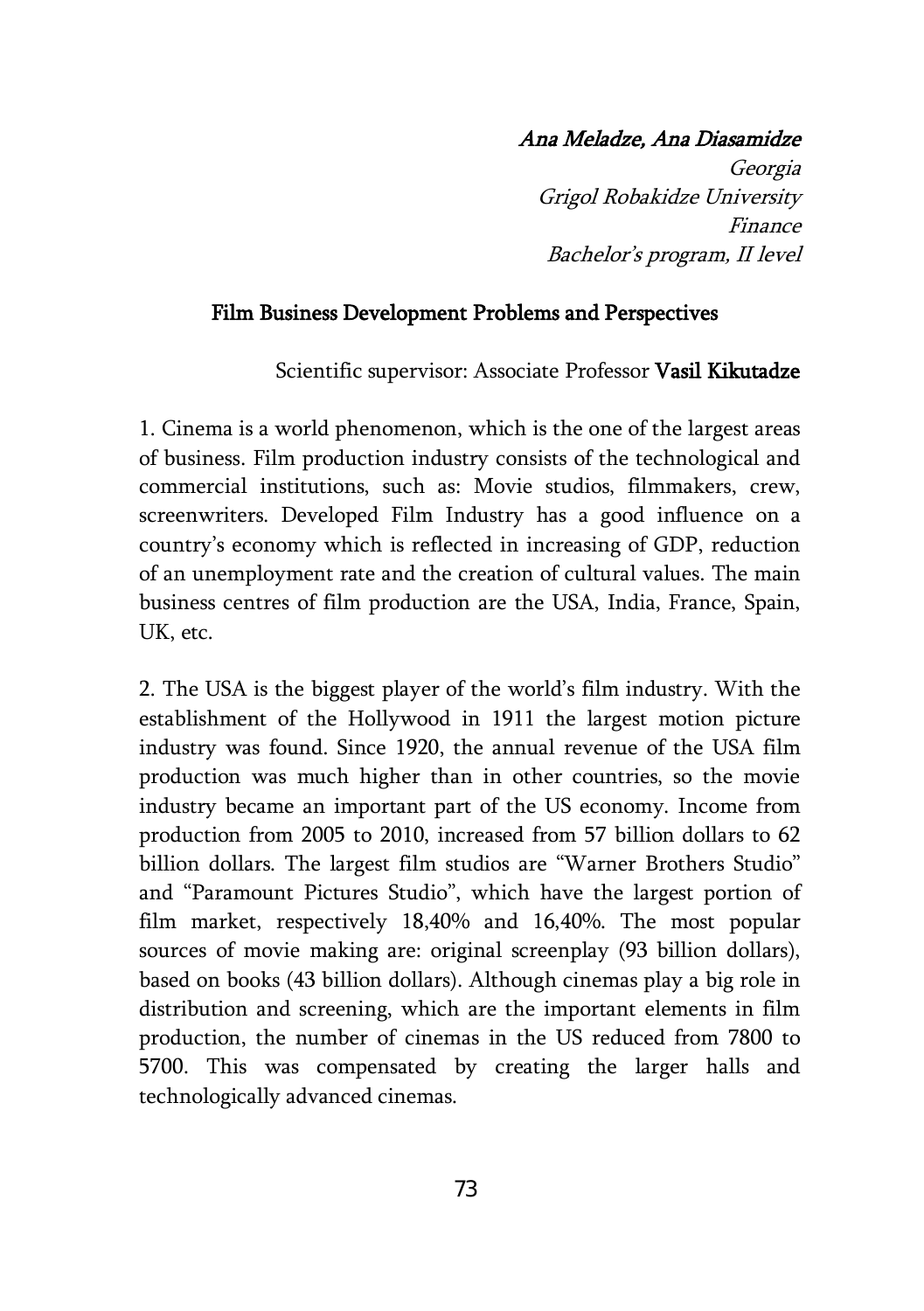3. If we review the situation in movie making of Georgia, we will see that this field of business does not affect the country's economic prosperity. It is difficult to evaluate development perspectives of film production, because of the political instability and financial problems. The state does not contribute the development of film industry in Georgia, which is reflected in tax legislation and funding; Georgia's animated film production is limited, because of specific human resources and financial expenses, also there is a rare practice in production of TV – soap operas; Insurance issues are problematic, because there are no insurance packages for film making; There are international distribution channels in Georgia, but they are not properly utilized; Absolute majority of films shown in cinemas are produced in the USA.

> ომარ ტაკიძე საქართველო ბათუმის სახელმწიფო უნივერსიტეტი ფინანსები, ბაკალავრიატი, III დონე

# საქართველოში ბიუჯეტშორისი რეფორმა და მისი გავლენა აჭარის ავტონომიური რესპუბლიკის ბიუჯეტზე

#### ხელმძღვანელი: პროფესორი ვლადიმერ ღლონტი

1. დღესდღეობით საქართველოში აქტუალურია რეგიონების სოციალურ-ეკონომიკური განვითარების ასიმეტრიულობა, რომელიც ზოგადად აისახება ქვეყნის ეკონომიკურ განვითარებაზე.

2. საქართველოში საგადასახადო-ფისკალური სისტემის თავისებურებები განისაზღვრება დღევანდელი საგადასახადო კოდექსით, რომელიც მიღებულია 2004 წელს. სამწუხაროდ აღნიშნულმა კოდექსმა ვერ უზრუნველყო რეგიონის ფინანსურ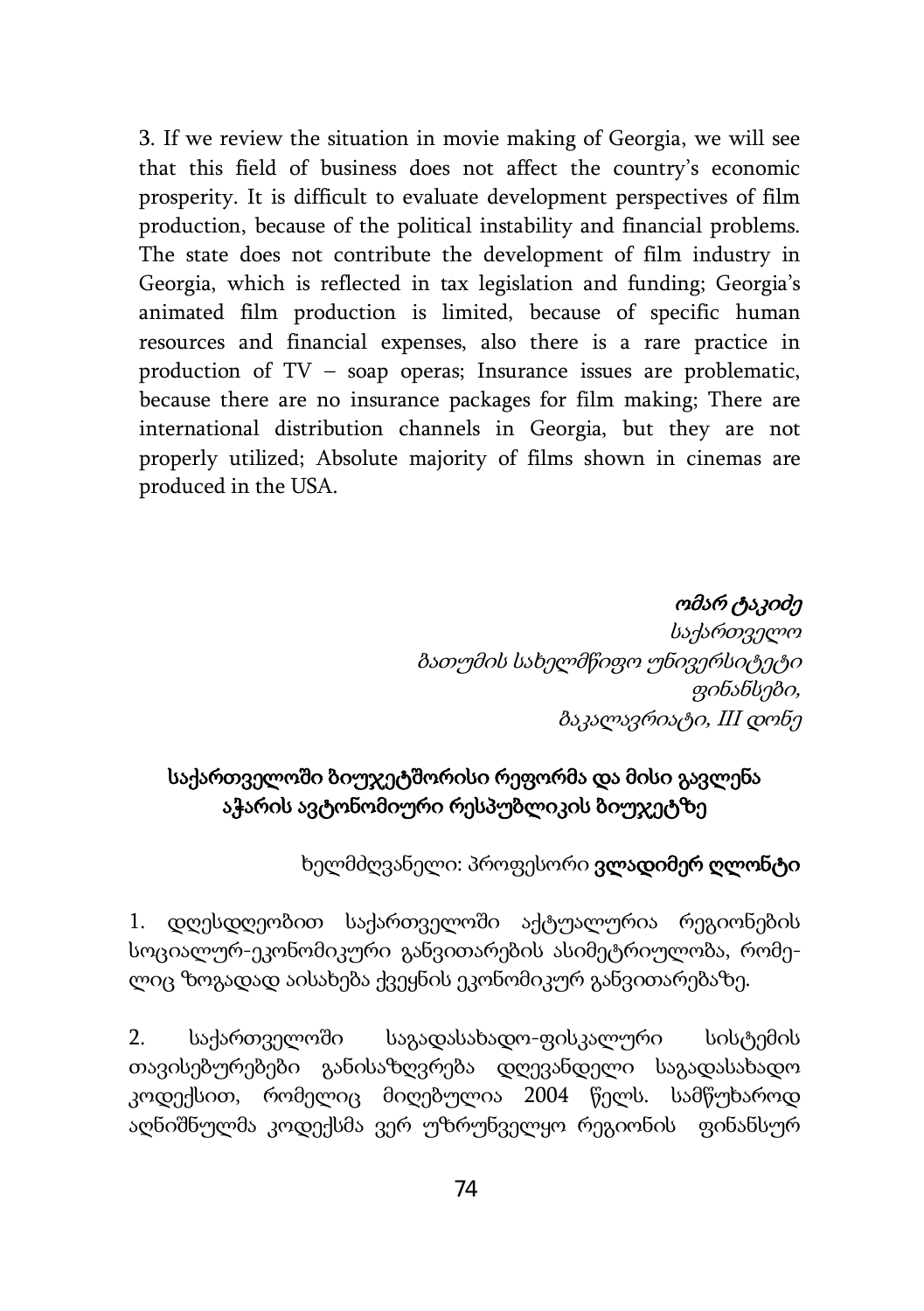სტაბილურობა, რომელიც დაფუძნებული იქნებოდა ევროპულ გამოცდილებაზე.

3. გერმანიის საფინანსო სისტემა უნიკალურია მისი რეგულირების თვალსაზრისით, რადგან საფინანსო-ეკონომიკური სისტემის რეგულირება ხდება ფინანსური კონსტიტუციით. კონსტიტუციის თანახმად გერმანის ფედერაციული რესპუბლიკის საბიუჯეტო სისტემა შედგება შემდეგი რგოლებისგან: 1. ფედერალური ბიუჯეტი; 2. სპეციალური სახელმწიფო ფონდები; 3. მიწების ბიუჯეტი; 4. 10 000-ზე მეტი თემის ბიუჯეტისგან.

4. რეგიონის ბიუჯეტის ფინანსური მდგრადობის ანალიზი დიდ მნიშვნელობას იძენს,რათა შევაფასოთ რეგიონის ფინანსური მდგომარეობა. ზემოთქმულიდან გამომდინარე შემოგთავაზებთ მაჩვენებელს რომელიც აფასებს რეგიონის ბიუჯეტის ფინანსურ მდგრადობას და მისი განვითარების შესაძლებლობებს.

5. საქართველოში მიმდინარე ბიუჯეტთაშორისო რეფორმის პროცესში არ არის გათვალისწინებული რეგიონული ბიუჯეტის ფინანსურ მდგრადობა, უფრო მეტიც ცენტრალიზაციის ხასიათს ატარებს.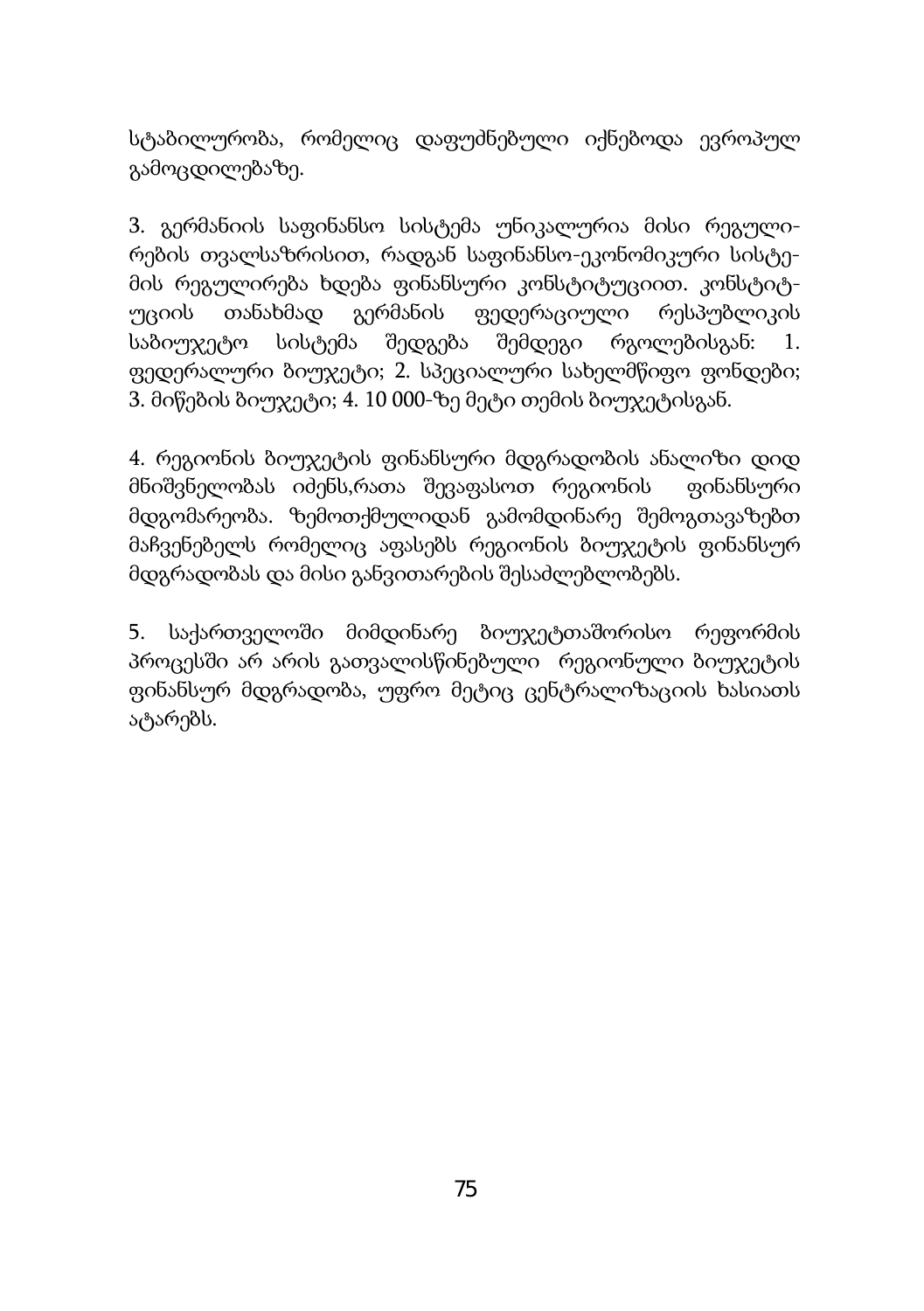## Omar Takidze

Georgia Batumi state university Finance Bachelor's programme, III level

## Budgetary Reform in Georgia and Its Effect on the Budgets of the Autonomous Republic of Adzharia

Scientific supervisor: Professor Vladimer Glonti

1. Currently in Georgia the asymmetry of the social-economic development is a very urgent problem which generally has impact on the economic development of the country.

2. The tax-fiscal system of Georgia is determined by the characteristics of the current tax code that was adopted in 2004. Unfortunately, the code has failed to provide the financial stability of the region which would be based on the European experience.

3. The German financial system is unique in terms of its regulation as the financial-economic system is regulated by the financial constitution of Germany. According to the constitution, the budget system of the Federal Republic of Germany consists of the following units: 1. The federal budget; 2. Special State Funds; 3. The land budget; 4. The budget of over 10 000 communities.

4. Analysis of financial stability of the regional budget is very important in order to assess the region's financial condition. Based on the abovementioned, we will offer indicators which assess the financial stability and development possibility of the region.

5. The current process of the interbudgetary reform in Georgia does not consider financial stability of the region budget; moreover, it has centralization characteristic.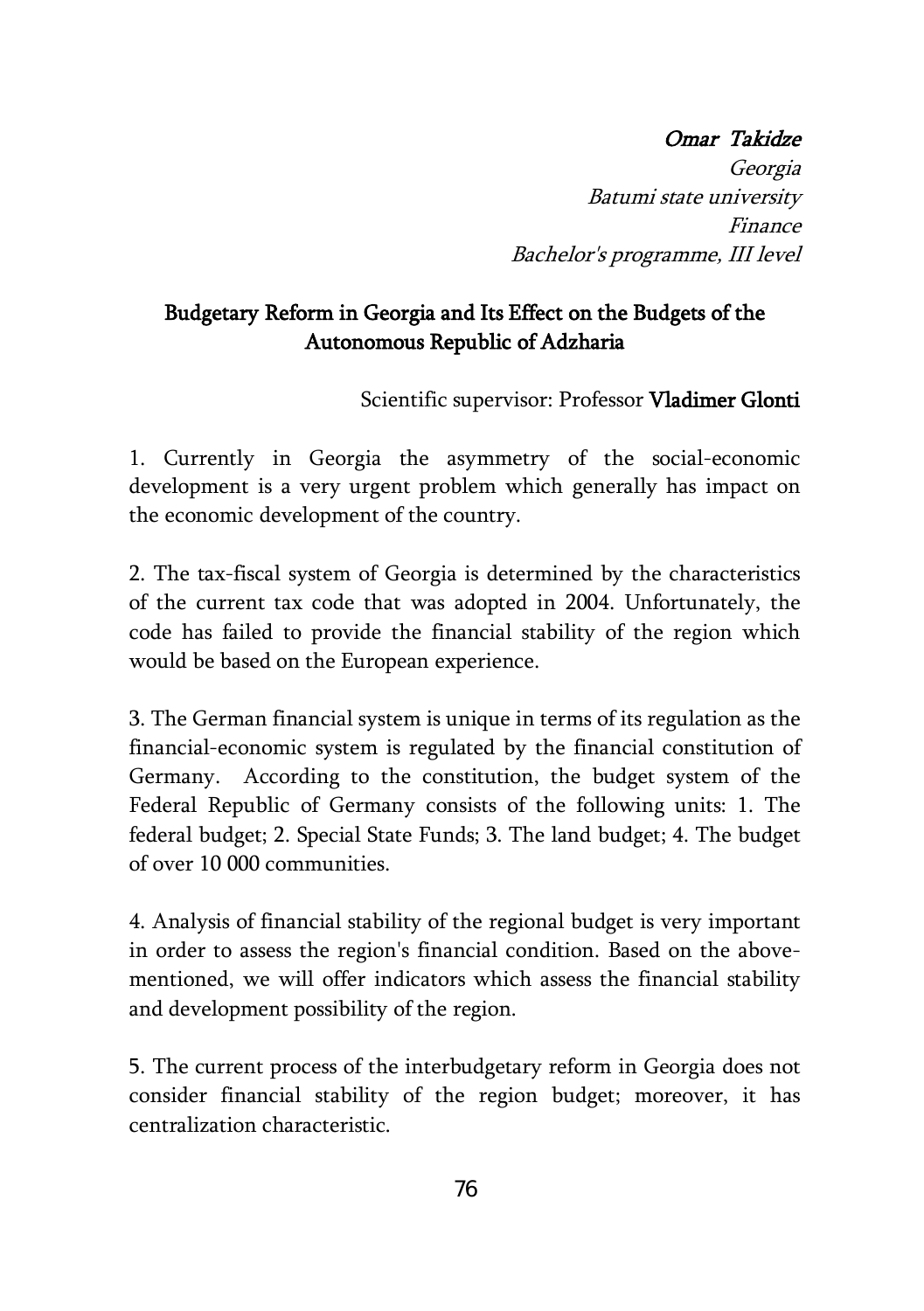# თამარ ბედოშვილი, ქეთევან წიქარიშვილი

საქართველო გორის სახელმწიფო სასწავლო უნივერსიტეტი ფინანსები ბაკალავრიატი, IV დონე

## საქართველოს შრომის ბაზარის თავისებურებანი

ხელმძღვანელი: ასოცირებული პროფესორი მერაბ ვანიშვილი

1. ნებისმიერი ქვეყნის მომავალს განსაზღვრავს ეკონომიკა. იგი თანამედროვე ყოფის მამოძრავებელი ძალაა. ეკონომიკური პოლიტიკის შედეგები მნიშვნელოვნად აისახება შრომის ბაზარზე და დასაქმებაზე, უშუალოდ კი - მოსახლეობაზე.

2. საქართველოს შრომის ბაზარი ხასიათდება გარკვეული მახასიათებლებით. პირველ რიგში, უნდა აღვნიშნოთ დასაქმების დაბალი დონე, რაც ქვეყნის ეკონომიკური განუვითარებლობითა და სამუშაო ადგილების სიმცირითაა განპირობებული.

 $3.$  საქართველოში დომინირებს ე.წ. "მეორადი შრომის ბაზარი" დაბალკვალიფიციური და არაკვალიფიციური სამუშაო ადგილები, შრომის მძიმე პირობები, სოციალური დაცვისა და გარანტიების დაბალი დონე, შრომის დაბალი ანაზღაურება, კარიერული წინსვლის შეზღუდული შესაძლებლობები და ა.შ. "პირველადი შრომის ბაზრის" არეალი კი შეზღუდულია და დიდ გავლენას ვერ ახდენს დასაქმების სფეროში არსებულ საერთო სიტუაციაზე.

4. უმუშევართა ასაკობრივ სტრუქტურაში ჭარბობენ 15-30 წლის ასაკის პირები. ეს ნაწილობრივ აიხსნება ახალგაზრდებისათვის დამახასიათებელი მაქსიმალიზმითა და შრომის პირობებისადმი გაზრდილი მოთხოვნებით, სპეციალობით სამუშაოს პოვნის სირთულით, რაც, თავის მხრივ, უკავშირდება უმაღლესი კვალიფიკაციის სპეციალისტების ჭარბწარმოებას, შრომის ბაზარზე მოთხოვნა-მიწოდების დისბალანსს.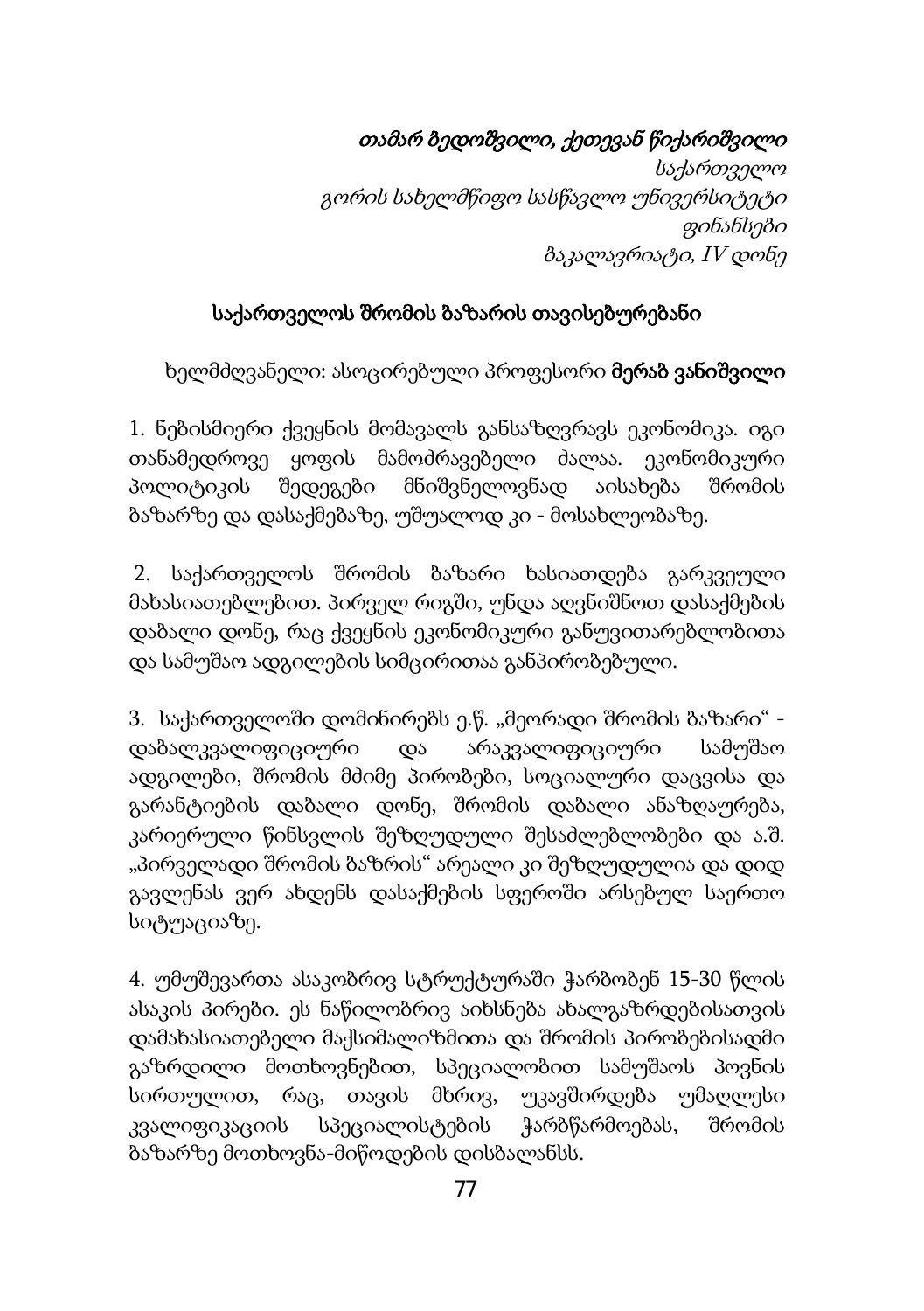5. სამუშაო ძალის დაბალი ფასი და შრომის მძიმე პირობები საქართველოს შრომის ბაზრის ერთ-ერთი მთავარი მახასიათებელია. საქართველოში მაღალია ხელფასის დიფერენციაცია როგორც საქმიანობის სფეროების, ისე თანამდებობების მიხედვით.

6. საქართველოს შრომის ბაზრის აღნიშნული თავისებურებები განაპირობებს სამუშაო ძალაზე მოთხოვნასა და მიწოდებას შორის არა მარტო რაოდენობრივ, არამედ სერიოზულ სტრუქტურულ (პროფესიების მიხედვით) და ხარისხობრივ (კვალიფიკაციის მიხედვით) დისბალანსს. ეს გარემოება მნიშვნელოვნად აფერხებს შრომის ბაზრის ეფექტიან მუშაობას, რაც, თავის მხრივ, ქვეყნის განვითარებისა და მოსახლეობის დასაქმების აუცილებელი წინაპირობაა.

#### Tamar Bedoshvili, Ketevan Tsikarishvili

Georgia Gori State Teaching University Finance Bachelor's programme, IV level

### Peculiarities of the Labour Market of Georgia

Scientific supervisor: Associate Professor Merab Vanishvili

1. The future of any country is determined by economy. It is a motive power of modern situation. The results of economic policy considerably reflect on labour market and employment, directly – on population.

2. Georgian labour market is defined by distinct features. Firstly, we should mention the low level of employment, which is conditioned by economic underdevelopment of the country and lack of working places.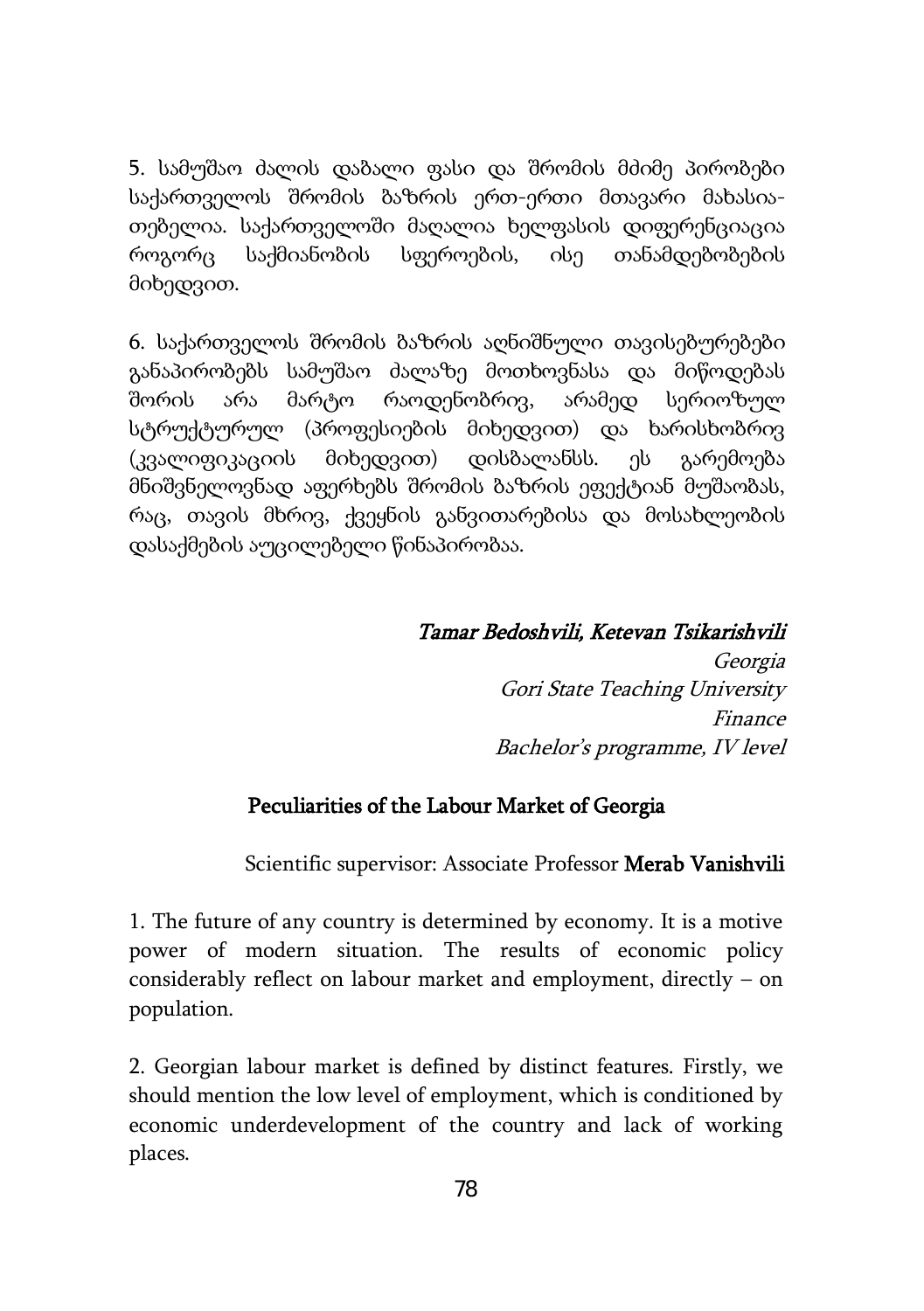3. The so called "Second Labour Market" dominates in Georgia – unqualified and low-qualified working places, hard working conditions, low level of social defense and guarantee, low compensate of work, limited possibilities of obtaining quick promotion and so on. The sphere of "Primary Labour Market" is limited and cannot greatly influence the general situation which exists in the employment sphere.

4. In the unemployed age structure people at the age of 15-30 predominate. It is partly explained by maximization and great demands towards working conditions of young people. One more thing is the difficulty of finding a job according to their profession, which is related to redundancy of high-qualified specialists and lack balance of demanding and passing at labour market.

5. One of the main features of Georgian labour market is low price of labour force and hard working conditions. In Georgia there is high differentiation of salary according to working spheres and positions.

6. The above-mentioned peculiarities of Georgian labour market condition the demand on labour force and pass not only quantitative, but serious structural (according to professions) and qualitative (according to qualification) lack of balance. This occasion considerably impedes the effective work of labour market which is an inevitable condition of developing countries and employment rate of population.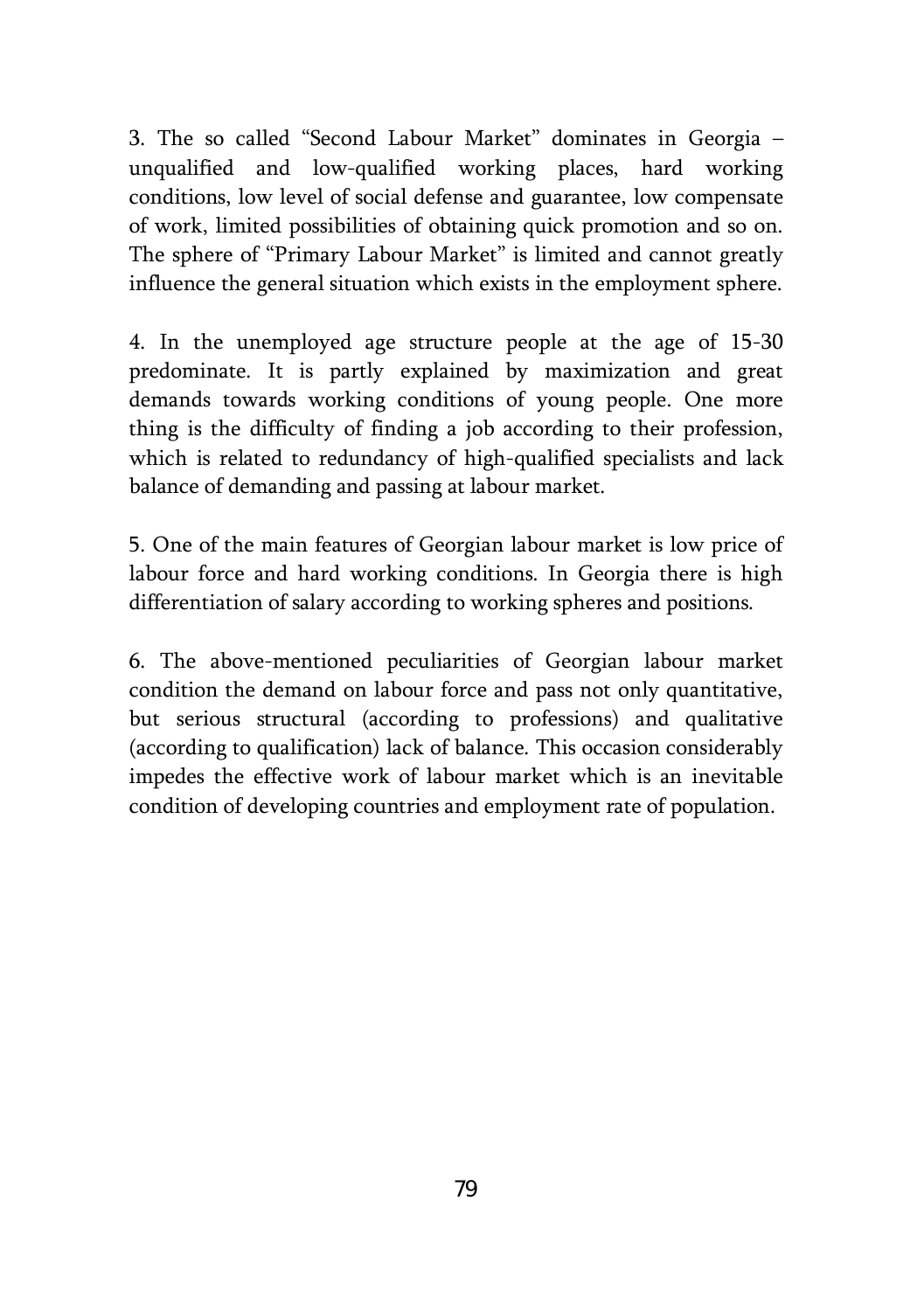# ანა ლობჟანიძე, თათია ყურაშვილი

 საქართველო გურამ თავართქილაძის სასწავლო უნივერსიტეტი ბიზნესის ადმინისტრირება ბაკალავრიატი, III დონე

## დროისა და ინფორმაციის მართვის პერსონალური მენეჯერი Outlook

ხელმძღვანელი: პროფესორი თალიკო ჟვანია

1. XXI საუკუნეში ბიზნესი ვითარდება ელვისებური სისწრაფით. შეუძლებელია მხოლოდ ადამიანური რესურებით მოქმედება, ამიტომაც იქმნება კომპიუტერული პროგრამები, რომლებიც გვაძლევს საშუალებას, უკეთ ვმართოთ ჩვენს ხელთ არსებული რესურსები. ერთ-ერთ ასეთ პროგრამას განეკუთვნება Microsoft Outlook.

2. Outlook მიეკუთვნება პროგრამათა იმ სახეობას, რომელთაც ინფორმაციის პერსონალური მენეჯერები ეწოდებათ. ეს პროგრამა მომხმარებელს საშუალებას აძლევს უკეთ განკარგოს დროდა ინფორმაცია, დაამყაროს კონტაქტები, აკონტროლოს მათი უსაფრთხოება. პროგრამის მთავარი კოზირია ის, რომ ავტომატურად ასრულებს რამდენიმე სამუშაოს.

3. ოთხი ძირითადი მოდული, რომელსაც ეყრდნობა Outlook: ელექტრონული ფოსტა; კალენდარი; კონტაქტები; Task მენჯერი.

4. Outlook და ბიზნესი. Microsoft Outlook Business Contact Manager წარმოადგენს ერთი ადამიანისათვის განკუთვნილი ბიზნეს კონტაქტების მართვის სისიტემას. მის შესაძლებლობებში შედის: მთავარი ანგარიშების (კლიენტი ორგანიზაციების) მართვა, ბიზნეს კონტაქტების მართვა, გაყიდვების შესაძლებლობების მართვა.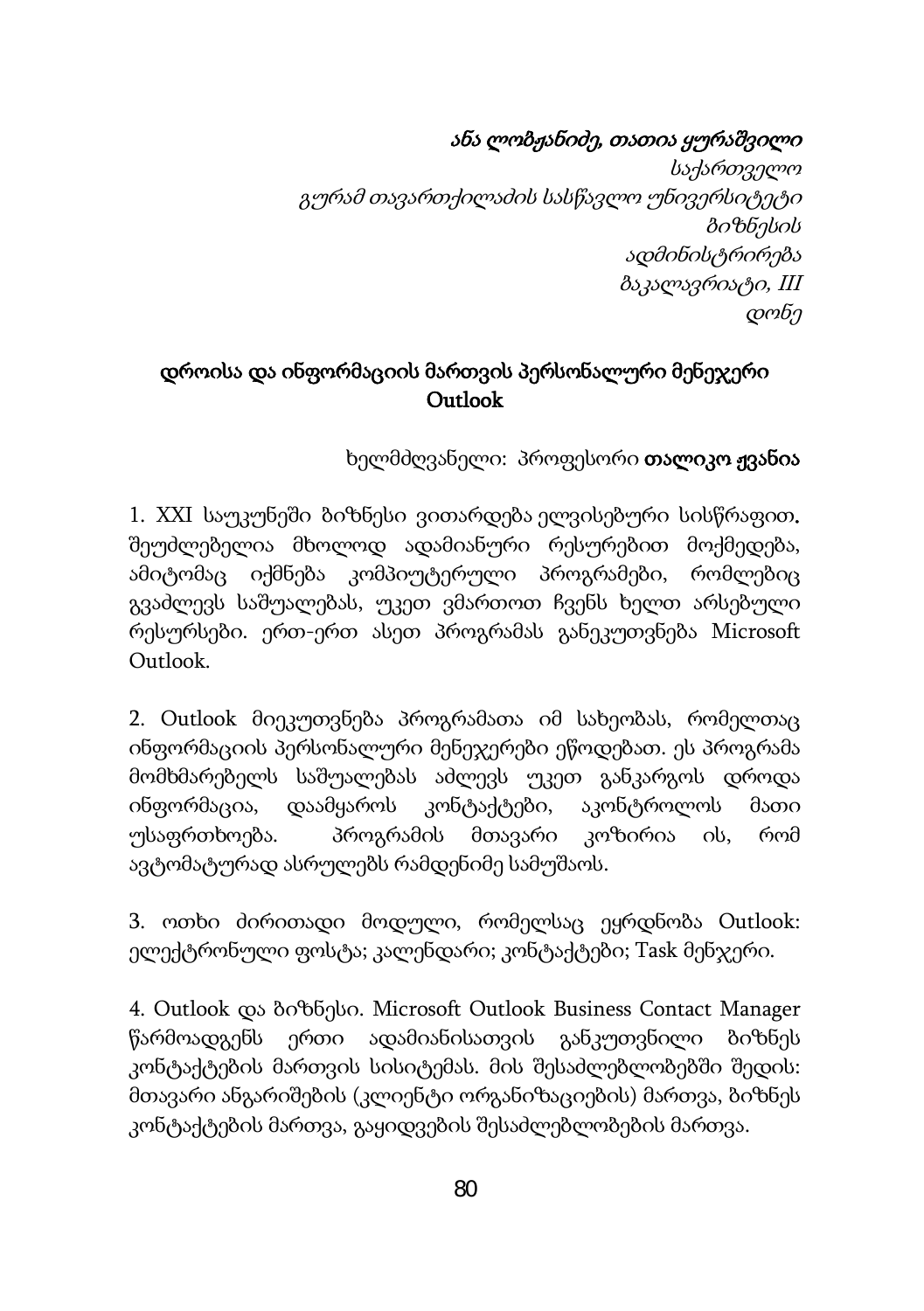5. MS Outlook Business Contact Manager-ის უპირატესობები: კლიენტების შესახებ მნიშვნელოვანი მონაცემების გაერთიანება, MS Outlook-ის ნაცნობ ინტერფეისში მუშაობა, ანალიზური რეპორტების მომზადება, Microsoft Office-ის პროგრამებში მუშაობა, კლიენტებთან კომუნიკაცია ინდივიდუალურ დონეზე, ახალიკლიენტების მოზიდვის შესაძლებლობის გაზრდა.

6. და ბოლოს, ჩვენი მიზანია, რომ მივყვეთ დროს, ავუწყოთ ფეხი მის ტემპებს და არ ჩამოვრჩეთ რეალობას. ბიზნესში ეს ტემპები კიდევ უფრო დაჩქარებულია. შეიტანეთ თქვენს ორგანიზაციაში კლიენტებთან ურთიერთობის ახალი დონე Microsoft Outlook-ის სახით, რომელიც დაგესმარებათ დროს და ინფორმაციის სწორად განკარგვაში.

## Ana Lobzhanidze, Tatia Kurashvili

Georgia Guram Tavartkiladze Teaching University Business Administration Bachelor's programme, III level

### Time Management and Personal Information Manager **OUTLOOK**

Scientific supervisor: Professor Taliko Zhvania

1. Business is being developed with lightning speed in XXI century. That is why every company is permanently trying to improve the quality of the relationship with its customers by using Microsoft Outlook.

2. Outlook belongs to the programs called the personal information manager. Outlook user can better control his (her) time and info. The program's principal advantage is that it performs several tasks automatically.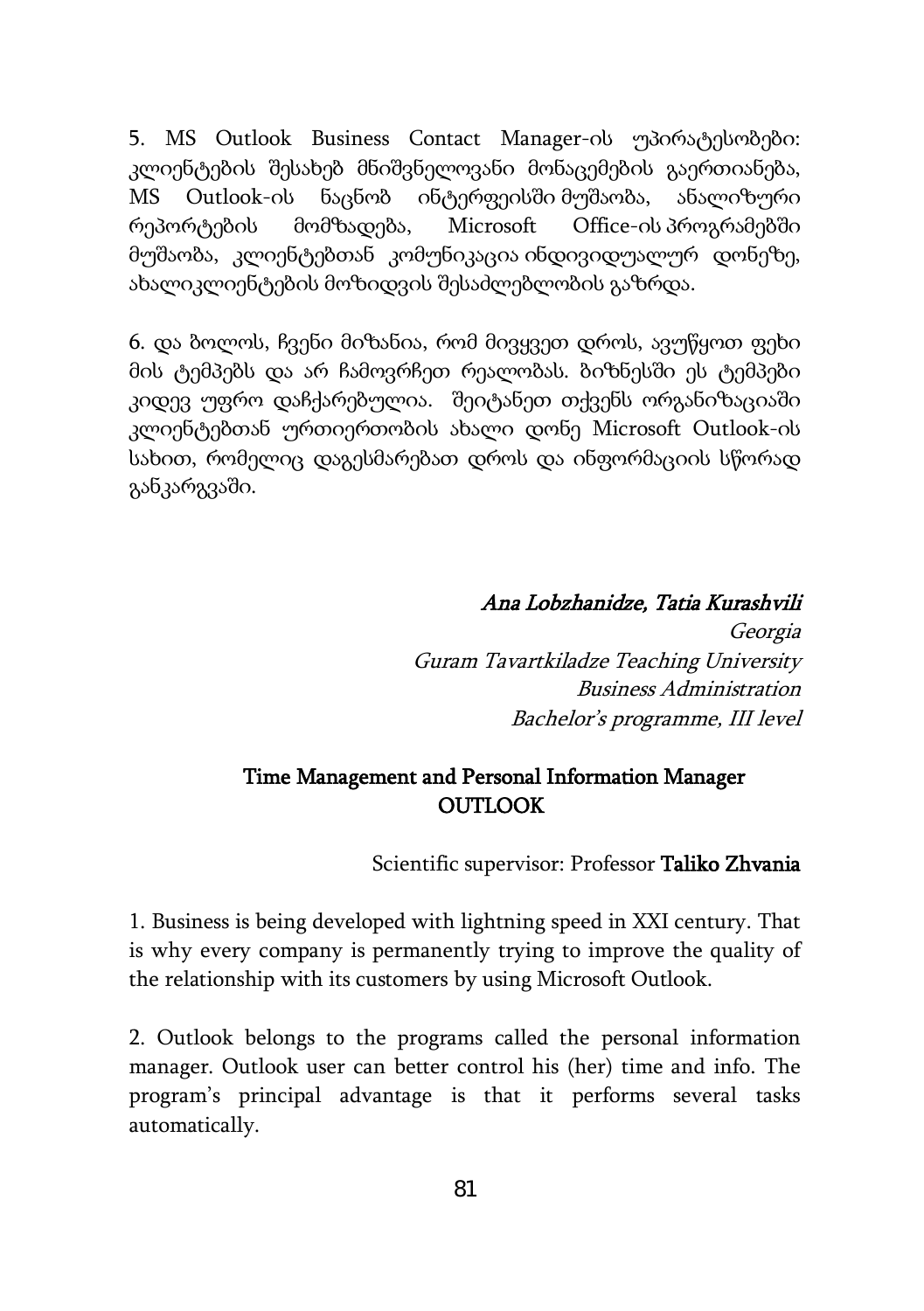3. Outlook has 4 basis modules: E-mail, Calendar, Contacts, and Task Manager.

4. Outlook and business: Microsoft Outlook Business Contact Manager is a personal system of business contact management. It includes: management of the important accounts (client organizations), business contact management, management of the selling possibilities.

5. The advantages of MS Outlook Business Contact Manager are the following: uniting the important data about customers, working with the familiar interface of MS Outlook, preparing analytical reports, working with Microsoft Office, communication with customers individually, increasing opportunity to attract them.

6. Finally, our aim is to follow the time and not to remain behind the reality as the pace of life is speeding up, especially in business.

Use Microsoft Outlook in your corporation. It will be a start of new relations with customers and an efficient tool in information and time management.

## ანა ჩაგელიშვილი

საქართველო ივანე ჯავახიშვილის სახელობის თბილისის სახელმწიფო უნივერსიტეტი ეკონომიკა და ბიზნესი ბაკალავრიატი, III დონე

## ტურიზმის გავლენა გარემოზე

ხელმძღვანელი: ასოცირებული პროფესორი მაია მელაძე

1. ტურიზმი, როგორც ეკონომიკური სფეროს ნაწილი, გავლენას ახდენს გარემომცველ სამყაროზე. ამ ზეგავლენას თან ახლავს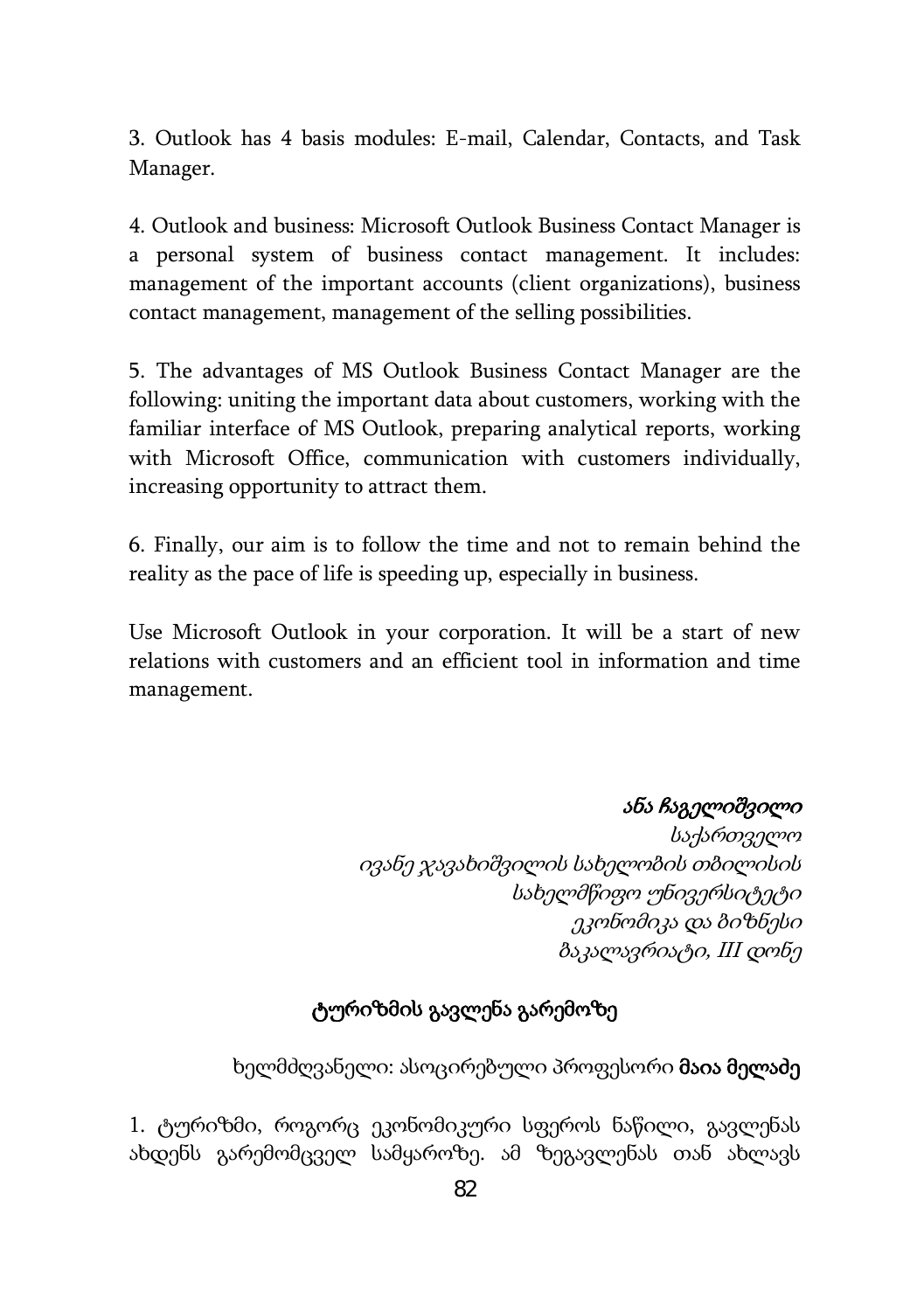დადებითი და უარყოფითი შედეგები. დღეისთვის ტურიზმი მრავალი ქვეყნის ეკონომიკის 100%-იანი თუ არა, ნაწილობრივ მამოძრავებელი მაინცაა. მისი მნიშვნელობა მრავალგვარია. მას განიხილავენ როგორც განვითარების საშუალებას, ეკონომიკური სარგებლის მიღების წყაროს, ღირსშესანიშნაობების შენარჩუნებისა და სამუშაო ადგილების შექმნის ერთ-ერთ საშუალებას. თანამედროვე ტურიზმი განიცდის სხვა სფეროების ზეგავლენას და აქვს სამომავლი ტენდენციები.

2. გარემოზე ტურიზმის უარყოფითი ზეგავლენა (რომელიც ეფუძნება ეკონომიკური სარგებლის მიღებას) მოიცავს: ესთეტიკურ დაბინძურებას (ხმაური, ვიზუალური ეფექტი), ჰაერის დაბინძურებას და თანმდევ მოვლენებს (განსხვავებულია დაბინძურების მასშტაბი ტრანსპორტის სახეობების და ავტომობილების მარკების მიხედვით), წყლის დაბინძურებას და თანმდევ მოვლენებს, უშუალოდ ადამიანის ქცევას.

3. უარყოფითთან ერთად, ტურიზმს დადებითი ზეგავლენაც აქვს გარემოზე, მაგალითად: ბუნებისთვის ეკონომიკური მნიშვნელობის მიცემა; ტურიზმის განვითარება, როგორც ღირსშესანიშნაობების განახლება-შენარჩუნების ერთ-ერთი წყარო და სხვა.

4. ტურიზმთან დაკავშირებულ საკითხებზე არსებობს სხვადასხვა ავტორიტეტების მოსაზრებები (დადებით და უარყოფით ზეგავლენაზე და სხვა). პირადი მოსაზრებით კი თითქმის ყველა პრობლემა, რომელიც ტურიზმის ზემოქმედებას ახლავს თან, მოგვარებადია. ამ შემთხვევაში მთავარია ადამიანებმა გაიაზრონ მავნე ზეგვალების შედეგები და აქტიურად ჩაერთონ უარყოფითი გავლენის შემცირების აქტივობებში.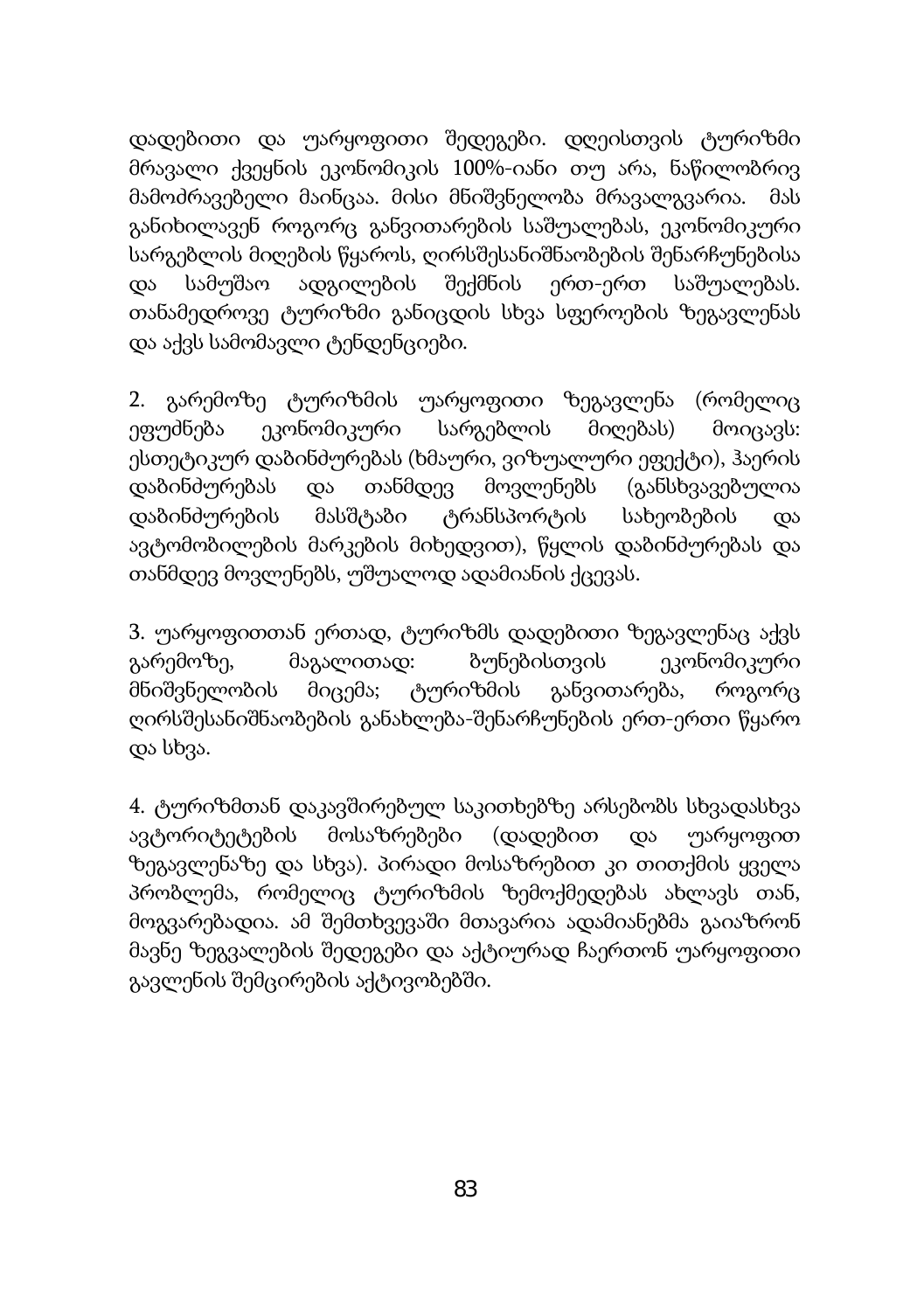## Ann Chagelishvili

Georgia Ivane Javakhishvili Tbilisi State University Economy and Business Bachelor's programme, IIIlevel

## Influence of Tourism on the Environment

Scientific supervisor: Associated Professor Maia Meladze

1. The project is about tourism, as the part of the economy. It is about the environment and contains positive and negative results of tourism influence. It also contains private opinions and problem solving ways. The structure of the project: General review of tourism (definition of tourism and its importance for counties and for the planet as the way for development, as the way of getting profit, one of the ways to vindicate plural sights and to create workplaces; modern tourism; future trends of tourism development).

2. Tourism's negative influence on the environment (the result of economic profit: esthetic pollution (noise, visual effect), air pollution (caused by the sorts of transport and by marks of cars) and attendant appearance, water pollution and attendant appearance, tourism's negative influence as the example of human behaviour.

3. Tourism's positive influence (adding economic values to the nature; tourism development as one of the ways of vindicating and renewing plural sights; inevitability of infrastructure for developing tourism, etc.).

4. The arguments of authorities about different issues (about positive and negative influence, etc.). Private arguments about nowadays and future circumstances of tourism; general conclusion about this issue; private arguments about the problems connected to tourism's negative influence.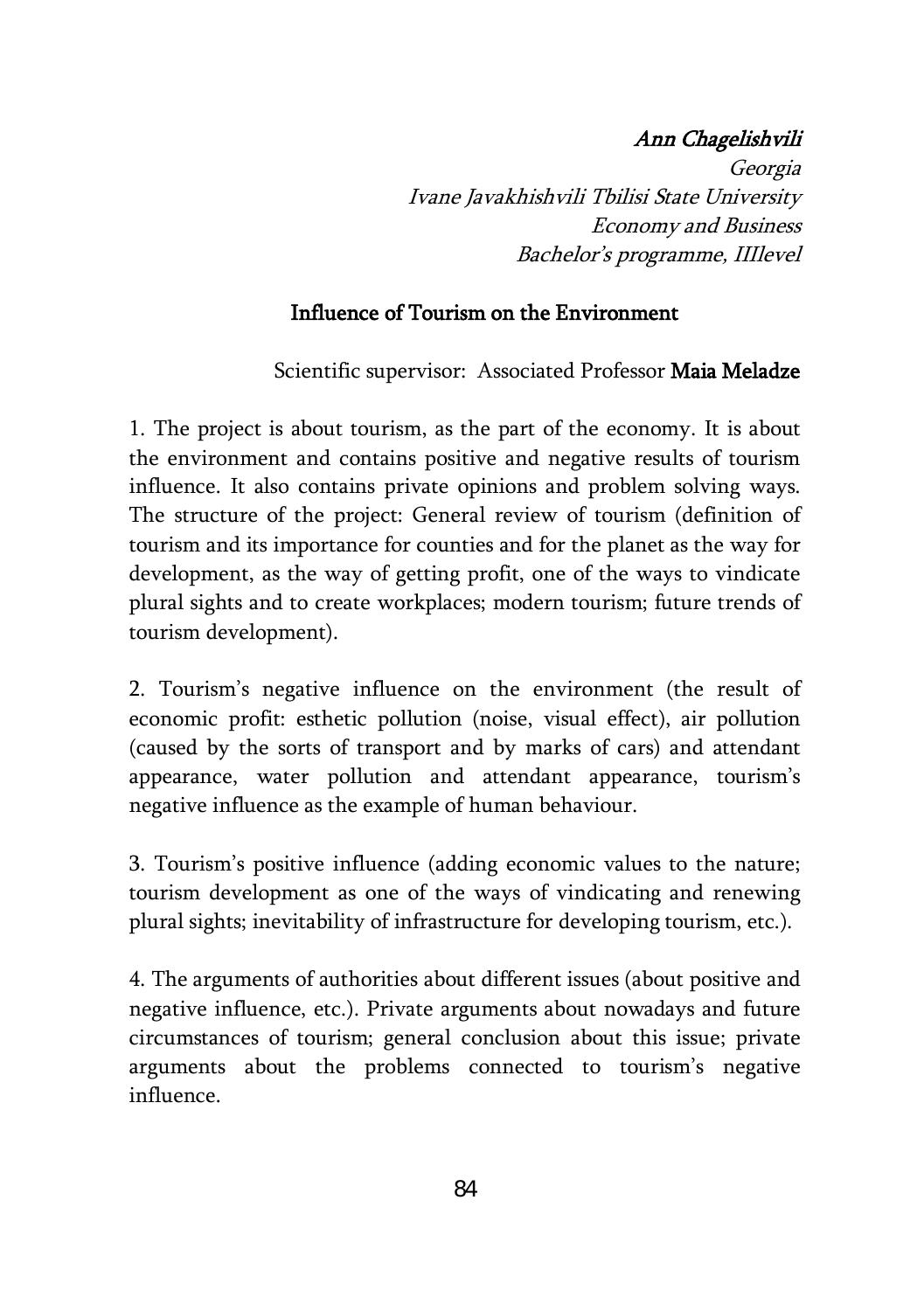## Olena Grishkova

Ukraine Kyiv National Taras Shevchenko University Bachelor's Programme, IV level

#### Philosophy KAIZEN – as the Model of Enterprise Logistics

System

Scientific supervisor:

#### Associate Professor, PhD Nataliia Revutska

1. KAIZEN - Japanese management philosophy based on continuous improvement. The main purpose is to improve the quality of enterprise activity by providing TQM model, implementing high quality and involvement of all employees in the process of improvement. Using this strategy, all managers and staff of the company are involved in the improvement process of the company. In addition, this system requires small cost.

2. KAIZEN philosophy was developed by Toyota and soon became widespread. The main KAIZEN tools are called "5 S", which are the foundation of Japanese manufacturing management model, namely Seiri - sorting, Seiton - keeping order, Seiso - keeping clean, Seiketsu standardization, Shitsuke - improvement.

3. KAIZEN is considered as the competitive management model which can reveal new provisions to improve enterprises logistics. It will lead to cost and time savings which will bring the company to the concept of lean manufacturing.

4. In order to establish a logistic system in the company, KAIZEN philosophy focuses on reducing losses during transportation and storage of raw materials and other recourses. The main mechanism that helps to implement KAIZEN system includes several stages: to work out monitoring sheets to help identify the causes of loss; collection of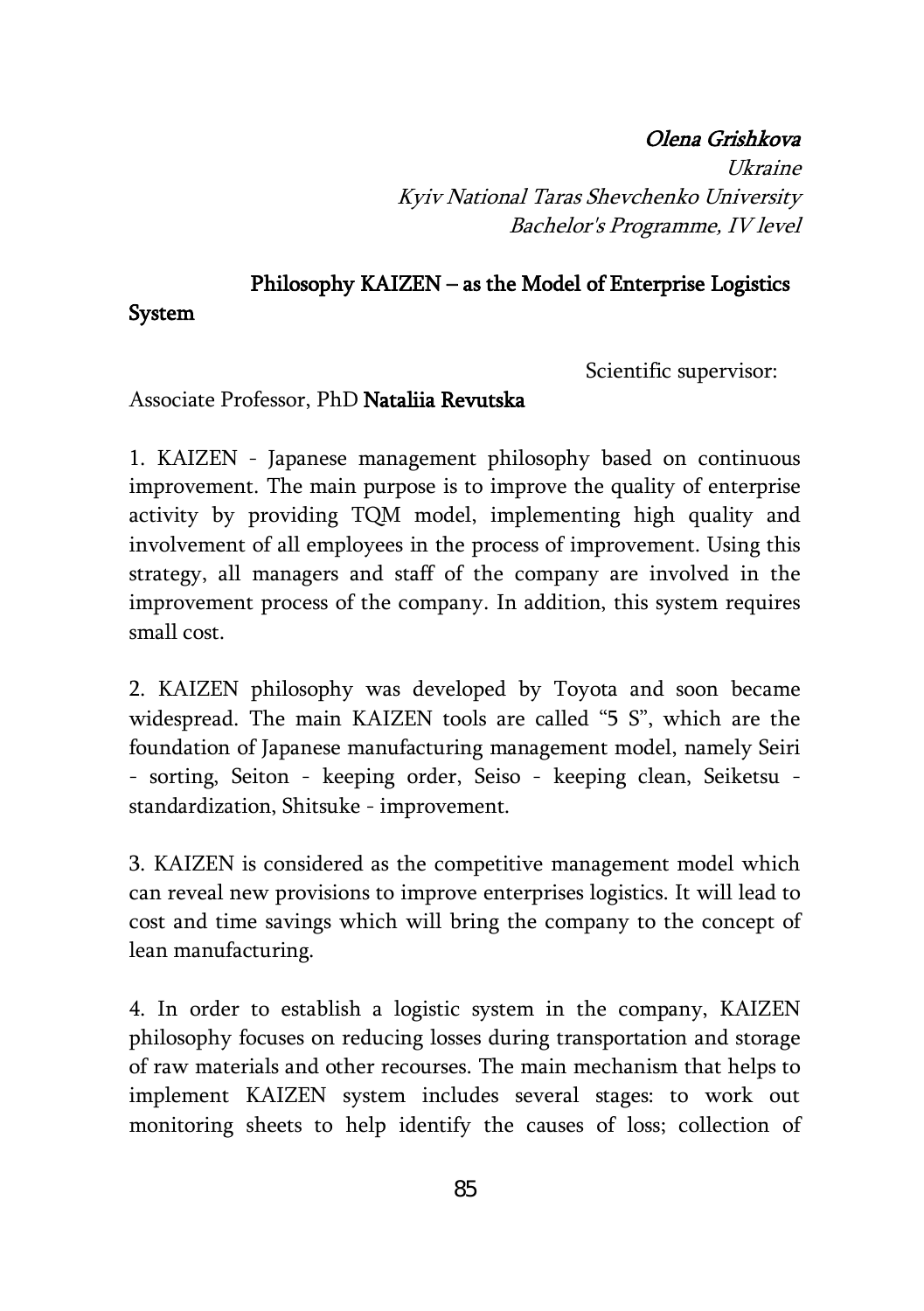statistical information about the time and structure of losses, loss analysis; standardization of logistic procedures.

#### ოლენა გრიშკოვა

უკრაინა ტარას შევჩენკოს სახელობის კიევის ეროვნული უნივერსიტეტი ბაკალავრიატი, IV დონე

# KAIZEN-ის ფილოსოფია, როგორ საწარმოს ლოჯისტიკური სისტემის მოდელი

ხელმძღვანელი: ასოცირებული პროფესორი, PhD ნატალია რავუტსკა

1. KAIZEN - იაპონური მართვის ფილოსოფიაა, რომელიც მოქმედებს მუდმივი გაუმჯობესების პრინციპით. ძირითად მიზანს წარმოადგენს საწარმოს საქამიანობის გაუმჯობესება TQM-ის მოდელის დანერგვით, ხარისხის გაზრდით და გაუმჯობესების პროცესში ყველა დასაქმებულის ჩართვით. ამ სტრატეგიის გამოყენებით კომპანიის ყველა მენეჯერი და პერსონალი ჩართულია კომპანიიის პროცესის გაუმჯობესებაში. გარდა ამისა, სისტემა მოითხოვს მცირე დანახარჯებს.

2. KAIZEN-ის ფილოსოია იყო შემუშავებული Toyota-ას მიერ და ძალზედ სწრაფად გავრცელდა. KAIZEN-ის ძირითად მექანიზმს უწოდებენ ,,5 S", რომელიც არის იაპონური საწარმოს მართვის მოდელი, კერძოდ Seiri - სორტირება. Seiton - შეკვეთის მიღება, Seiso - ხარისხის შენარჩუნება, Seiketsu - სტანდარტიზაცია, Shitsuke - გაუმჯობესება.

3. KAIZEN - განიხილება როგორც კონკურენტული მართვის მოდელი, რომელსაც შეუძლია აღმოაჩინოს მომარაგების ახალი წყაროები და ამით გააუმჯობესოს საწარმოს ლოჯისტიკის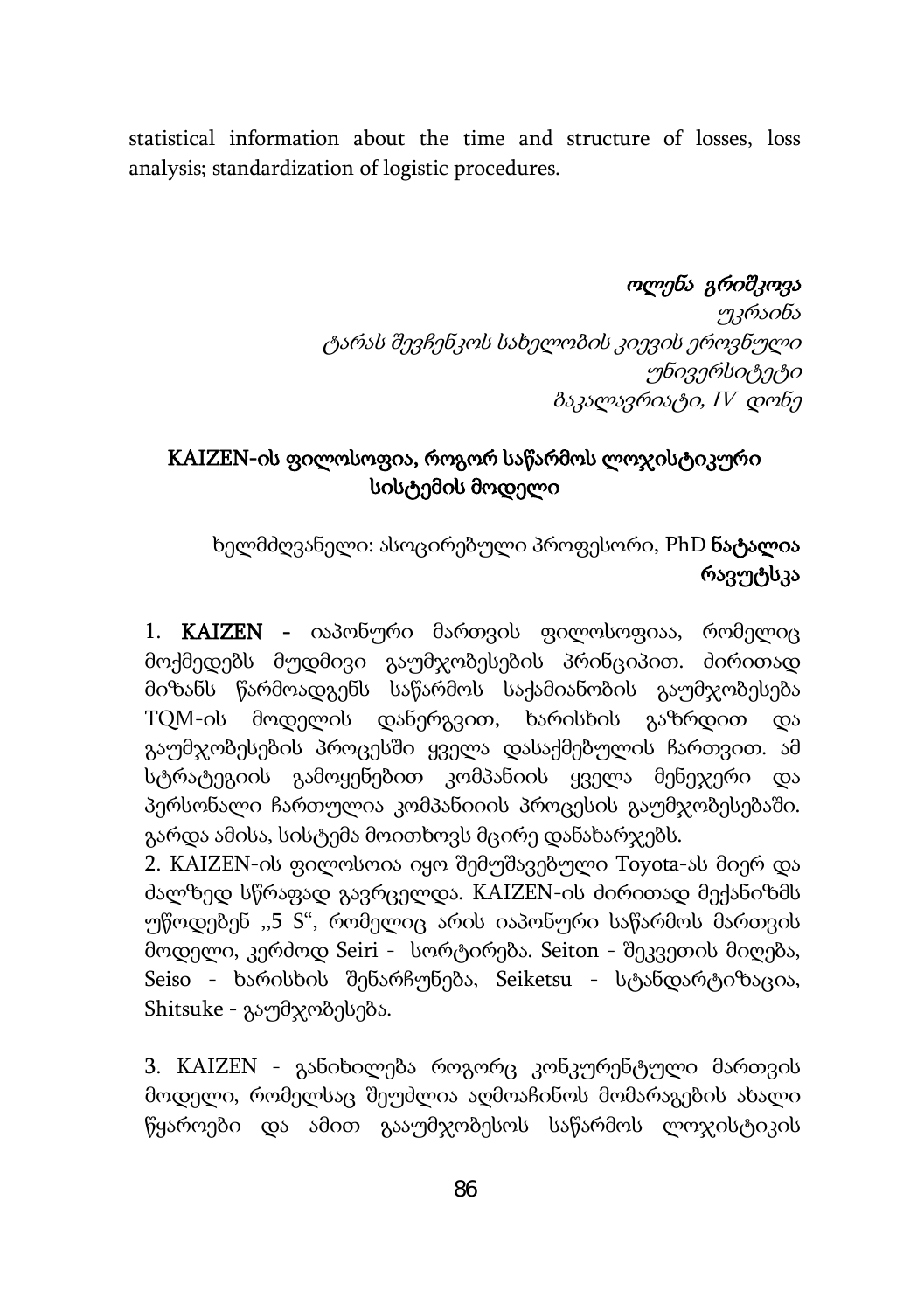სისტემა, რომელიც უზრუნველყოფს დროისა და ხარჯების დაზოგვას და საბოლოო ჯამში წარმოების ეკონომიას.

4. კომპანიაში ლოჯისტიკური სისტემის შექმნისათვის KAIZENის ფილოსოფიის მიზანია დანაკარგების შემცირება ნედლეულისა და სხვა რესურსების ტრანსპორტირებისა და შენახვის პერიოდში. ძირითადი მექანიზმი, რომელიც უზრუნველყოფს KAIZEN-ის სისტემის განხორციელებას მოიცავს შემდეგ ეტაპებს: მონიტორინგის სისტემის შემუშავება, რომელიც კომპანიას ეხმარება დანაკარგების მიზეზების იდენტიფიცირებაში; სტატისტიკური ინფორმაციის შეგროვება დროისა და დანაკარგების სტრუქტურის შესახებ; დანაკარგების ანალიზი და ლოჯისტიკის პროცედურების სტანდარტიზაცია.

#### ელენე ჯავახიშვილი

საქართველო გურამ თავართქილაძის სასწავლო უნივერსიტეტი მენეჯმენტი ბაკალავრიატი, III დონე

## ხელშეკრულება საქართველოს ევროკავშირთან თავისუფალი ვაჭრობის შესახებ - რეალობა და მომავალი

ხელმძღვანელი: პროფესორი **ამირან** თავართქილაძე

1. საქართველოს დასავლეთთან ინტეგრაციის ვექტორი რამდენიმე საბაზო მიზანზე გადის. პირველ რიგში, ნატოსა და ევროკავშირში გაერთიანებაზე. ევროკავშირსა და საქართველოს შორის ორმხრივი ვაჭრობის საკითხებში ურთიერთობა რეგულირდება ევროკავშირსა და საქართველოს შორის შეთანმხებით პარტნიორობისა და თანამშრომლობის შესახებ,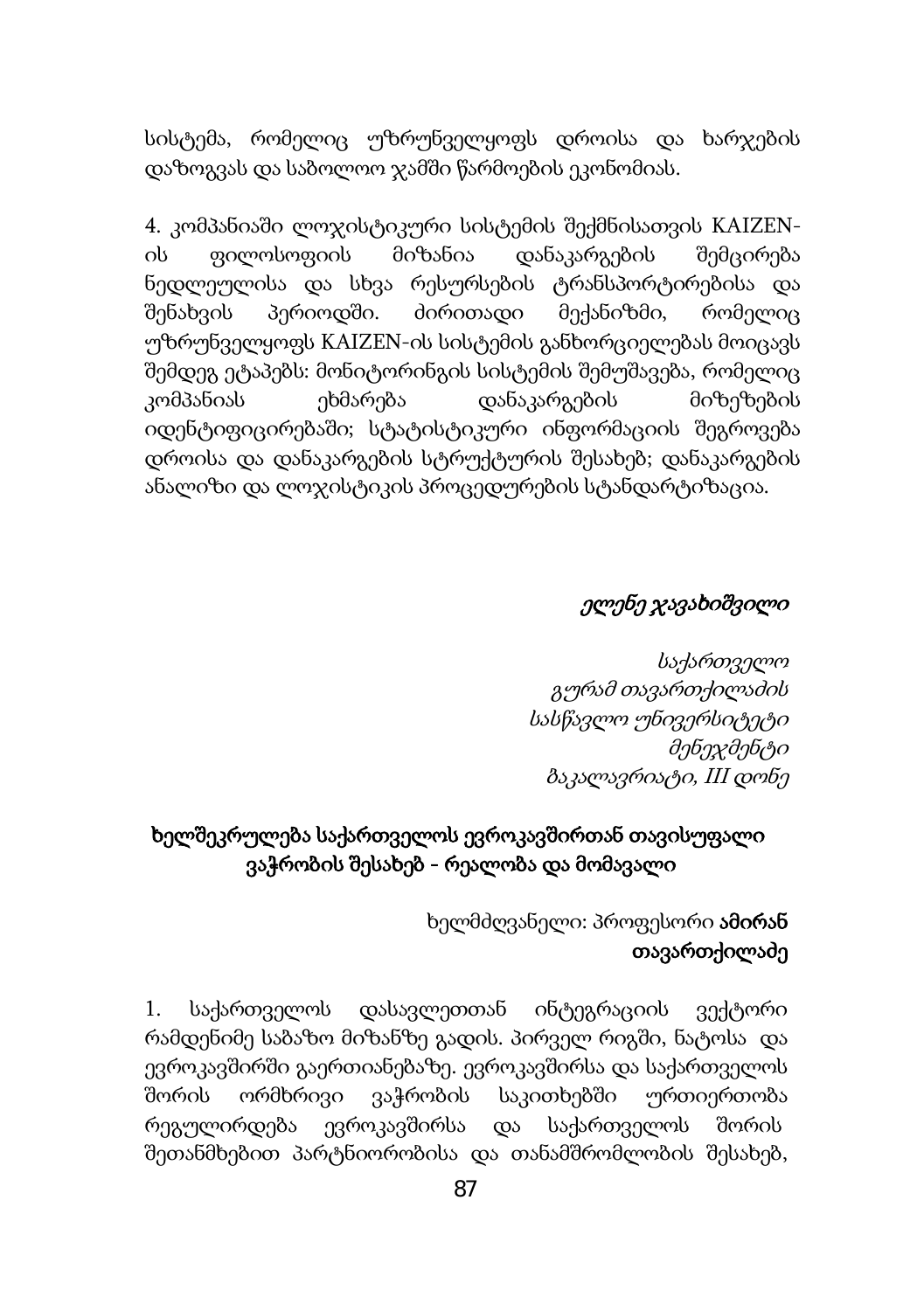რომელიც ძალაშია 1999 წლიდან. თანამშრომლობას ეკონომიკურ საკითხებში მოიცავს აგრეთვე, ევროპის სამეზობლო პოლიტიკა და მისი სამოქმედო გეგმაც.

2. საქართველო სხვა ქვეყნებისგან განსხვავებით კარგა ხანია სარგებლობს ევროკავშირის მიერ მინიჭებული განზოგადებული პრეფერენციების გაფართოებული სისტემით, ანუ GSP+-ით,რაც ითვალისწინებს ქართული გარკვეული პროდუქციის ექსპორტის თითქმის უტარიფო დაშვებას ევროკავშირის ბაზარზე.

3. ევროკავშირი ჩართულია საქართველოს კონფლიქტების მშვიდობიანი მოგვარების პროცესში ადრეული 1990-იანი წლებიდან.ევროკავშირის როლი განსაკუთრებით აქტუალური გახდა 2008 წლის აგვისტოს ომის შემდეგ, როდესაც მანამდე არსებული ყველა სამშვიდობო ფორმატი მოიშალა და ევროკავშირი იქცა ადგილზე მოქმედ ფაქტობრივად ერთადერთ საერთაშორისო აქტორად. 2008 წლიდან ევროკავშირი საქართველოს სთავაზობს ღრმა და ყოვლისმომცველი თავისუფალი ვაჭრობის შესახებ ხელშეკრულებას.

4. დღემდე საქართველომ ვერ შეასრულა მოლაპარაკების დაწყებისათვის საჭირო მინიმალური მოთხოვნები. ეს ოთხი მოთხოვნაა: სტატისტიკის უწყებისა და სტატისტიკის სისტემის რეფორმირება, შრომის კოდექსის შეცვლა, სურსათის უვნებლობის პრობლემის მოგვარება, ანტიმონოპოლიური რეგულირების საკანონმდებლო უზრუნველყოფა და ანტიმონოპოლიური სრულფასოვანი მარეგულირებელი უწყების შექმნა რასაც [ევროკავშირი](http://news.ge/ge/page/evrosabcho) განიხილავს საქართველოსთან თავისუფალი ვაჭრობის დადების წინაპირობად.

5. ნებისმიერ ერთ კონკრეტულ ქვეყანასთან ,,თავისუფალი ვაჭრობის ხელშეკრულების" გაფორმება გარკვეულ დადებით შედეგზეა ორიენტირებული. მაგრამ, ისეთ ქვეყნების გაერთიანებასთან, როგორიც ევროკავშირია, ასეთი დონის თანამშრომლობა შეიძლება, განვიხილოთ, როგორც საქართველოს უსაფრთხოების ერთგვარი არაპირდაპირი გარანტია.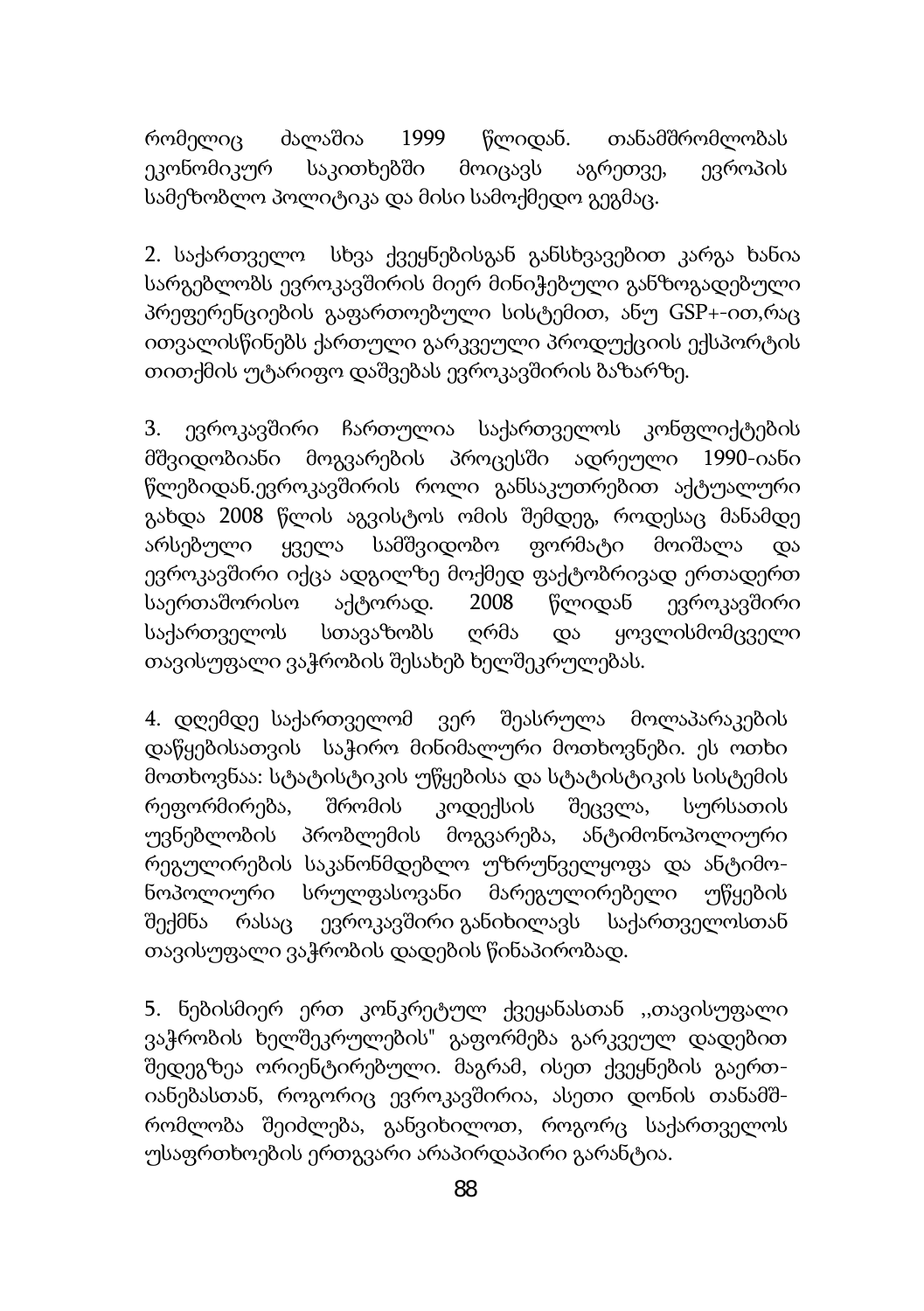Elene Javakhishvili Georgia Guram Tavartkialdze Teaching University Management Bachelor's programme, III level

#### Free Trade Agreement between the European Union and Georgia – Reality and Future

 Scientific supervisor: Professor Amiran Tavartkiladze

1. The vector of Georgia's integration with the West has several basic goals. First and foremost, of course, it is membership of NATO and the European Union. Issues of bilateral trade relations between the EU and Georgia are regulated by the agreement between the EU and Georgia Partnership and Cooperation Agreement that was enforced in 1999. The cooperation on economic issues includes the European Neighborhood Policy as well as its action plan.

2. Georgia has advantage to be granted by the European Union's Generalized System of Preferences extended the GSP + - by providing Georgian exports almost certain Non-tariff access to the EU market.

3. The EU from 1990 is engaged in the process of the peaceful resolution of conflicts in Georgia. The role of European Union became especially acute after the war in 2008, when all the pre-existing peacekeeping formats stopped working and the EU became the only international actors in that area. Since 2008 the European Union offers Georgia a deep and comprehensive free trade agreement.

4. Georgia still cannot meet the minimum requirements necessary for the commencement of negotiations. The four demands are: Reform of Statistical Office and the statistical system, change of labor law, solving of food safety problems, creating of legislation and agency for anti monopoly regulation. The European Union considers meeting of these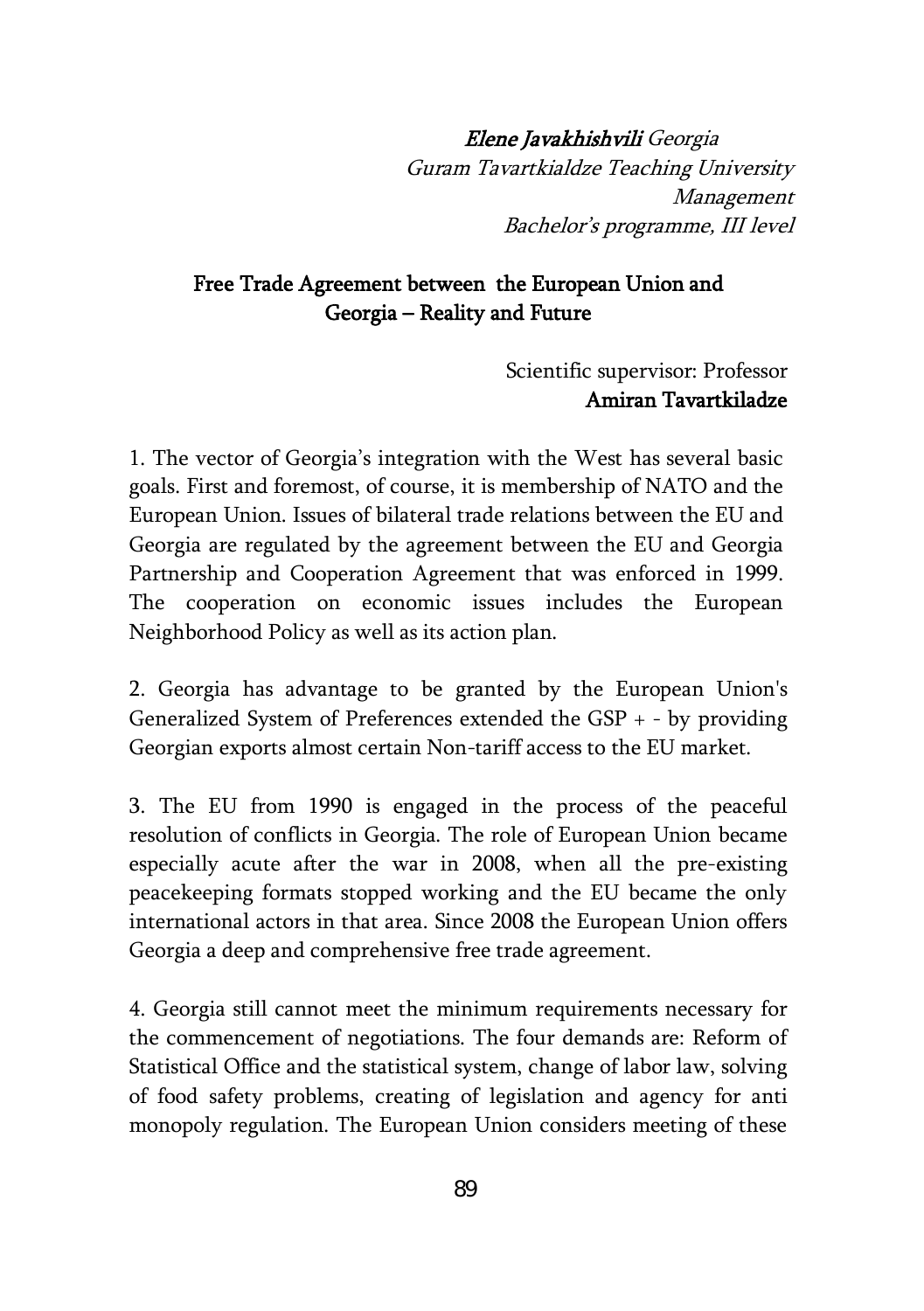demands as a precondition for the signing of a free trade agreement with Georgia.

5. For any specific country "Free Trade Agreement" is oriented to a positive outcome. But such a level of cooperation between the EU and Georgia can be seen as an indirect guarantee of safety.

#### მირანდა ყაჩლავაშვილი

 საქართველო გორის სახელმწიფო სასწავლო უნივერსიტეტი ფინანსები ბაკალავრიატი, III დონე

#### მონოპოლიური ბაზრის რეგულირება საქართველოში

## ხელმძღვანელი: პროფესორი ნინო ლიპარტელიანი

1. ეკონომიკურად ისეთი კატეგორიის ქვეყნისთვის, როგორიც საქართველოა, განსაკუთრებით მნიშვნელოვანია, ამა თუ იმ ბაზრის განვითარება და ეკონომიკური სიტუაციის რეგულირება. ამიტომ ბაზარი მაქსიმალურად კონკურენტუნარიანი უნდა იყოს და ადგილი არ უნდა ჰქონდეს მონოპოლიური ძალაუფლებას, რაც თავისთავად უარყოფითად აისახება ქვეყნის ეკონომიკაზე და მოსახლეობის უდიდეს ნაწილს დიდ ზიანს აყენებს. სოციალური და ეკონომიკური სიტუაციიდან გამომდინარე, ეს განსაკუთრებით სასიცოცხლოდ აუცილებელი პროდუქტის ბაზარს ეხება, რადგან ამ სფეროებში არსებულმა მონოპოლიურმა ძალაუფლებამ დამღუპველი შედეგებიც კი შეიძლება მოუტანოს ქვეყნას.

2. საქართველოში ანტიმონოპოლიური სამსახური ჯერ კიდევ 1992 წლიდან ეკონომიკის სამინისტროს დაქვემდებარებაში არსებობდა. 1997 წელს ის დამოუკიდებელ ორგანოდ ჩამოყალიბდა.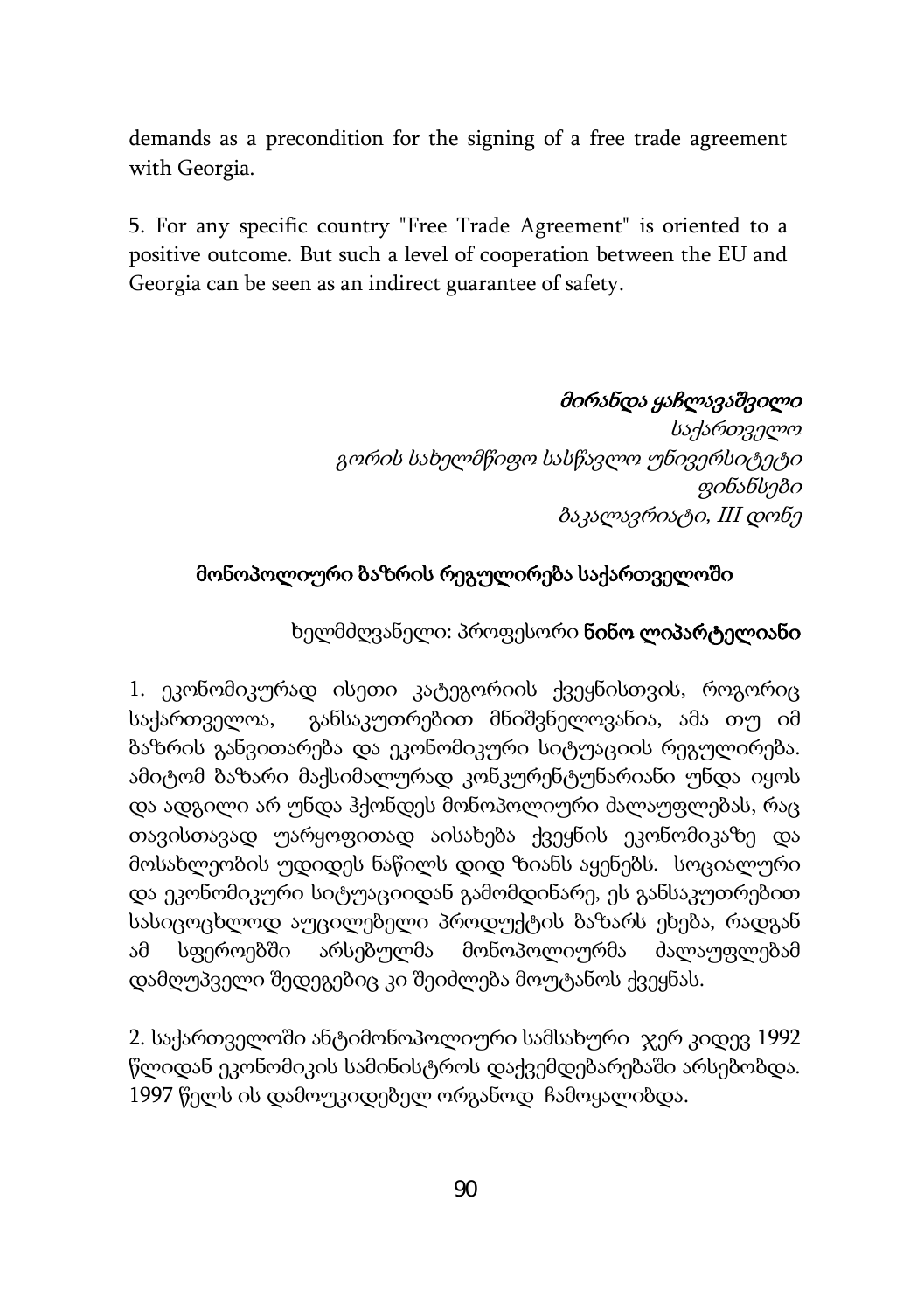3. ,,თავისუფალი ვაჭრობისა და კონკურენციის შესახებ" კანონი საქართველოს პარლამენტმა 2012 წლის მაისში დაამტკიცა. ანტიმონოპოლიურ კანონმდებლობაზე მუშაობა და კონკურენციის შესახებ პოლიტიკის რეფორმა ერთ-ერთი პრიორიტეტული სფერო იყო საქართველოსა და ევროკავშირს შორის ღრმა და ყოვლისმომცველი თავისუფალი სავაჭრო ხელშეკრულებასთან დაკავშირებულ შეთანხმებაზე მოლაპრაკების დასაწყებად.

4. დღეს პარლამენტი კანონის ახალ ვერსიაზე მუშაობს. კონკურენციისა და შესყიდვების შერწყმული სააგენტოები ისევ განცალკევდება, კონკურენციის სააგენტოს ფუნქციები კიდევ უფრო გაიზრდება.

5. ეს ყველაფერი კი ჩვენს ქვეყანაში ადგილობრივ ბაზარზე მონოპოლიის პრობლემის მოგვარების იმედს გვაძლევს. აუცილებელია შექმნას პირობები ჯანსაღი კონკურენციისათვის, რაც მნიშვნელოვნად შეუმსუბუქებს მოსახლეობას სამომხმარებლო ბაზარზე არჩევანის გაკეთებას.

#### Miranda Kachlavashvili

 Georgia Gori State Teaching University Finance Bachelor's Programme, III level

#### Regulation of Monopolistic Market in Georgia

Scientific supervisor: Professor Nino Liparteliani

1. Development of any kind of market and regulation of the economic situation is especially important for economically such country as Georgia. Market should be highly competitive and should not be monopolistic. It negatively affects the country's economy and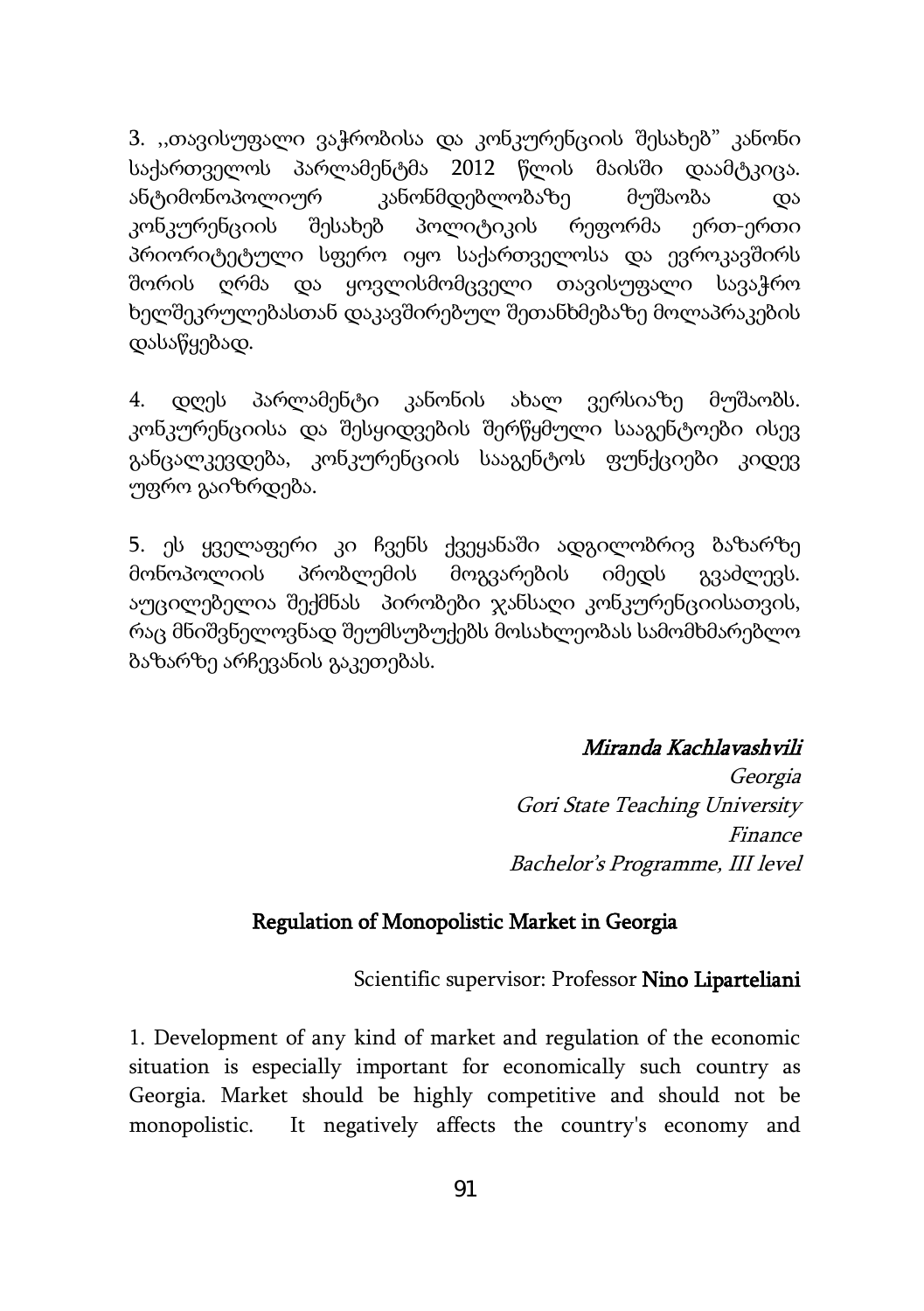population. If there monopolistic power is observed in the product market, the result will be negative for the country.

2. The Anti-Monopoly Service has existed since 1992 under the Ministry of Economy. But it was formed as independent organization in 1997.

3. The law on "Free Trade and Competition" was adapted by the Georgian Parliament in May 2012. It was one of the priority areas, in order to start negotiation about free trade agreement between EU and Georgia.

4. The Parliament is working on a new version of the law. The combined competition and procurement agencies will split up again and the functions of the Competition Agency will still increase.

5. Everything this is a very important fact for Georgian market what will make possible to solve problems in local market. It is necessary to be healthy competition that will grow alternatives of consumer market.

მარიამ შენგელია

საქართველო გრიგოლ რობაქიძის სახელობის უნივერსიტეტი ტურიზმი ბაკალავრიატი, IV დონე

## ბალნეოლოგიუტი კურორტების განვითარება მსოფლიოში და მისი პერსპექტივები საქართველოში

ხელმძღვანელი: ასოცირებული პროფესორი **მაკა ფირანაშვილი** 

1. ბალნეოლოგია (ლათ. balneum აბანო, აბაზანა, ბერძნ. logis მოძღვრება) - მედიცინის დარგი, რომელიც შეისწავლის მინერალური წყლების წარმოშობას, მათ ფიზიკურ და ქიმიურ თვისებებს, სამკურნალო-პროფილაქტიკური მიზნით გამოყენების მეთოდებს, სამედიცინო ჩვენებებს და უკუჩვენებებს.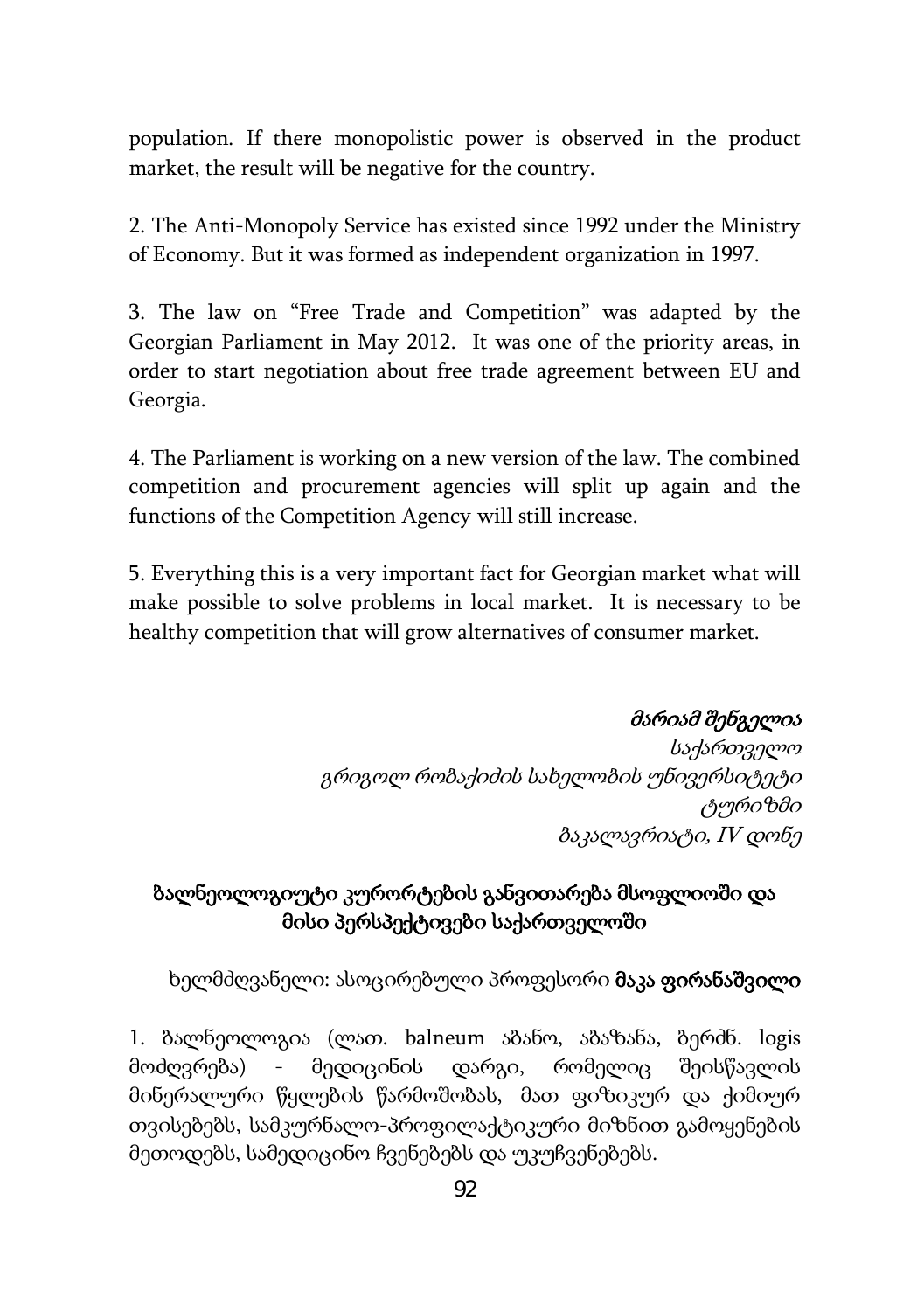2. საქართველოს ტერიტორიაზე 2000-ზე მეტი სამკურნალო წყალია აღმოჩენილი, რომელსაც საუკუნეების განმავლობაში ადგილობრივი მოსახლეობა სამკურნალოდ იყენებდა. თანაც მინერალური წყლების ზემოქმედება რამდენადმე იზრდება, თუ მას თან ახლავს მთის ჰაერი, მზის სხივები და ტყის მაცოცხლებელი სიმწვანე, რითაც საქართველო ნამდვილად გამოირჩევა. ეს ფაქტორი შეიძლება კიდევ ერთ ძლიერ მხარედ ჩაითვალოს, რადგან ხელს შეუწყობს ბალნეოლოგიური კუროტების განვითარებას და მოთხოვნის ზრდას. ბალნეოკურორტების პოპულარიზაციასთან ერთად ასევე უნდა ვიზრუნოთ მომსახურების ხარისხის ამაღლებასა და ინვესტიციების მოზიდვაზე, განსაკუთრებით იმ ბალნეოლოგიურ კურორტებზე, სადაც ტურისტული ინფრასტრუქტურის მწვავე დეფიციტია და ტურისტული პოტენციალის მაღალი დონე გააჩნია. აღსანიშნავია ის ფაქტი, რომ საქართველოს ჰიდრომინერალური რესურსები გამოირჩევა წყლების ქიმიური შემადგენლობისა და ფიზიკური თვისებების დიდი მრავალფეროვნებით.

3. ისეთი ცნობილი კურორტების რიცხვში როგორიც არის: ვიში, ბადენ-ბადენი, კარლოვი ვარი თამამად შეიძლება საქართველოც ჩაეწეროს თუ ვიზრუნებთ წყალტუბოს, ბორჯომის, საირმის და ბევრი სხვა კურორტის განვითარებაზე. ამის პოტენციალი საქართველოს ნამდვილად გააჩნია, ამიტომ სამომავლო პერსპექტივებთან ერთად განვიხილოთ მსოლიოში უკვე აღიარებული ცნობილი და მაღალშემოსავლიანი კურორტები.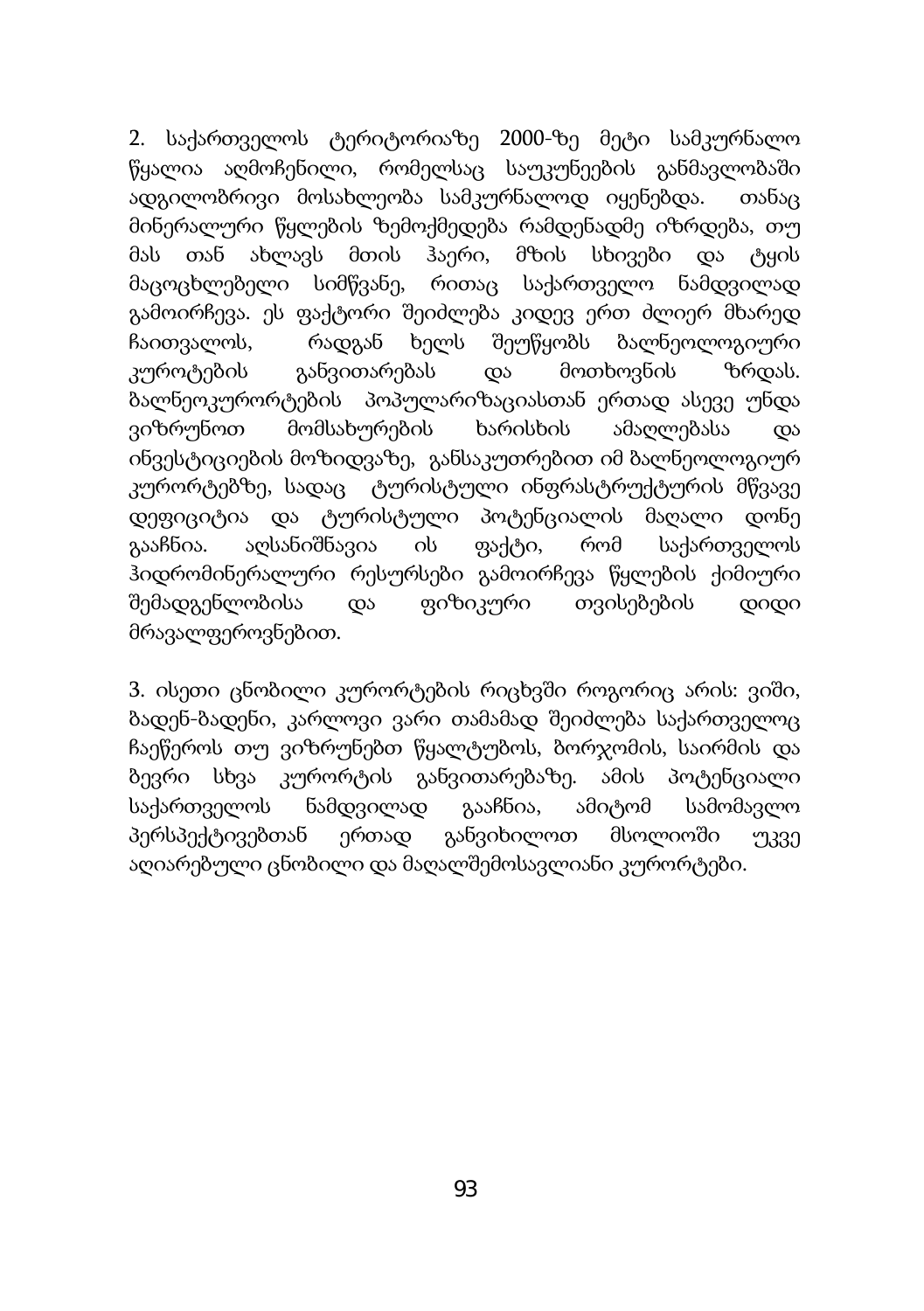#### Mariam Shengelia

Georgia Grigol Robakidze University Turism Bachelor's programme, IV level

## Development of Balneology Resorts in the World and Its Perspectives in Georgia

Scientific supervisor: Associate Professor Maka Piranashvili

1. Balneology (in Lat. "balneum" means bath house, bath, in Greek "Logis" means doctrine). It is a field of medicine which studies the origins of mineral waters, their physical and chemical properties, in order to use therapeutic-prophylactic method and medical indications and contraindications.

2. There are over 2000 healing waters discovered on the territory of Georgia. They were used by residents for treatment for many years. The positive impact of mineral waters increases with the mountain air, Sun rays and greenery of the forest. Georgia is distinguished for these factors, so we can consider them as one of the main strengths. Thus, this will facilitate the development of the balneology resorts as well as the expansion of demand . Along with the popularization of balneology resorts, we must also improve the quality of services provided and attract new investments. Balneology resorts, with acute shortage of tourist infrastructure have a high potential level of tourism. So, they are very important and should be considered very accurately. It should be mentioned that Georgian hydro-mineral resources are distinguished for chemical composition of the water and high diversity of physical properties.

3. Among such famous resorts as Vichy, Baden-Baden, Karlovy Vary and others, we can easily list Georgian ones, if we develop Tskaltubo, Borjomi, Sairme and many other resorts. Georgia actually has a very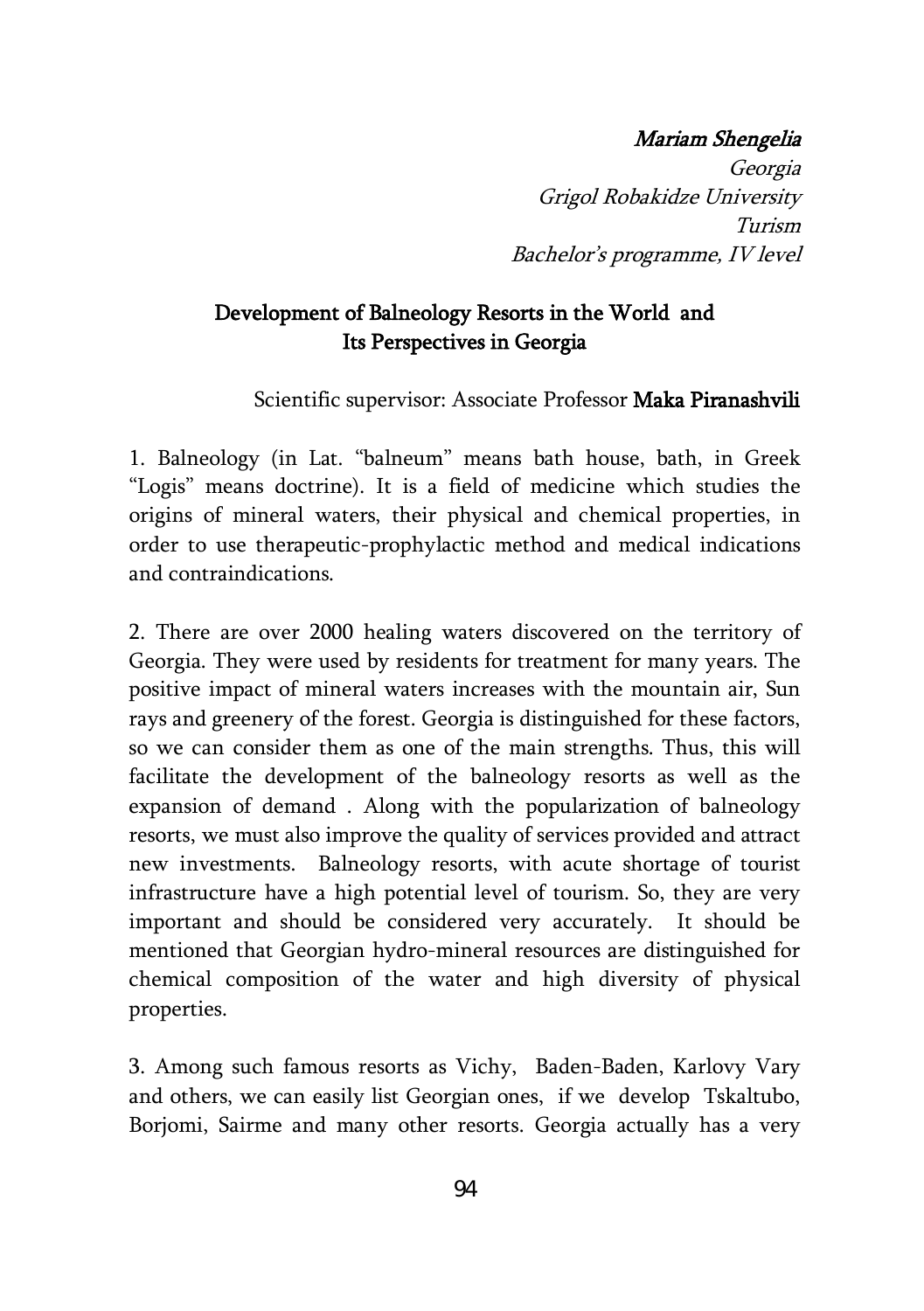good potential. Thus, we should consider future perspectives along with already famous and profitable resorts in the world.

## თამთა კაპანაძე, ანა ფსუტური

საქართველო გორის სახელმწიფო სასწავლო უნივერსიტეტი ფინანსები ბაკალავრიატი, III დონე

# ატრაქციის მნიშვნელობა თანამედროვე ტურიზმში

ხელმძღვანელი: ასოცირებული პროფესორი გელა შაქარაშვილი

1. ატრაქცია ცენტრალურ ადგილს იკავებს ტურიზმის ინდუსტრიაში, რადგან იგი მოგზაურობის დროს ტურისტისთვის უამრავ მოვლენას აერთიანებს. მაგ.: არქიტექტურას, ბუნებას, მუზეუმებს, მონუმენტურ ძეგლებს, თემატურ პარკებს, სავაჭრო ცენტრებს, სპორტულ შეჯიბრებებს, ფესტივალებს და ა. შ.

2. თანამედროვე ტურიზმში ატრაქციის მნიშვნელობა აშკარაა: იგი ხელს უწყობს ტურისტული პროდუქტის რეალიზებას, ხოლო ზოგჯერ თავადვე წარმოადგენს ტურისტული დანიშნულების ადგილს.

3. მენეჯერული თვალსაზრისით, ტურისტულ ატრაქციას მოაქვს დამატებითი და საკმაოდ მაღალი შემოსავლები, როგორც თითოეული საწარმოსათვის, ასევე ქვეყნის ბიუჯეტში. ატრაქციის სტუმარი არა მხოლოდ სიამოვნებას იღებს ან ერთობა, არამედ იგი ეცნობა საკუთარ წარსულს, წინაპრებს, მათ ცხოვრებას. ანუ ატრაქცია, გარდა იმისა, რომ მნახველთა გართობისა და დასვენებისთვის არის განკუთვნილი, შემეცნებითი ხასიათისაცაა.

4. თემაში განხილულია საქართველოში ერთ-ერთი ყველაზე პოპულარული ტურისტული ობიექტის, უფლისციხის მაგალითი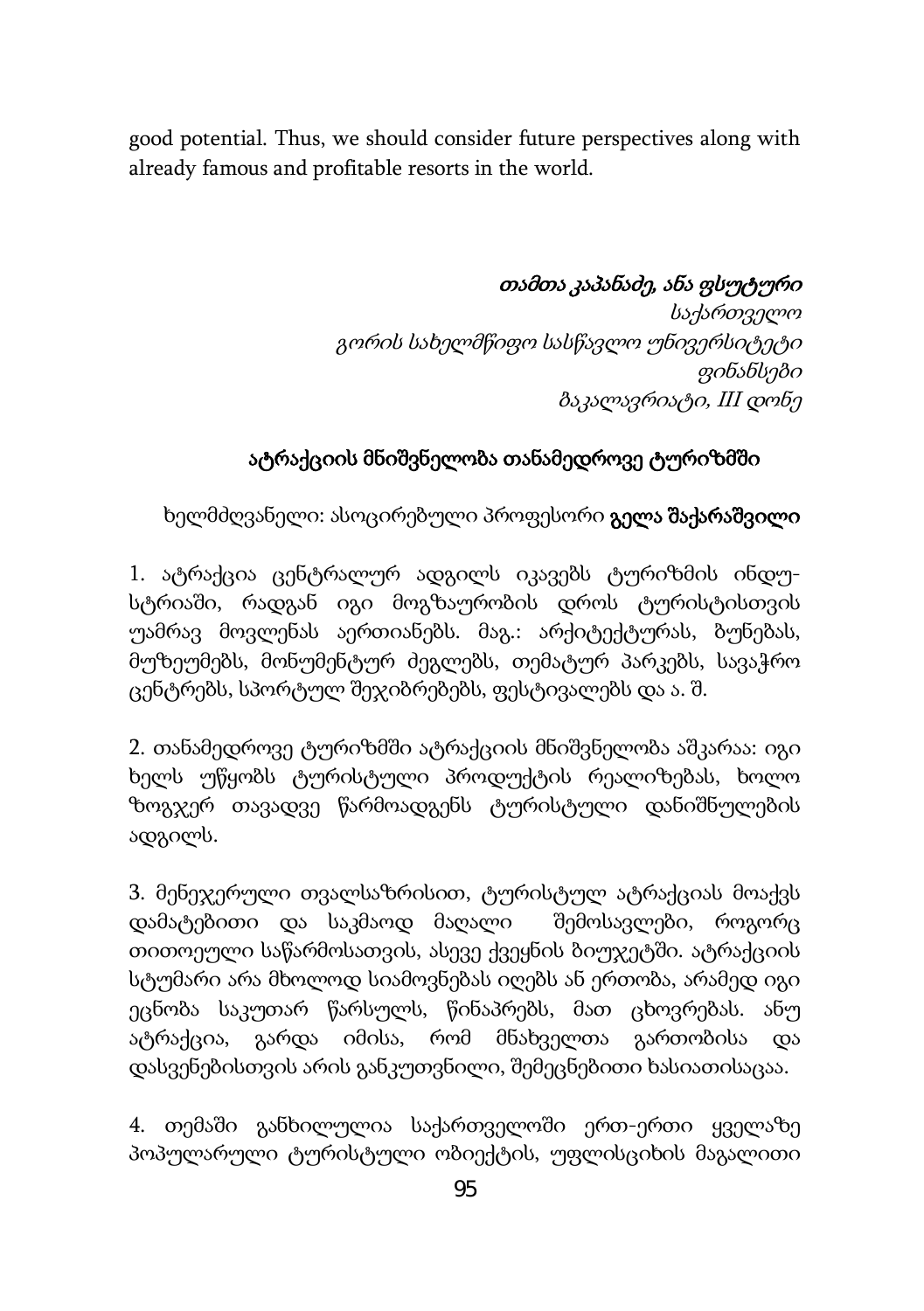და ასევე გამოკითხულ ტურისტთა დამოკიდებულება აღნიშნულ ობიექტზე არსებულ მომსახურებაზე ატრაქციული ღონისძიებების დამატებასთან დაკავშირებით.

## Tamta Kapanadze, Ana Psuturi

Georgia Gori State Teaching University Finance Bachelor's programme, III level

### The Meaning of Attraction in Modern Tourism

Scientific supervisor: Associate Professor Gela Shakarashvili

1. Attraction is one of the most important things in tourism, because it combines a lot of events for a tourist while traveling. For example: architecture, nature, museums, historical places, monuments, theme parks, shopping centers, festivals, etc.

2. The meaning of attraction in modern tourism is obvious: it helps the realization of tourism products, or sometimes it is the destination of tourism.

3. From managers' point of view, attraction brings more profit not only for every firm, but also for budget. Through attraction a guest not only gets pleasure or entertainment, he/she also gets to know his/her past, ancestors and their life. Thus, attraction is not only for entertainment of a guest, but also it has cognitive value.

4. In this work we overview one of the most popular tourist objects of Georgia, the example of Uplistsikhe. We will also research the opinion of questioned tourists about adding new attractions to this tourism object.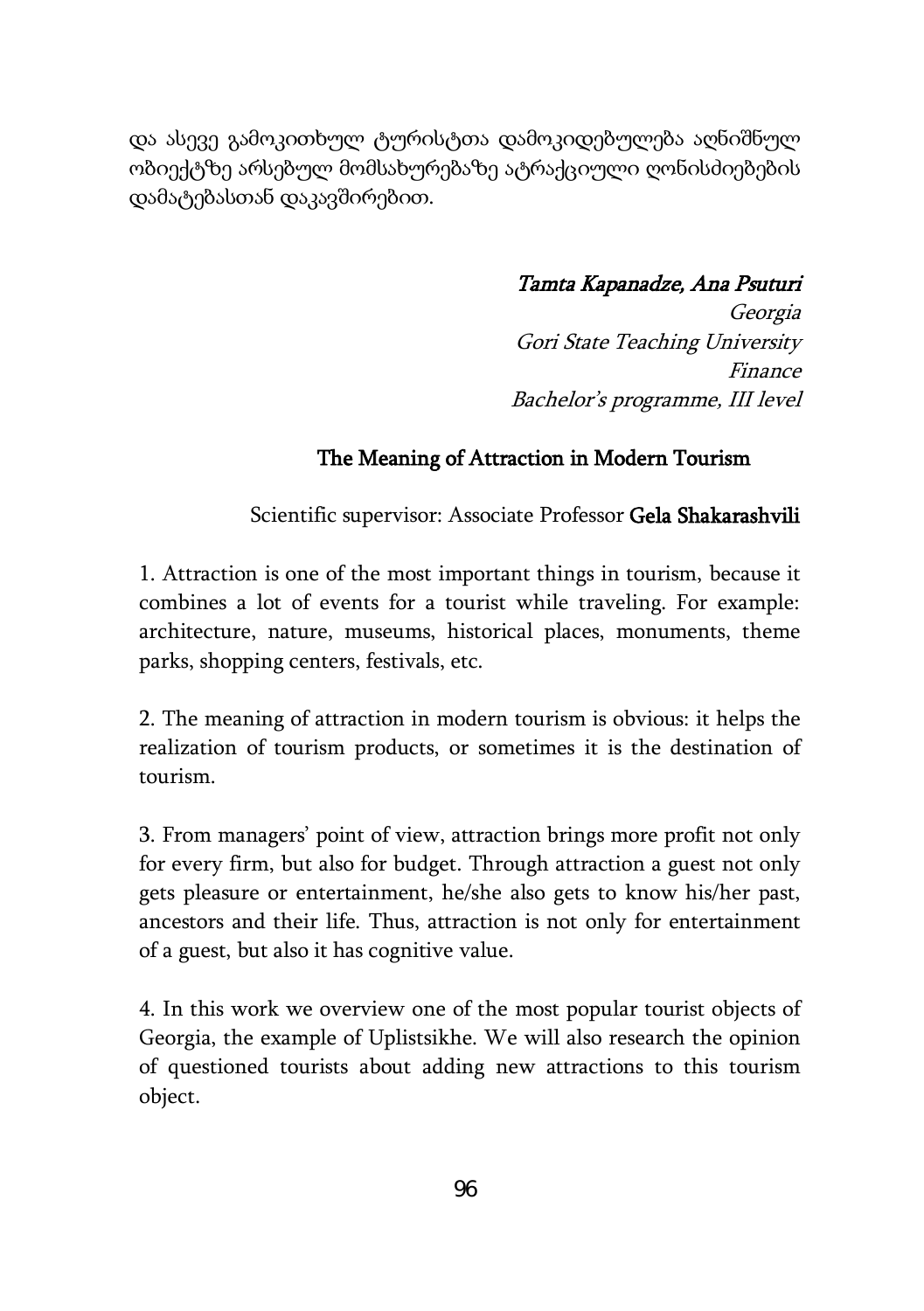### თათია ყურაშვილი

 საქართველო გურამ თავართქილაძის სასწავლო უნივერსიტეტი ბიზნესის ადმინისტრირება ბაკალავრიატი, III დონე

# საქართველო-ამერიკას შორის თავისუფალი ვაჭრობის ხელშეკრულების მნიშვნელობა და საქართველოს ეროვნული უსაფრთხოება

ხელმძღვანელი: პროფესორი ამირან თავართქილაძე

1. საქართველო ევროპული და ევროატლანტიკური სივრცის ნაწილია. შესაბამისად, მისი უსაფრთხოებისთვის მნიშვნელოვანია ევროპაში მიმდინარე ინტეგრაციული პროცესები, კერძოდ, ნატოს და ევროკავშირის აღმოსავლეთით გაფართოება.

2. საქართველო ინარჩუნებს მჭიდრო კავშირებ მსოფლიოს დემოკრატიულ ქვეყნებთან. მათ შორის უპირველეს პარტნიორ ქვეყანასთან ამერიკის შეერთებულ შტატებთან. ამ ქვეყნების მიერ საქართველოს მხარდაჭერა მნიშვნელოვან როლს ასრულებს საქართველოს ეროვნული უსაფრთხოების უზრუნველყოფის საქმეში.

3. თავისთავად, ნებისმიერ ქვეყანასთან ,,თავისუფალი ვაჭრობის ხელშეკრულების" გაფორმება გარკვეულ დადებით შედეგშეა ორიენტირებული. მაგრამ ისეთ ქვეყანასთან, როგორიც ამერიკის შეერთებული შტატებია, ასეთი დონის თანამშრომლობა შეიძლება, განვიხილოთ, როგორც საქართველოს უსაფრთხოების ერთგვარი არაპირდაპირი გარანტია. შესაბამისად, ასეთი ხელშეკრულების პერსპექტივა სრულიად განსხვავებულ და განსაკუთრებულ მნიშვნელობას იძენს. იმდენად განსაკუთრებულს, რომ სამსჯელოა - უახლოეს მომავალში, რომელი პოლიტიკური ნაბიჯია უფრო მიღწევადი - ნატოში გაწევრიანება,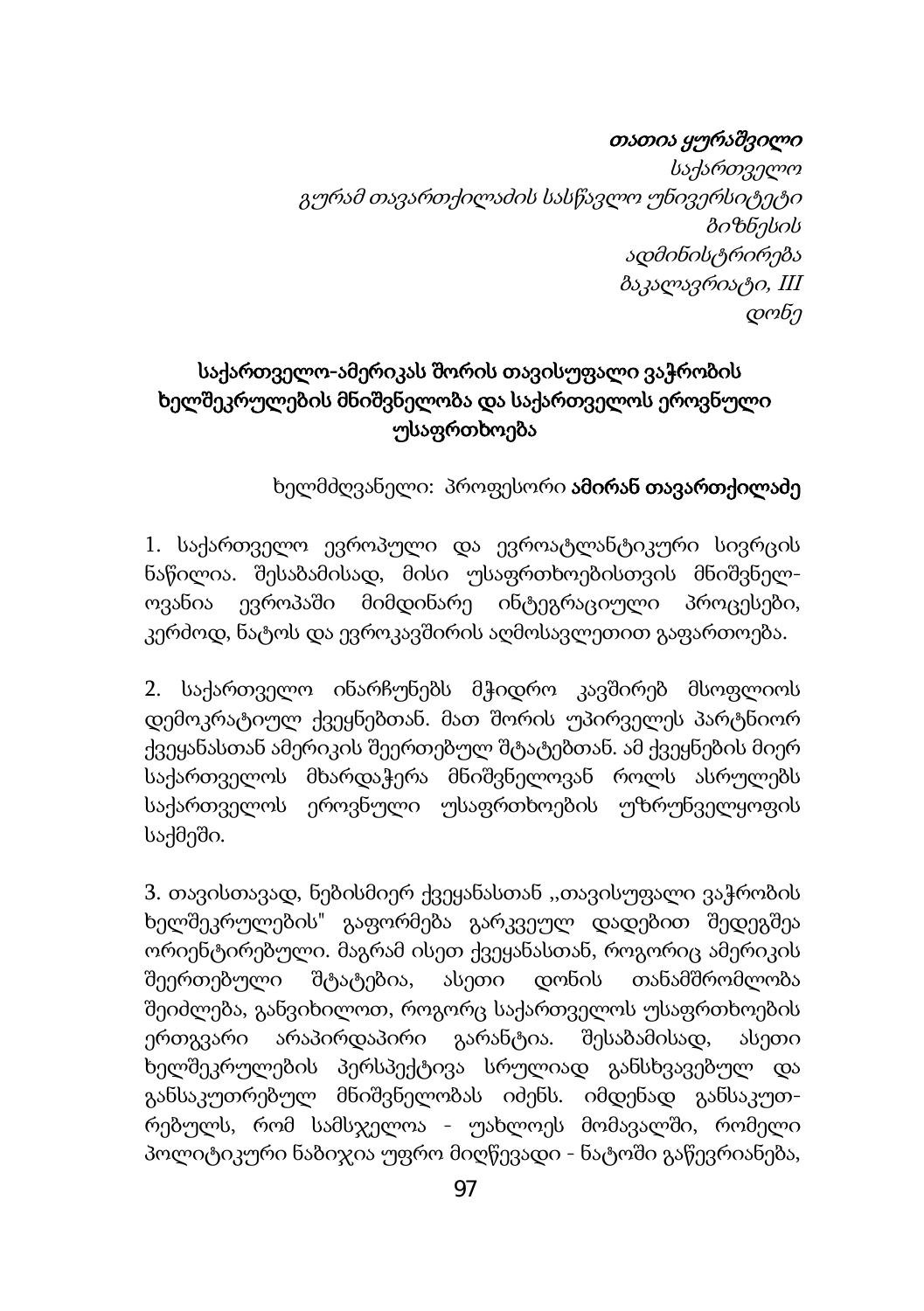ევროკავშირში შესვლა, თუ აშშ-სთან თავისუფალი ვაჭრობის ხელშეკრულების გაფორმება. სამივე სამიზნე თითქმის ერთნაირად განსაზღვრავს საქართველოს პოლიტიკურ ვექტორს და ეკონომიკური განვიათარების პერსპექტივას.

4. ევრო-ამერიკულთან ჰარმონიზებული სტანდარტების დანერგვას რამდენიმე წელი და სერიოზული ინვესტიციის მოძიება ჭირდება. სერიოზული ინვესტიცია კი რეალურად მხოლოდ ამ ქვეყნებთან თავისუფალი ვაჭრობის ხელშეკრულებით მიიღწევა.

5. მიმაჩნია, რომ აშშ-სთან და ევროპასთან თავისუფალი ვაჭრობის ხელშეკრულების გაფორმება უმნიშვნელოვანეს მიზნად უნდა იქცეს. მიზანი კი გაამართლებს საშუალებას. ევროამერიკული ინვესტიციური კაპიტალის შემოდინების პირობებში, თანამედროვე ტექნოლოგიებით ევროპული სტანდარტების შესაბამისი პროდუქციის წარმოება გადაულახავ სირთულეს უკვე აღარ წარმოადგენს.

#### Tatia Kurashvili

Georgia Guram Tavartkiladze Teaching University Business Administration Bachelor's programme, III level

## Free Trade Agreement between the USA and Georgia and National Security

#### Scientific supervisor: Professor Amiran Tavartkiladze

1. Georgia is a part of the European and Euro-Atlantic area. Therefore, the ongoing integration process in Europe, in particular, NATO's and the EU's eastward enlargement is important for Georgia's security.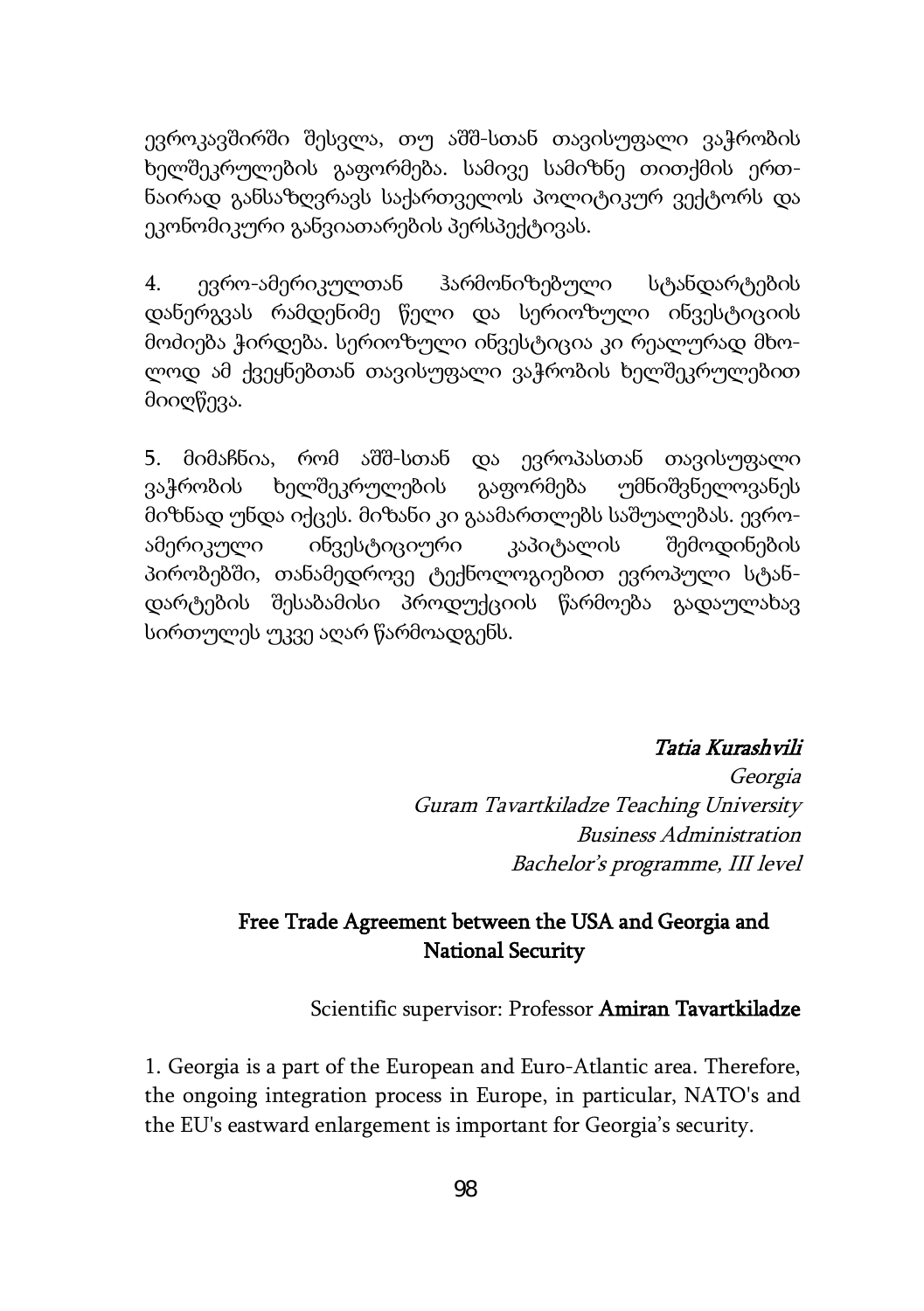2. Georgia maintains close relations with democratic countries of the world, among them with the USA. Support of these countries is very important for the national security of Georgia.

3. Signing a Free Trade Agreement with any country is oriented to a certain positive result. These countries played an important role in supporting the national security. However, cooperation with the United States can be considered as a kind of an indirect guarantee of Georgian's security. Accordingly, the perspective of such Agreement acquires absolutely different and special importance. The following issue gets disputable: which of the below mentioned goals is more achievable in the nearest future – joining NATO or EU, or signing a Free Trade Agreement with the United States. All three targets determine political track and economic perspective of Georgia in the similar way.

4. Implementation of European and American standards require years of hard work and serious investments. And substantial investments will be achieved by means of a Free Trade Agreement with these countries.

5. Therefore, I believe that signing a Free Trade Agreements with Europe and the USA should become a primary goal.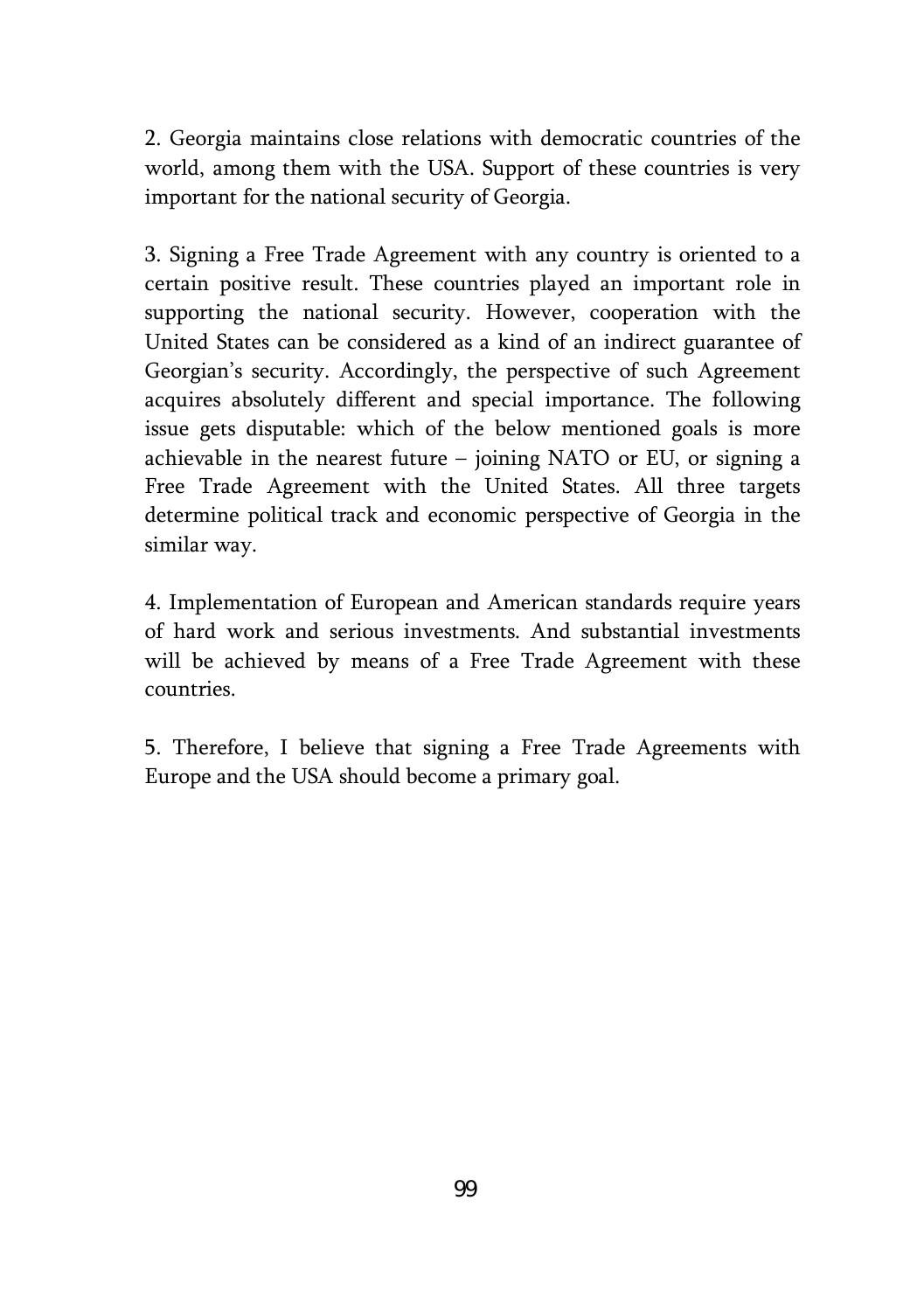სალომე ფხალაძე , მარიამ გელეტაშვილი

 საქართველო ივანე ჯავახიშილის სახელობის თბილისის სახელმწიფო უნივერსიტეტი საზოგადოებრივი გეოგრაფია ბაკალავრიატი, III დონე

# ბრაზილიის სათბობ-ენერგეტიკული მრეწველობა

ხელმძღვანელი: ასისტენტ-პროფესორი **გიორგი კვინიკაძე** 

1. ბრაზილია სამხრეთ ამერიკის სახელმწიფოა, რომლის ეკონომიკაც ყოველწლიურად სულ უფრო იზრდება. იგი მსოფლიო ეკონომიკური მოთამაშე ხდება, ეკონომიკის განვითარებას ხელს უწყობს მის ტერიტორიაზე ბუნებრივი რესურსების არსებობა.

2. ბრაზილიის სათბობ–ენერგეტიკულ მრეწველობაზე უკვე დიდი ხანია საუბრობენ. იგი გამორჩეული სახელმწიფოა. ეთანოლის წარმოებას დიდი ხანია მისდევს, ამიტომ ბრაზილია ყოველთვის აქტუალურია როცა ნავთობის კრიზისი იწყება და ახლა, როცა მის ტერიტორიაზე ნავთობის დიდი მარაგი აღმოაჩინეს, თემის აქტუალურობა უფრო გაიზარდა. ამას ემატება ბრაზილიის გეგმები და ინვესტიციები ენერგიის არატრადიციულ დარგებში, ვგულისხმობთ მზის და ქარის ენერგიას, რომელიც მომავლის ენერგო რესურსებად იწოდება. ბრაზილიას აქვს ურანის დიდი მარაგი, მაგრამ მის გამოყენებას არ ჩქარობს. ჰიდრო რესურსებით იგი იკმაყოფილებს ელექტროენერგიაზე მოთხოვნილებას, მაგრამ ურანის არსებობა მსოფლიოსთვის ყურადსაღები თემაა, ბრაზილია მომავლისკენ იყურება.

3. თუ იგი დღეს მაქსიმალურად ეფექტურად ვერ იყენებს სათბობ–ენერგეტიკულ რესურსებს ეს ქვეყანაში არსებული სოციალურ–პოლტიკური სიტუაციის ბრალია.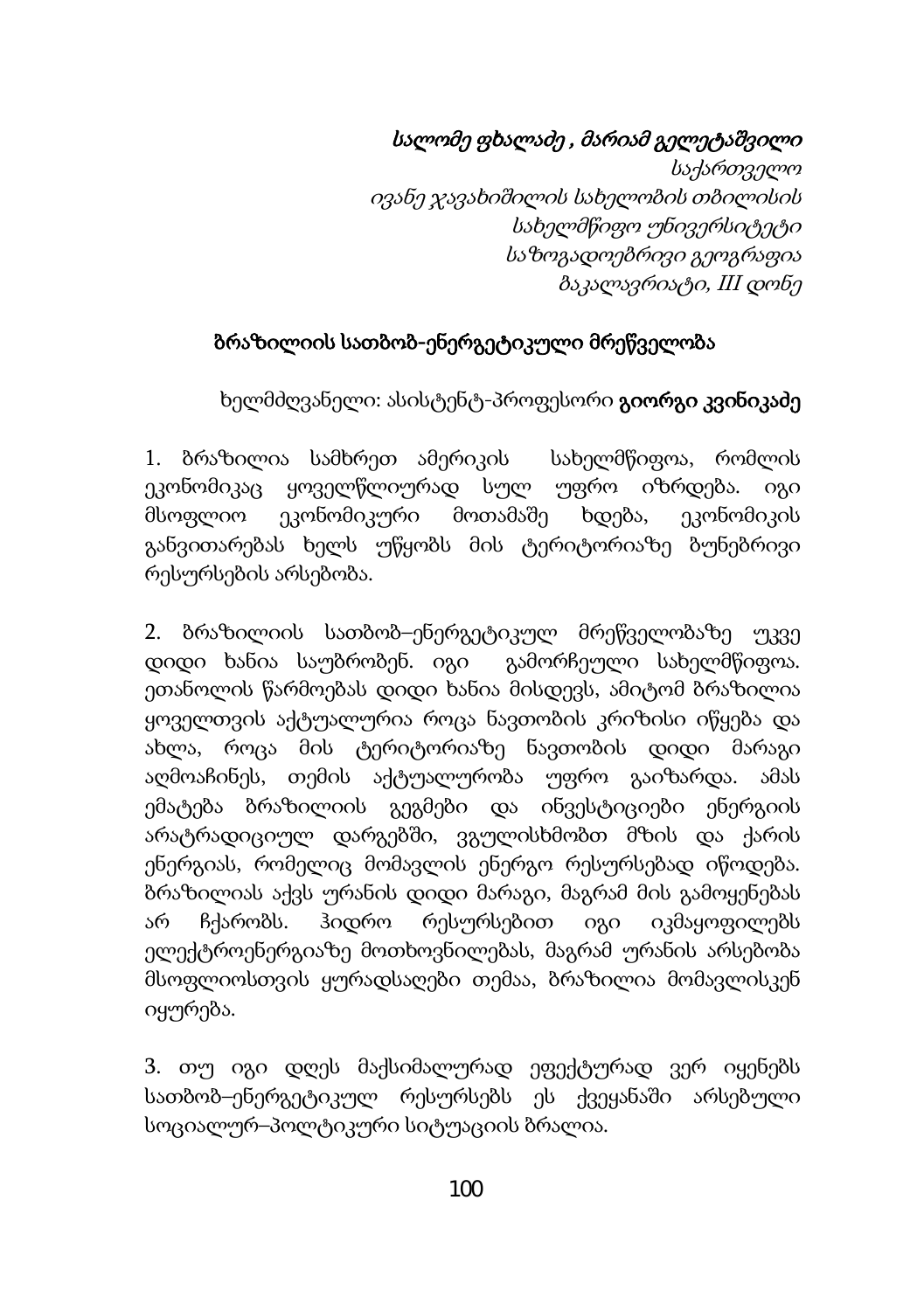4. მსოფლიოს მოწინავე ქვეყნების დაინტერესება ბრაზილიის მიმართ ყოველწლიურად იზრდება, მათ სჭირდებათ ბრაზილიის ენერგო რესურსები. აშშ, კანადა, ჩინეთი, ინდოეთი დაინტერესებულები არიან ამ ქვეყნით. თუ ბრაზილია შეძლებს შიდა ვითარების მოგვარებას, მსოფლიო ეკონომიკურ ძალთა ბალანსი შეიძლება შეიცვალოს.

5. მოცემული თემით ჩვენ კომპლექსურად ვახასიათებთ ბრაზილიის სათბობ–ენერგეტიკულ მრეწველობას (ქვანახშირი, ნავთობი, გაზი, ჰიდროენერგეტიკა, ატომური ენერგია, მზის და ქარის ენერგიები). შედეგად კი მივიღეთ საინტერესო კომპლექსური კვლევა, საიდანაც ჩანს რომ ბრაზილია რამდენიმე წელიწადში გახდება მსოფლიოს მოწინავე სახელმწიფო.

Salome Pkhaladze, Mariam Geletashvili

Georgia Ivane Javakhishvili Tbilisi State University Human Geography Bachelor's programme, III level

#### Fuel-Energy Industry of Brazil

#### Scientific supervisor: Assistant Professor Giorgi Kvinikadze

1. Brazil is the South American country. Its economy grows faster every year. It becomes the world economic player; existence of natural resources in its territory contributes to the economic development.

2. Brazil's fuel-energy industry has long been talked about. It is a distinguished country. Brazil has been following ethanol production for long time; that is why this country always becomes an urgent problem when the oil crisis begins and now, when its oil reserves have been discovered, the urgency of the topic has even more increased. In addition, there are Brazil's energy plans and investments in nontraditional fields. We mean solar and wind power as a future energy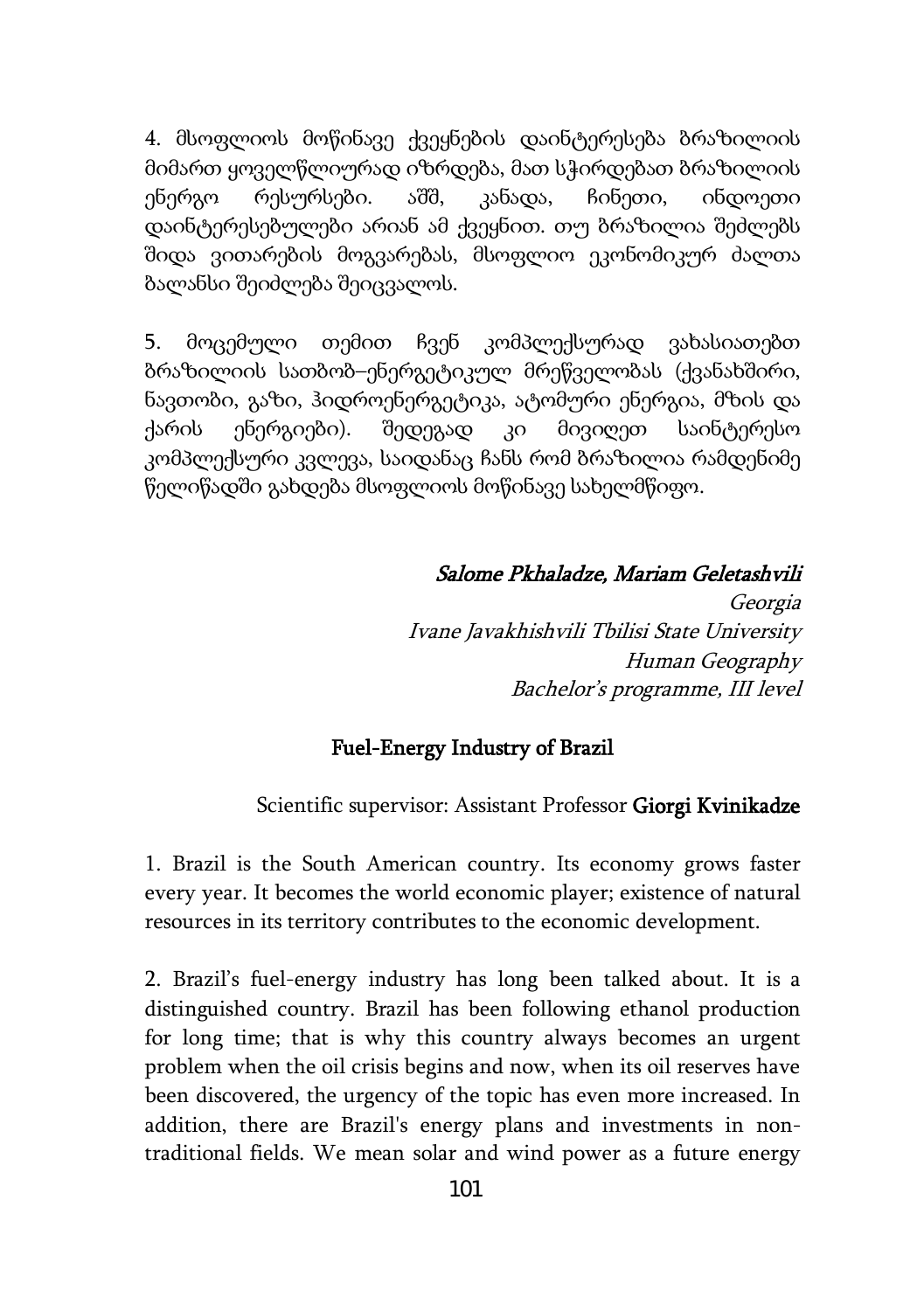resource. Brazil has large reserves of uranium but its use is slow. It satisfies a need and demand for electricity with hydro resources, but uranium is a significant issue for the world and Brazil is looking to the future.

3. It is namely because of the country's social-political situation that Brazil does not use the fuel-energy resources most efficiently.

4. The world's leading countries' interest in Brazil is increasing annually, because they need energy resources of Brazil. The USA, Canada, China, India are interested in Brazil. If Brazil manages to settle the internal situation, the world's economic balance of power may change.

5. In the given paper is fully defined Brazil's fuel-energy industry (coal, oil, gas, hydropower, nuclear energy, solar and wind energy). As a result, we have an integrated research that shows Brazil will become the world's leading state in few years.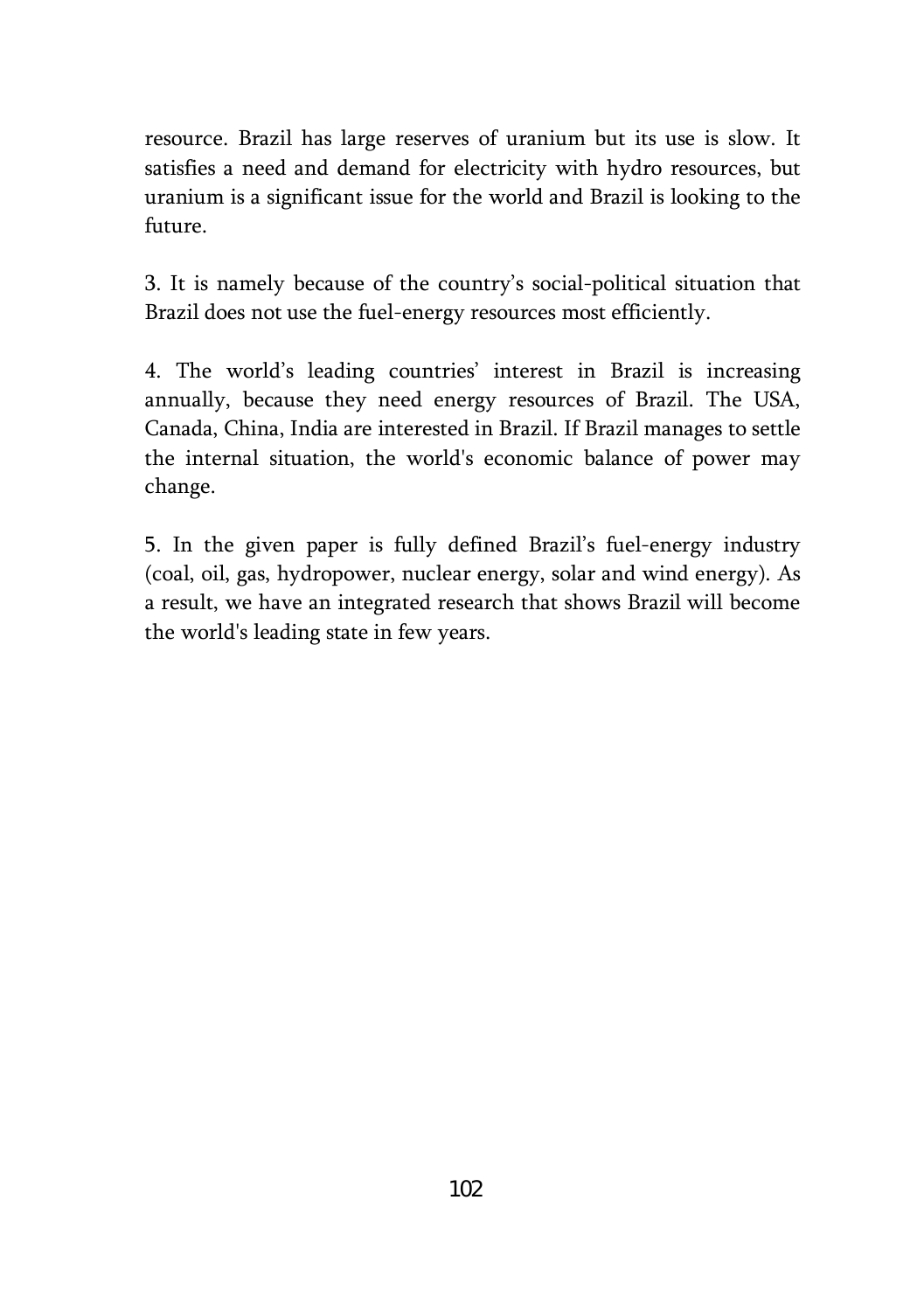# ლიკა გოქაძე

 საქართველო გურამ თავართქილაძის სასწავლო უნივერსიტეტი ბიზნესის ადმინისტრირება ბაკალავრიატი, III დონე

# პრივატიზაციის შედეგები საქართველოში

ხელმძღვანელი: პროფესორი <mark>ამირან თავართქილაძე</mark>

# 1. საპრივატიზაციო გარემო საქართველოში

საქართველოში პრივატიზაცია 1992 წლიდან დაიწყო მაგრამ მას წინ უძღვოდა აუცილებელი საკანონმდებლო ბაზის შექმნა. 1991 წლის 9 აგვიისტოდან მიღებული იქნა კანონი პრივატიზაციის შესახებ.სახელმწიფო პარალელურად ახორციელებდა ღონისძებებს პრივატიზაციისათვის ხელსაყრელი გარემოს ჩამოსაყალიბებლად. ესენი იყო:

- მაკროეკონომიკური სტაბილურობა;
- ანტიმონოპოლიური პოლიტიკა;
- საბაზრო ინფრასტრუქტურის განვითარება;
- თანამედროვე მენეჯმენტის და ტექნოლოგიების დანერგვა.

# 2. პრივატიზაციის დინამიკა და შედეგები 1993-2003 წლებში

პრივატიზაციის გავლენა სხვადასხვა დარგებზე:

პურპროდუქტების მრეწველობა - 1993 წლიდან საჭირო გახდა პურპროდუქტების მრეწველობის საწარმოთა ფართო მასშტაბით პრივატიზაცია, რათა გამორიცხულიყო ყოველგვარი შეფერხება წარმობის სფეროში.

ენერგეტიკა - წლების განმავლობაში ენერგეტიკის სექტორში მდგომარება იცვლებოდა უკეთესობისკენ რაც არამარტო საკუთარი ძალისხმევის გაძლერებას, არამედ საერთაშორისო საფინანსო ინსტიტუტებიდან სერიოზული დონორული დახმარების უზრუნველყოფას საჭიროებდა.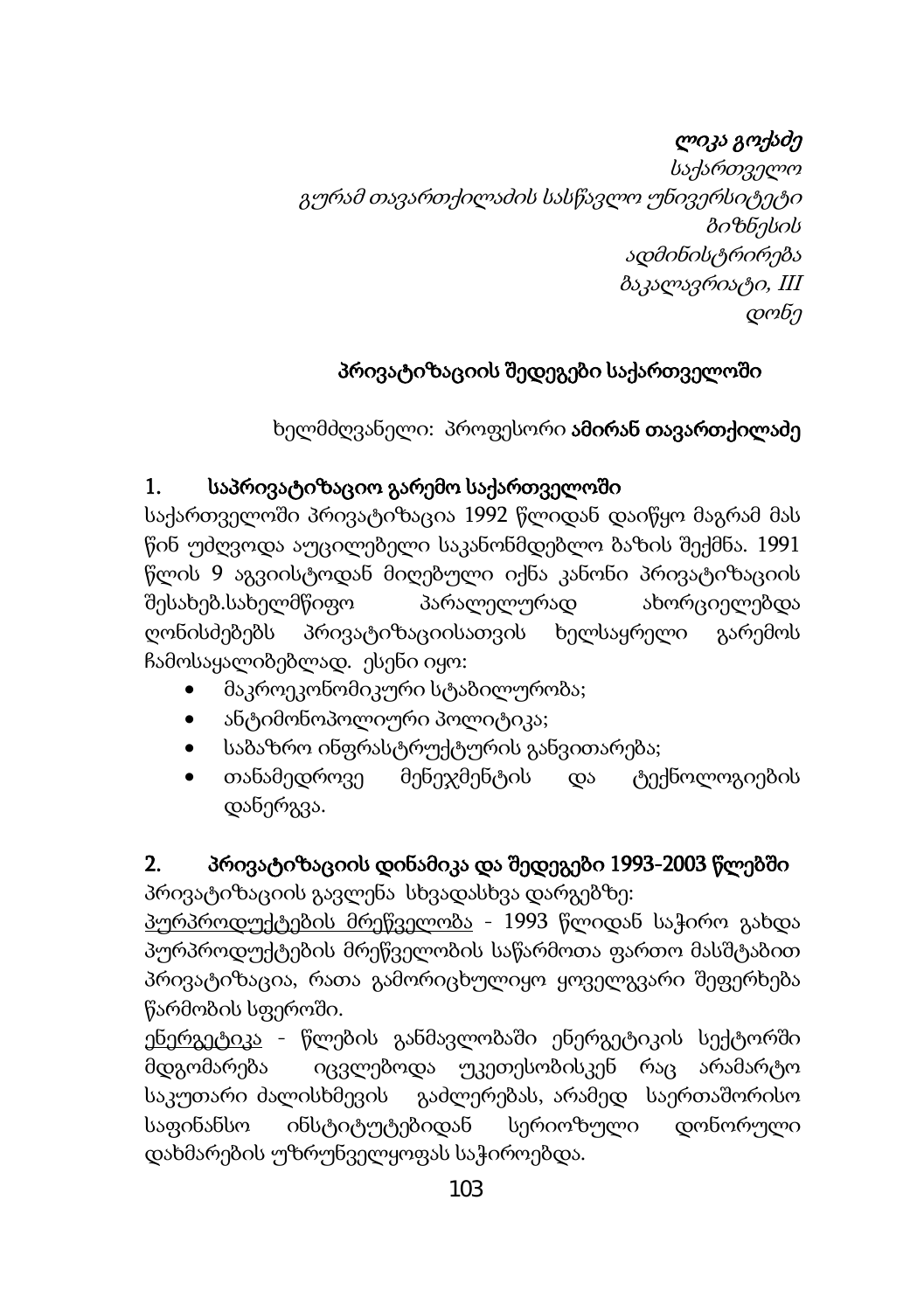# 3. პრივატიზაციის ახალი ტალღა 2004-2008 წლებში - ,,აგრესიული პრივატიზაცია"

2003 წლის შემდეგ დაიწყო აგრესიული პრივატზიაცია. წინა ხელისუფლებისგან განსხვავებით დაიწყო თამამი ნაბიჯების გადადგმა. ხშირად ეს სოციალურად გაუმართლებელიც იყო, მაგრამ იგი მიზნად ისახავდა ქვეყანაში უცხოური ინვესტი-ციური ნაკადების ზრდას, რესუსრსების რაციუნალურად გამოყენებას და ა.შ.

#### 4. პრივატიზაციის შეფასება და პერსპექტივები

1990-იანი წლებიდან პრივატიზაცია ქვეყნისათვის მძიმე პირობებში მიმდინარეობდა. შეუძლებელი აღმოჩნდა სახელმწიფო საკუთრების პრივატიზების პროცესის თანამიმდევრული და სისტემური განხორცილება. როგორც პრაქტიკა ადასტურებს არ არსებობს პრივატიზაციის იდეალური მეთოდი, ხოლო მისი რეალიზება დაკავშირებულია მთელ რიგ პრობლემებთან.

### Lika Gokadze

Georgia Guram Tavartkiladze Teaching University Business Administration Bachelor's programme, III level

#### Results of Privatization in Georgia

Scientific supervisor: Professor Amiran Tavartkiladze

#### 1. Privatization environment in Georgia

Privatization began in Georgia in 1992, what was legal preceded by the formation of framework formation. On August 9, 1991 the law on privatization was enacted. At the same time, the government took measures to create the convenient environment for privatization, such as: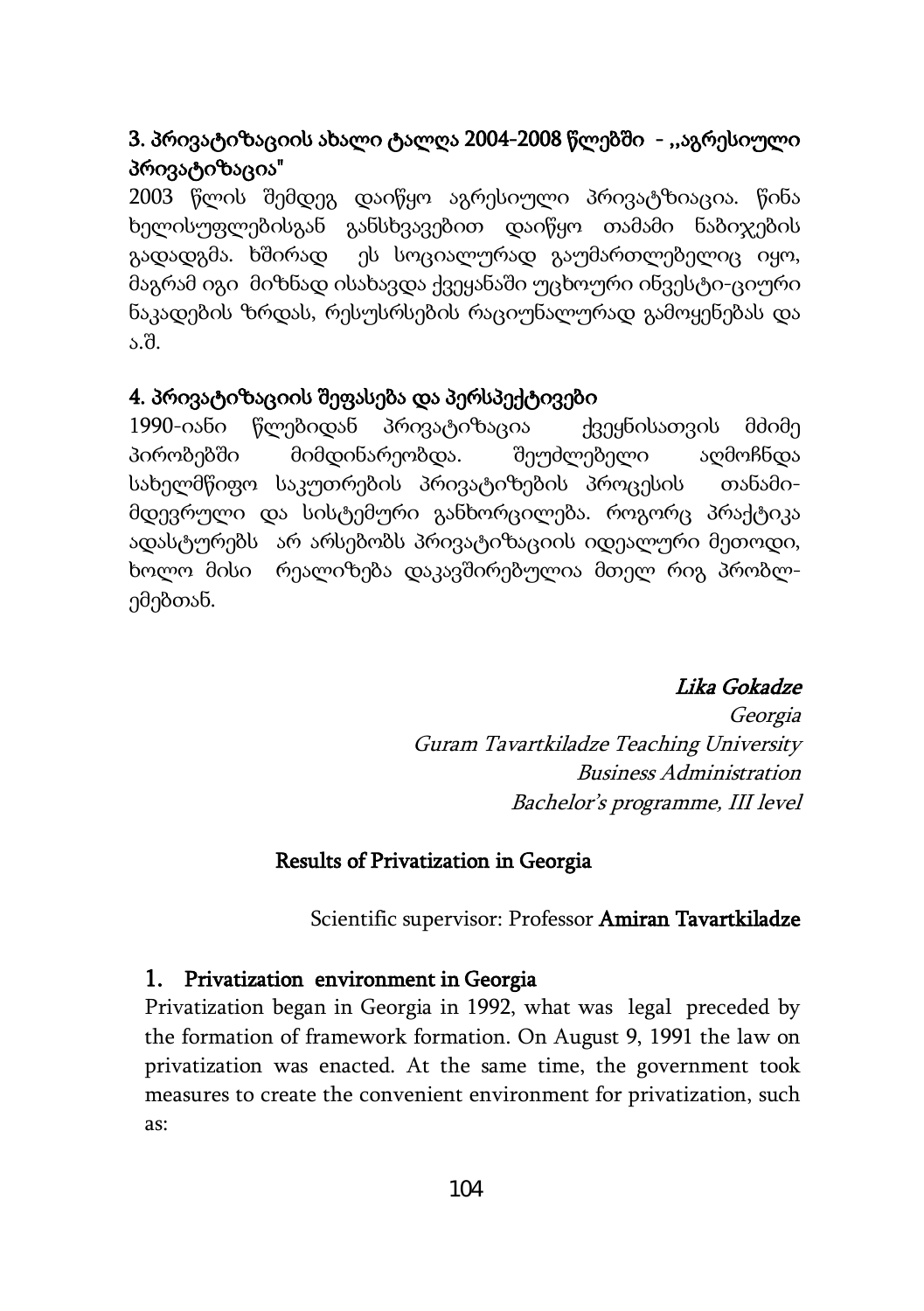- Macroeconomic stability;
- Antimonopoly policy;
- Development of market infrastructure;
- Establishing modern management and technologies.

# 2. Dynamics and consequences of privatization in 1993-2004

The influence of privatization on different fields:

Bread and bakery industry - large-scale privatization started in bread and bakery industry in 1993 to avoid any impediment in the field of industry.

Energy industry - during years working conditions in this field were changed for the better. This process required serious financial support from international donor organizations.

# 3. New wave of privatization in 2004-2003 - "aggressive privatization"

Aggressive privatization started after 2003. New government took courageous though often socially unjustified measures. However, it aimed to increase foreign investments, use resources, etc.

# 4. Evaluation and prospects of privatization

Since 1990s, the process of privatization ran in hard conditions. It appeared impossible to conduct this process consequently and systematically. As the practice reveals, there is no ideal method of privatization and conducting it always causes problems.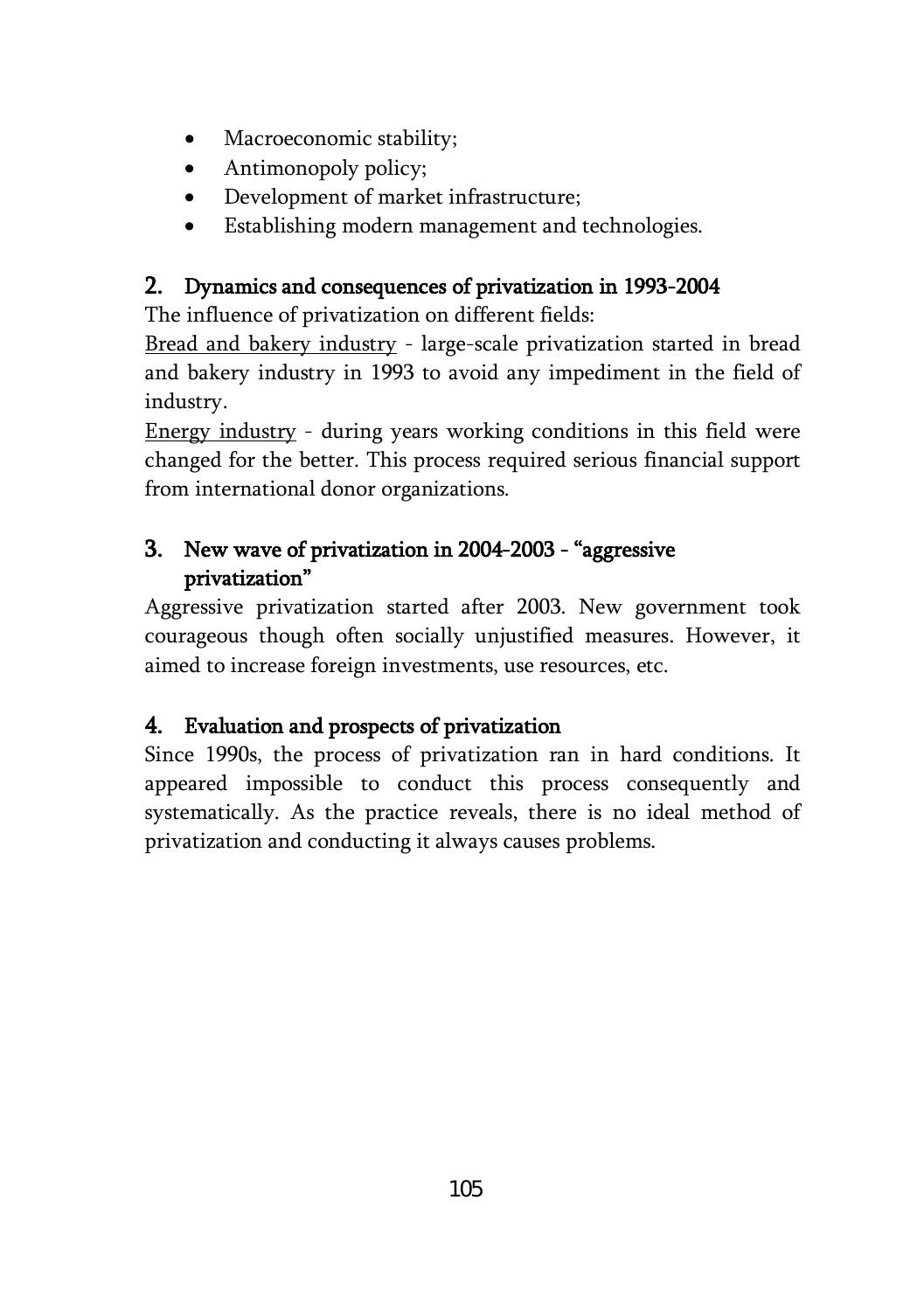# თამარ კუპატაძე, ნინო კუპატაძე

საქართველო გრიგოლ რობაქიძის სახელობის უნივერსიტეტი ფინანსები ბაკალავრიატი, IV დონე

## ლიზინგის განვითარების პერსპექტივები საქართელოში

## ხელმძღვანელი: პროფესორი თამარ გამსახურდია

1. სალიზინგო საქმიანობას ახასიათებს რიგი ნაკლოვანებებისა, კერძოდ: პირველი, თუ ქონება აღებულია ფინანსური ლიზინგით და მან ხელშეკრულების პერიოდში განიცადა მორალური ცვეთა, ლიზინგის მიმღები ვალდებულია გადასახადები გადაიხადოს გარიგების ვადის გასვლამდე; მეორე, ქონების მწყობრიდან გამოსვლის შემთხვევაშიც გადახდები გრძელდება წინასწარ შეთანხმებული გრაფიკის შესაბამისად; მესამე, თუ გარიგების ობიექტს წარმოადგენს მსხვილი და თანამედროვე ტექნოლოგიები, ხელშეკრულების მომზადება და დადება საჭიროებს დიდ დროსა და რესურსებს.

2. საქართველოში მანქანა-მოწყობილობების ლიზინგის განვითარებას დიდი პერსპექტივები გააჩნია. საერთაშორისო პრაქტიკიდან ცნობილია ტექნიკა-ტექნოლოგიების განვითარების სამი მიმართულება: გადმოტანის სტრატეგია (როცა რეციპიენტ ქვეყანას უცვლელად გადმოაქვს საზღვარგარეთიდან ტექნიკურ-ტექნოლოგიური სიახლეები და იყენებს მათ საკუთარ ქვეყანაში); სესხების სტრატეგია (როცა თავისი სამეცნიეროტექნიკური პოტენციალით და იაფი მუშახელით ითვისებენ იმ ტექნიკის წარმოებას რომელიც უკვე იწარმოება უცხოეთში); გაძლიერების სტრატეგია (როცა ქვეყანა თვითონ, თავისი ინტელექტუალური პოტენციალით მუდმივად ქმნის ტექნიკატექნოლოგიებში სიახლეებსა და ნერგავს მას წარმოებაში). ამჟამად საქართველო ამ სამი მიმართულებიდან ერთ-ერთის არჩევანის წინაშე დგას.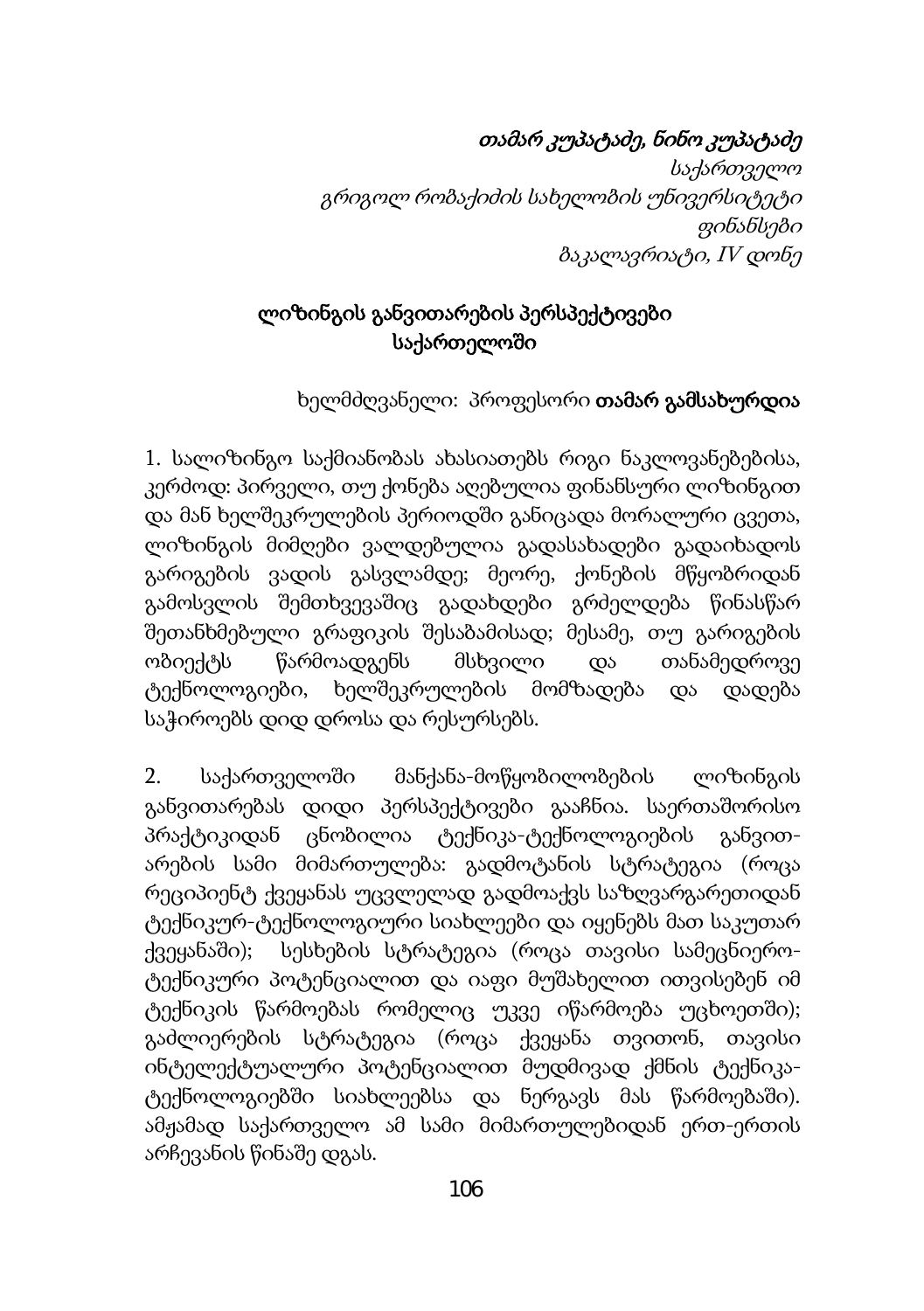3. 2004 წლის დასაწყისში საერთაშორისო საფინანსო კორპორაციამ (IFM) კანადის საერთაშორისო განვითარების სააგენტოსთან ერთად, საქართველოში ბიზნესის განვითარების მიზნით სპეციალური პროექტი შეიმუშავა, რომელიც ლიზინგის განვითარების ხელშეწყობის შემდეგ ღონისძიებებს ითვალისწინებდა: სალიზინგო კომპანიებისა და ლიზინგის სერვისის მომხმარებლებისათვის სასწავლო სემინარების და კონსულტაციების ჩატარება, ლიზინგის პოტენციური ბაზრის კვლევა, საკანონმდებლო ბაზის სრულყოფა და საგანმანათლებლო დაწესებულებებში ლიზინგის პროგრამების დანერგვა.

4. IFM-ის საქართველოს ბიზნესის განვითარების პროექტის მიერ ჩატარებული კვლევით ლიზინგის პოტენციური ბაზარი 15-22 მილიონ დოლარს შეადგენს. ჩატარებული კვლევის შედეგად გამოკვლეული იქნა საქართველოს 11 რეგიონის 792 კომპანია. ვინაიდან ლიზინგი საქართველოსათვის სრულიად ახალი ფინანსური ინსტრუმენტია, შესაბამისად არავითარი მონაცემები არ არსებობს მასზე მოთხოვნისა და ზოგადად ლიზინგის პოტენციური ბაზრის მოცულობის შესახებ. საქართველოში ძირითადი სექტორი სადაც ლიზინგი გამოიყენება არის მრეწველობა და ტრანსპორტი, ხოლო აქტიური მომხმარებელი მცირე და საშუალო ზომის საწარმოებია.

5. საქართველოს მეწარმეებისათვის უმჯობესია დაბრუნებადი ლიზინგის (buy back) გამოყენება, რომლის არსიც იმაში მდგომარეობს, რომ სალიზინგო ხელშეკრულებით გათვალისწინებული ვადის გასვლის შემდეგ (რომელიც სასურველია, არ იყოს ხანგრძლივი) მეწარმემ მანქანამოწყობილობა უნდა დაუბრუნოს სალიზინგო კომპანიას. ამით მას შესაძლებლობა ეძლევა, სალიზინგო ხელშეკრულება გააფორმოს ახალი თაობის ტექნიკისა და ტექნოლოგიების გამოყენებაზე. შესაბამისად, მიგვაჩნია, რომ ქვეყნის განვითარების ამ ეტაპზე სალიზინგო ურთიერთობის აღნიშნული ფორმა იმსახურებს დიდ მხარდაჭერას.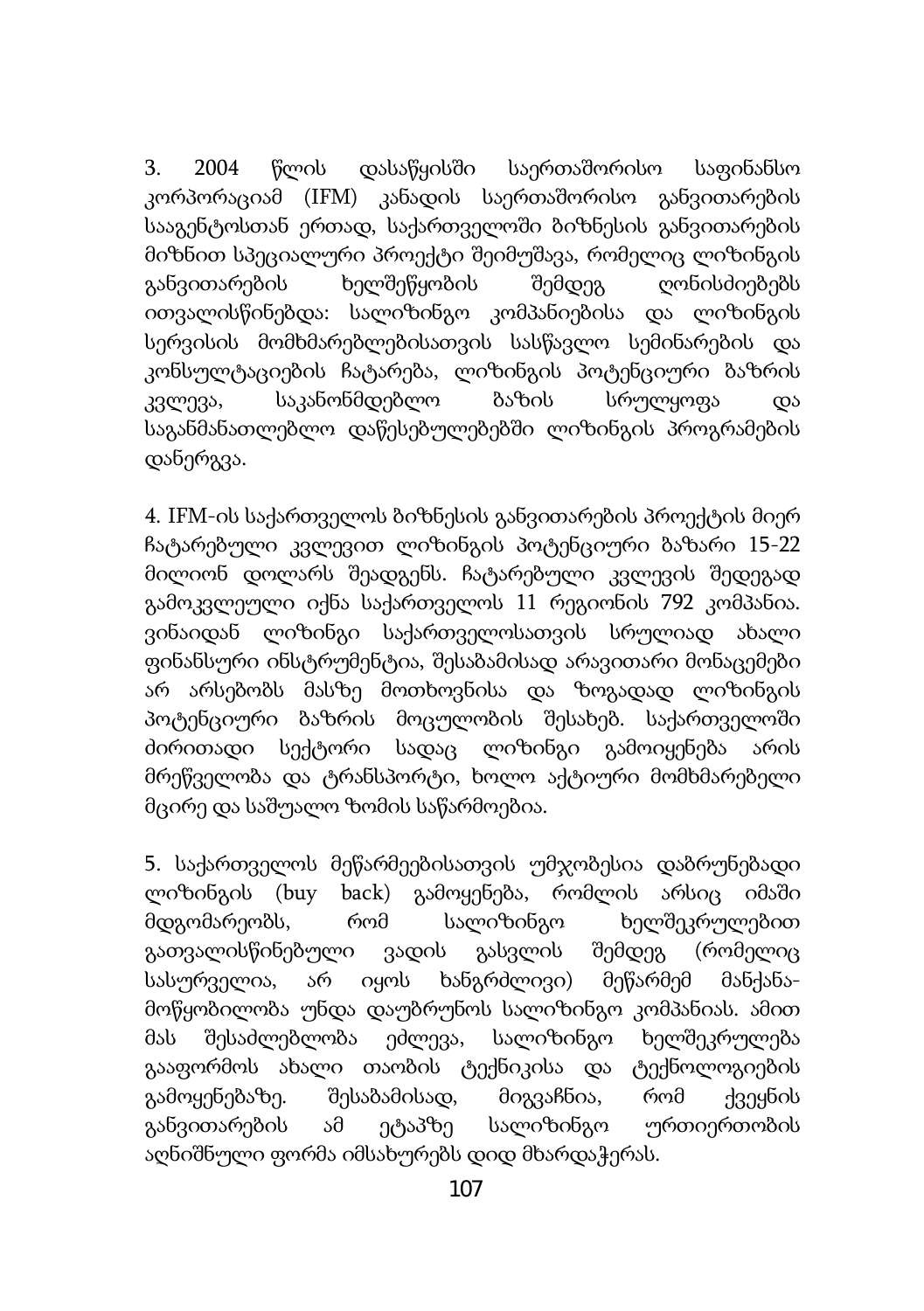#### Tamar Kupatadze, Nino Kupatadze

Georgia Grigol Robakidze University Finance Bachelor's programme, IV level

## Leasing Development in Georgia

Scientific supervisor: Professor Tamar Gamsakhurdia

1. Leasing activity is characterized by a number of shortcomings, namely: first, if property is obtained by financial leasing and during the contract period it suffered a moral depreciation, a leasing recipient is obligated to pay his/her taxes before the transaction expires. Second, if the property is out of order, payments should be continued on preagreed schedule. Third, if the transaction objects are new technologies, preparing a contract requires a long time and great resources.

2. Georgia has great perspectives for machine and equipment leasing development. From international practice are known three areas of technology development: file strategy (when the recipient countries are invariably bringing technological updates from abroad and use them in their own countries); loans strategy (when with the help of its scientific and technical potential and cheap manpower, countries learn the techniques of production produced in foreign countries); reinforcement strategy (when the country itself, with its intellectual potential of the technology, makes innovations in technology and sets it in production). Nowadays, Georgia should choose one of these three choices.

3. At the beginning of 2004 the International Finance Corporation (IFM) with the Canadian International Development Agency made a special project for Georgian business development. This project included the following leasing promotion activities: educational seminars and consultations for leasing companies and leasing service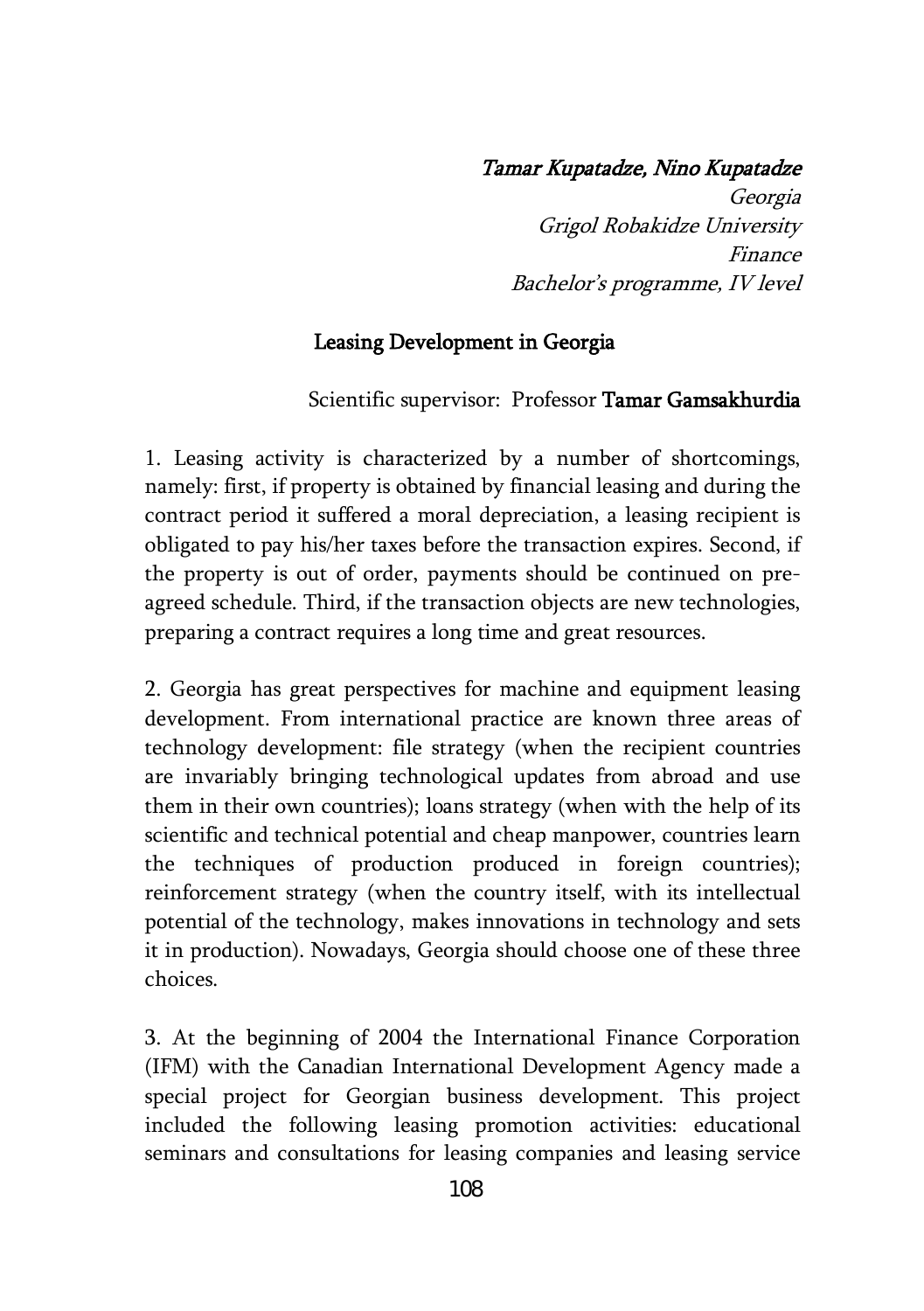users, potential leasing market research, legislative framework improvement and set leasing programs in the educational institutions.

4. According to the research of IFM-Georgia Business Development Project, a potential market of leasing is about 15-22 million dollars. About 792 companies were examined in 11 regions. As leasing is a new financial instrument in Georgia, there is no data on the potential market demand and leasing volume. The main sectors in Georgia where leasing is used are industry and transport, and active users are small and medium-sized enterprises.

5. For Georgian entrepreneurs, it is better to use refundable leasing (buy back), what means that, after the leasing contract date expires (which should not be long) an entrepreneur should return the vehicledevice to a leasing company. Doing this he would be able to make an agreement to use new generation of techniques and technologies. Accordingly, we believe that at this stage of the development of the country, the mentioned for of leasing relations is very important and should definitely be supported.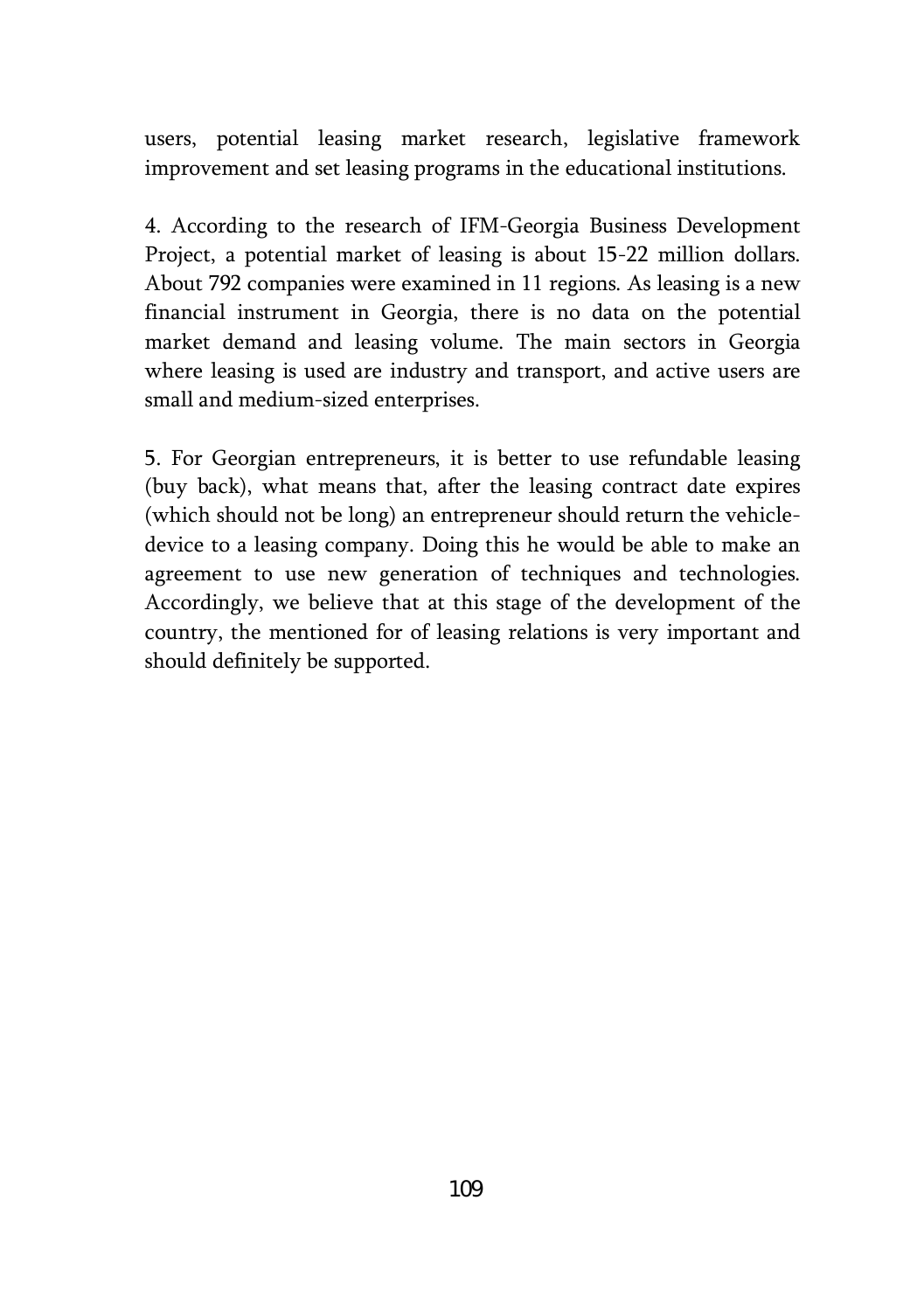მედიცინის სექცია

Section of Medicine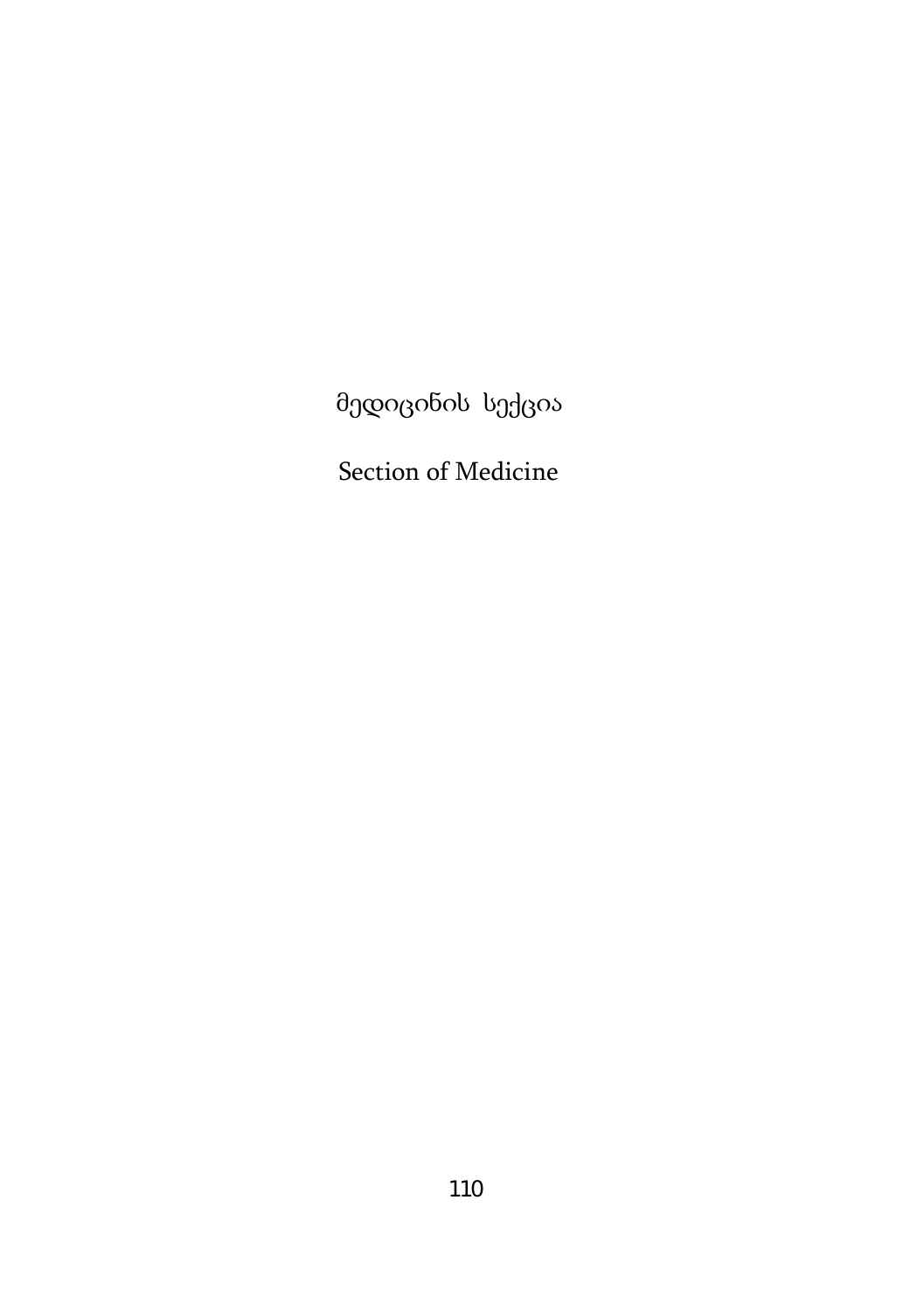# ლიკა მელოიანი

საქართველი გრიგოლ რობაქიძის სახელობის უნივერსიტეტი სტომატოლოგიის პროგრამა, III დონე

## პირით სუნთქვა (გაძნელებული ცხირით სუნთქვა); სხეულის არასწორი დგომა და აღნაგობის დარღვევა

ხელმძღვანელი: ასოცირებული პროფესორი **ნინო წილოსანი** 

1. ადამიანი ბუნებრივად სუნთქავს ცხვირით. ჩასუნთქვა და ამოსუნთქვა უნდა ხდებოდეს ცხვირის სასუნთქი გზების გავლით, სადაც ჰაერი იფილტრება და თბება. ხოლო თუ ესე არ ხდება, ასეთ შემთხვევაში ცხვირ-ხახაში ჩნდება სპეციფიური წანაზარდები ე.წ. "ადენოიდები", რაც ართულებს ჰაერის თავისუფალ მოძრაობას ცხვირში.

2. პირით სუნთქვისას, ბავშვებში გარდაუვალია სახის ძვლების განუვითარებლობა, სახის პროპორციების დარღვევა და დეფორმაციები, რაც გარეგნულად ვლინდება თანკბილვის ანომალიით და კბილთა მჭიდრო დგომით.

3. ძილის ჩვევა ერთი და იგივე პოზაში: ზურგზე მუცელზე, გვერდზე და ნიკაპქვეშ ხელამოდებული განაპირობებს ქვედა ყბის განლევას.

4. სხეულის არასწორი მდგომარეობა ჯდომის დროს: თავის ხელის გულზე დაყრდნობილ მდგომარეობაში იწვევს ყბა-კბილთა ანომალიას.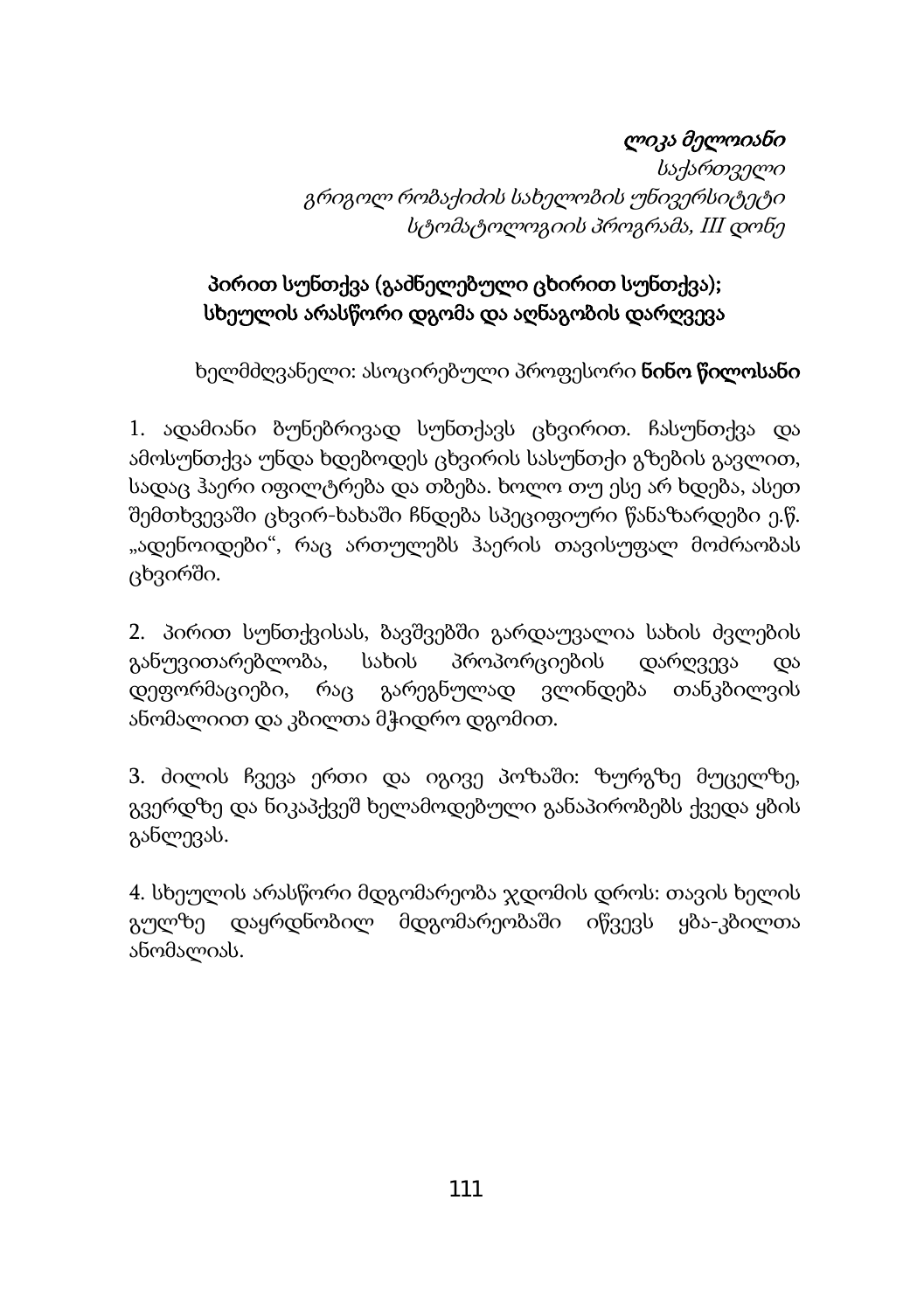#### Lika Meloiani

Georgia Grigol Robakidze University Dentistry programme, III level

### Mouth Breathing (Shortness of Breath Nose); Incorrect Body Posture

Scientific supervisor: Associate Professor Nino Tsilosani

1. It is well known that in the normal habitual exercise inhaled and exhaled air passes through the nasal cavity. The air jet, entering through the nasal openings, penetrates into the middle nasal passage, then an arc curving downwards falls into the nasopharynx. The way of the air going is the winding moist mucus moves.

2. The mechanism of development of dentofacial anomalies in the buccal respiratory is explained by the Institute in different ways. Mouth breathing leads to disruption of facial muscles, the circular muscles of the mouth, tongue.

3. The habit of sleeping in the same position - on the back, stomach, on one's side, and with a hand planted under the cheek – causes development of asymmetric jaws, narrowing or displacement of the mandible.

5. Improper position of the body in a sitting position, maintaining the head with hands on the chin or palm solid object leads to dentofacial anomalies.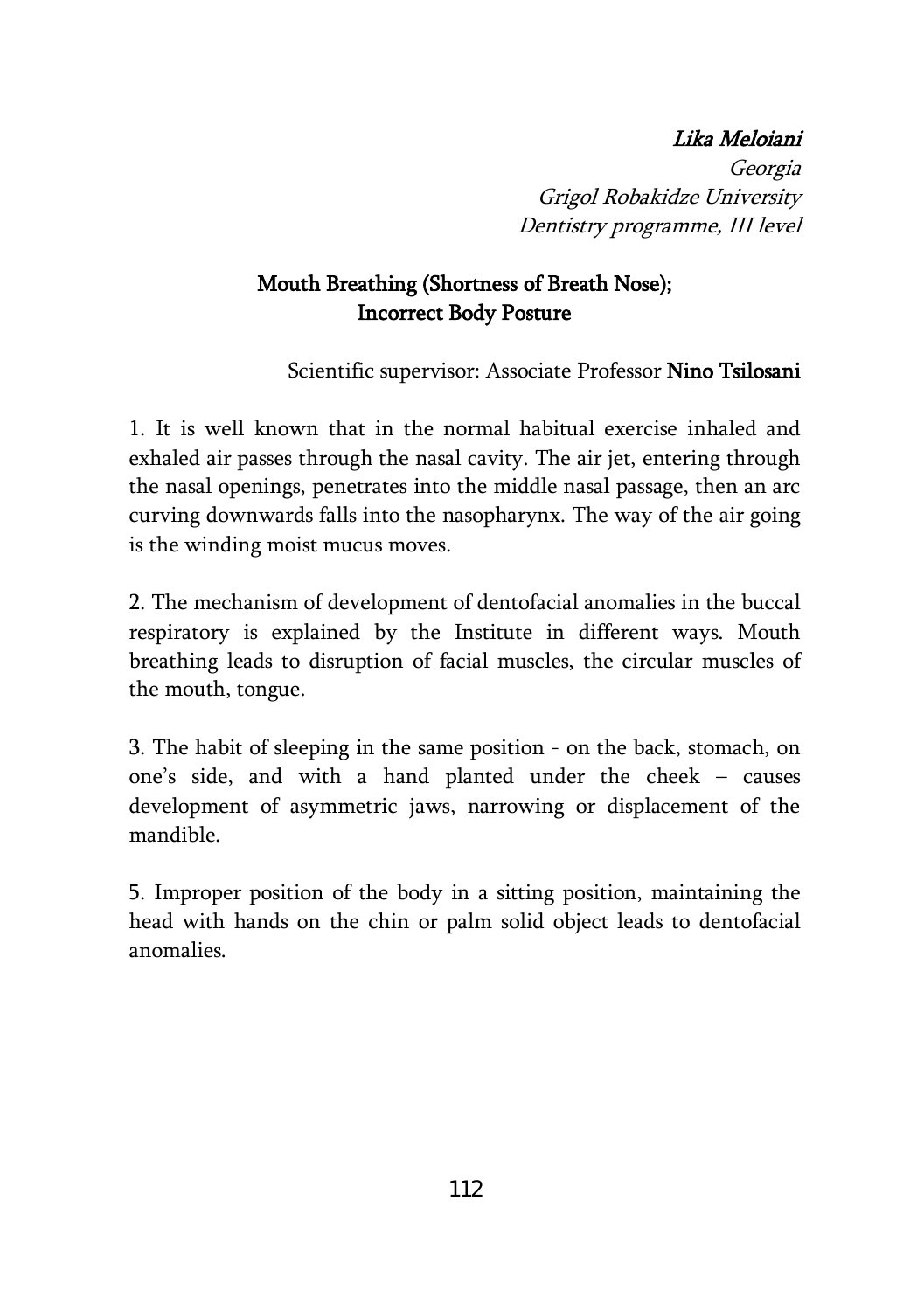### ირაკლი აბაშიძე, შალვა ბექაური

საქართველი გრიგოლ რობაქიძის სახელობის უნივერსიტეტი სტომატოლოგიის პროგრამა, III დონე

#### დენადი კომპოზიტების დადებითი და უარყოფითი მხარეები

### ხელმძღვანელი: პროფესორი **სოფიო სამხარაძე**

1. ადჰეზიური სისტემის გამოჩენის შემდეგ საგრძნობლად გაიზარდა სხვადასხვა სტომატოლოგიური კომპოზიციური მასალების გამოყენებაც. ადრეული სტომატოლოგიური კომპოზიტები ძირითადად შევსებული იყო კვარცის საკმაოდ დიდი ნაწილაკებით, რაც აძნელებდა საბოლოო რესტავრაციის გაპრიალებას. ბოლო დროინდელი ინოვაციების ფონზე ხელმისაწვდომი გახდა ფისები მცირე ზომის შემავსებლით და უკეთესი პოლირების უნარით. კომპოზიციური ფისები წარმოადგენს პოლიმერული შევსებულ მატრიცას, კბილის შეფერილობის მქონე სარესტავრაციო მასალას, რომლის ფიზიკური მახასიათებლები შემავსებლის ტიპიდან და ფისოვანი მატრიცის სიბლანტიდან გამომდინარეობს. კომპოზიციური მასალების კლასიფიცირება ხდება შემავსებლის ზომის, შემავსებლის რაოდენობისა და ორგანული მატრიცის სიბლანტის მიხედვით. პირდაპირი რესტავრაციისთვის გამოყენებული მასალების უმეტესობა შემდეგ კატეგორიებს მიეკუთვნება: ჰიბრიდები, ნანო-შევსებული ან მიკრომატრიქსული ჰიბრიდები, მიკროფილები, ჩასალაგებელი და დანადი კომპოზიტები.

2. კომპოზიტების მთავარი მახასიათებელი მისი მატრიცა და შემავსებელი ნაწილაკები. პირველადი მიზეზი რატომაც ხდება შემავსებლების მოცულობის მატება არის სიმტკიცისა და ცვეთამედეგობის გაზრდა. შევსების დონის მატებასთან ერთად იზრდება კომპოზიტების სიმკვრივე. კომპოზიტების უმეტესობას აქვს პასტისებრი კონსისტენცია, რაც უმეტეს კლინიკურ სიტუაციაში სავსებით მისაღებია, მაგრამ რიგ შემთხვევებში სასურველია ნაკლები სიმკვრივის საბჟენი მასალის არსებობა.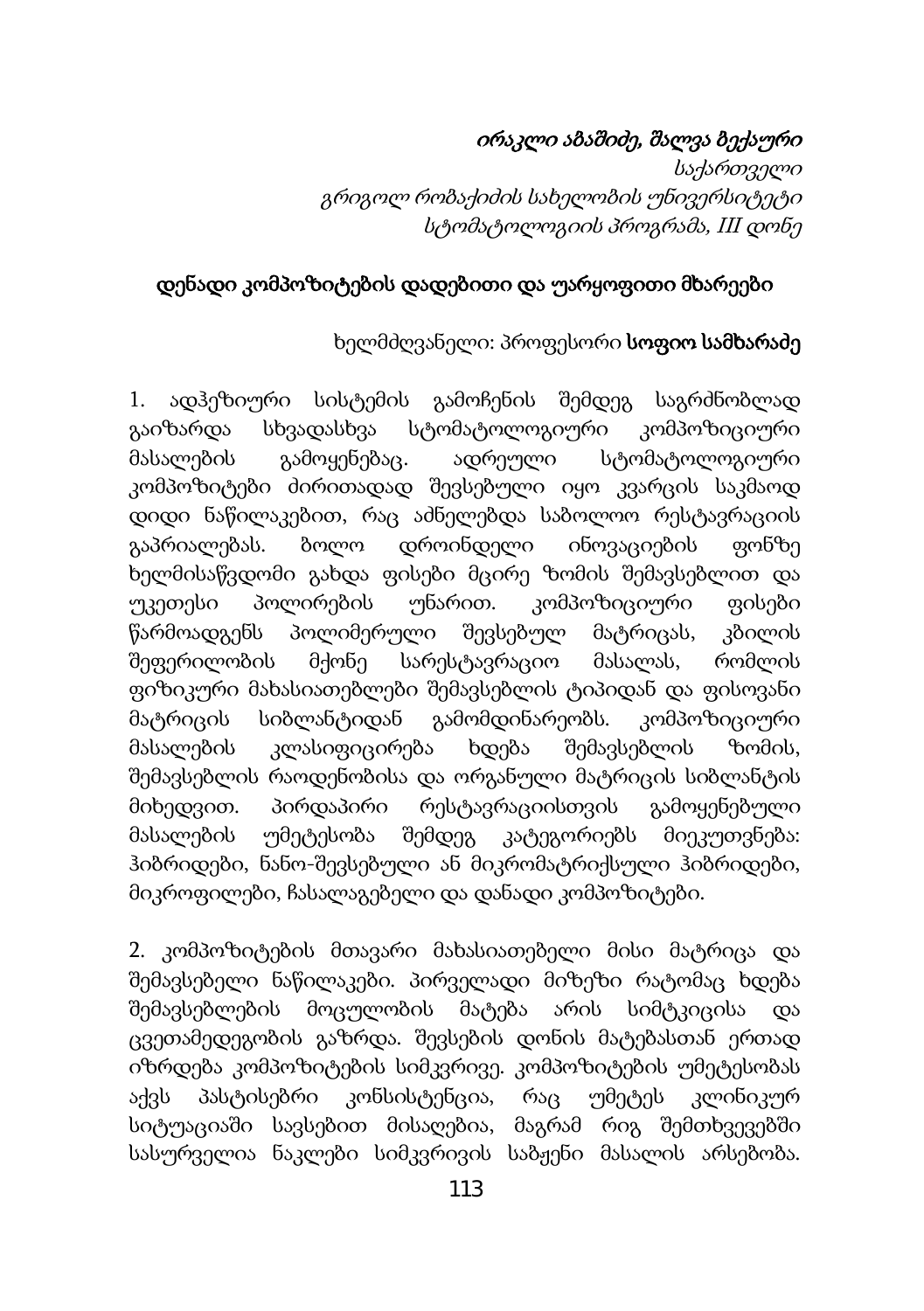ზემოაღნიშნული მიზეზის გათვალისწინებით 1996 წელს კომპოზიტების ახალი კლასი შემუშავდა - დენადი კომპოზიტები, რომელთა მოთავსება კბილზე (პრეპარირებულ ღრუში) შესაძლებელი იყო შპრიცის საშუალებით, რამაც ბჟენების ეს კლასი გამოსაყენებლად იდეალური გახადა მცირე ღრუების შესავსებად, რომელთა დაბჟენა საკმაო სირთულეს წარმოადგენდა პასტისებური კონსისტენციის კომპოზიტების გამოყენებით.

3. დენადი კომპოზიტების წარმოების განვითარებას ხელი შეუწყო მისმა კონსისტენციამ და არა კლინიკურმა მტკიცებულებებმა. ერთი შეხედვით დენადი კომპოზიტები მცირედ შევსებულია და შესაბამისად ადვილად ცვეთადი და მცირედი სიმტკიცის მქონე. გამოყენებული შემავსებლიდან გამომდინარე დენადი კომპოზიტების უმეტესობის შევსების ხარისხი 41-53% მოცულობით. პირველ ეტაპზე მათი გამოყენების ჩვენებას წარმოადგენდა პატარა ზომის კლასი I ღრუები და ფისურები. დღესდღეობით მათი გამოყენების ჩვენებები საგრძნობლად გაიზარდა.

#### Irakli Abashidze , Shalva Bekauri

Georgia Grigol Robakidze University Dentistry programme, III level

### Advantages and Disadvantages of Flowable Composites

#### Scientific supervisor: Professor Sophio Samkharadze

1. Since the introduction of adhesive bonding, the types of dental resins have increased along with the number of uses. The earliest composite resins were usually quartz-filled with reasonably large filler particles, making restorations difficult to polish. Due to recent innovations, resins are now available with smaller filler particles for better polishability. A number of new product types have also emerged in response to needs expressed by practitioners. Composite resins are polymer matrix filled, tooth-colored restoratives that derive their physical properties and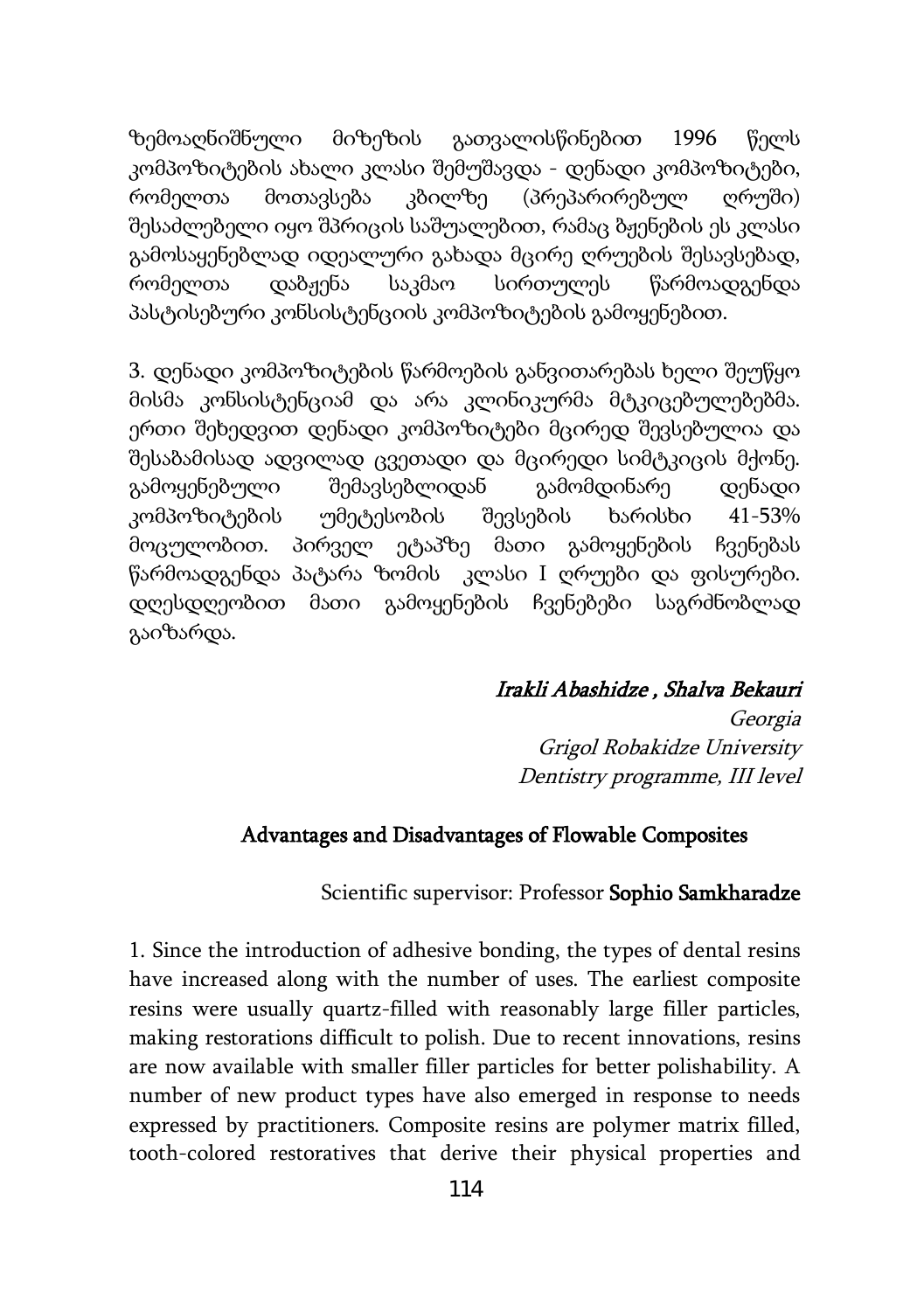handling characteristics from loading with reinforcing filler particles and the viscosity of the resin matrix. Composite resins can be classified by filler size and percent filler loading, as well as by the viscosity of the composite. With the expanded categories of composite resins, they can also be classified by their uses. The majority of direct restorative composite resins fall into one of the following categories: hybrid, nanofilled or micromatrix hybrid, microfill, packable composites and flowable composites.

2. What characterize a composite resin are its resin matrix and filler particles. One of the primary reasons for the increased loading of fillers in physical properties and resistance to functional wear. As filler loading increased, so did composite resin viscosity. Most direct restorative composite resins have a putty-like consistency. While the putty-like consistency of composite resins was a desirable characteristic for most clinical uses, there was a desire to have a less viscous composite resin but not one that was as runny as dental sealants. For this reason, a new class of composite resins was introduced to the dental profession in late 1996. These flowable composites had as their principal characteristic a viscosity that allowed them to be injected into a cavity preparation. The application of flowable composites through small needles or canulas made them ideal for use in small preparations that would be difficult to fill with more conventional composite resins.

3. The development of flowable composites was based upon its flowable viscosity and not any clinical evidence of success for specific applications. At first glance, flowable composite resins are not highly filled and are more susceptible to wear in stress-bearing areas. Depending on the type of filler used, the majority of flowables are filled between 41-53% by volume which translates into 56-70% by weight. Some of the manufacturers are using fluoride containing glass fillers and can make the claim that they contain fluoride. The availability of the fluoride is questionable. While the earliest uses cited were for small, conservative Class I preparations of pits and fissures (preventive resin restorations), today there have been case reports on expanded uses of flowable resin composites.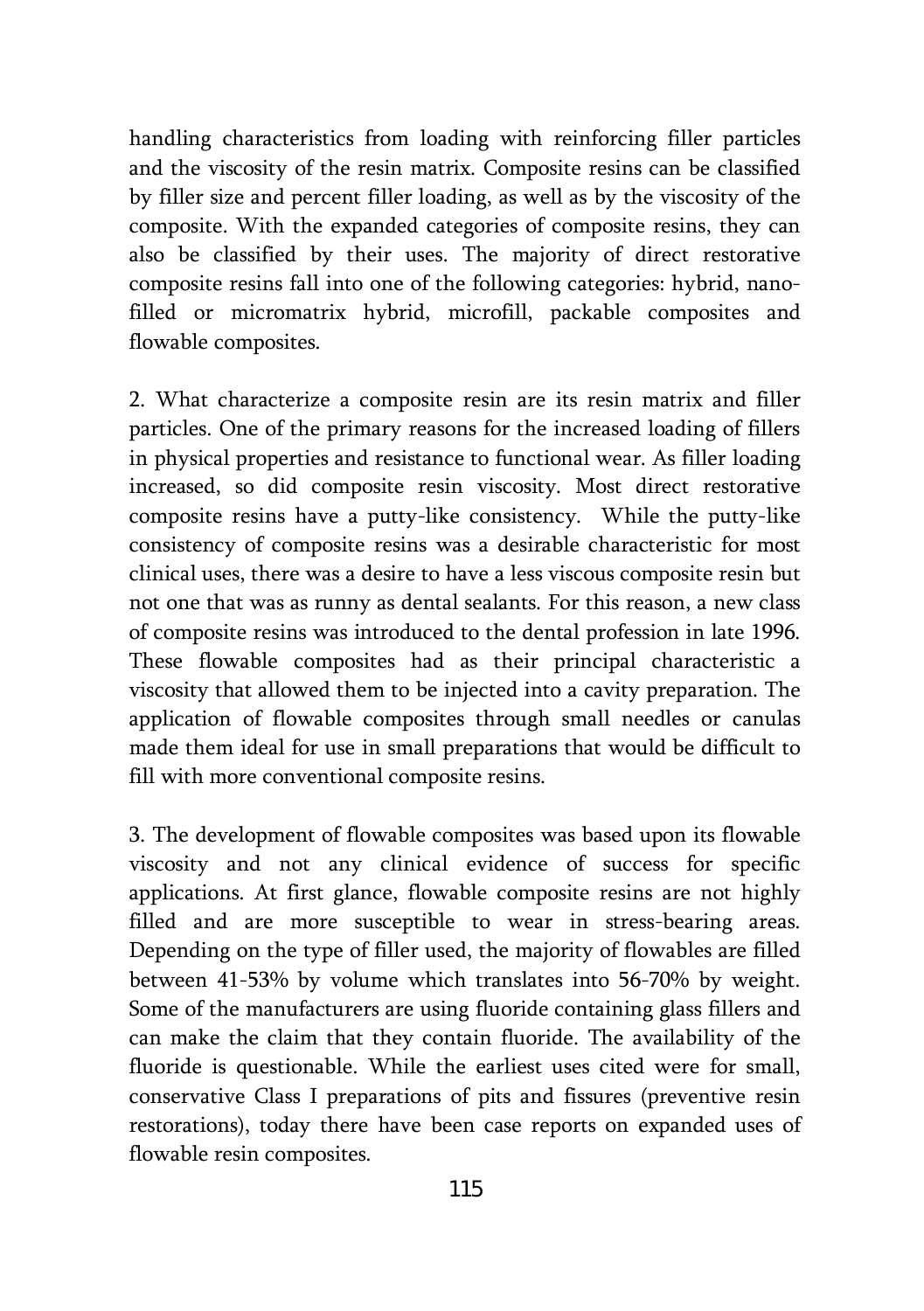## ანა ბოკუჩავა

 საქართველო გრიგოლ რობაქიძის სახელობის უნივერსიტეტი სტომატოლოგია რეზიდენტურა

## არტიკაინის გავლენა თავის ტვინის ელექტრულ აქტივობაზე

 ხელმძღვანელი: ასოცირებული პროფესორი ნინო წილოსანი

1. ცნობილია, რომ ადგილობრივი გაუტკივარების ჩატარების დროს საანესთეზიო პრეპარატების ჭარბი დოზების გამოყენებამ შესაძლოა, გამოიწვიოს ნევროლოგიური გართულებები. ამ თვალსაზრისით, საანესთეზიო პრეპარატების შეფასებისას, უნდა გავითვალისწინოთ მათი პოტენციური ნევროლოგიური ეფექტების გამოვლენის რისკი.

2. ტოქსიკური ეფექტების თვალსაზრისით, დიდი მნიშვნელობა ენიჭება პრეპარატის ისეთ ფარმაკოლოლოგიურ პარამეტრებს, როგორიცაა საანესთეზიო ნივთიერების ცხიმშიხსნადობის კოეფიციენტი, პლაზმის ცილებთან შეკავშირების უნარი, მისი მეტაბოლიტების უნარი, გამოიწვიოს ტოქსიკური ნევროლოგიური გართულებები.

3. ნევროლოგიური გართულებების რისკი შესაძლოა, გაიზარდოს პრეპარატის შემთხვევითი ინტრავასკულური შეყვანისას, ან პრეპარატის მეტაბოლიზმისა და გამოყოფის დარღვევის დროს ზოგადი სომატური პათოლოგიების ფონზე.

4. ზემოთაღნიშნულის გათვალისწინებით, კვლევის მიზანს წარმოადგენს არტიკაინის პრეპარატების (არტიკაინის 4% ხსნარი ადრენალინის გარეშე და არტიკაინის 4% ხსნარი ადსრენალინთან ერთად 1:100000) ეფექტების შესწავლა თავის ტვინის ელექტრულ აქტივობაზე.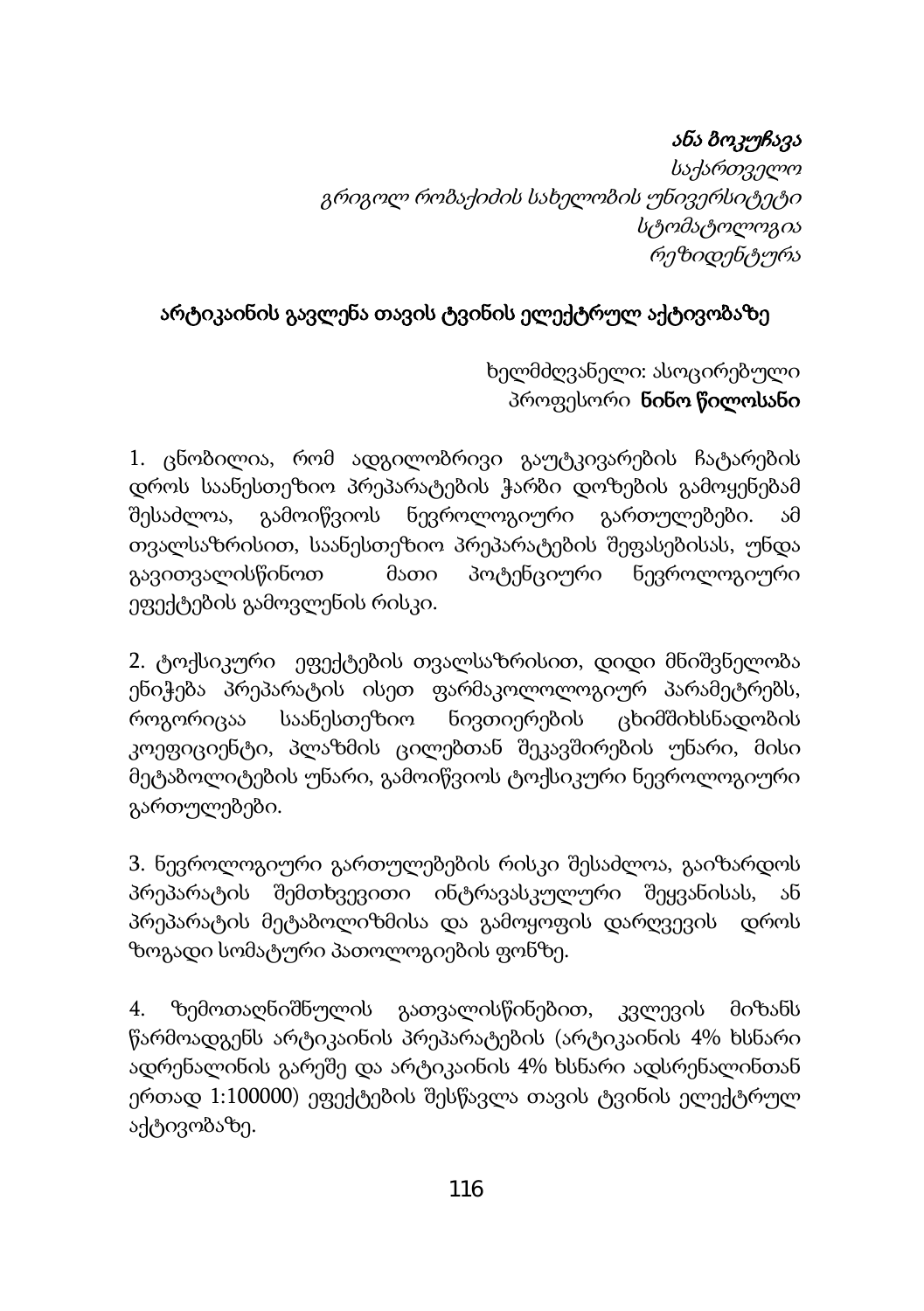### Ana Bokuchava

Georgia Grigol Robakidze University **Dentistry** Resident programme

### Artikain Effect on the Electrical Activity of Brain

Scientific supervisor: Associate Professor Nino Tsilosani

1. It is a well-known fact that the use of excessive doze of anesthetic drugs may lead to neurological complications. In this regard, while evaluating anesthetic drugs, the risk of their potential neurological effect should be taken into consideration.

2. From the point of view of toxic effect, great importance is given to the preparation of pharmaceutical parameters such as the ratio of anesthetic lipid dissolubility, plasma protein binding ability, the ability of its metabolites to cause neurological complications.

3. The risk of neurological complications may increase in case of randomly made intravascular injection or a violation of the separation of drug metabolism and general somatic pathologies background.

4. Purpose of this research was to investigate the effect of one of the most commonly used local anesthetics - Artikain (Artikain 4% in combination with Adrenaline 1:100000 and Artikain without Adrenaline) effect on the electrical activity of the brain.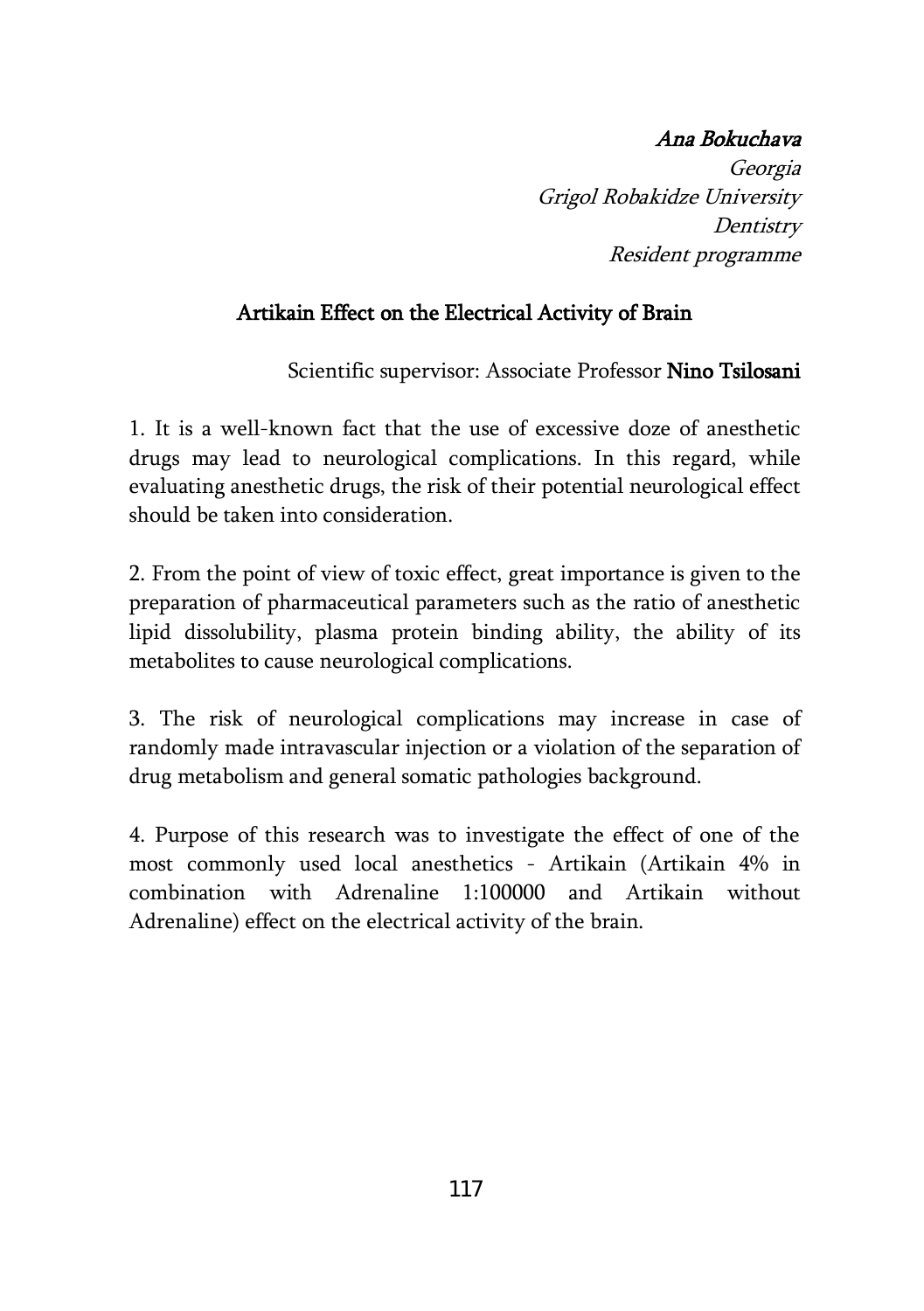### ნათია ჯავახიშვილი

საქართველო ივანე ჯავახიშვილის სახელობის თბილისის სახელმწიფო უნივერსიტეტი ბიოლოგია ბაკალავრიატი, II დონე

### მუტაცია დელტა 32

### ხელმძღვანელი: პროფესორი **თეიმურაზ ლეჟავა**

1. ადამიანებში ССR5 გენი (აკოდირებს ССR5 პროტეინს) ლოკალიზებულია მესამე ქრომოსომის მოკლე, (p) მხრის 21-ე პოზიციაში. ჩრდილოეთ ევროპის მოსახლეობაში გავრცელებულია აღნიშნული გენის მუტაცია, სახელწოდებით დელტა 32 (ССR5-Δ32). ССR5 წარმოადგენს ქემოკინის რეცეპტორს, რომელიც ექსპრესირებულია T-უჯრედებზე, მაკროფაგებსა და დენდრიტულ უჯრედებზე. შიდსის ვირუსის ზოგიერთი შტამი (HIV-1) იყენებს მას, როგორც კო-რეცეპტორს, რომლის საშუალებითაც იგი აღწევს მასპინძელ უჯრედში.

2. მისი ლიგანდებია Rantes (CCL5), MIP-1α (CCL3), MIP-2β (CCL4), CCL3L1. ევროპელების 5-14% აღნიშნული მუტაციის მატარებელია.  $CCR5-\Delta 32$  აქვს ნეგატიური ეფექტი  $T$ -უ $\chi$ რედების ფუნქციონირებაზე, მაგრამ იცავს მათ HIV ინფექციისაგან. ამ მუტაციის მატარებელი ადამიანი ჯანმრთელია. გავრცელებული ჰოპოთეზის თანახმად, აღნიშნული ალელი შავი ჭირის მძვინვარების პერიოდში გადარჩა ბუნებრივი გადარჩევის შედეგად. კვლევებმა აჩვენა, რომ ამ ალელის ერთმა ასლმა შეიძლება გაახანგრძლივოს ვირუსის განვითარება დაახლოებით 2 წლით. ხოლო 2 ალელი კი უზრუნველყოფს ძლიერ დაცვას HIV ვირუსისაგან.

3. უკვე არსებობს გენეტიკური მიდგომა, რომელიც გულისხმობს HIV-1 ვირუსით დაავადებულების მკურნალობას ССR5 ექსპრესიის ბლოკირების გზით. ეს ჰიპოთეზა გამოიცადა შიდსის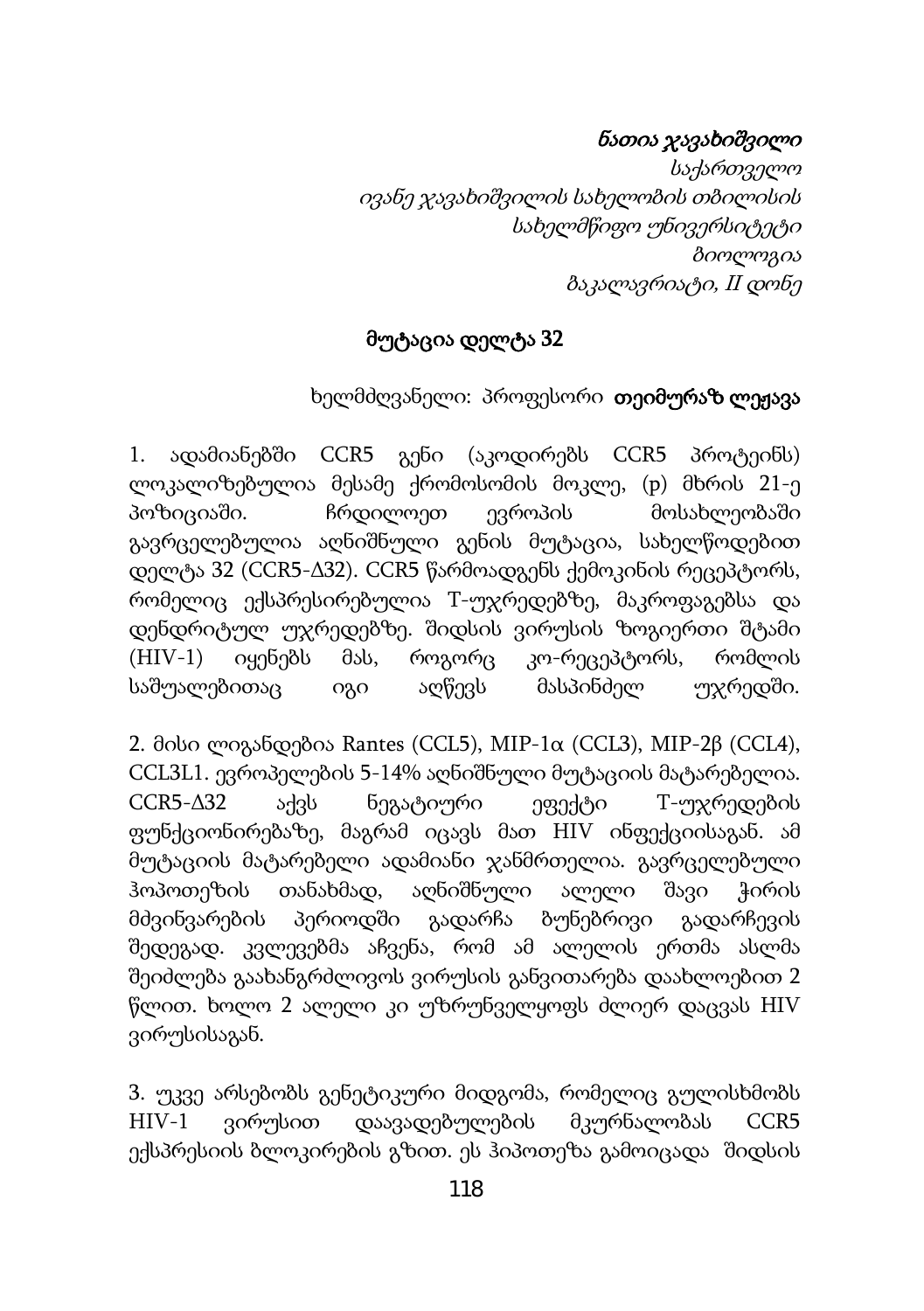ვირუსით დაავადებულ გერმანელ პაციენტზე, რომელსაც აღენიშნებოდა მიელოიდური ლეიკემიაც. მას უნერგავდნენ ზურგის ტვინის ღეროუჯრედებს. დონორი ССR5-Δ32 მუტაციის მატარებელი იყო. 600 დღის შემდეგ პაციენტი გამოჯანმრთელდა. კერძოდ, მის სისხლში არ მოხდა შიდსის ვირუსის იდენტიფიცირება. 3 წლის შემდეგ მას რეზისტენტობა გამოუმუშავდა შიდსის წინააღმდეგ. იგი შიდსისგან განკურნებულად ითვლება.

#### Natia Javakhishvili

Georgia Ivane Javakhishvili Tbilisi State University Biology Bachelor's programme, II level

#### Mutation Delta 32

Scientific supervisor: Professor Teimuraz Lejava

1. In humans, the CCR5 gene that encodes the CCR5 protein is located on the short (p) arm at position 21 on chromosome 3. The mutation Delta 32 is spread in north Europeans. CCR5 is the chemokine receptor, which is expressed on T cells, macrophages and dendritic cells.

2. The ligands of these receptors are: Rantes (CCL5), MIP-1 $\alpha$  (CCL3), MIP-2β (CCL4), CCL3L1. 5-14 percent of Europeans carry this mutation. ССR5-Δ32 has a negative effect upon T-cell function, but appears to protect against HIV. A person with this mutation is healthy because the absence of CCR5 receptor does not have substantial effect of health. It is hypothesized that this allele was favored by natural selection during Black Death. Multiple studies have shown that presence of one copy of this allele delays progression to the condition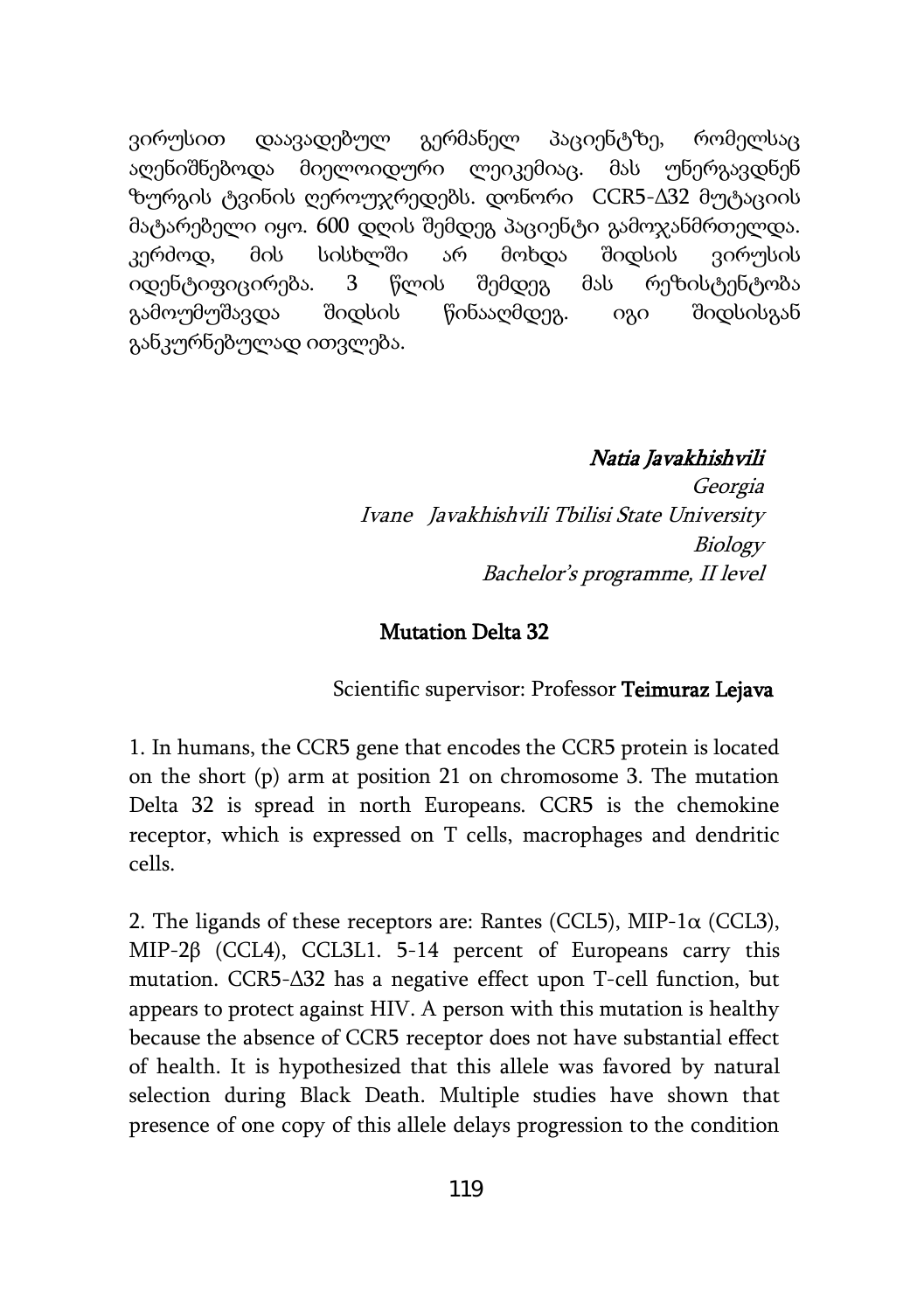of AIDS for about two years. And double allele provides strong protection from HIV.

3. There already exists a genetic approach what implies the treatment of HIV-1 infected patient by blocking of CCR5 expression. This hypothesis was tested in a HIV-1 infected German patient who had also developed myeloid leukemia. He was transplanted the spinal stem cell. The donor carried the mutation Delta 32. After 600 days, the patient recovered. After three years, the patient had maintained the resistance to HIV and was pronounced cured of the HIV infection.

#### სოფიო მეფარიშვილი

საქართველი გრიგოლ რობაქიძის სახელობის უნივერსიტეტი სტომატოლოგიის პროგრამა, II დონე

### იოდიზებული და ვიტამინიზირებული ჩაის გამოყენება იოდდეფიციტური მდგომარეობის კორექციისათვის

ხელმძღვანელი: პროფესორი ნანა ფილია

1. იოდის უკმარისობის კორექციის ორი აღიარებული მეთოდი არსებობს.ყველაზე გავრცელებული კვების პროდუქტების იოდიზირება (მარილი, პური, წყალი, რძე და ა.შ) და მედიკამენტოზური პრეპარატების გამოყენება (კალიუმის იოდიდი, ანტისტრუმინი, ლუგოლის ხსნარი, იოდიზირებული ზეთი).

2. საქართველოში ლოკალური იოდის პროფილაქტიკის ჩასატარებლად მიზანშეწონილია იოდის შემცველი იოდიზირებული ჩაის გამოყენება. ამ პროდუტის გამოყენებას იოდის უკმარისობის დროს რიგი უპირატესობები გააჩნია: ჩაის მომარება ერთ სულ მოსახლეზე შედრებით სტაბილურია, ჩაის მიწოდება შესაძლებელია ყველაზე შორეულ დასახლებლ პუნტებში. იოდიზირებული ჩაის გამოსვება არ მოითხოვს წარმოების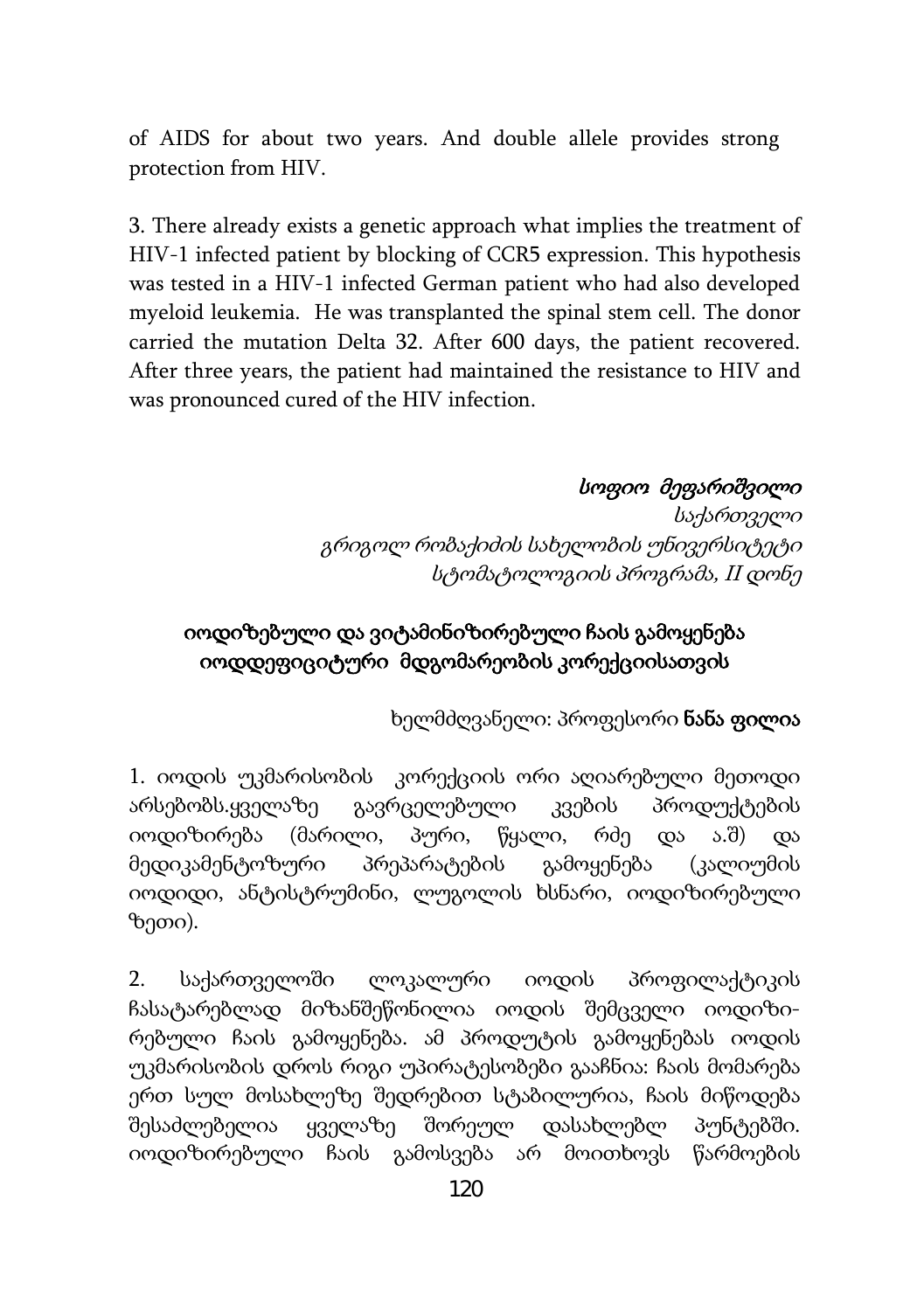გადაწყობას და დიდ ფინანსურ ხარჯებს. ჩვენს მიერ შემუშავებული იოდიზირებული და ვიამინიზირებული ჩაი ,,კოლხი" (პატენტი N442, საქართველო 1997წ) ყოველდღიური მოხარება უზრუნველყოპს ადამიანის ორგანიზმის მის მიერ იოდის სადღეღამისო ნორმის მიღებას. მოხალისეებზე დაკვირვების ჩატარების შედეგად დადგენილია მათ შარდში იოდის კონცენტრაციის მნისჰვნელოვანი ზრდა იოდიზირებული და ვიტამინიზირებული ჩაის მოხმარებისას.

3. წინამდებარე სამუშაოს მიზანს ჩვენს მიერ შემუშავებული იოდიზირებული და ვიტამინიზირებული ჩაის მოქმედების ეფექტურობის შესწავლა შეადგენდა სტუდენტებსჰი იოდდეფიციტური მდგომარეობის დროს.

4. გამოკვლევები ჩატარებული იყო ორგანიზებულ კოლექტივში 30 სტუდენტის მონაწილეობით. სტუდენტები ყოველდრიურად 25 დრის განმავლობასი დილა და საღამოს (ორჯერ დღეში) მოიხმარდნენ იოდიზირებულ და ვიტამინიზირებულ ჩაის "კოლხი", რომელიც იოდის მიღების ძირითად წყაროს წარმოადგენდა. პარალელურად შესწავლილი იქნა სტუდენტების ფაქტიური კვებაანკეტურ გამოკითხვის მეთოდით(3,4) კვების რაციონის შეფასებას ქიმიური შემადგენლობის მაჩვენებლების შესაბამისი ცხრილების გამოყენებით ვაწარმოებდით (1). მიღებული მონაცემები შევადარეთ სტუდენტებზე ძირითად ნივთიერებებსა და ენერგიაზე მოთხოვნილების პიზიოლოგურ ნორმებს.

5. პირველადი ინფორმაციის დამუშავებას და ანალიზსს ვანხორციელებდით კომპიუტერული პროგრამის საშუალებით, რომელიც საშუალებას იძლევა ავტომატურ რეჯიმში აწარმოოს რაციონების რაოდენობრივი და თვისობრივი შემადგენლობის გაანგარიშება, ასევე შეაფასოს კვების რეჟიმი.

6. ყველა გამოკვლეულს დაკვირვების დასაწყისში და დასასრულს ჩაუტარდა ორგანიზმის იოდით დაკმააყოფილების ბიოქიმიური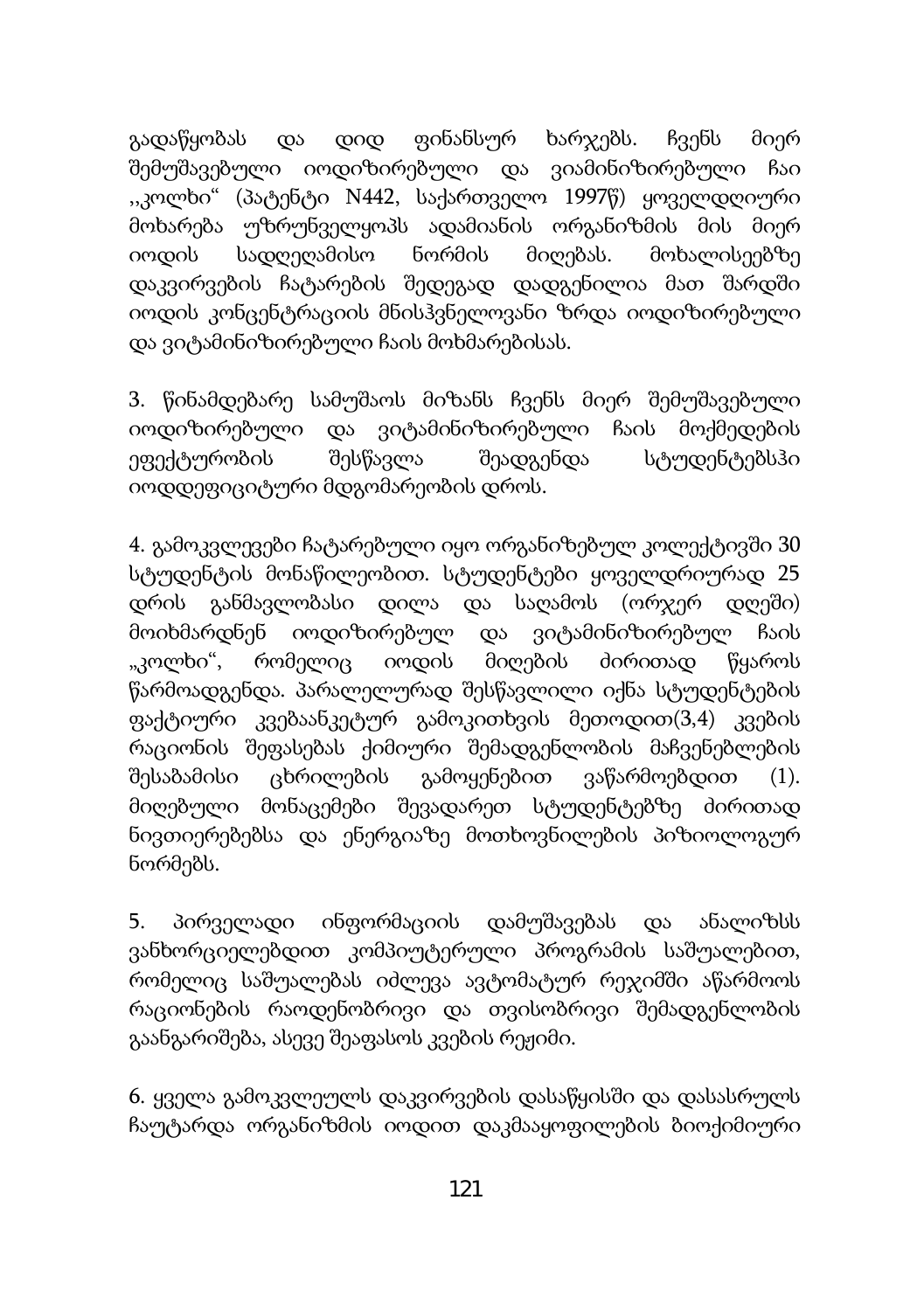შეფასება. შეფასების კრიტერიუმს შარდში იოდის ექსკრეციის დონე წარმოადგენდა.

7. სტუდენტების ფაქტიური კვების შესწავლამ აჩვენა,რომ მათი ენერგეტიკული ღირებულება საშუალოდ არის 1880,0 კალორია, რაც ფიზიოლოგიური მოთხოვნილების 70%-ს შეადგენს სტუდენტების რაციონში ცილების შემცველობა სადღეღამისო ნორმის 75%-ს შეადგენდა.ამასთან აღინიშნებოდა როგორც მცენარეული (სადღეღამისო ნორმის 68.1%), ისე ცხოველური (სადღეღამისო ნორმის 80.7%) ცილის უკმარისობა. ცხიმებისა და ნახსირწყლების უკმარისობა ასევე დაქვეითებული იყო (შესაბამისად 75.8 და 63.7 %). კვების მითითებულმა თავისებურებამ რაციონში ძირითადი საკვები ნივთიერებების დისბალანსი განაპირობა: ცილების,ცხიმების და ნახშირწყლების შეფარდებამ შეადგინა 1:0,94:3,4; ნაცვლად რეკომენდირებული 1:1:4-სა აღინიშნებოდა იოდის უკმარისოაც (44,7% ფიზიოლოგიური ნორმიდან).

8. სტუდენტების რაციონში ძირითადი საკვები ნივთიერებების არასბალანსირებული შემცველობა, ცხოველური ცილების უკმარისობა, მიკრო და მაკო ელემენტების (პირველყოვლისა იოდის) ნაკლებობა ხელს უწყობს მათ ორგანიზმში იოდდეფიციტური მდგომარეობაის განვითარებას. აღნიშნულის საწინააღმდეგოდ ჩვენს მიერ პროფილაქტიკური საშუალებების სახით გამოყენებული იქნა იოდიზირებული და ვიტამინიზირებული ჩაი "კოლხი". დაკვირვების შედეგები წარმოდგენილია ცხრ.1-ში

| დაკირვების პერიოდი<br>შემცველობა,მკგ% | იოდის      |
|---------------------------------------|------------|
| დაკვირვების დასაწყისი                 | $7,4+0,85$ |
| დაკვირვების დასასრული                 | $16,6+1,9$ |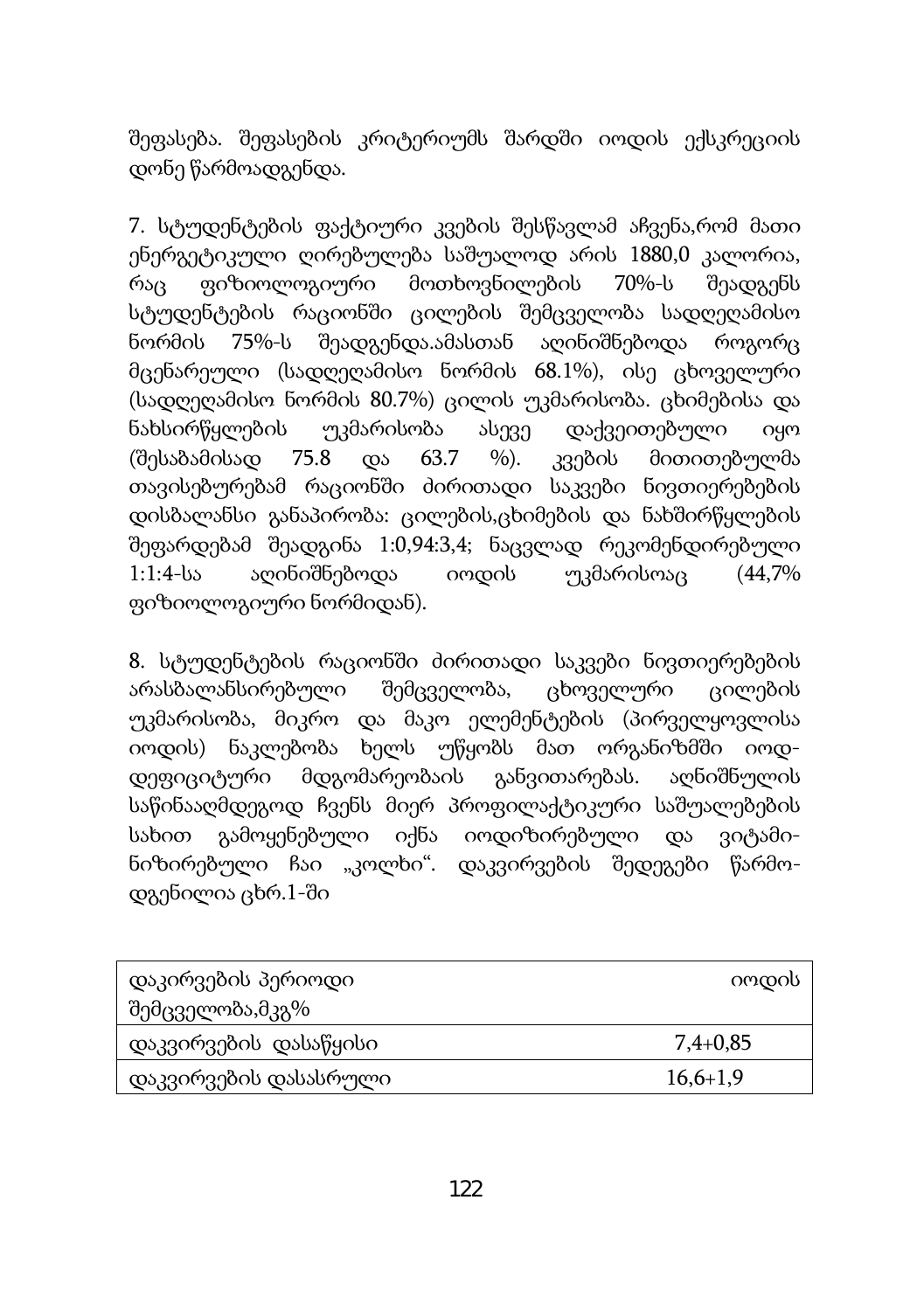9. როგორც გამოკვლევებმა აჩვენეს, სტუდენტებში დაკვირვების დასაწყისში დადგენილი იყო სხვადასხვა ხარისხის გამოვლენილი იოდის დეფიციტი. ეს უკანასკნელი 30 სტუდენტიდან გამოვლენილი იყო 21-ში (70%), ამასთან 9-ში (30%) საშუალო სიმძიმის იოდის ექსკრეციის დონით 4,0-4,5კგ%. იოდი ნორმალური ექსკრეცია (10,0მკგ%-ზე მეტი) აღნიშნული იყო მხოლოდ 9 სტუდენტში (30%).

10. ამრიგად, იოდიზირებული და ვიტამინიზირებული ჩაის მოქმედების ეფექტურობის შესწავლის შედეგები სტუდენტებში იოდის ექსკრეციის სტატისტიკურად სარწმუნო ზრდაზე მიუთითებენ. აღნიშნული მოცემული პროდუქტის იოდდეფიციტური მდგომარეობის კორექციისათვის გამოყენების ეფექტურობაზე მიუთითებს. ჩატარებული გამოკვლევების საფუძველზე ეკომენდებულია იოდიზირებული და ვიტამინიზირებული ჩაი "კოლხი"-ს გამოყენება სტუდენტთა კვებაში იოდდეფიციტური მდგომარეობისას.

Sophio Meparishvili

Georgia Grigol Robakidze University Dentistry programme, II level

#### Application of Iodized and Vitaminized Tea for Correction of Iodine Deficiency Condition

Scientific supervisor: Professor Nana Pilia

1. 30 students participated in the research devoted to the study of effectiveness of iodized and vitaminized tea "Kolkhi" in iodine deficiency conditions.

2. Observation of actual nutrition showed that energetic value among the students makes up 1880.0 kcal what in average makes 70% of physiological need. Ration of the students contained 75.5% of daily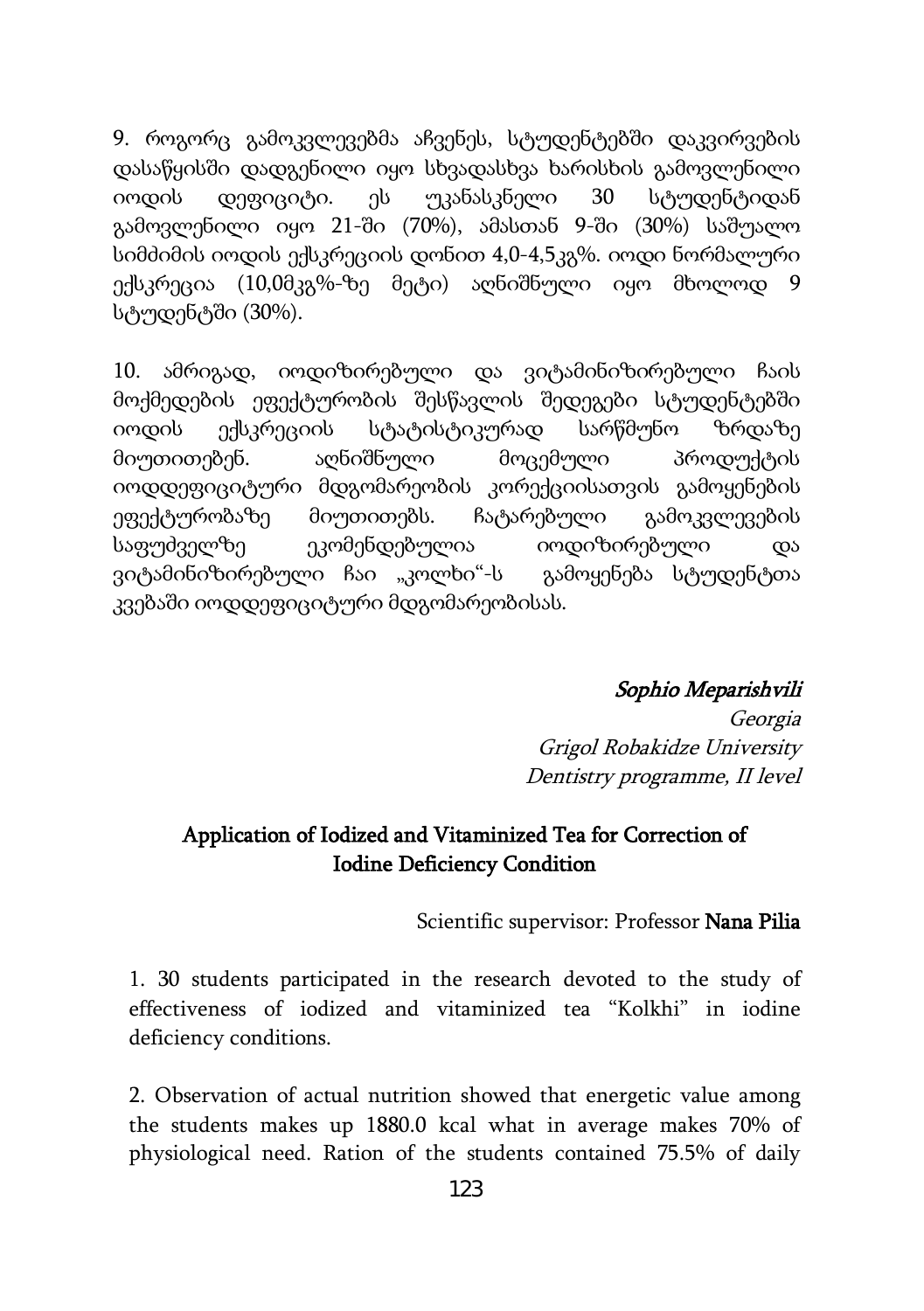norm proteins. At the same time it deficiency of both, vegetable (68.1% of daily norm) and animal (80.7% of daily norm) proteins was observed. The levels of fats and carbohydrates were also lowered (75.8% and 63.7% respectively). These peculiarities conditioned misbalance of basic nutritional substances in rations.

3. Unbalanced content of basic nutritional substances in rations, deficiency of animal proteins, vitamins, macro and microelements (first of all iodine) condition development of iodine deficiency. The iodized and vitaminized tea "Kolkhi" was used as a preventive means against such condition.

4. In the beginning of the research different levels of iodine deficiency were observed in 21 students (70%), 9 (30%) of them had moderate level with 4.0-4.5 mkg% of excretion. Normal excretion (more than 10 mkg%) was observed in 9 students.

5. At the end of observation period was observed significant increase of iodine level in urine and made up 16.6+/-1.9mkg%, against 7.4+/- 0.85mkg%, and increase did not depend on the initial of deficiency.

6. Thus, study of effectiveness of iodized and vitaminized tea "Kolkhi" indicates statistically reliable increase of iodine excretion in students and confirms the effectiveness of application of the given product for correction of iodine deficiency. All the above mentioned makes it possible to recommend iodized and vitaminized tea "Kolkhi" for application in nutrition of students with iodine deficiency.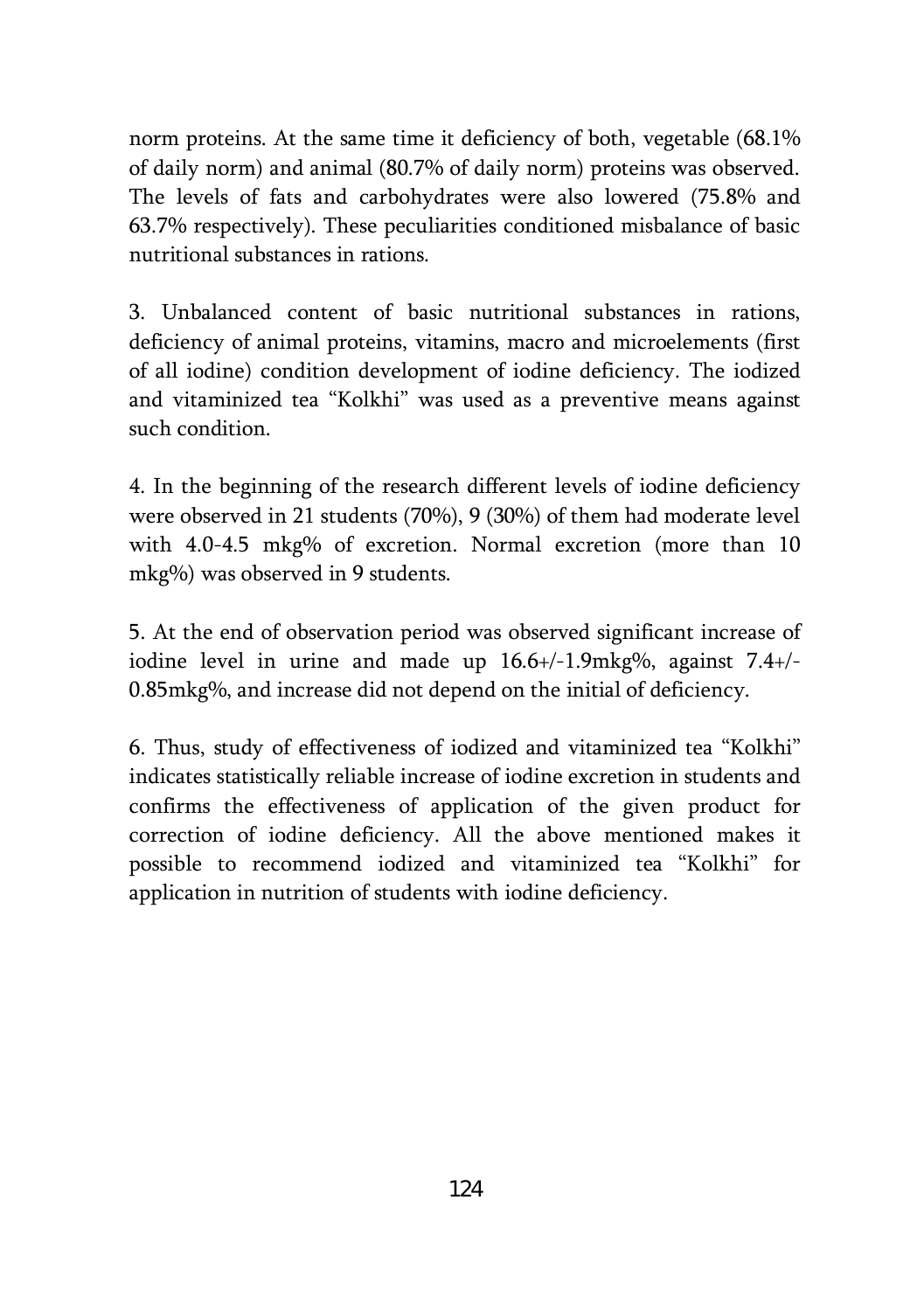### ნინო მიქაია

საქართველი გრიგოლ რობაქიძის სახელობის უნივერსიტეტი სტომატოლოგიის პროგრამა, III დონე

### პირის ღრუს ლორწოვანი გარსის დაზიანებები ბავშვთა მწვავე ინფექციების დროს

ხელმძღვანელი: ასოცირებული პროფესორი **ნინო წილოსანი** 

1. მწვავე ინფექციების დროს ინტოქსიკაციის და მაღალი სიცხის ფონზე ხშირად ვლინდება პირის ღრუს ლორწოვანი გარსის დაზიანება. ხშირად ბავშვთა ინფექციების ადრეული დიაგნოსტირება სწორედ ექიმ სტომატოლოგს უწევს.

2. დიფტერიის გამოვლინება პირის ღრუში - ყელის ტკივილი, ლორწოვანი გარსის ჰიპერემია, ენისა და ნუშურების შეშუპება.ლორწოვანი გარსი იფარება მოთეთრო ნადებით. აღინიშნება რეგიონული ლიმფადენიტი.

3. წითელას დროს პირის ღრუს ლორწოვანზე აღინიშნება ენანთემა, ლოყის ლორწივანზე კი ,,ფილატოვ-კოპლიკის ლაქები", რომლებიც ერთეულია ან მრავლობითი. დაავადების მძიმე მიმდინარეობის დროს შესაძლოა განვითარდეს წყლულოვანი სტომატიტი ან ოსტეომიელიტი.

4. ქუნთრუშას პირის ღრუში აქვს მრავალფეროვანი გამოვლინება მკვეთრად ჰიპერემიულ უბნებზე ჩნდება ენანთემა, იწყება ანგინა, შემდგომში კი – ენის დვრილების ატროფია.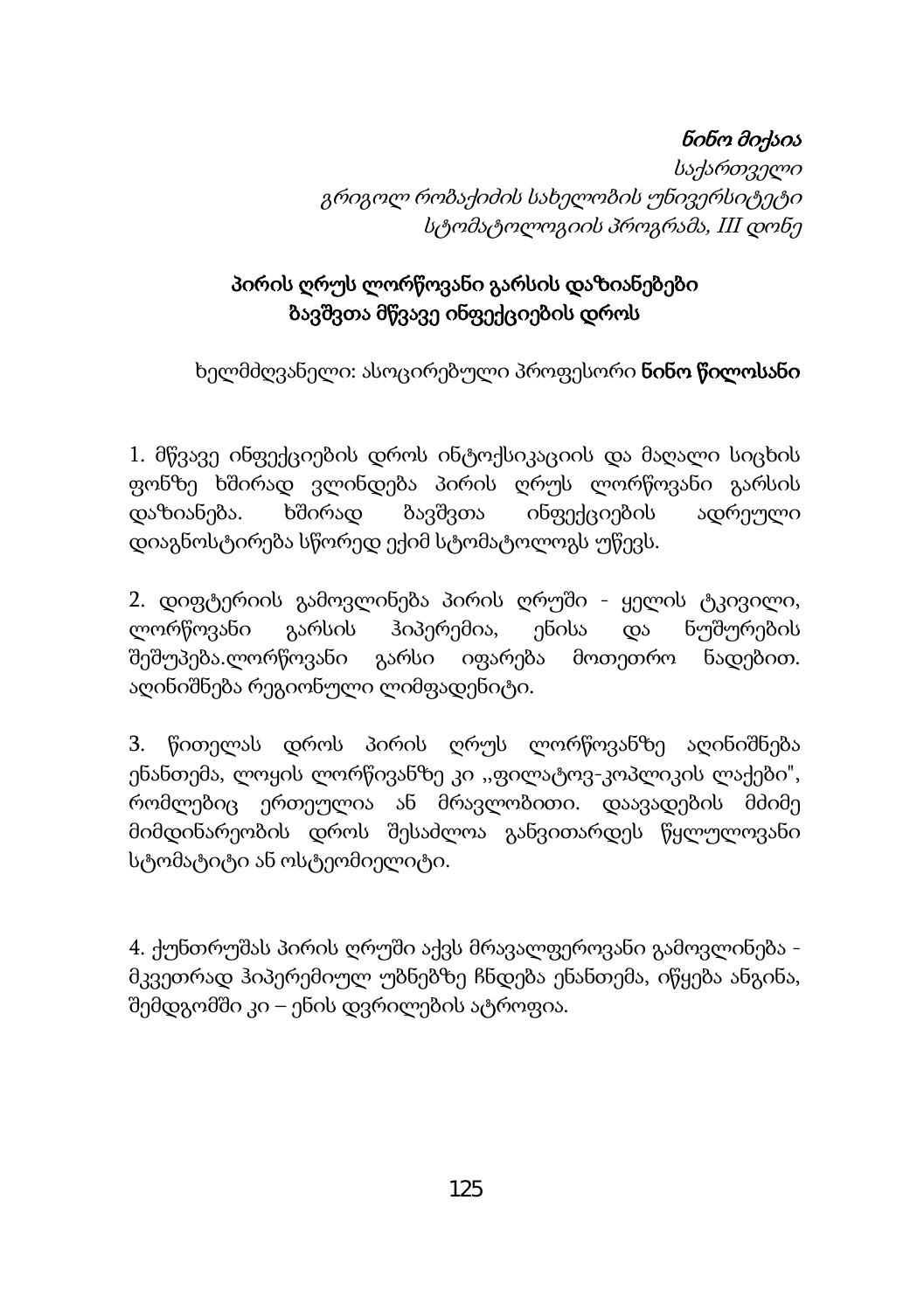### Nino Mikaia

Georgia Grigol Robakidze University Dentistry programme, III level

#### Lesions of the Oral Mucosa in Children with Infectious Diseases

Scientific supervisor: Associate Professor Nino Tsilosani

1. On the mucous membrane are often revealed certain changes in various acute infectious diseases involving intoxication and fever. Often an early diagnosis of infections is made by a dentist.

2. Manifestation of diphtheria in oral cavity - sore throat, seen marked redness and swelling of the mucous membrane of the tonsils, the palatine arches, tongue, color white plaque, regional adenitis.

3. In case of measles on mucous membranes appear red, irregularly shaped spots the size of a pinhead to lentil-enanthema, which in severe cases may develop ulcerative stomatitis, osteomyelitis of the jaw bones.

4. Scarlet fever in the oral cavity has multiple appearances on congestive. Sometimes appears enanthemy, angina starts then - tongue atrophy of the papilla.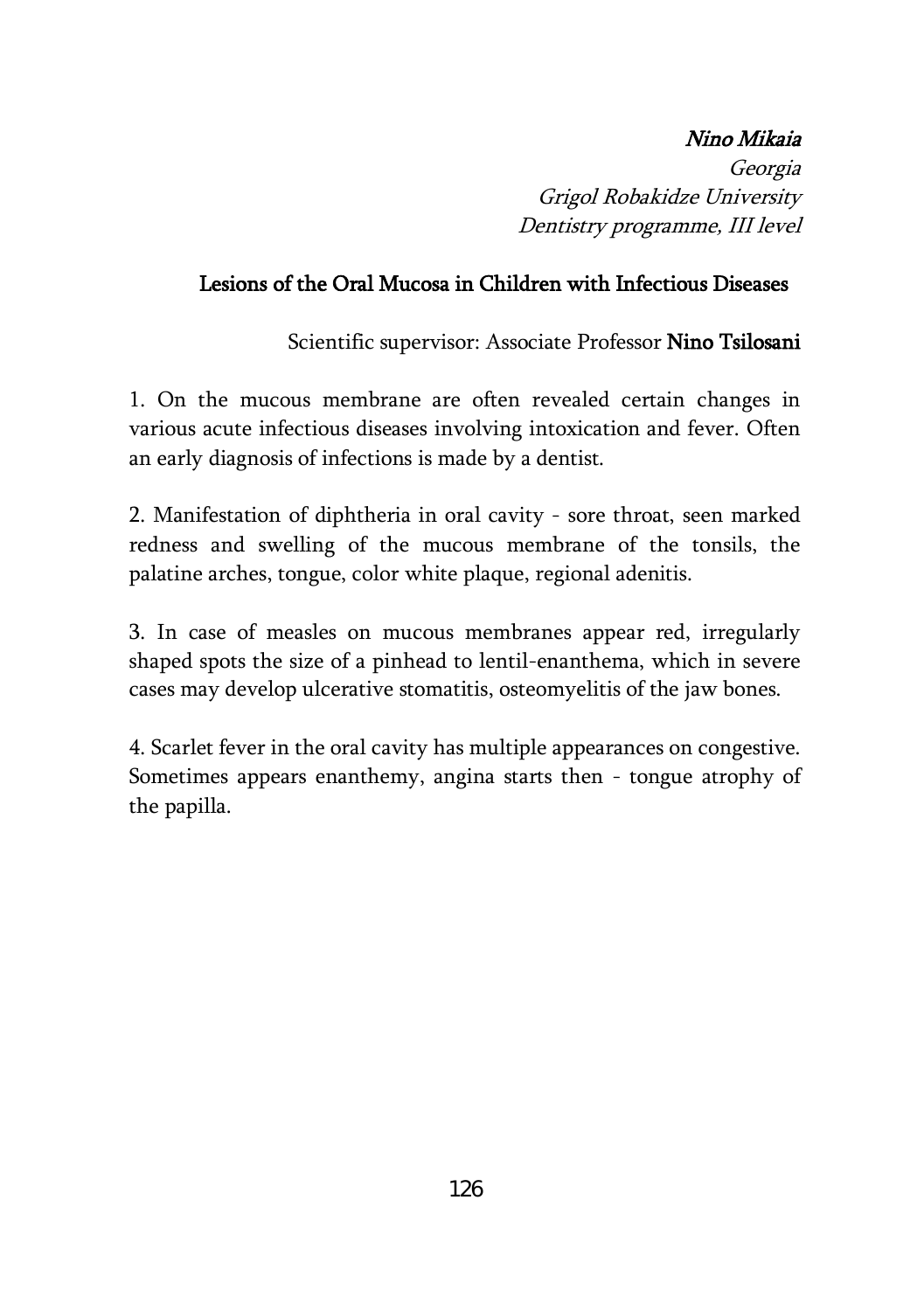## სოფიო მეფარიშვილი

საქართველი გრიგოლ რობაქიძის სახელობის უნივერსიტეტი სტომატოლოგიის პროგრამა, II დონე

### თანამედროვე ენდოდონტიურ პრაქტიკაში გამოყენებული ანტისეპტიკების შედარებითი დახასიათება

ხელმძღვანელი: პროფესორი სოფიო სამხარაძე

1. კბილის არხთა სისტემის ირიგაციის როლის მნიშვნელობის შემცირება ენდოდონტიაში ძნელია. მექანიკური დამუშავების დროს შესაძლებელია არხთა სისტემიდან დიდი რაოდენობის მიკროორგანიზმების ელიმინაცია, მაგრამ დარჩენილი მიკროორგანიზმებს შეუძლია გამოიწვიონ ან შეინარჩუნონ პერიაპიკალურ ქსოვილთა ანთება, ამიტომ არხების ორიგაციას დიდი მნიშვნელობა აქვს მიკროორგანიზმების იმ რაოდენობამდე შემცირებაში, როდესაც ხელი აღარ შეეშლება ქსოვილთა აღდგენას.

2. ნატრიუმის ჰიპოქლორიტი ოცწლეულების მანძილზე, განსხვავებული კონცენტრაციით, წარმოადგენდა ძირითად ანტისეპტიკს არხების დამუშავებისთვის, რადგანაც მას გააჩნია კარგი ანტიმიკრობული და ქსოვილთა გალხობის უნარი.

3. ნატრიუმის ჰიპოქლორიტი პირველად დამზადებული იქნა 1789 წელს, კლოდ ლუის ბერტოლეტის მიერ საკუთარ ლაბორატორიაში, მდ. ჟაველის სანაპიროზე, საფრანგეთში. Mმან მოახდინა ქლორის აირის გატარება ნატრიუმის კარბონატის ხსნარში. მიღებულ სითხეს ეწოდა "Eau de Javel" "ჟაველის წყალი". ეს იყო ნატრიუმის ჰიპოქლორიტის სუსტი ხსნარი. წარმოების პროცესი არ იყო საკმარისად ეფექტური და ალტერნატიული მეთოდების ძიება ხდებოდა. ერთ-ერთი ასეთ მეთოდი მოიცავდა ნატრიუმის კარბონატიდან ქლორირებული კირის მიღებას (მათეთრებელი ფხვნილი). ეს მეთოდი გამოიყენებოდა ჰიპოქლორიტის ხსნარის მისაღებად, რომელიც გამოიყენებოდა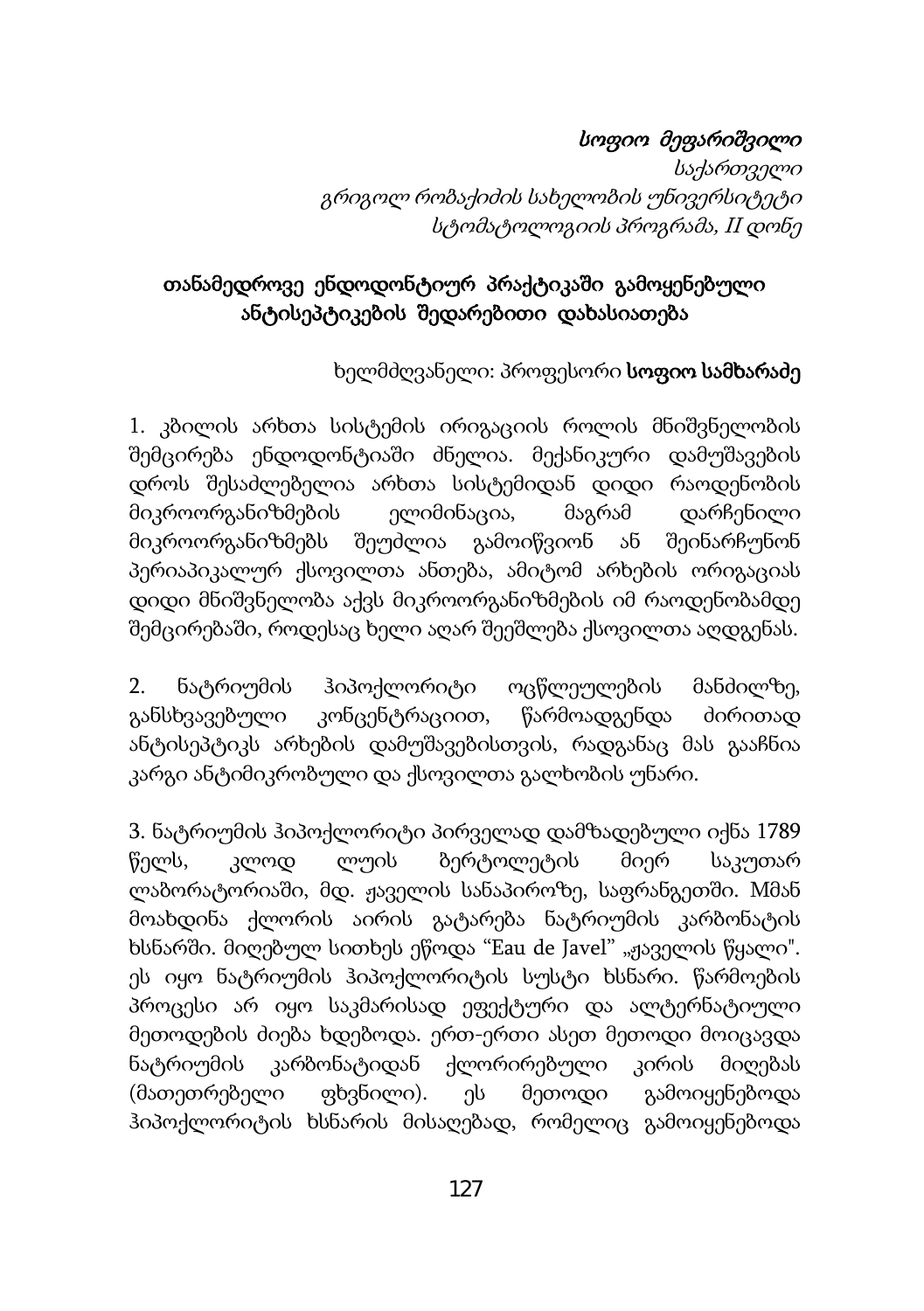საავადმყოფოებში, როგორც ანტისეპტიკი I მსოფლიო ომის შემდეგ სავაჭრო სახელწოდებით "ეუროლი" და "დაკინის ხსნარი".

4. ნატრიუმის ჰიპოქლორიტს გააჩნია გარკვეული უარყოფითი მხარეებიც. ყველაზე სერიოზულ პრობლემას წარმოადგენს ქსოვილთა ანთებითი რეაქცია, რომელიც ვითარდება ხსნარის პერიაპიკალურად გადასვლისას. NaOCl-ს გააჩნია არასასიამოვნო სუნი და გემო. ტანსაცმელზე შემთხვევითი მოხვედრისას იწვევს ქსოვილის გაუფერულებას. ზემოთაღნიშნული უარყოფითი მხარეების გათვალისწინებით მოხდა ქლორჰექსიდინის შესწავლა, როგორც ალტერნატიული არხების საირიგაციო ანტისეპტიკური საშუალებისა.

5. ქლორჰექსიდინი შემუშავებული იქნა მე-20 საუკუნის ორმოციან წლებში. იგი წარმოადგენს კათიონურ ბიგუანიდს pH 5.5-დან 7.0 მდე და მოქმედებს, ნეგატიურად დამუხტული ბაქტერიების კედლებზე და მიკრობულ კომპლექსებზე მათთან მიწებების (შეერთების) გზით. დაბალი კონცენტრაციისას ქლორჰექსიდინს გააჩნია ბაქტერიოსტატიკული მოქმედება, ცვლის რა ბაქტერიების უჯრედის ოსმოსურ წონასწორობას და კალიუმისა და ფოსფორის შეღწევადობას. მაღალი კონცენტრაციისას ქლორჰექსიდინს იწვევს ბაქტერიული უჯრედის ციტოპლაზმის შემადგენელი ელემენტების პრეციპიტაციას და უჯრედის სიკვდილს.

6. ქლორჰექსიდინი წარმოადგენს ფართო სპექტრის ანტიმიკრობულ აგენტს, რომელიც მოქმედებს ბაქტერიების ვეგეტატიური ფორმებისა და მიკობაქტერიების წინააღმდეგ. გააჩნია საშუალოდ გამოხატული აქტივობა სოკოებისა და ვირუსების წინააღმდეგ და ხელს უშლის სპორების აქტივაციას. ყველაზე აქტიურია გრამ+ კოკების წინააღმდეგ, ნაკლებად გრამ+ და გრამ- ჩხირების მიმართ. მისი ანტისეპტიკური მოქმედება უტოლდება NaOCl-ისას და ის დამღუპველად მოქმედებს Enterococeus faecalis, რომელიც რეზისტენტულია კალციუმის ჰიდროქსიდის მიმართ. ენდოდონტიაში ქლორჰექსიდინი გამოიყენება 2% ხსნარის სახით.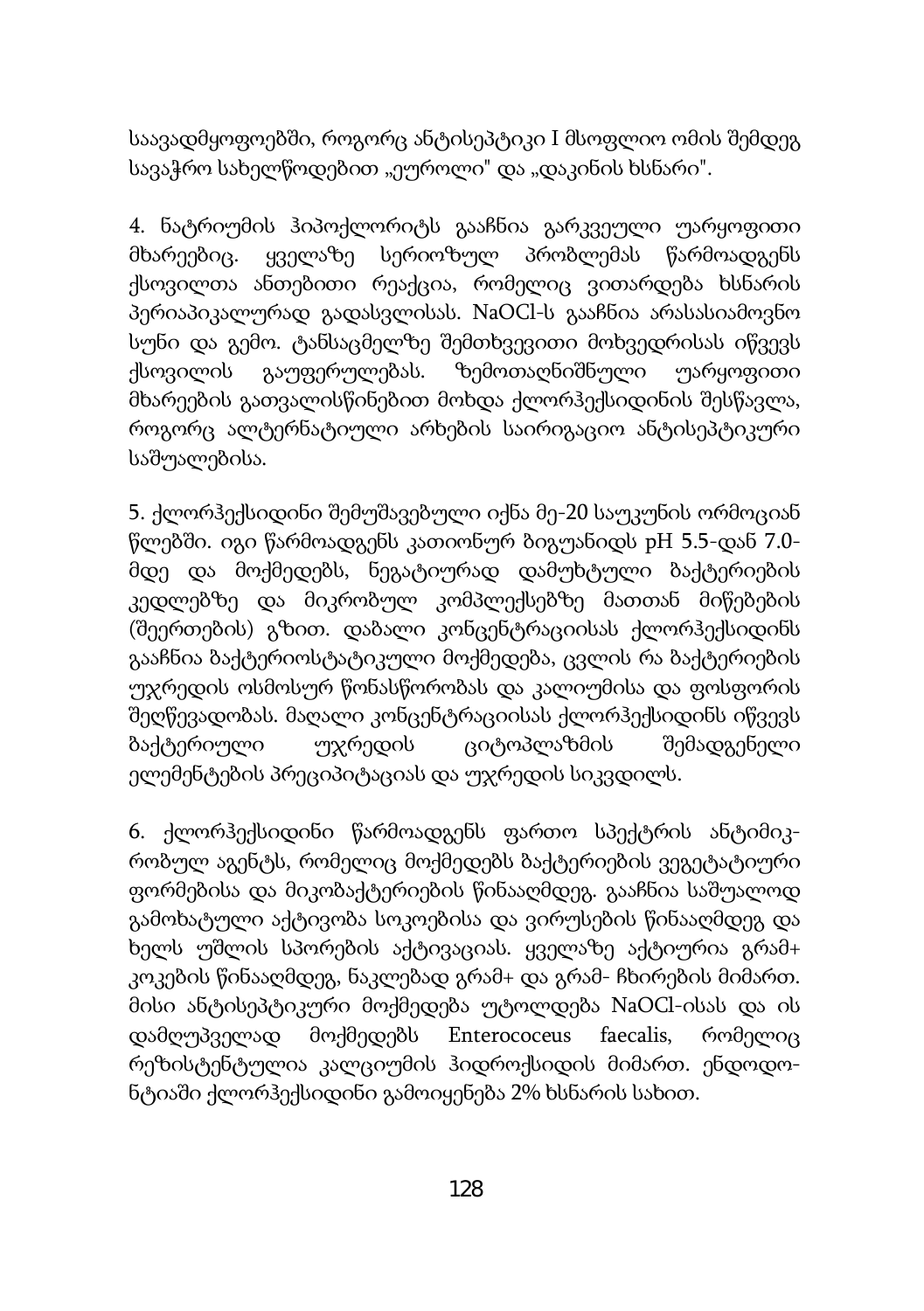#### Sophio Meparishvili

Georgia Grigol Robakidze University Dentistry programme, II level

#### Comparative Characteristic of Antiseptics Applied in Endodontic Therapy

Scientific supervisor: Professor Sophio Samkharadze

1. The importance of irrigation used in root canal therapy cannot be understated. While mechanical instrumentation may remove significant numbers of bacteria in a canal system, $<sup>1</sup>$  the remaining bacteria can cause</sup> or sustain periradicular tissue inflammation.2,3 Therefore, antibacterial irrigation is of great importance to help eliminate or reduce bacteria to a level that allows tissue healing. In various concentrations, sodium hypochlorite (NaOCl) has been used for decades as a primary endodontic irrigant. While it has excellent antimicrobial and tissue-dissolution properties, it also has some disadvantages. One of the more serious problems associated with NaOCl is that it can cause soft-tissue inflammation if expressed out of the confines of the root canal.<sup>4</sup> This event is commonly referred to as a sodium hypochlorite accident, which may cause extreme pain and/or widespread swelling.<sup>4</sup> In addition, NaOCl has an unpleasant odor and taste if it passes the dental dam. Also, NaOCl will act as a bleaching agent if accidentally expressed onto clothing. Because of NaOCl's negative properties, chlorhexidine has been studied as an alternative irrigant for root canal disinfection.

2. Chlorhexidine was developed in the research laboratories of Imperial Chemical Industries Ltd in the late 1940s.<sup>5</sup> Chlorhexidine is a cationic biguanide that is active at a pH of 5.5 to 7.0 and works by binding to negatively charged bacterial cell walls and extramicrobial complexes. At low concentrations, chlorhexidine has a bacteriostatic effect, causing an alteration of bacterial-cell osmotic equilibrium and leakage of potassium and phosphorous. At high concentrations, chlorhexidine is bacteriocidal causing the cytopoasmic contents of the bacterial cell to precipitate,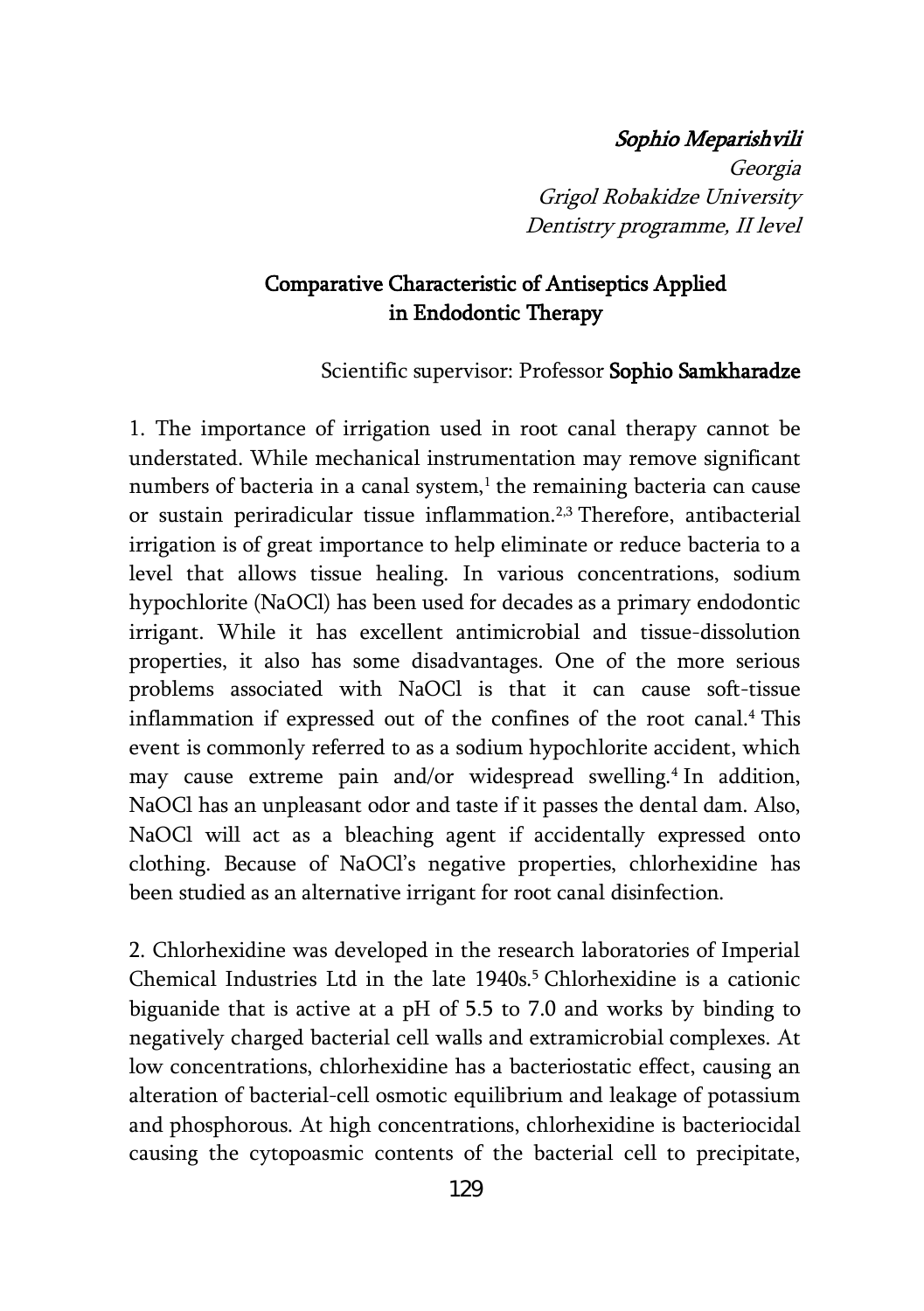resulting in cell death.<sup>6,7</sup> While chlorhexidine is not water soluble, chlorhexidine gluconate, which is a salt formed from chlorhexidine and gluconic acid

3. Chlorhexidine is a broad-spectrum antimicrobial agent that has been shown to be active against vegetative bacteria and mycobacteria, has moderate activity against fungi and viruses, and inhibits spore germination. It has been shown to be most effective against grampositive cocci, while less active against gram-positive and gram-negative rods.6 The antibacterial efficacy of chlorhexidine is comparable with that of NaOCl1,9-11 and is effective against strains of bacteria resistant to calcium hydroxide, such as gram-positive Enterococcus faecalis. <sup>12</sup> The concentration often used in endodontic therapy is 2% chlorhexidine.

4. Sodium hypochlorite was first produced in 1789 by [Claude Louis](http://en.wikipedia.org/wiki/Claude_Louis_Berthollet)  [Berthollet](http://en.wikipedia.org/wiki/Claude_Louis_Berthollet) in his laboratory on the quay [Javel](http://en.wikipedia.org/wiki/Javel_-_Andr%C3%A9_Citro%C3%ABn_(Paris_M%C3%A9tro)) in [Paris,](http://en.wikipedia.org/wiki/Paris) France, by passing [chlorine](http://en.wikipedia.org/wiki/Chlorine) gas through a solution of sodium carbonate. The resulting liquid, known as "Eau de Javel" ("Javel water"), was a weak solution of sodium hypochlorite. However, this process was not very efficient, and alternative production methods were sought. One such method involved the extraction of chlorinated lime (known as bleaching powder) with sodium carbonate to yield low levels of available chlorine. This method was commonly used to produce hypochlorite solutions for use as a hospital antiseptic that was sold after World War I under the trade names "Eusol" and "Dakin's solution".

5.Today, an improved version of this method, known as the Hooker process, is the only large scale industrial method of sodium hypochlorite production. In the process, sodium hypochlorite (NaClO) and [sodium](http://en.wikipedia.org/wiki/Sodium_chloride)  [chloride](http://en.wikipedia.org/wiki/Sodium_chloride) (NaCl) are formed when chlorine is passed into cold and dilute [sodium hydroxide](http://en.wikipedia.org/wiki/Sodium_hydroxide) solution. It is prepared industrially by [electrolysis](http://en.wikipedia.org/wiki/Electrolysis) with minimal separation between the [anode](http://en.wikipedia.org/wiki/Anode) and the [cathode](http://en.wikipedia.org/wiki/Cathode). The solution must be kept below 40  $\degree$ C (by cooling coils) to prevent the undesired formation of [sodium chlorate.](http://en.wikipedia.org/wiki/Sodium_chlorate)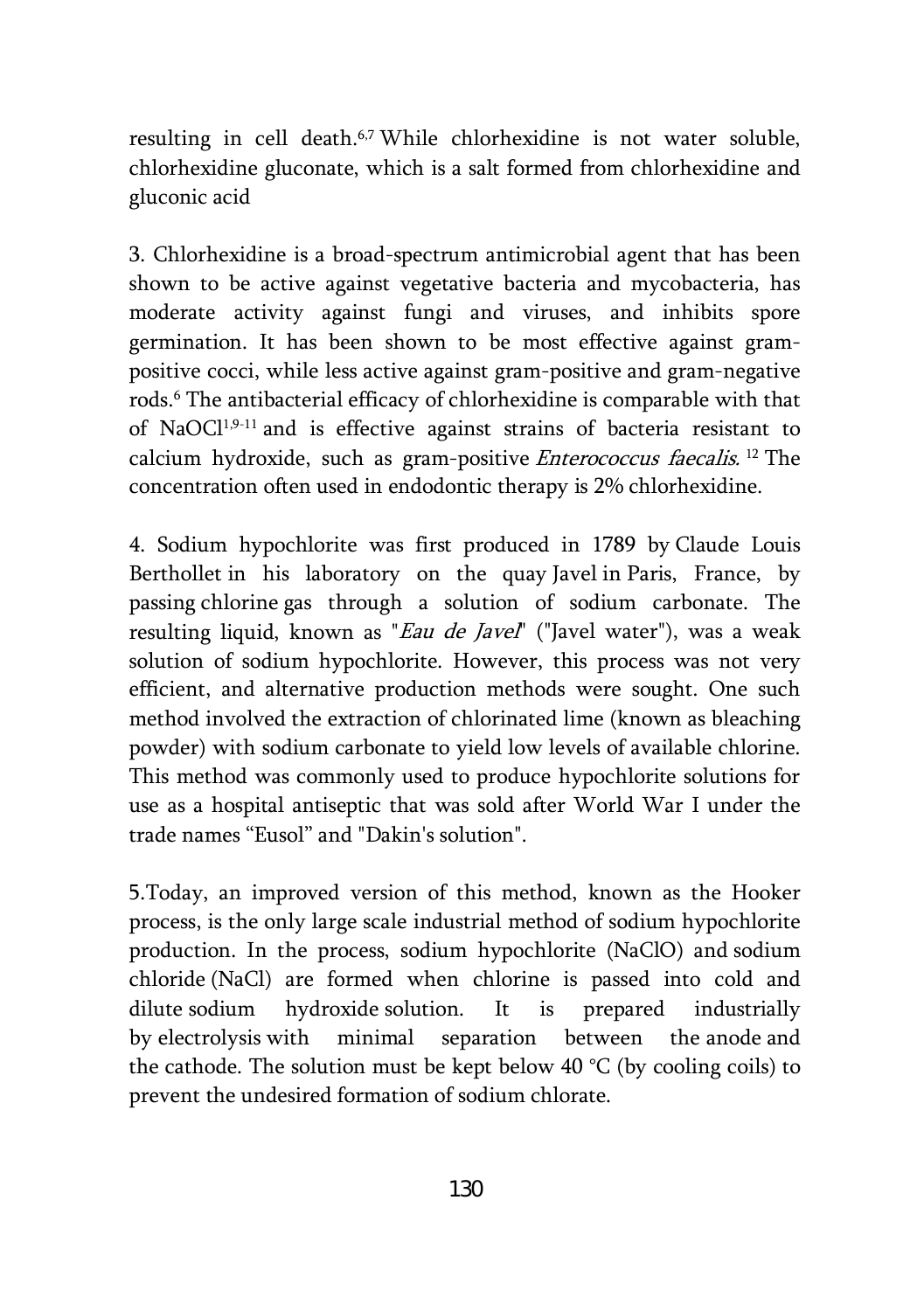# სალომე მეფარიშვილი, ნინო დევაძე

საქართველი გრიგოლ რობაქიძის სახელობის უნივერსიტეტი სტომატოლოგიის პროგრამა, II<sup>I</sup> დონე

#### იონომერული ცემენტები

### ხელმძღვანელი: პროფესორი სოფიო სამხარაძე

1. მინაიონომერული ცემენტების გამოყენება სტომატოლოგიაში დაიწყო 1972 წელს, როგორ წინა კბილების (კლასი III და V) საბჟენი მასალის. მათ აქვთ უნარი ქიმიურად დაუკავშირდენ კბილის ქსოვილებს და ხანგრძლივი პერიოდის განმავლობაში გამოყონ ფტორის იონები. მინაიონომერების ზემოაღნიშნულმა დადებითმა თვისებებმა შესაძლებელი გახადა მათი გამოყენება სარძევე კბილების დაბჟენის პროცესში. კლინიკური კვლევების საფუძველზე დადგინდა, რომ მეტალით გაძლიერებული მინაიონომერების გამოყენება არ არის სასურველი სარძევე კბილების დაბჟენისას, ძლიერი ოკლუზიური დატვირთვის გამო. თუმცა მოლარების მიდამოში მინაიონომერების გამოიყენება, როგორც საიზოლაციო სარჩული, დროებითი და შუალედური ბჟენი, ბავშვებსა და მოზრდილებში, ორთოპედიული კონსტრუქციების დასაცამენტებლად, ზოგადი სომატური დაავადების მქონე და ასაკოვან პაციენტებში.

2. მინაიონომერული ცემენტები იყოფა ხუთ ძირითად კლასად:

- ტრადიციული მინაიონომერები (დაბალი და მაღალი სიმკვრივის),
- მოდიფიცირებული მინაიონომერები (ტრადიციულს დამატებული HEMA),
- ჰიბრიდული მინაიონომერები (ორმაგი გამყარების),
- სამმაგი გამყარების მინაიონომერები,
- მეტალით გაძლიერებული მინაიონომერები.

3. ტრადიციული მინაიონომერები პირველად შემოთავაზებულ იქნა ვილსონისა და კენტის მიერ. ისინი მიიღება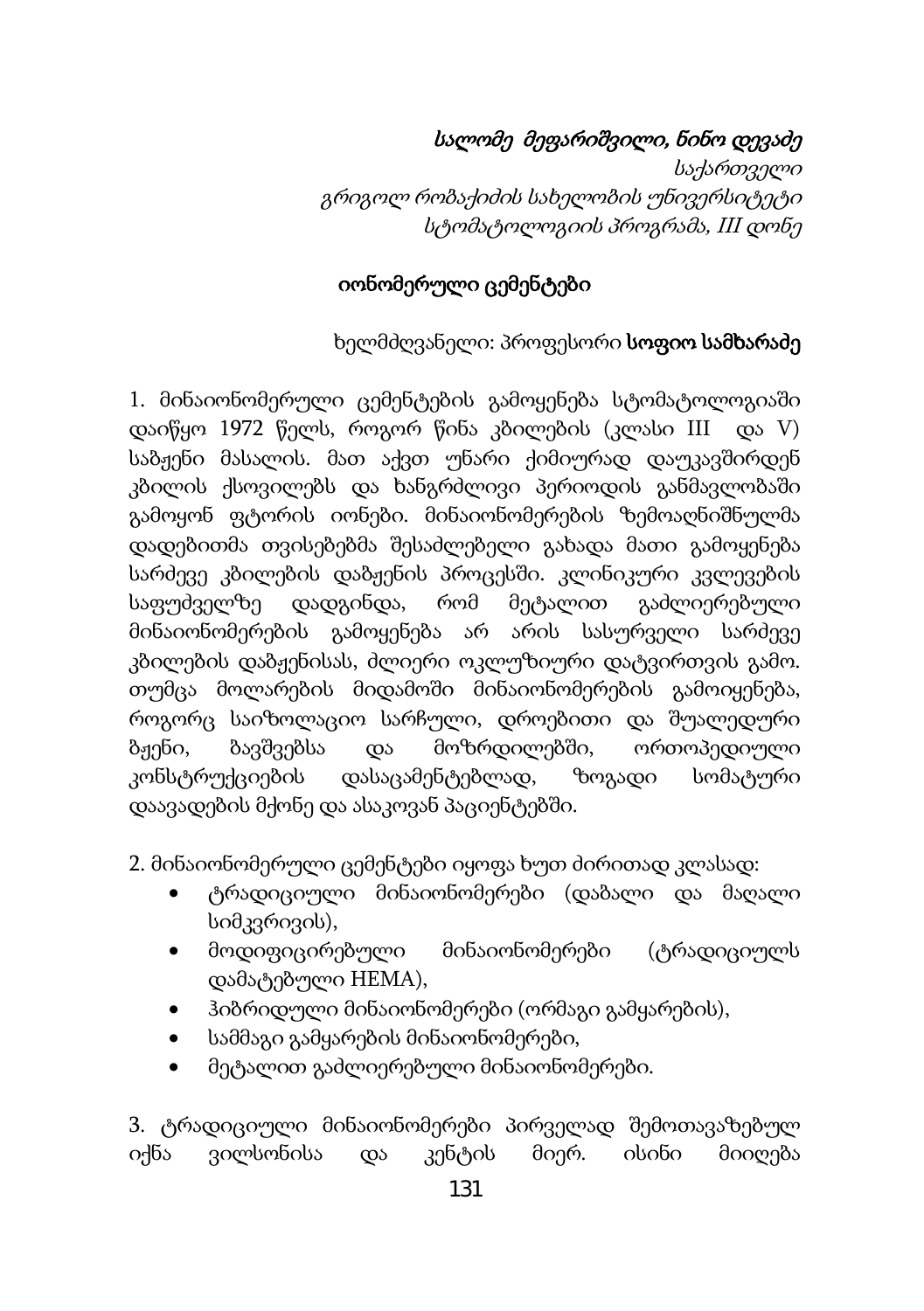პოლიალკეტონური მჟავების (პოლიაკრილის მჟავა) და მინის კომპონენტების (ფტორალუმინოსილიკატი) შერევით. ფხვნილისა და სითხის შერევის შემდეგ იწყება მჟავური რეაქცია და ბჟენის გამყარების პროცესი.

#### Salome Meparishvili, Nino Devadze

Georgia Grigol Robakidze University Dentistry programme, III level

#### Glas[s Ionomer](http://en.wikipedia.org/wiki/Ionomer) Cements

Scientific supervisor: Professor Sophio Samkharadze

1. Glas[s ionomer](http://en.wikipedia.org/wiki/Ionomer) cements (GIC) were introduced in 1972 for use as restorative materials for anterior teeth (particularly for eroded areas, Class III and V [cavities](http://en.wikipedia.org/wiki/Dental_caries)). As they bond chemically to dental hard tissues and release [fluoride](http://en.wikipedia.org/wiki/Fluoride) for a relatively long period, modern day applications of GICs have expanded. The desirable properties of glass ionomer cements make them useful materials in the restoration of carious lesions in low-stress areas such as smooth-surface and small anterior proximal cavities in primary teeth. Results from clinical studies do not support the use of metal-reinforced glass ionomer restorations in primary [molars,](http://en.wikipedia.org/wiki/Molar_(tooth)) due to higher occlusal stress loads. However, use of glass ionomers in molar teeth is common as cementing, luting or basing materials may be used in temporary to intermediate term restorations in children and adults, particularly in difficult and dentally compromised cases and for medically compromised and elderly patients.

2. GICs are commonly classified into five principal types:

- Conventional glass ionomer cements (low- and high-viscosity)
- Resin modified glass ionomer cements (conventional with addition of [HEMA](http://en.wikipedia.org/wiki/(Hydroxyethyl)methacrylate))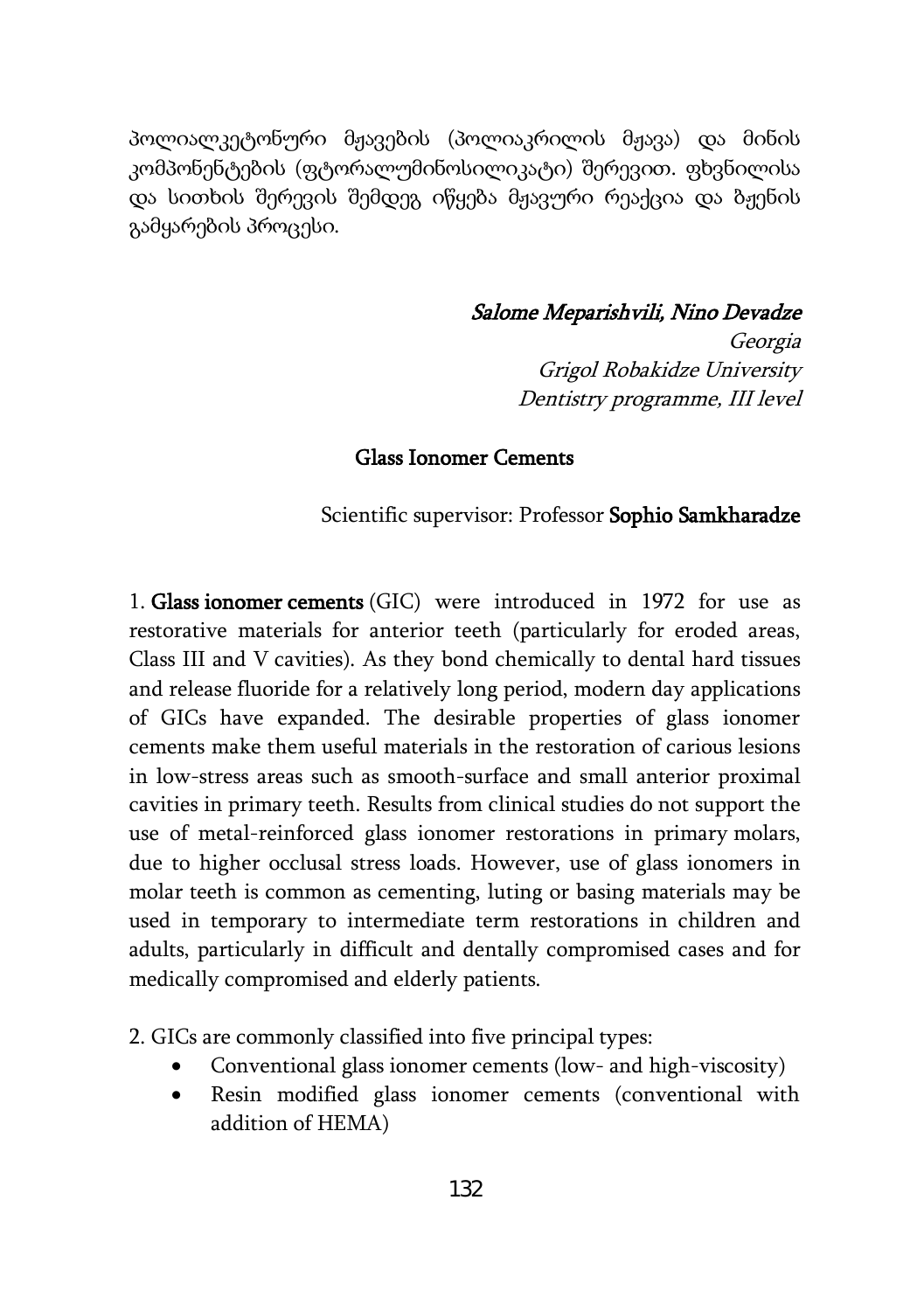- Hybrid ionomer cements (also known as dual-cured glass ionomer cements)
- Tri-cure glass ionomer cements
- Metal-reinforced glass ionomer cements

3. Conventional GlCs were first introduced in 1972 by Wilson and Kent. They are derived from aqueous polyalkenoic acid such as polyacrylic acid and a glass component that is usually a fluoroaluminosilicate. When the powder and liquid are mixed together, an [acid-base](http://en.wikipedia.org/wiki/Acid-base) reaction occurs.

# ანა კუპრეიშვილი, თამარ ორდენიძე

საქართველი გრიგოლ რობაქიძის სახელობის უნივერსიტეტი სტომატოლოგიის პროგრამა, III დონე

## ყბა-სახის ანთებითი პროცესები ნარკომანიით დაავადებულ პაციენტებში

ხელმძღვანელი: ასოცირებული პროფესორი **ნინო წილოსანი** 

1. დღესდღეობით ერისთვის უდიდეს საშიშროებას წარმოადგენს ნარკომანია, რადგან მან მიიღო ეპიდემიის სახე. მსოფლიოში რეგისტრირებულია 52 მლნ ადმაიანი, რომელიც სისტემატიურად მოიხმარს ნარკოტიკს.

2. ყველაზე ავთვისებიანად ითვლება ოპიუმდამოკიდებული ნარკომანია, რაც შეადგენს საერთო ნარკომანიის 82,9%. ოპიუმდამოკიდებული ნარკომანები დაავადებული არიან შინაგანი ორგანოების პათოლოგიებით, ასევე აღენიშნებათ სერიოზული ცვლილებები კბილების, ყბის ძვლების და მთლიანად პირის ღრუს სისტემაში

3. ნარკოტიკდამოკიდებული პაციენტების მკურნალობის განსაკუთრებულობა იმაში მდგომარეობს, რომ მოკლე დროში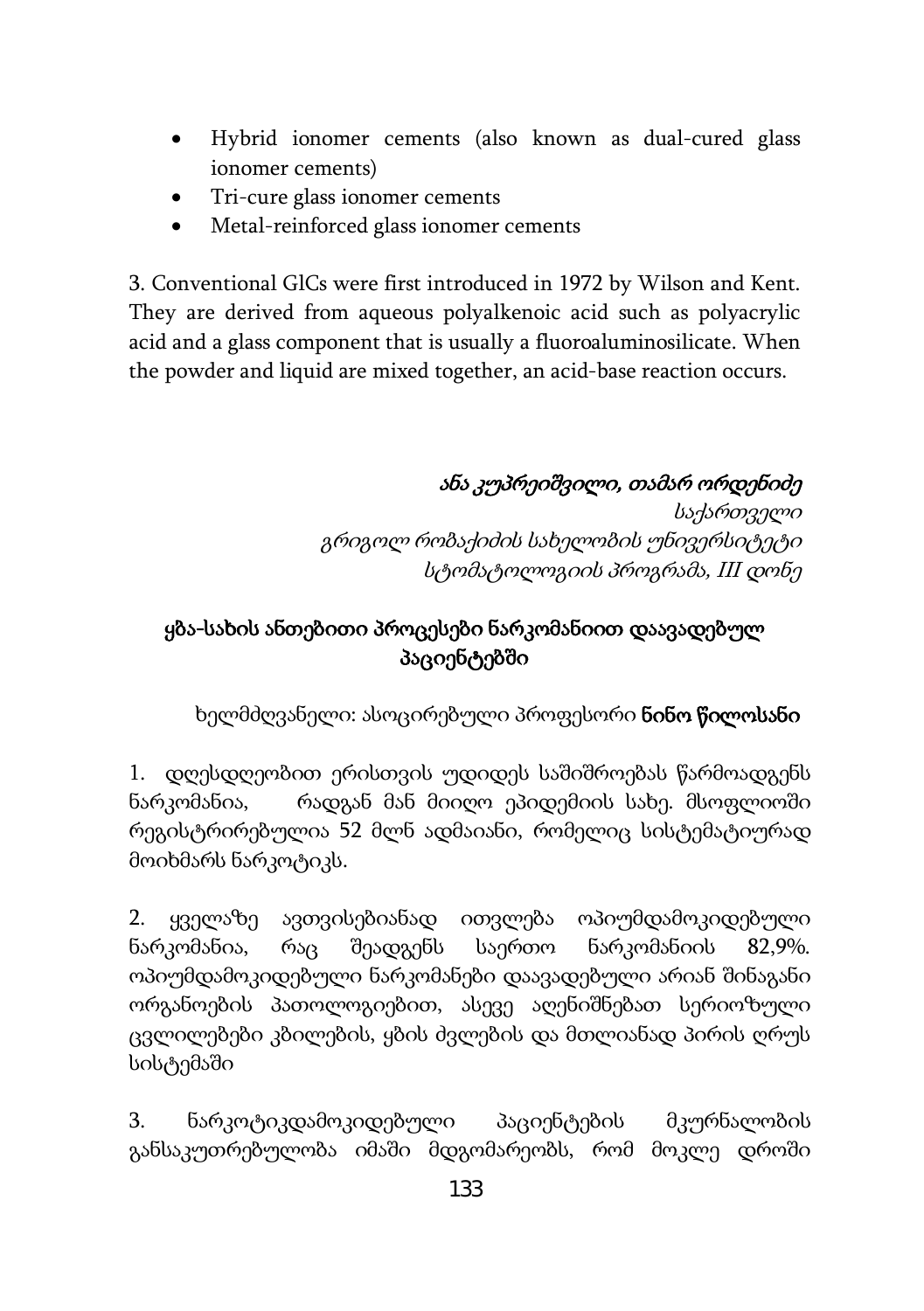ჩაუტარდეს სტაციონარში ყველა ღონისძიება პირის ღრუს სანაციისთვის, დაზიანებული კბილების ამოღება, მესამე ხარისხის მორყეული კბილების ექსტრაქცია, კარიესული კბილების და მათი გართულებების, პაროდონტის ქსოვილების და პირის ღრუს ლორწოვანი გარსის მკურნალობა.

4. 30 წლამდე ასაკის პაციენტებში, რომლებიც 1,5 წლამდე იყენებენ ოპიუმს, მწვავე ცვლილებები არ აღენიშნებათ პირის ღრუში. გამოყენების ხანგრძლივობის ზრდასთან ერთად ვითარდება ჰიპერტროფიული, წყლულოვანი და შერეული ფორმები. 31-დან 40 წლამდე პაციენტებში, დიდი და მცირე სტაჟის მოხმარების შემთხვევაში შეიმჩნევა პაროდონტის ქსოვილის დაზიანების სხვადასხვა პათოლოგიები: ქრ. გენერალიზირებული პაროდონტიტი, საშუალო ხარისხის ან გართულებული. ხშირ შემთხვევაში ლორწოვანი გარსის დაზიანებისას, რომელსაც ახასიათებს ნელი მიმდინარეობა.

Ana Kupreshvili, Tamar Ordenidze

Georgia Grigol Robakidze University Dentistry programme, III level

### Maxilla-Facial Inflammation Processes in Drug Addict Patients

Scientific supervisor: Associate Professor Nino Tsilosani

1. Nowadays, drug addiction is one of the hazards threatening nations as it has become an epidemy. There are 52 million drug addicts registered worldwide.

2. Opium addiction is most dangerous. It makes 82, 9 % of the total number. Opium addicts suffer from pathologies of internal organs. They also have significant changes in teeth, jaw bones, and oral cavity.